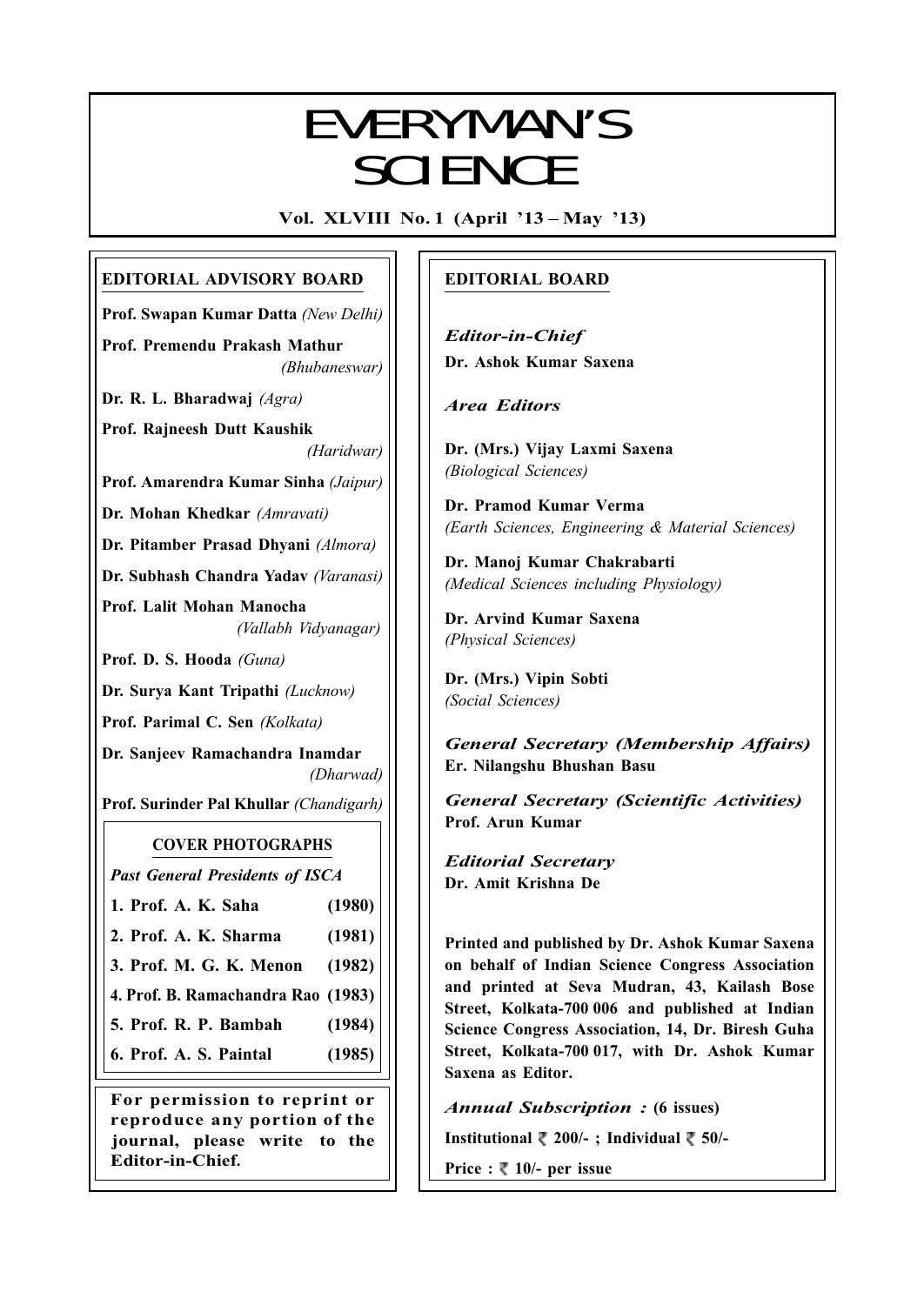| CONTENTS                                                 |    |
|----------------------------------------------------------|----|
| <b>EDITORIAL:</b>                                        |    |
| <b>Recent Trends in Biological Sciences</b>              |    |
| Dr. (Mrs.) Vijay Laxmi Saxena                            | 3  |
| <b>ARTICLES:</b>                                         |    |
| <b>Presidential Address: Energy Strategies for India</b> |    |
| Ajit Kumar Saha                                          | 5  |
| <b>Climate Change and Coral Vulnerability</b>            |    |
| Sharmila Chandra                                         | 69 |
| Virus as a Biosensor                                     |    |
| Rajib Deb, Satish Gaikwad, Sanjeev K. Shukla,            |    |
| C. Madhan Mohan and Sohini Dey                           | 74 |
| <b>KNOW THY INSTITUTIONS</b>                             | 80 |
| <b>CONFERENCES / MEETINGS / SYMPOSIA / SEMINARS</b>      | 83 |
| <b>S &amp; T ACROSS THE WORLD</b>                        | 84 |
|                                                          |    |
|                                                          |    |
|                                                          |    |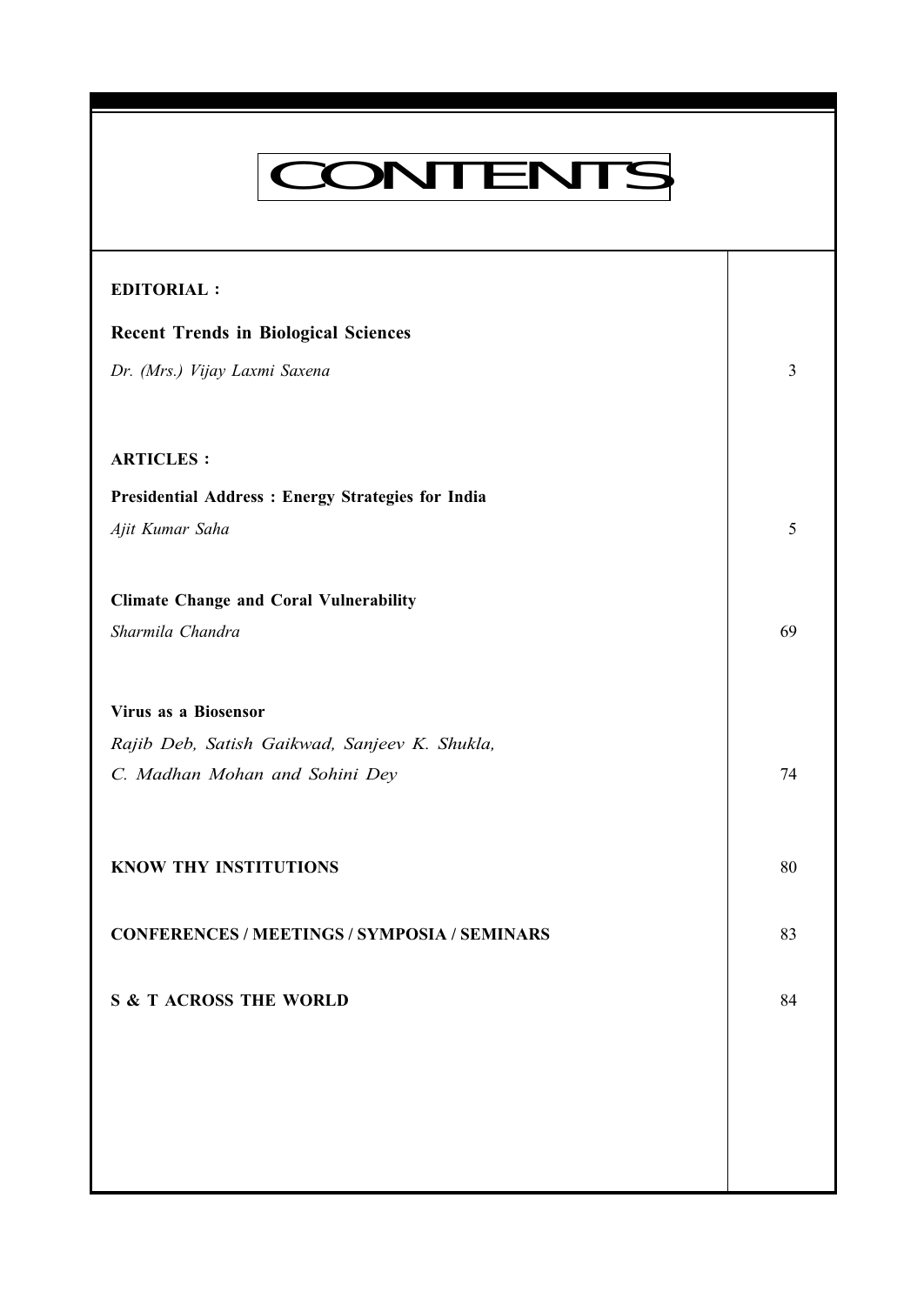# EDITORIAL

# RECENT TRENDS IN BIOLOGICAL SCIENCES

Imagine a world where there is abundant and healthy food for everyone, where the environment is resilient and flourishing, where there is sustainable, clean energy, where good health is the norm. All these daunting challenges are interdependent – growing of more food without harming natural environments, exploring new energy sources without global warming or have adverse health effects. Fortunately, advances in the life sciences have the potential to contribute innovative and mutually reinforcing solutions to reach all of these goals. Some plausible contributions of the life sciences to meet these challenges are :

- (i) a wide variety of plants with faster maturation, drought tolerance, and disease resistance could contribute to a sustainable increase in local food production.
- (ii) Food crops could be engineered for higher nutritional value, including higher concentrations of vitamins and healthier oils.
- (iii) Critical habitats could be monitored by arrays of remote sensors.

Note that in the 19<sup>th</sup> century, persons investigating the living world used to be termed as "naturalists" with interdisciplinary research activities, combining biology, geology, and physics. Now, after decades of high productive specialization, the study of life is again becoming more interdisciplinary, by necessity combining previously disparate fields to create a new horizon of Biology." The essence of this new horizon is the re-integration of sub-disciplines of biology, along with greater influence from the physical and computational sciences, mathematics, and engineering. This has the potential to devise new approaches that address traditional and systems level questions in new, interdisciplinary, and especially, quantitative ways.

Modern researches in Biology rely on integrating knowledge from many disciplines to derive deeper understanding of biological systems. That deeper understanding both allows the development of biology-based solutions for society's problems and also feeds back to enrich the individual scientific disciplines that contributed to these new insights. It is critically important to recognize that in near future, Biology will not replace the ongoing research; that research is the foundation on which the future Biology rests and on which it will continue to rely. If we compare our understanding of the living world to the assembly of a massive jigsaw puzzle, each of the sub-disciplines of biology has been assembling sections of the puzzle. The individual sections are far from complete and continued work to fill those gaps is critical. Indeed, biological systems are so complex that it is likely that major new discoveries are still to be expected, and new discoveries very frequently come from individual scientists who make the intellectual leap from the particular system they study to an insight that illuminates many biological processes.

Now it is time to invest in the development of the new aspects of biology because the life sciences are in the midst of a historical period analogous to the early 20th century in the physical sciences. The discovery of the electron in 1897 marked the beginning of a major turning point in the history of science. Over the next few decades, physics, chemistry, and astronomy were all transformed. Physicists uncovered the fundamental constituents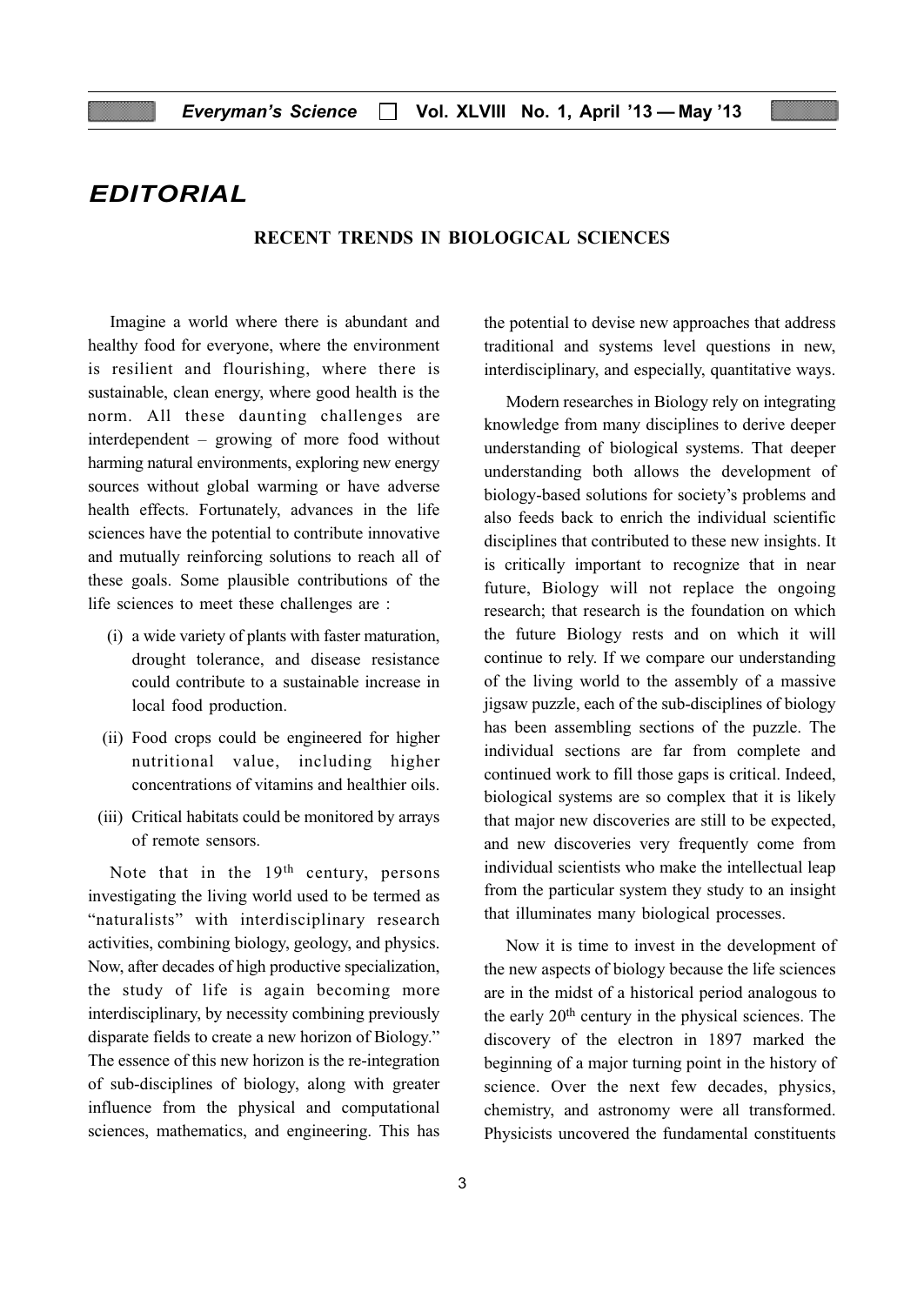#### Everyman's Science  $\Box$  Vol. XLVIII No. 1, April '13 — May '13

of matter and energy and discovered that these constituents interact in unanticipated ways. Chemists related the structure and properties of substances to the interactions of electrons surrounding atomic nuclei. Astronomers related the light received from stars and the sun to the chemical properties of the atoms generating that light. In this way, new connections within the physical sciences became apparent and drove further advances. These theoretical advances also led to practical applications that transformed society. Having a "parts list" of the physical world enabled scientists and engineers to develop technologies that would not have been possible without this understanding. These technologies led in turn to the electronic industry, the computer industry, and the information technology industry, which together have created a world that could scarcely have been imagined a century ago. Before the transition associated with the discovery of the electron, scientists gathered increasing amounts of data, but those data could not be put to full use because of the lack of a conceptual framework. After that discovery, previously gathered data took on new usefulness, entirely new areas of inquiry emerged, and discovery and application accelerated rapidly. Such discoveries are critical junctures that send science and society in new directions.

Responses to great challenges often must be enunciated, formulated, and launched before the capabilities to meet those challenges are in place. In this way, the response often motivates the creation of the necessary capabilities. The decisions to send humans to the moon and to sequence the human genome were both made when the relevant technologies were far from being up to the job. In each case, establishing a bold and specific target created unforeseen routes to solutions. Recent technological and scientific advances have brought the life sciences to a point where rapid progress toward understanding complex biological systems is possible. Many of the essential ingredients are already in place. Biotechnology is already emerging as an interdisciplinary, system-level, computationally intensive subject. A piecemeal strategy, with many different agencies, interdisciplinary projects and investing in various technologies would continue to advance the efforts of some pioneer researchers whose work has enormous promise. But the crosscutting technologies and tools that would genuinely empower the Biotechnology will definitely require significant investment and advance planning. We all expect that such sustained development in biological sciences will result the eventual realization of our imagination mentioned in the beginning of this editorial.

> Dr. (Mrs.) Vijay Laxmi Saxena Department of Zoology D.G.(P.G.) College, Kanpur

Science is a way of thinking much more than it is a body of knowledge.

—Carl Sagan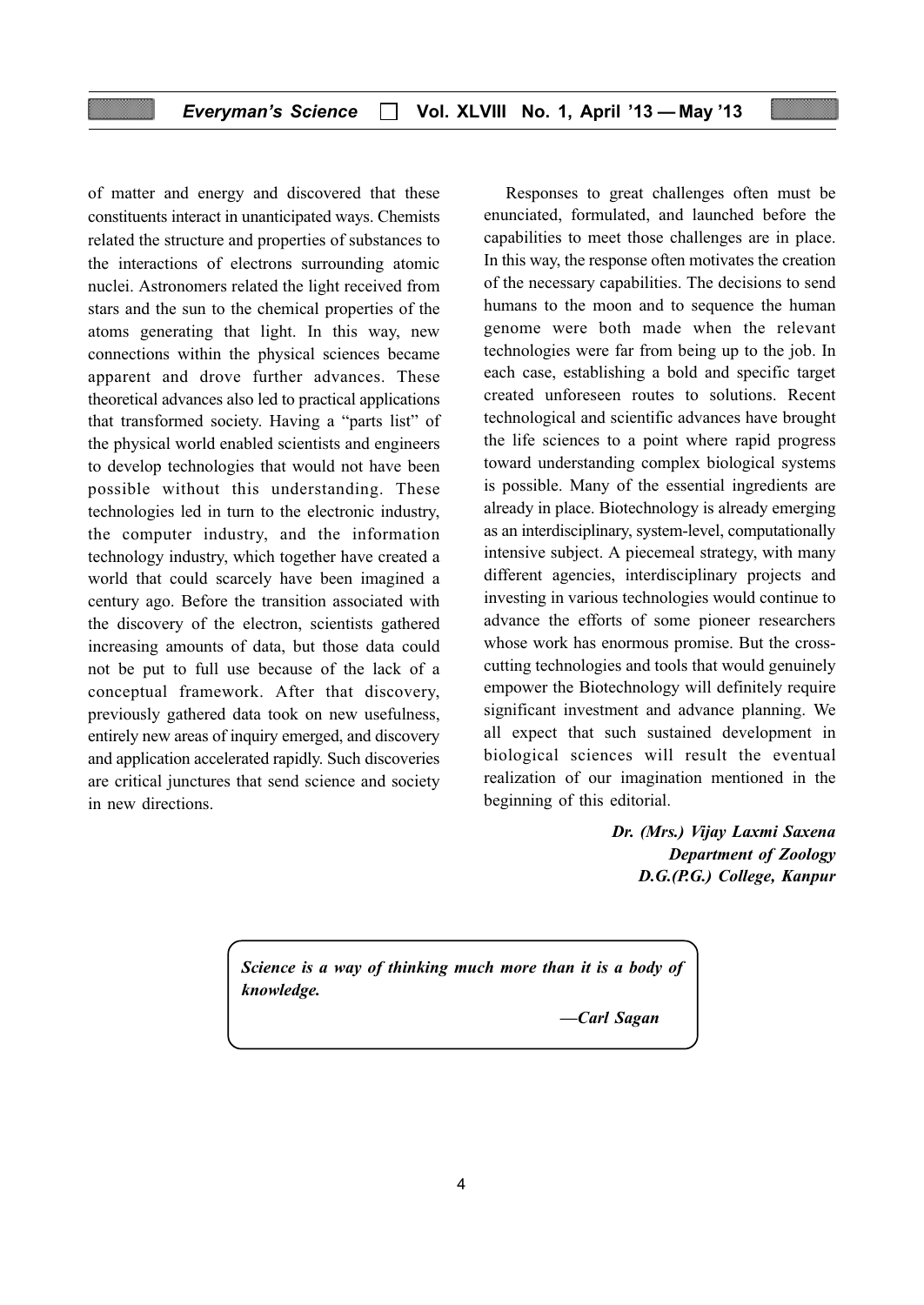# PRESIDENTIAL ADDRESS

# ENERGY STRATEGIES FOR INDIA

Prof. Ajit Kumar Saha, D.Sc., F.N.A

hen I express my gratitude to members of India Science Congress for having chosen me for the highest office. I do not use words of mere conventional courtesy. I deeply appreciate this honour, thought I may right away say that I not admire your choice.

In keeping up with recent tradition, I was required to lay down a focal theme for this Session and I chose one which has become a matter of global concern. In our younger days, energy was taken for granted. Very seldom we were concerned with the finiteness of its availability. The thinking of our scientist pioneers had mainly to do with how to develop the energy potentialities, and get on with the business of generating the industrial and agricultural growths necessary to improve the quality of lives of our people. The General President of the 21st Session of the Science Congress said in 19381.

"If we desire to fight successfully the scourge of poverty and want from which 90% of our countrymen and suffering, if we wish to remodel our society and renew the springs of our civilization and culture, and lay the foundations of a strong and progressive national life, we must make the fullest use of the power which a knowledge of Nature has given us. We must rebuild our economic system by utilizing the resources of our land, harvesting the energy of our rivers, prospecting for the riches hidden under the bowels of the earth, reclaiming deserts and swamps, conquering the barriers of distance"

In choosing my theme I pay my respects to him, for I am beholden to him in more ways then one.

Today this easy optimism has to a large measure disappeared. We know now that much of the energy pools from which we have been drawing our sustenance are of finite dimensions and would vanish very soon. No doubt there are other energy pools which are replenishable or inexhaustible for all practical purposes; but the technologies to use them have yet to be developed. Our populations are exploding and a tremendous pressure is building up in the form of demands for improvement of the quality of lives of our people. The problem of energy now dominates all our thoughts and actions. I propose to discuss some aspects of the energy problem of India and present most humbly some possible strategies. I realise of course that the problem is of unsurpassing complexity and it would be presumptuous for any person to say that this or that is the solution. What I would hope is that my address would generate discussions among the community of scientists and technologists, for any solution must necessarily depend heavily upon them. I must emphasise from the beginning that I am no expert in this field, I only know some parts of it as a physicist. The problem needs multidisciplinary treatment. I started collecting data and informations and what I intially prepared was of a size quite unsuitable for this occasion and must await the

General President, 67<sup>th</sup> Indian Science Congress held during January, 1980 at Jadavpur.

Meghnad Saha (1983) : The problems of Indian rivers. Presidential address to National Institute of Science of India.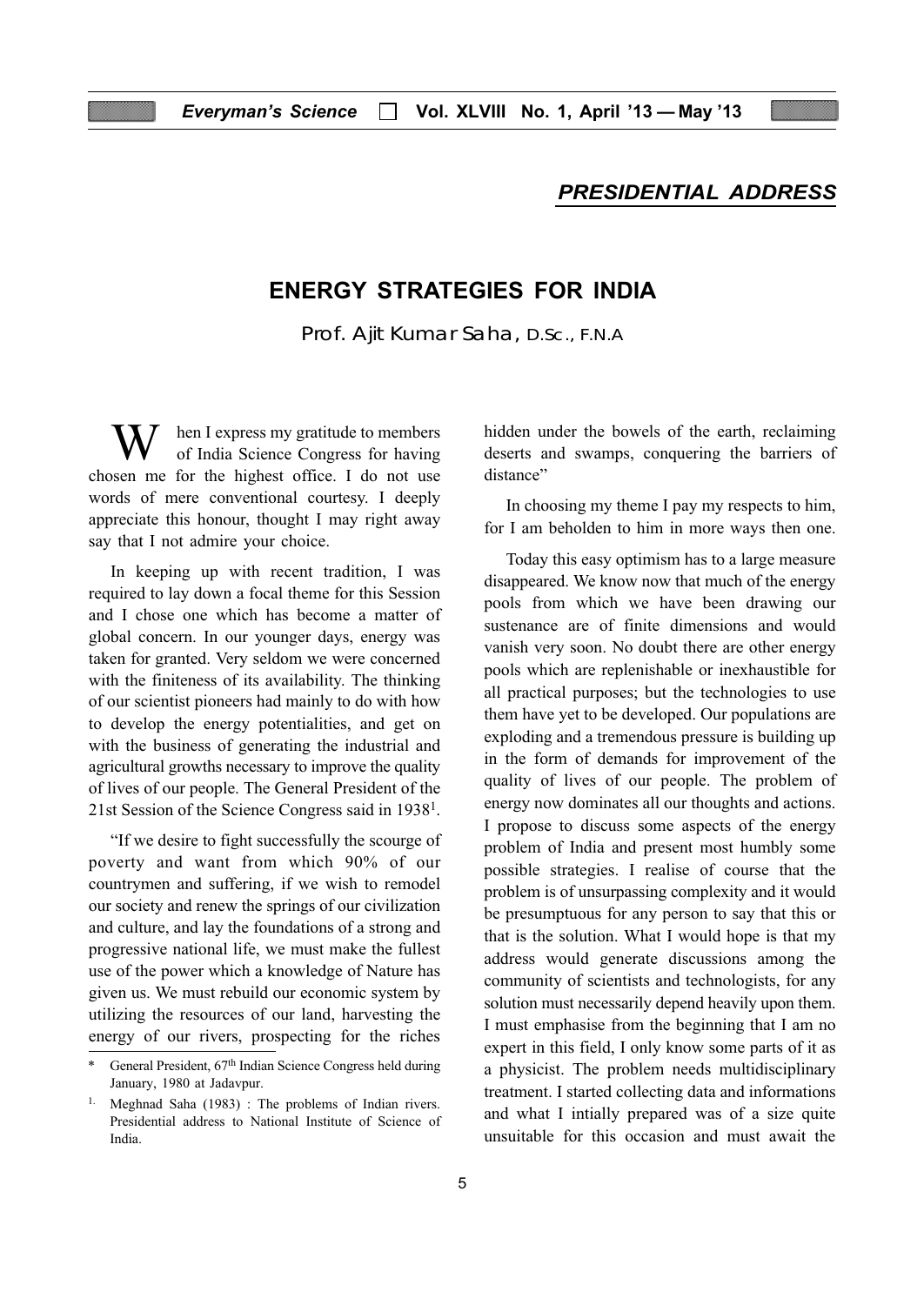pleasure of the DST to see the light of the day. In this address I have summarised what I had written.

## HISTORIC PERSPECTIVE OF ENERGY USE<sup>2</sup>

It is fascinating to study the evolution of technology from paleolithic times to the modern age and see the many ways energy has been harnessed by man. Fire, wind, flowing water and oil from vegetable and animal origins were the main energy sources right upto the medieval times. Animal and man power dominated the economy and much of the wars of the ancient world was as much for the replenishment of slaves and animal stocks as for land and precious materials like gold. The great forests provided the wood necessary for fuel till the beginning of the Industrial Age. This induced forest clearings on a very massive scale; the forests in China were virtually destroyed by 1000 B. C. Oil, asphalt, naphtha, natural gas and coal were known in the ancient world. In China natural gas was transported through bamboo pipes in 1000 B. C. There was a resistance against the use of coal because of the smoke. Edward I of England legislated capital punishment for burning of coal. With the coming of the Industrial Revolution, machines came to their own and abundant sources of energy and technologies of energy conversions for running the machines became imparative. Whatever remained of the forests would have vanished because of this strident demand for energy, were it not for the fact that the demands of the steel industry for a cheap reducing agent brought coal into extensive use in the economy, leading to its use as a source of heat also.

#### THE CONCEPT OF ENERGY<sup>3</sup>

Before I survey the technologies for conversion of energy, I should like to draw your attention to the evolution of the concept of energy. Understanding of the concept did not come easily. In the ancient world, the mechanical advantages of the inclined plane and the five fundamental machines — the wheel and axel, the levers, the pulleys, the wedge and the endless screw were well known and their disadvantages in terms of speeds were realised. But there was no clear concept of energy; indeed same words were used to represent energy, force and momentum. However one could see two distinct lines of evolution of the concept: one was a search for something which was conserved, and the other a search for a perfect machine (perpetuum mobile) of the first kind which was to run without any input. Leonardo da Vincl was one of the first to realise the impossibility of such a machine. Lagrange, who laid the analytic foundations of Dynamics, wrote down the energy equation as an equation of conservation. But neither he nor others, who preceeded him like the great Newton, used the word energy. The word existed however, being probably coined by Aristotle. We own to J. Bernoulli, Young and Corriolls the meanings of the words energy and work, as used in modern science.

It was very soon realised that mechanical energy in its two forms: kinetic and potential, were not the only forms in which energy could exist. There are many other forms in which energy may be found. The classical work of Mayer and Joule led to the understanding of the real natural of heat. We now realise that if a suitable physical process can be found, then energy can be transformed from one to another — a concept on which our technological civilisation stands. The concept led to the magnificient branch of physics known as Thermodynamics which was the result of the great works of Carnot, Clausius and Lord Kelvin. This discipline embraces all our energy conversion technology that exists now or that may come. At the begining of this century another conceptual step was taken by the Einstein, relating mass to energy, the consequences of which were far reaching. This work is one of the greatest intellectual achievements of this century. The utilisation of

<sup>2.</sup> E. Ayres & C. A. Scarlott: Energy sources-The wealth of the world, McGraw Hill (1952). E. Cook: Man, Energy, Society, Freeman, 1976; C. A. Berg: Process innovation and changes in industrial energy use, Science, 199, p 608, 1978

Energy-historical development and concepts Vol.1. Benchmark series, Papers on Energy edited by R. B. Lindsay and M. E. Hawley. Academic Press.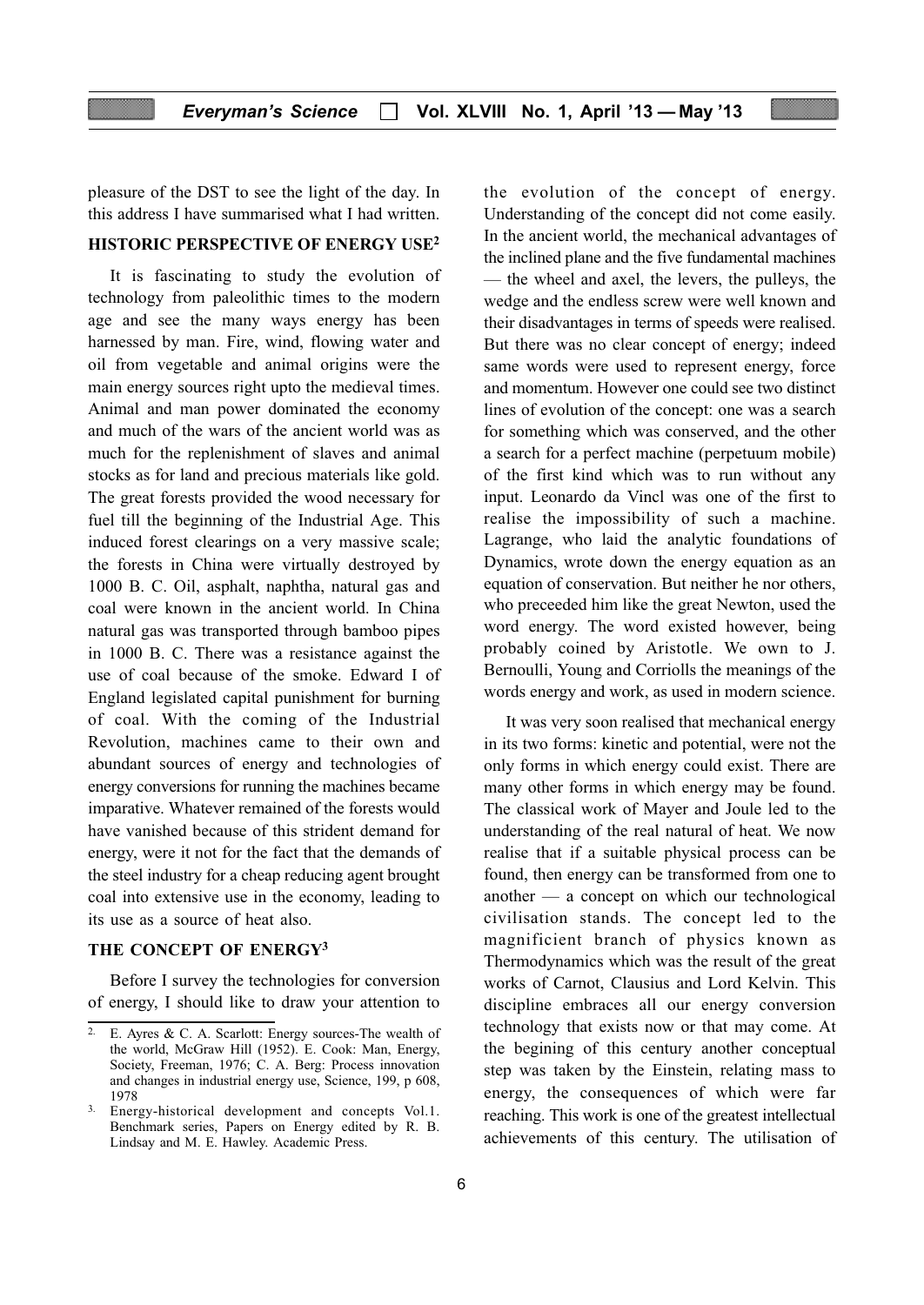energy of nuclear fission or fusion are based on Einstein's celebrated equation  $E = mc^2$ .

# THERMODYNAMICS OF ENERGY CONVERSION TECHNOLOGY4

The foundation of Thermodynamics were laid in 1824 by Camot in his classical paper: "Reflections on the motive power of fire and the machines fitted to develop that power". He wrote

"If the honour of discovery belongs to a nation in which it (steam engine) has acquired its growth and all its development, this honour cannot be refused to England. Savery, Newcomen, Smeaton and the famous Watt, Woolf, Trevithick, and some other English engineers, are the veritable creators of the steam engine. ... Notwithstanding the satisfactory condition to which they have been brought to day, their theory is very little understood, and the attempts to improve them are still directed almost by chance.

This paper sparked of a flood of research leading to the understanding of engines, i.e. of all mechanisms converting energy of any form into work. The understanding is embodied in the statements of the second law of thermodynamics of which various forms exist. Lord Kelvin's statement is : Processes which convert work into heat without any other change is irreversible; it is impossible to convert completely heat extracted from a body at uniform temperature into work without causing any other changes. Other changes stand for the changes that are left with, after the completion of the process. There are other alternative statements of the law, of which the most famous is that of Clausius. All the statements are of course equivalent i.e. derivable from each other. Rankine introduced the concept of effciency of conversion, defined by

where  $W = Q_2 - Q_1$  is the work delivered by the engine and  $Q<sub>2</sub>$  is the heat taken from a source at temperature  $T_2$  and  $Q_1$  is the heat transferred to a sink at lower temperature  $T_1$ . Engines were made to work in cycles so that the working fluid returned periodically to its initial state. In the calculations, the sequence of thermodynamic processes through which the working fluid was made to go, were all assumed to be reversible. This means that if the thermodynamic processes, envisaged, take the fluid from state 1 to state 2 through a sequence of nearly equilibrium states, then a little coaxing would take the system in the reverse direction from state 2 to state 1. In practise this is not possinle, and the main reason for irreversibility is the existence of friction which converts a part of the work into heat. For reversibility all of this frictional heat should be reconvertible into work without other changes of the environment. The second law prohibits this, because according to it only a part of the frictional heat can be converted to work, the balance being delivered to a sink at lower temperature, It was realised early that all reversible engines have same efficiencies. The engine contemplated by Carnot was also a reversible engine and had efficiency

 $\eta = 1 - T_1/T_2$ ,

where  $T_2$  and  $T_1$  are the temperatures of the heat source and sink respectively. Efficiencies of irreversible engines are lower than those of reversible engines. If an engine, working in a particular sense of the cycle, takes heat from a source, converts a part of it into work and delivers the balance to a sink at lower temperature, then when worked in the reverse cycle, the engine will act a heat pump or a refrigerator i.e. it will take heat from a body at lower temperature, combine this heat with the work that is done on it by an outside agency and deliver the sum total to a body at higher temperature than the sink. It is a heat pump because it pumps heat from a body at lower temperature to one at higher; it is also a refrigerator because it takes heat from the body at lower temperature.

 $\eta = W/Q_2$ 

<sup>4.</sup> Applications of energy 19th century. Vol. 2, Second law of Thermodynamics vol. 5, Benchmark Series-Papers on Energy edited by R. B. Lindsay and M. E. Hawley. Academic Press; M. N. Saha & B. N. Srivastava : A treatise on heat, Ind. Press; G. F. C. Rogers and Y. R. Mayhew : Engineering Thermodynamics, Longmans Green. & Co. Ltd., 1967.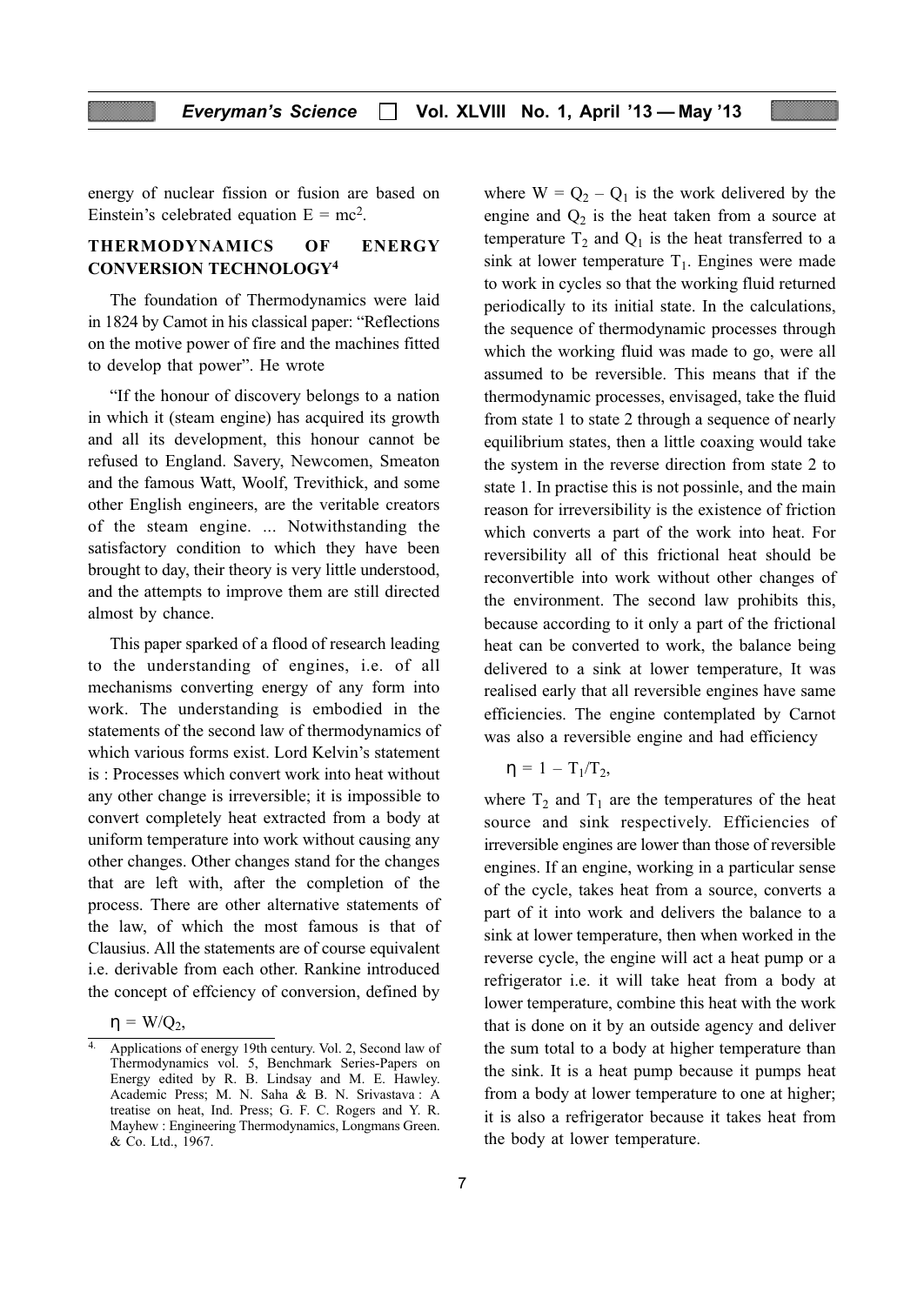The science of thermodynamics developed very rapidly leading to deeper understanding of engines and other energy converters. For thermal engines Rankine introduced the practice of indicating the processes on pressure-volume diagrams or entropytemperature diagrams. The various thermodynamic potentials were defined in course of time and extensively used. Clausius himself introduced the concept of Entropy-a concept of fundamental importance in theoretical physics as shown by the work of Boltzmann. For engines with flowing fluids like turbines, the thermodynamic potential enthalpy introduced by Kammerling Onnes proved very useful. For combustion of fuels and analysis of chemical reactions Gibb's potential became very important. The potentials are defined by

Enthapy :  $H = U + pV$ ,

Gibb's potential :  $G = H - TS$ ,

where  $U =$  internal energy,  $S =$  entropy,  $p =$ pressure,  $V =$  Volume,  $T =$  temperature. Gibb's potential is connected to reaction rate K of a chemical reaction by the equation

 $K = exp[-\Delta/RT]$ ;

K is also connected with the partial pressure and the mole numbers of the molecules participating in the reaction.

Quality of Energy : While energy can be converted from one form to another, some forms of energy are better than others because they convert with smaller loss during conversion. The second law says that only a part of heat can be converted into work, the rest being lost to the sink. Thus heat is energy of low quality. On the other hand there is very small loss when electric energy is converted to work, and we can say that electric energy is of high quality. Sunlight has energy of low quality. Energy can be transformed from a form of low quality to a form of high quality only at the expense of a large part of it. However, once it is so converted there will be very small loss in its further utilisation.

Efficiency vs. Power Output of Engines : Though energy conversion efficiency of an engine is an important parameter for an engine, the efficiency will reach the ideal calculated for the engine only if the fundamental thermodynamic processes of the conversion cycle are reversible. This necessity makes the operation of the engine very slow, because slowness allows reversibility. Thus the power output for a high efficiency engine necessarily becomes small. A fast engine gives large output of power but has low efficiency because of the irreversibilities induced in the thermo-dynamic processes. However, at low and moderate speeds the power output may be proportional to effciency. What we have stated about efficiency falling with increasing power output will be noticeable at high speeds as irreversibility and friction losslow-ering the efficiency dominate in the region whereas power output increases linearly with speed till the slipoff point is reached.

## ENERGY CONVERSION OF YESTERDAY AND TODAY

I do not propose to go into any detail about the present day energy conversion machines. Broadly speaking the thermal engines work on one or the other of the following cycles :

|                     | 1. Joule-Brayton cycle, : The gas turbines, jet  |
|---------------------|--------------------------------------------------|
| Atkinson cycle      | aircraft engine etc.                             |
|                     | usually utilise this cycle.                      |
|                     | Power 3-50 MW                                    |
| 2. Otto, Diesel and | : Internal combustion                            |
| dual cycles         | engines automobiles,                             |
|                     | aircraft piston engines,                         |
|                     | Diesel electricity                               |
|                     | generators etc. utilise                          |
|                     | these cycles. Power $\sim$                       |
|                     | $1500 - 2000$ kW.                                |
| 3. Rankine cycle    | : Steam and vapour                               |
|                     | turbines are based on                            |
|                     | this cycle. Power $\sim 1$ –                     |
|                     | 500 MW                                           |
|                     | 4. Constraint free jet : Jet and rocket engines. |
| flow                |                                                  |

Though in principle there are all reversible engines, the efficiencies are different from that of the Carnot,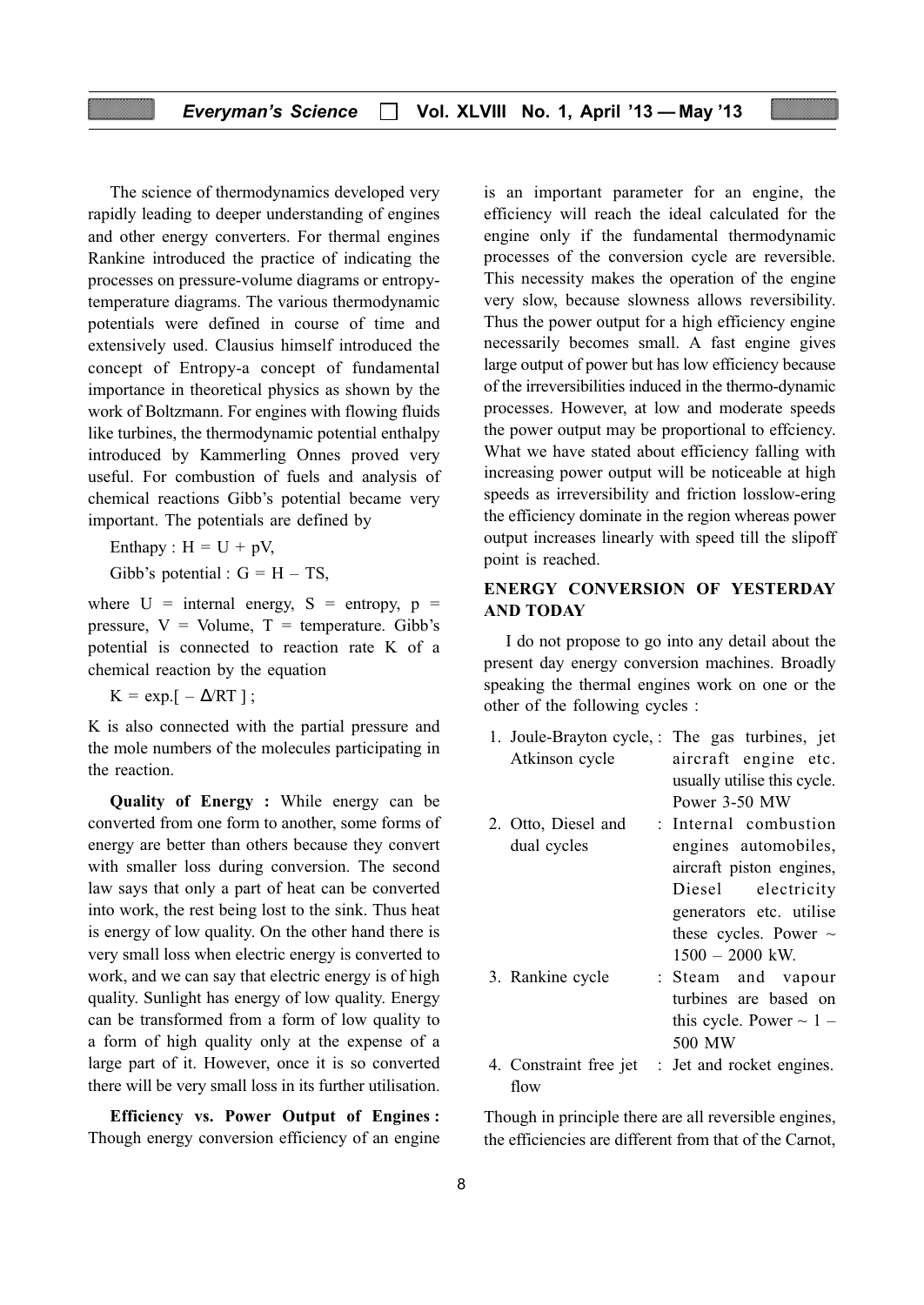because heat is not drawn from a definite temperature and delivered to another definite temperature. Cycles which have the Carnot efficiency are the Stirling and the Ericsson cycles.

Heat engines are classified by the way they use their fuels :

- 1. internal combusion engines in which the heat is added inside the engine, e.g. automobiles, aircraft engines, gas turbines, jet engines and rockets.
- 2. external combustion engines in which the working substance is heated outside the engine, e.g. steam engines, steam turbines and Stirling engines.

Heat engines have another kind of description :

- 1. reciprocating engines, e.g. automobiles, Stirling engines, aircraft piston engine,
- 2. rotary engines-turbines, Wankel or Scissor engines and
- 3. linear jet engines and rockets.

Heat engines are characterised by :

- 1. maximum temperature and pressure,
- 2. specific fuel consumption,
- 3. power to volume, and power to weight ratios for airborne engines,
- 4. cost to power ratio for electricity generators and
- 5. maximum thrust available for jets and rockets.

With the end use in view, the following thumb rule may be kept in mind for selection of the type of engine which is most suitable for the purpose :

- 1. multistage steam turbines in tandem with fission reactors in the region 200-500 MW,
- 2. solid fossil fueled steam turbines for electric generators in the region 50-300 MW,
- 3. gas turbines for electric generators and aircraft populsion in the region 0.5-50 MW,
- 4. oil fired steam turbines for marine propulsion,
- 5. Diesel/Otto engines for land locomation, small boats agriculture pumps and motive power for industrial machines,
- 6. Stirling engines using inferior quality fuels

for machines and pumps in the agriculture sector,

7. low power, low efficiency solar engines using nontoxic organic liquids for rurilf areas

Commercially available heat engines have achieved efficiencies 0.08 (solid fuel rockets) to 0.58 (multistage steam turbines in tandem with fission reactors) and power levels achieved range from 103 MW to few kW. It must be remembered that heat engines are a nuisance in the sense they are sources of thermal polution, as about half of the heat is thrown to the environment without doing anything useful.

The other types of engines: dynamo (electrical energy)  $\leftrightarrow$  motor (work) are well known. Pachionotti demonstrated the relation between the two. These engines are a very important component in energy economy-generation of electricity being heavily dependent on work electricity converters. The efficiencies and power outputs arc of high orders.

Water turbines are the most essential component in hydroelectricity generation, These are very ancient devices. In modern forms they can be classed like other turbines in two classes-impulse turbine e.g. Pelton water wheel and reaction turbines like Francis or Kaplan turbines.

# MAGNETOHYDRODYNAMIC GENERATION OF ELECTRICITY

Another important technology engaging attention of scientists and technologists all over the world is the possibility of direct conversion of the energy of a flowing plasma to electricity. Magnetohydrodynamics describes the interaction of an electrically charged fluid flowing through a magnetic field. The principle of energy conversion is given below<sup>5</sup>. A Charged particle moving through a magnetic field B, experiences a force  $E = ev \times B$ , where v is the velocity of the particle. An electric field is also generated,  $E = F/e = -\Delta \phi$ , where  $\phi =$  electric potential due to the field E. If v, B are perpendicular  $\overline{5.}$  Analysis by Dr. B. K. Banerjea to each other and the charge moves a length *l* along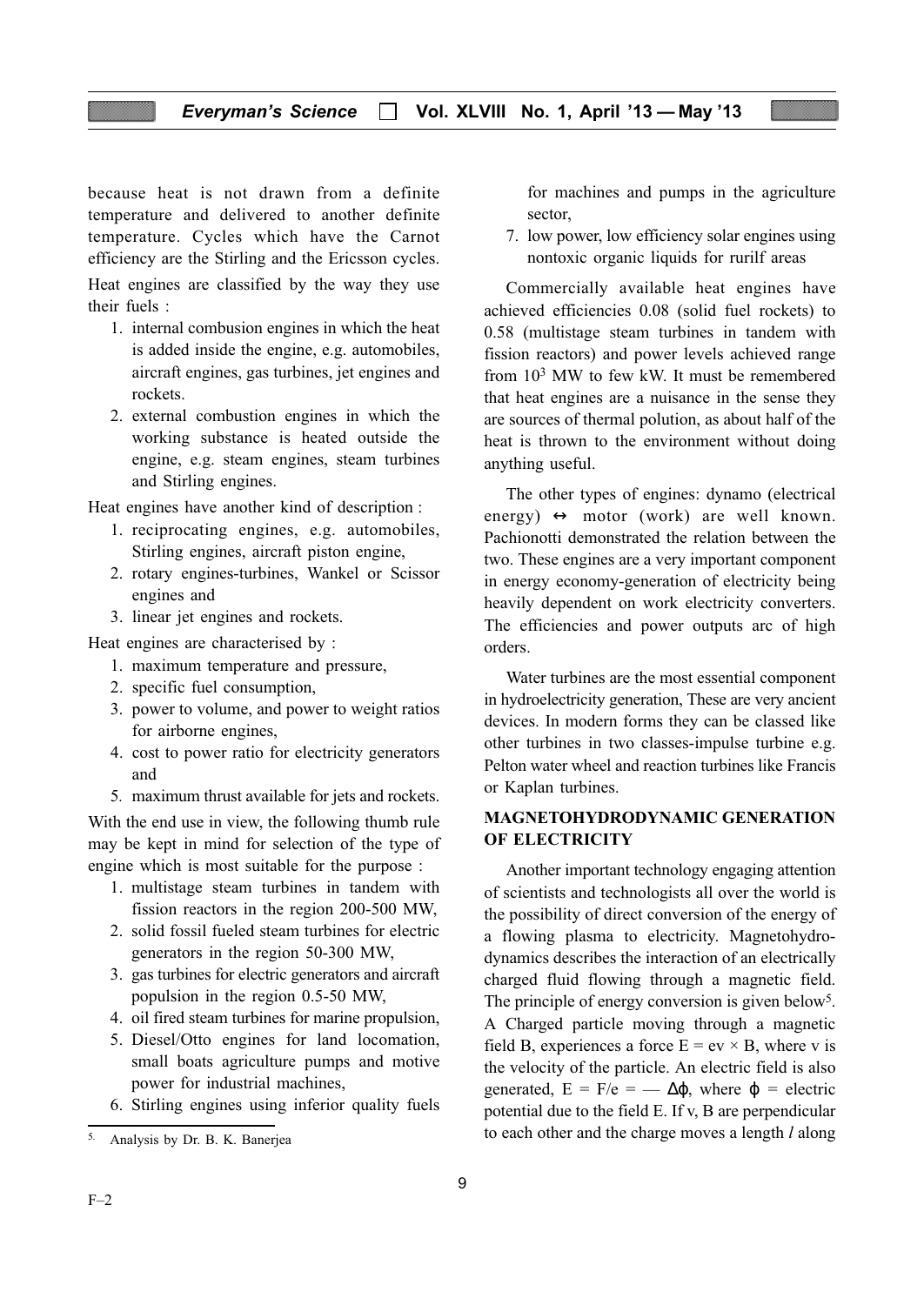E, whose direction is perpendicular to both v and B, the induced electromotive potential across  $l$  is Bvl. The charge is in a plasma, which has an internal resistivity  $1/\sigma$ , where  $\sigma$  is the coductivity of the plasma medium, *a* is given by  $\sigma = ne^2 \tau/m$ where  $\tau$  = effective electron collision time, m = mass of electrons and  $n =$  electron density. Thus there will be a voltage drop across the plasma. Let  $V_T$  be the terminal voltage available for the outside load, i.e.  $V - V_T$  is the voltage drop across the plasma conductor. If  $\alpha$  = cross section of the plasma and  $l =$  its length, then plasma volume =  $\Omega$ =  $\alpha l$ , and its conductance is  $l/\alpha\sigma$ . The current i through the plasma is

$$
i = \frac{\alpha \sigma}{l} \big( V - V_T \big) = \frac{\alpha \sigma}{l} \big( 1 - k \big) V,
$$

where  $k = V_T/V$  = electric load factor. The power avilable is

 $P = iV_T = \Omega k (1 - k) \sigma B^2 V^2$ ,

i. e. Power density = Pd = k  $(1 - k)$   $\sigma B^2 V^2$ .

Typical values of the above parameters for actual MHD generators are

k = 0.7 – 0.8  $\sigma$  = 10 – 20 mhs/in, B  $\sim$  5 – 6 Tesla

 $v = 600 - 1000$  m/s reaching sonic velocity at the throat of the nozzle for a given temperature there.

The power density outputs are of the order

 $P_d = 25 - 150$  MW/m<sup>3</sup>,

It will be noticed that a MHD generator combines the flowing medium principle of a conventional turbine with that of the usual electric dynamo. The MHD generator is much simpler, atleast in principle. There are no heated moving parts subject to mechanical stresses, and external cooling if required, is more easily achieved. Vapour/gas heated to very high temperatures should be usable. The basic MHD process being a volume process the power generation should increase with rise of generator size. The ratio of surface losses to net power output is, in principle, very favourable compared to conventional thermal turbines. MHD should be ideal for large scale power generation.

The most important part of a MHD plant resembles a rocket engine ventauri through which the hot vapour/gas expands. This expander is surrounded by strong magnetic field produced by standard methods; in some MHD plants very high magnetic fields have been produced by superconductor devices. Temperatures from 1500°K to 2500°K have been used. Seed materials like potassium or caesium carbonates are evaporateded and injecting into the vapour/gas stream flowing through the ventauri to improve the conductivity of the plasma. The electron temperature is much higher than the vapour/gas temperature. The hot outgoing vapour/gas of the MHD generator can be used to heat a stream of vapour/gas, which can be fed into a second conventional vapour/gas turbine. The MHD generator vapour/gas turbine combination should have efficiency higher than 50%, because much higher temperatures can, in principle, be used. In liquid metal MHD generators, electric conductivity is obtained by injecting a liquid metal into a vapour or liquid to obtain a continuous liquid phase. These are not yet promising.

Starting with the idea that India must find alternative efficient use of coal for energy generation purpose, an Indian MHD6 facility is being set up at Tiruchirapally through colaborative efforts of BARC and BHEL and funding by DST. The plan is to have a coal based MHD generator with 5-15 MW thermal input. Technical consultation has been established for this project with Institute of High Temperature at Moscow.

On the global scene, the Soviet U-25 MHD pilot plant directed by Prof. A. E. Sheindlin, operated continuously in 1977 for 250 hrs at a power output of upto 12 MW into a Moscow grid. USA has completed a 5 Tesla superconducting magnet for MHD application at the Argonne National

<sup>6.</sup> I am indebted to Shri C. Ambasankaran of BARC for information on the Indian MHD programme. Further informations to be found in Progress Report No. 3-MHD generation project, BARC, 1978.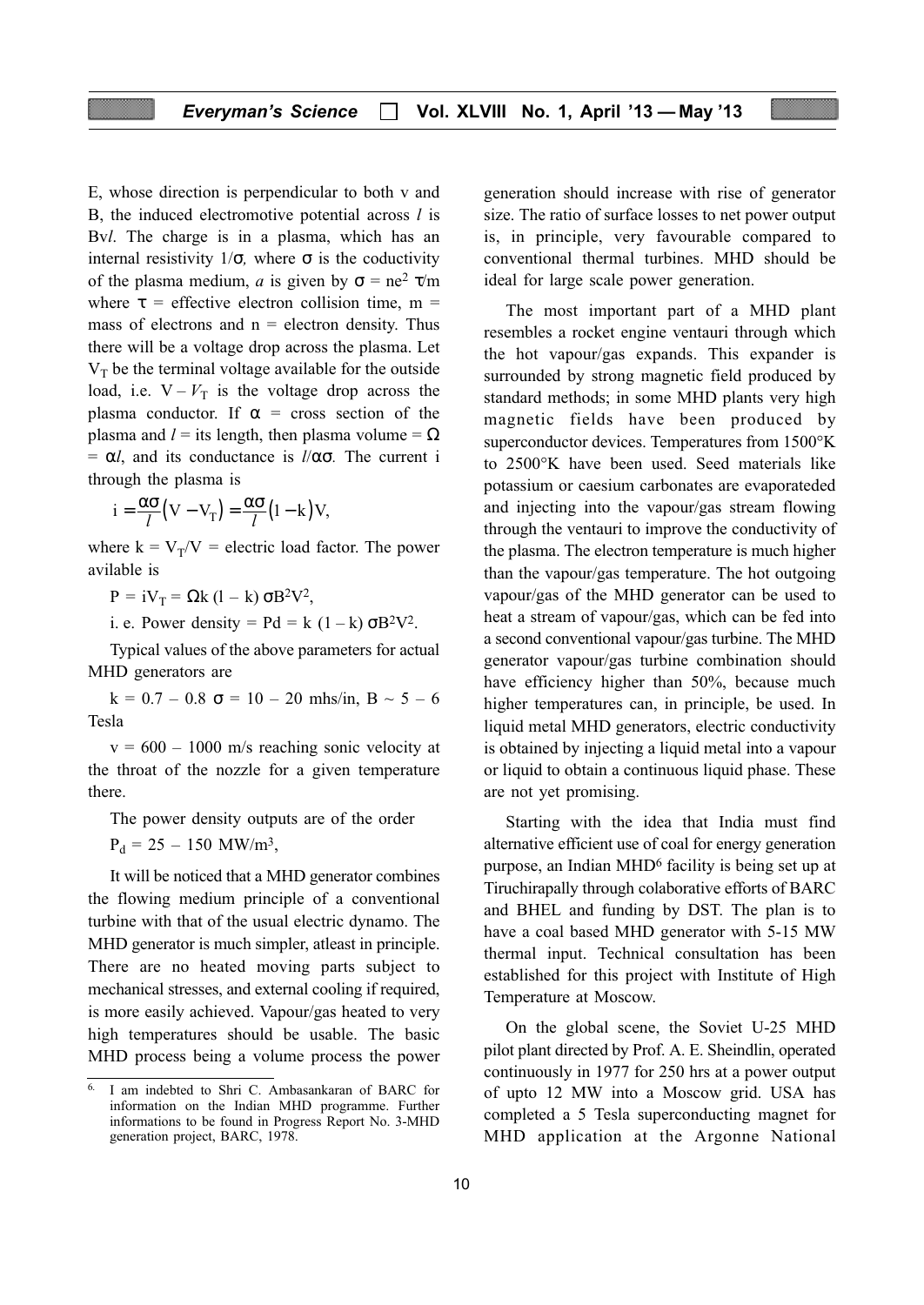Laboratory. USSR has operated a high power MHD generator, upto 30 MW, in a pulse mode for geophysical application. There are many other MHD projects in various countries in different stages of completion. Mention may be made of Mark VI project in USA.

#### SOLAR ENERGY

The sun pours in energy all round us, and nature has evolved methods of converting the electromagnetic energy of its radiation to a form, which we can use as food and fuel. We shall later review briefly this wonderful technology which nature has evoloved. We are just beginning to understand this technology, but we are nowhere near imitating it. There is an intense effort going on all over the world to convert solar energy, for this source of energy can be taken to be eternal. I shall review here some of these efforts and the results achieved.

In the latitude range where India is situated, the average integrated solar radiative energy on a horizontal surface at a place like Hyderabad should be 4.9 kWh/m2 and this may rise on sunny days to 7 kWh/m2. The total energy received by our land mass annually is about  $60 \times 10^{16}$  kwh which is a very large amount. But the radiation spatial density is very low and conversion factor is very small, and special measures are necessary to improve the conversion factor

- 1. optical concentration,
- 2. reduction of emissivity by special coatings and
- 3. reduction of convective and conductive losses.

In any book on utilisation of solar energy house plans are shown which are nearly autonomous in their power requirement for space heating and cooling. In other words these power requirements are, for most of the time, met by the conversion of solar energy and the dependence on other sources of energy are reduced. Indeed except for the expense, this seems to be an well established technology.

There are many laboratories in India-NPL is one important centre-where R&D work is going on for the utilisation of solar energy for space cooling/ heating. There are intense global R&D efforts for improving the solar absorption coatings. According to an analysis<sup>7</sup> the efficiency of the solar absorption coatings is given by

 $\eta$  = energy extracted/incident energy

$$
= \alpha P - \frac{1}{xF} \Big[ \epsilon \sigma \big( T_s^4 - T_0^4 \big) + E_0 + E_d \Big],
$$

where  $\alpha$  = absorptance of solar energy, x = optical gain,  $F =$  insolation or solar power recived,  $P =$  fraction of energy extracted for external work,  $T_s$  = surface temperature, and  $T_0$  = environment temperature,  $E_0$ ,  $E_d$  are respectively conductive and convective losses, both being proportional to  $T_s - T_0$ . To maximise this expression  $a/\epsilon$  must be maximised, which makes selective coatings necessary capable of absorbing as much solar flux in the wavelength region  $0.35 - 1.5$  µm and radiate in the infrared region  $1.5 - 30 \mu m$ . For most metals  $a/\epsilon \sim 50$ . Semiconductor layers are transparent in the infrared region and provide good selective absorbers. Various multilayered absorbers for in infrared have been successfully tried. Waveguide principle for selective absorption appear promising. The other part of the technology is concerned turn carries it to the working fluid. The main difficulty here is the loss of efficiency of heat transfer, because of the drop of temperature of the primary fluid in the heat exchanger for heat transfer to the working fluid tube between entry and exit points. There are encouraging results obtained by using a heat exchange system using wicks. Many fluids water, Dowtherm A, mercury, potassium etc. have been tried as the primary heat transfer fluid. Each has its special merits and faults. If all these developments can lead to low cost systems, then these coupled to a low power engine like the Stirling engine can provide a reliable energy device for the rural sector, in particular for the agriculture sector for the pumping irrigation water.

I should say something of optical gain i.e. <sup>7.</sup> Analysis by Dr. B. K. Banerjea **7. Concentration of solar energy by mirrors. The great**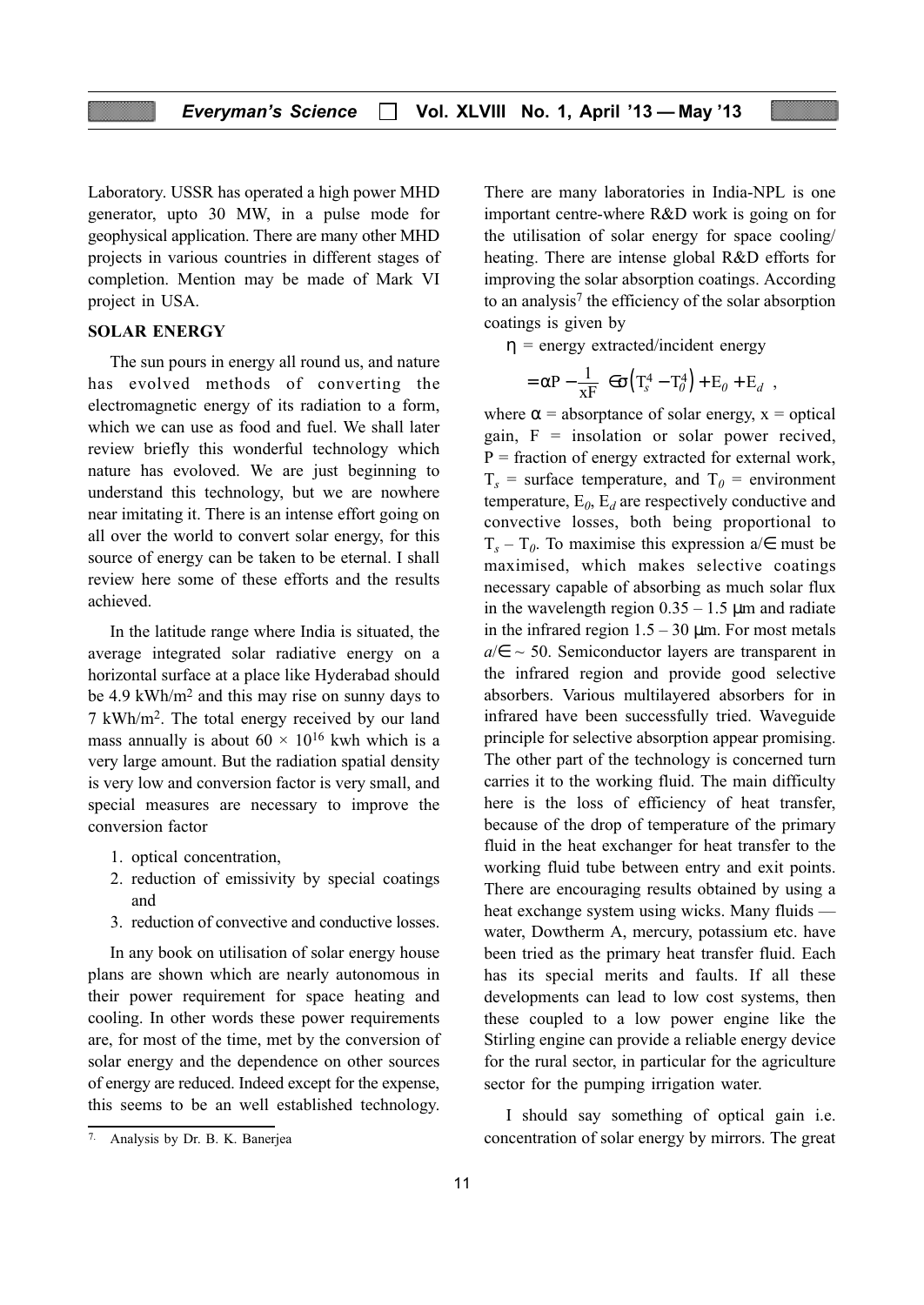mathematician of the ancient world, Archemedes of Syracuse, considered by Whitehead to be the founder of mathematical physics, is often credited with constructing a burning mirror which set the besieging Roman ships on fire. However, I have not found any reference to this incident in Plutarch's life of Marcellus. Today this principle has been very successfully tried in many countries. In one system 1000 mirrors each  $10' \times 10'$  spread over an area of 1 mile2 follow the sun, and reflect its radiation on to a boiler on the top of a 1500′ tower, where a temperature of about 1000°C is obtained. A 50kW plant has been built in Italy and a megawatt solar furnace has been built in France for material research. In similar systems constructed in the other countries temperatures upto 3500°C have been obtained.

But the breakthrough in solar conversion technology has not yet happened. The world is waiting for a cheap photovoltaic conversion system. Intense R&D efforts on a global scale are going on to develop such a system. According to an estimate of possible theoretical efficiencies of photovoltaic conversion8

 $\eta_m$  = efficiency under proper matched condition

$$
\ =\ \frac{V_m^2}{V_gV_c}t_s u\Big(x_g\Big),
$$

where  $V_m$  = junction potential for which power output is a maximum,  $V_g$  = the band gap  $V_c = kT_c$ / e,  $T_c$  = temperature of the cell,  $t_s$  = probability that photon of energy  $> h v_{\rm g}$  will produce an electronhole pair,  $x_g = E_g/kT_s$ ,  $E_g = ev_g$ ,  $T_s = black body$ temperature of solar radiation and  $u(x_g)$  = ultimate

$$
\text{efficiency} = \frac{\text{hv}_{g}Q_{s}}{P} \frac{\left[x_{g}\int_{x_{g}}^{\infty} x^{2} dx / (e^{x} - 1)\right]}{\left[\int_{x_{g}}^{\infty} x^{3} dx / (e^{x} - 1)\right]}
$$

8. Analysis by Dr. B. K. Banerjea

where  $Q_s$  = number of photons per unit are of frequency  $\geq v_g = E_g / h$ , P = total radiation incident per unit area. The best experimental value for Si obtained by Prince<sup>9</sup> and Loferski<sup>10</sup> is about 14%. On the basis of above estimates the efficiency can be improved upto 26%. However for the same power range Si cells are about 1000-2000 times costlier than solar heat engines with high optical concentration. Power obtained from Si cells can be increased by a factor 100-200 using high optical gain system. For Si, the short circuit current is 28 ma/cm2 and open circuit voltage rises from low values to 0.6 volts at insolation 1 kW/cm2, the maximum power output being 11 mW/cm2 at output voltage of 0.45 V. Si leads the field from art overall point of view; indeed the solar cells used in space satellites are almost exclusively made of Si. For effective photovoltaic action the crystal should be defect free and of high purity (99.999999%) to avoid recombination of electron-hole pairs and loss of charge carriers. The other possible semiconductors for photovoltaic conversion are InP, GaAs and CdTe. The following methods are usually used to produce the crystal materials,

- 1. Czochralski method for ingots of 3 cm diameter,
- 2. float zone technique,
- 3. ribbon or sheet growing by rolling,
- 4. dentritic web techniques,
- 5. edge defined film growth techniques,
- 6. epitaxial thin film growth techniques, and
- 7. evaporated thin film growth techniques.

The limits of photovoltaic cell performance reached today are shown below :

| Physical   | area                       | : $\leq$ 35 cm <sup>2</sup> /cell                |
|------------|----------------------------|--------------------------------------------------|
| dimension  | shape                      | $: 2 \times 2, 2 \times 4, 2 \times 8, 3 \times$ |
|            |                            | $3, 4 \times 8$ cm $\times$ cm                   |
|            | thickness                  | $\therefore$ 2 – 20 mils                         |
|            | mass/area                  | : upto $0.0117$ gm/cm <sup>2</sup>               |
| Electrical |                            | power/area : up to $19mW/cm^2$                   |
| output     | conversion                 |                                                  |
|            | efficiency : $13.5 - 14\%$ |                                                  |
|            |                            | area/Watt : down to 52 cm <sup>2</sup> / Watt    |
|            |                            | price/Watt : $25$ /wall (1973)                   |

M. B. Prince : Silicon solar energy converter, Jour App. Phys. 26, p. 534 (1955).

<sup>10.</sup> J. Loferski : Theoretical considerations governing the choice of the optimum semiconductor for photovoltaic solar energy conversion. Jour. App. Phys. 27, p. 777 (1956).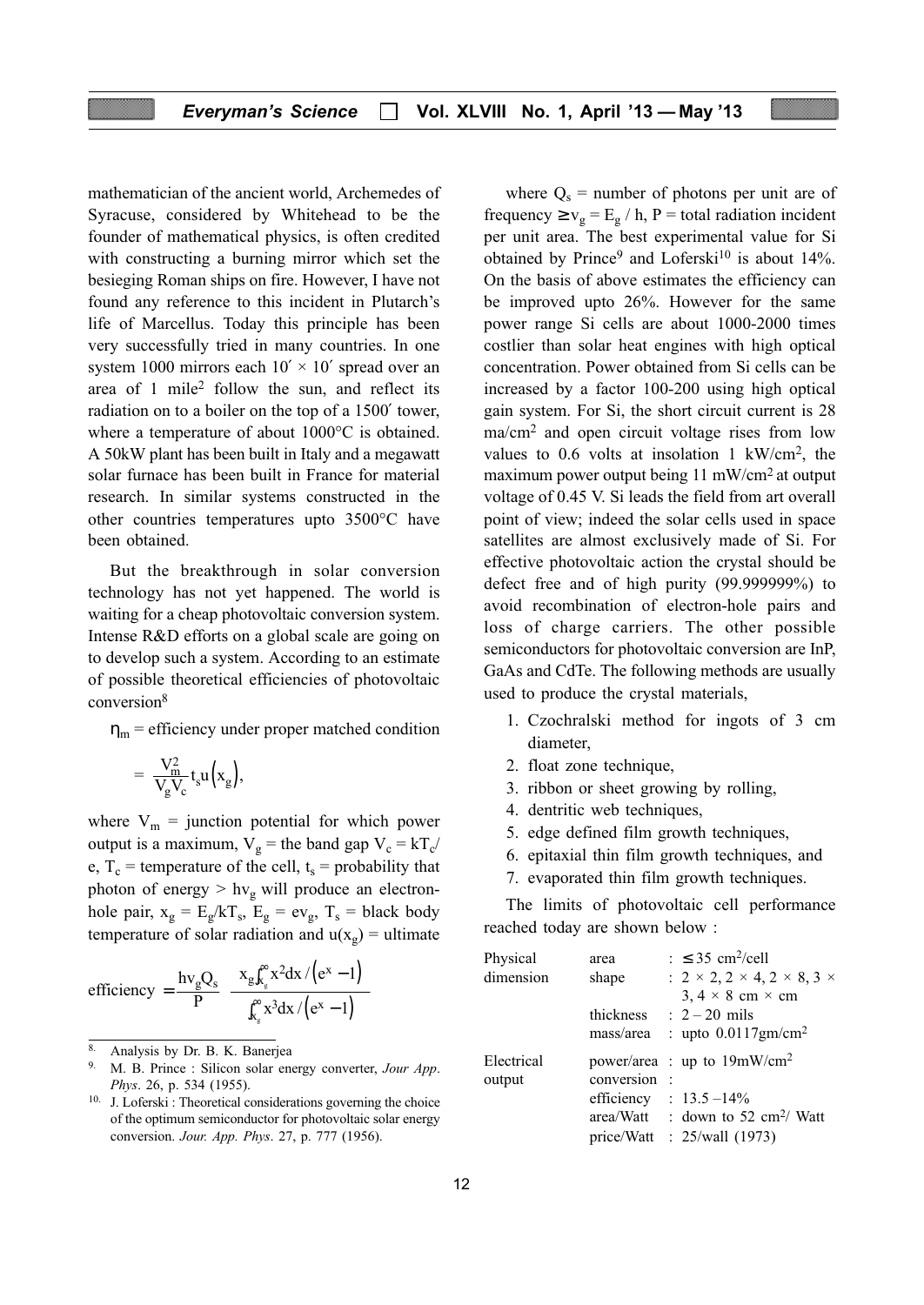|               |  | Environmental temperature : $190^{\circ}C - 900^{\circ}C$ |
|---------------|--|-----------------------------------------------------------|
| <i>limits</i> |  | insolation : $5 \text{ mW/cm}^2 - 3 \text{ mW/cm}^2$      |
|               |  | moisture : upto $95\%$ at $85^{\circ}$ C                  |

The incorporation of an electric field in the bulk silicon resulting from an impurity gradient, increases the radiation resistance. Retarding drift fields near the back surface gives increased cell voltage. Enhanced bulk response cells have high minority carrier diffusion lengths and higher short circuit currents and open circuit voltage. With present day technology about 7500 kWh of electricity is required for producing solar cells to cover  $1 \text{ m}^2$  of a solar panel. With working efficiency of 10% and average isolation of  $0.5 \text{ kW/m}^2$  this panel will produce 7500 kWh in less than 42 sunlit hours (6-8 days). This promises a bright future for breeding of solar panels.

I wish to close this survey with an idea — the Powersat concept — that is recently being talked about, which would look perfectly alright in science fiction but may never be realised in practice. This idea conceives of relay to earth of solar energy collected by a large collection panel of solar cells fixed on a stationary geosatellite. Because of absence of atmosphere and the sunlight being available for almost 22 hrs, the insolation should be about ten times larger. The solar energy collected is to be converted to microwave power and directed to earth by a microwave transmitter of high directivity, which is to be locked to a ground based microwave rectenna, to receive the microwave energy and convert it to an electricity. Microwave is being

thought of, because of its relative low loss while travelling through the atmosphere. The arguments against the idea are :

- 1. life of the solar panel may be shortened because of bombardment by cosmic rays,
- 2. microwave may heat up the ozone layers with disastrous consequences,
- 3. the degree of locking of the transmitter to rectenna, that is required, may be very difficult to achieve, whereas a failure in this respect will be catastropic for the inhabitants area round the ground station, and
- 4. the experience of Skylab has shown that satellite life times are unpredictable.

#### ENERGY FROM NUCLEAR FISSION<sup>11</sup>

Nuclear fission was discovered by Hahn and Strassmann<sup>12</sup> in 1939, and the phenomenon analysed by Meitner and Frisch<sup>13</sup> in 1939. There is a famous paper by Bohr and Wheeler<sup>14</sup>, in which the phenomenon was analysed from the point of view of vibrations of a charged liquid drop. I mention this because Bohr's first paper was also on charged liquid drop.

The controlled release of nuclear energy in a chain reaction was announced by Fermi in 1942 in a telegram "The Italian navigator has just landed in the new world". Thus Fermi informed the world that his experimental pile has reached criticality. This was followed in 1945 by the explosion of the bomb on the deserts of New Mexico at Almogordo, which made Openheimer quote from the Bhagbad Gita<sup>15</sup>

# "DIBI SURYASAHASRASYA BHABED YUGAPADUTTHIA YADI BHAH SADRSA SASYAD  $BHA\overline{S}ASTASYA$  MAHATMANA"

#### Translation

# If 1000 suns rise at once one time in the sky Only that will resemble the brilliance of the Great Soul

At 8.15 AM on Aug 6, 1945 a U bomb fell on Hiroshima; three days later on Aug 9, 1945 a Pu

<sup>11.</sup> I acknowledge the help given to me in preparing this section by my colleague Prof. S.K. Mukherjee.

<sup>12.</sup> Von O. Hahn and F. Strassmann: Uber die Nachweis und des Verhalten der bei der Bestrahlung des Urans mittels Neutronen entehenden Erdalkalimetalle, Naturwis 27,11(1939).

<sup>13.</sup> L. Meitner and O.R. Frisch: Disintegration of U by neutrons, a new type of nuclear reaction, Nature 143, p. 239(1939).

<sup>14.</sup> N. Bohr and J. Wheeler: The mechanism of nuclear fission, Phys. Rev. 56, p. 426 (1939). N. Bohr: Determination of the surface tension of water by the method of jet vibration, Phil Trans Roy Soc A 209, p. 281, (1909).

<sup>15.</sup> Bhagbad Gita : 12th Sloka, llth adhaya, Biswarupadarshanayoga.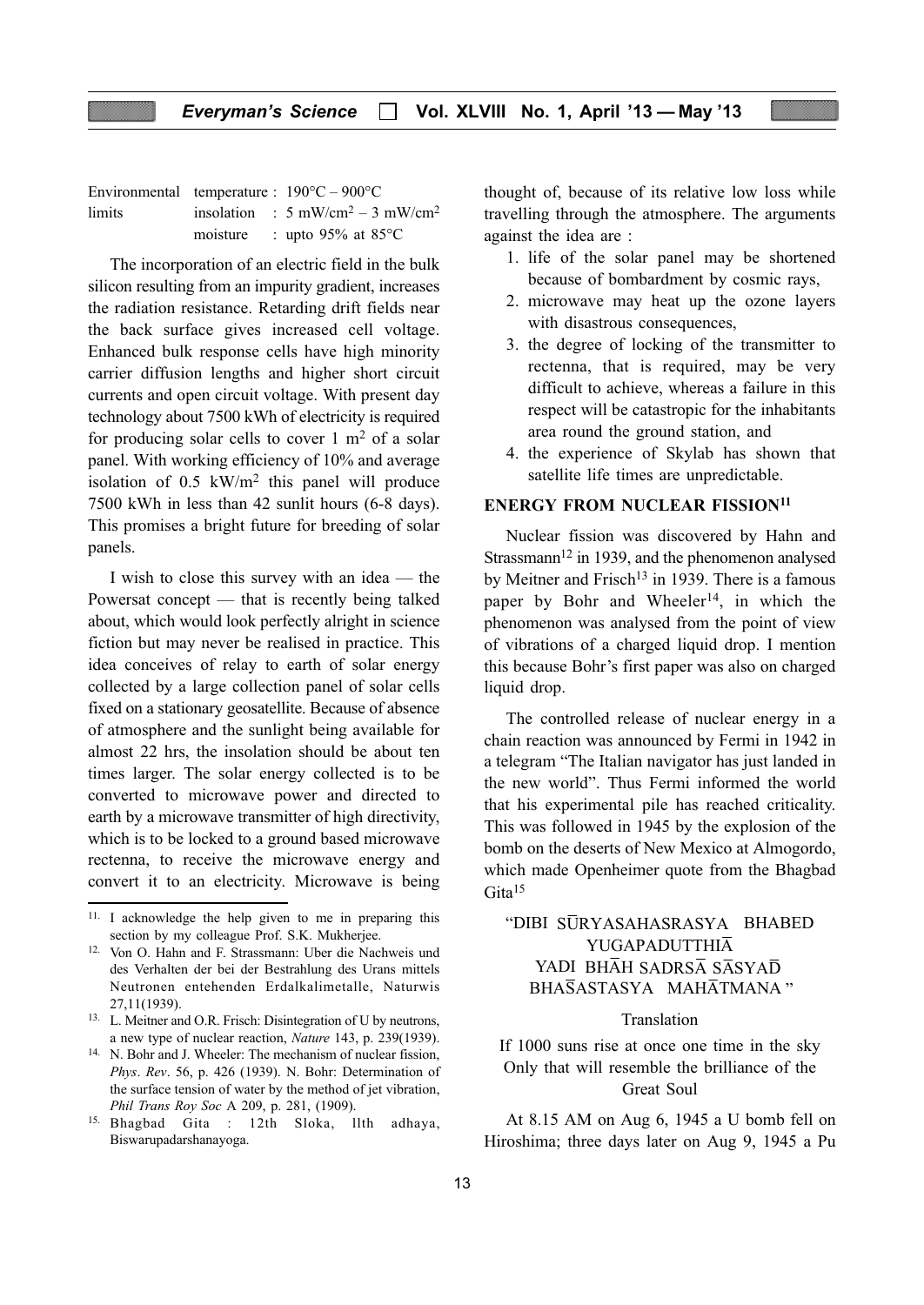bomb fell on Nagasaki. With such awe inspiring fanfare the nuclear age was ushered in for mankind.

Scientists and technologists all over the world saw in the brilliant experiment of Fermi, a prototype of a technology which could perhaps solve the global energy problem for all times to come. Meghnad Saha<sup>16</sup> was one of the pioneers of India, who by his writings and speeches, endeavoured to inform the public of the nuclear possibilities. Dr. H.J. Bhabha laid the foundation, in 1948, of a nuclear policy for India, and the country was launched on the path to nuclear developments. Unfortunately, after thirty years, doubts about our nuclear capabilities are being cast, which cannot be lightly brushed away, as our dependence on imported technology, plants, and materials, is being more and more revealed. Moreover, there are fierce debates, raging all over the world, whether exploitation of nuclear energy is really desirable, and whether man can live with nuclear energy.

I should like to describe the fission process very briefly. Certain very heavy nuclei like certain isotopes of uranium (U) and thorium (Th) are unstable against fission into two or more fragments, when irradiated with neutrons. The energy release can be very large ( $\sim 200$  Mev/ reaction) compared to normal energy releases in chemical reactions, which take place in the combustion of chemical fuels. More than one neutron is emitted in the fission reactions which make chain reactions and breeding of nuclear fuels possible. Nuclear species, which are important for fission, are groupted under

$$
\begin{array}{l} \vspace{232pt} \vspace{232pt} \begin{array}{l} \vspace{23pt} 232 \text{Th} + n - \vspace{233} \text{Th} \frac{\beta^-}{23.3 \text{m}} \, \frac{233}{91} \text{Pa} \, \frac{\beta^-}{27.4 d} \frac{233 \text{U}}{\frac{92 \text{U}}{21.6 \times 10^5 \text{y}}} \, \frac{\alpha}{239} \text{Th} \\ \vspace{238pt} \end{array} \\ \vspace{238pt} \begin{array}{l} \vspace{23pt} \vspace{23pt} \end{array} \begin{array}{l} \vspace{23pt} \vspace{23pt} \end{array} \begin{array}{l} \vspace{23pt} \vspace{23pt} \end{array} \begin{array}{l} \vspace{23pt} \end{array} \begin{array}{l} \vspace{23pt} \end{array} \begin{array}{l} \vspace{23pt} \end{array} \begin{array}{l} \vspace{23pt} \end{array} \begin{array}{l} \vspace{23pt} \end{array} \begin{array}{l} \vspace{23pt} \end{array} \begin{array}{l} \vspace{23pt} \end{array} \begin{array}{l} \vspace{23pt} \end{array} \begin{array}{l} \vspace{23pt} \end{array} \begin{array}{l} \vspace{23pt} \end{array} \begin{array}{l} \vspace{23pt} \end{array} \begin{array}{l} \vspace{23pt} \end{array} \begin{array}{l} \vspace{23pt} \end{array} \begin{array}{l} \vspace{23pt} \end{array} \begin{array}{l} \vspace{23pt} \end{array} \begin{array}{l} \vspace{23pt} \end{array} \begin{array}{l} \vspace{23pt} \end{array} \begin{array}{l} \vspace{23pt} \end{array} \begin{array}{l} \vspace{23pt} \end{array} \begin{array}{l} \vspace{23pt} \end{array} \begin{array}{l} \vspace{23pt} \end{array} \begin{array}{l} \vspace{23pt} \end{array} \begin{array}{l} \vspace{23pt} \end{array} \begin{array}{l} \vspace{23pt} \end{array} \begin{array}{l
$$

| $^{239}Pu + n - ^{240}Pu$               | $^{240}Pu + n - ^{241}Pu$ |
|-----------------------------------------|---------------------------|
| fertile                                 | fissile                   |
| $\alpha$ 6.6 $\times$ 10 <sup>3</sup> y | $\alpha$  12.9y           |
| $236$ <sup>T</sup>                      | $241$ <sub>I I</sub>      |

two heads : (1) fissile isotopes, which suffer fission after absorbing neutrons e.g. 233, 235U, 239, 241Pu. Some examples of conversion of fertile isotopes are given below. The isotope 233U does not occur in nature and the abundance of the other isotopes of U are 238U 99.28%, 235U 0.72% and 234U 0.0058%. Pu isotopes are entirely man made.

The average numbers of neutrons emitted per neutron absorbed in a fissionable material is represented by η. It has to be  $> 1$  for sustenance of chain resction in a reactor. This parameter depends on the neutron energy and the fuel material. Generally η varies from 1 to 3 and has intermediate values for thermal neutrons, low values for neutrons of intermediate energies, and high value for fast neutrons. However it rises dramatically with even slight enrichment of 235U in the U-fuel. This is the philosophy behind enrichment of U. η is high for 239, 241Pu or 233U, which is why in breeder reactors, these second generation fuels are produced from the neutron irradiation of the fertile isotopes 238U or 232Th contained in blankets in the reactors. The advantage of breeding is brought out neatly in the statement. "Johnny had 3 truck loads of Pu. He used 3 of them to light New York for 1 year. How much Pu did Johnny have left? Answer 4 truck loads"17. Approximate values of η for various materials and neutron energies are given in the following table

Approximate Table of η

|                                                              | Material   When thermal neutron  When fast neutron <br>is absorbed | is absorbed |
|--------------------------------------------------------------|--------------------------------------------------------------------|-------------|
| $\begin{array}{c} U^{232}\\ U^{225}\\ P u^{239} \end{array}$ | 2.3                                                                | 2.45        |
|                                                              | 2.1                                                                | 2.3         |
|                                                              | 2.12                                                               | 2.7         |
| $P_{\text{II}}^{241}$                                        | 21                                                                 | 27          |

Thus for 232, 235U, the energy of the neutron makes little difference, whereas the Pu isotopes are best used as fuel for fast reactors, i.e. those which

<sup>16.</sup> For a list of the writtings and speeches of Meghnad Saha on nuclear energy see Appendix.

<sup>17.</sup> Breeder Reactors — by W. Mitchell III and G.E. Turner, U.S. Atomic Energy Commission Office of Information Services 1972 (Revised).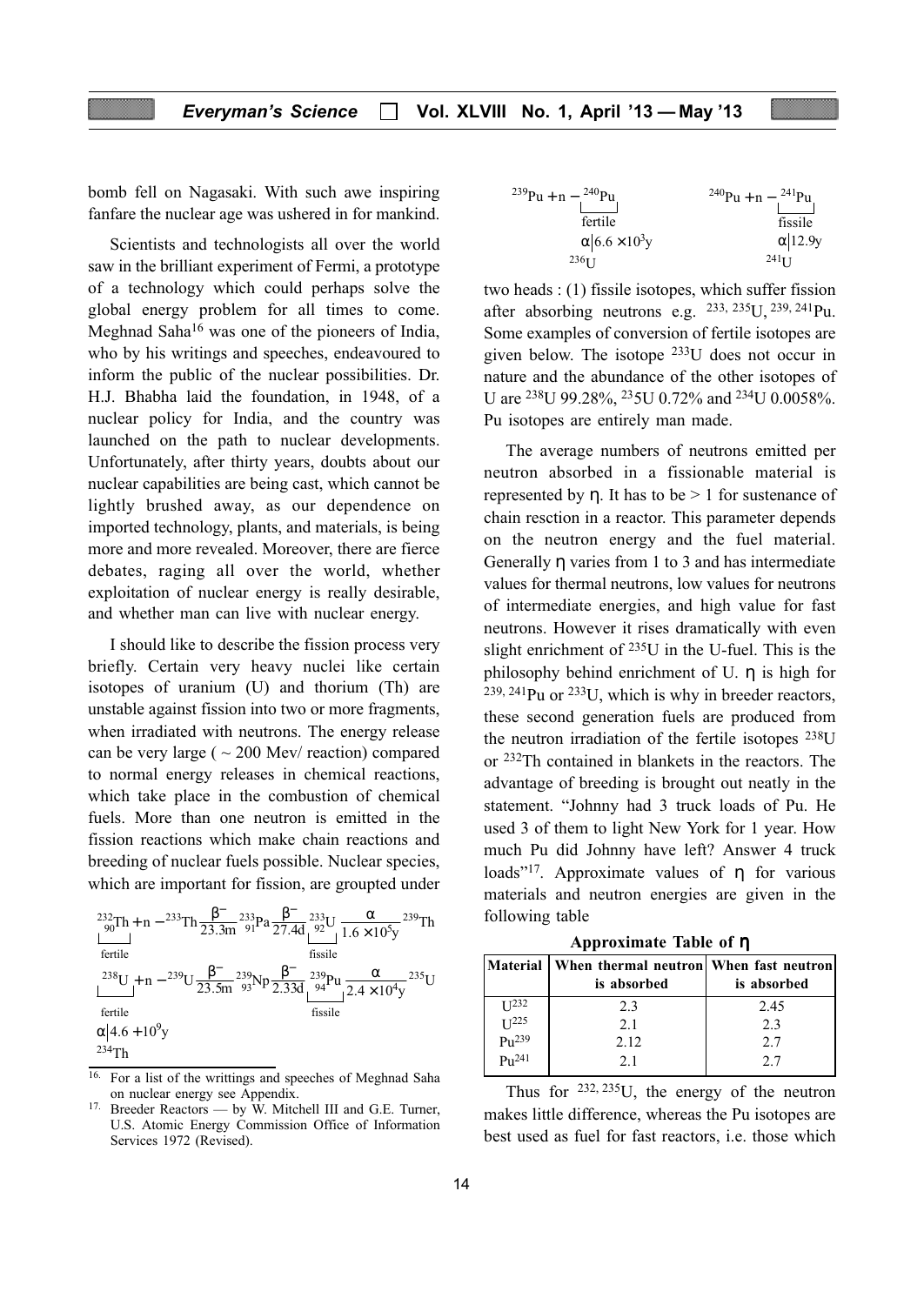employ fast neutrons. Breeding of fissile material from fertile material is not possible with  $\eta \sim 2$ . Thus breeder reactors with U isotopes are unlikely unless one uses  $^{233}$ U. Breeders with  $^{239}$ Pu isotopes would be very efficient with fast neutrons.

The other important thing in a reactor is the moderator whose purpose is to slow down the fission produced neutrons without absorbing them. The performance of a moderator is measured by a figure of merit called moderating ratio. Some typical values are well known moderators are given in the following table<sup>18</sup>.

|      | <b>Moderating Factor</b> |  |         |  |
|------|--------------------------|--|---------|--|
| ıt∩r |                          |  | Moderat |  |

| <b>Moderator</b> | <b>Moderating factor</b> |
|------------------|--------------------------|
| Zr-hydride       | 49                       |
| Organic luquids  | 60-90                    |
| Light water      | 72                       |
| Be               | 159                      |
| Graphite         | 160                      |
| <b>BeO</b>       | 190                      |
| $D2OP$ ure       | $1.2 \times 10^{4}$      |
| $D2O$ 99.8 atom  | $2.3 \times 10^{2}$      |

In reactor systems moderators are used to thermalise the neutrons. Often in addition to this function, liquid moderators are also used as coolants. Control rods are made of materials like B or Cd with large cross sections for capture of neutrons, and are used to control the reactor activity or to shut it down.

Before we look at the reactor types now in use, brief review must be given of enrichment technology<sup>18</sup> for U. U enrichment is increasing the amount of fissile isotopes 233, 235U in particular of  $235U$ , from the natural abundance to the % desired in a particular reactor configuration of a nuclear weapon. The historic metheds are :

- 1. the electromagnetic separation method Calutron,
- 2. the gas diffusion method and
- 3. gas centrifuge method.

The methods (2) and (3) are in wide use. U is transformed to  $UF_6$ , which is a gas. Gas diffusion method depends on the fact that the lighter isotopes of U have a highter average velocity, and so when the gas is passed through a specially prepared Ni barrier, the emerging gas is very slightly enriched in U235. Many thousand stages are required for useful enrichment. There are many technical difficulties that have to be faced. Theoretically the centrifuge method should be the cheapest method. However, the success achieved is not remarkable. It employs the principle of centrifuge separation. Among the modern methods we must mention the Becker nozzle process, in which  $UF_6$  is forced at high velocity through the space between a pair of blades and a circular groove. Centrifugal and pressure effects concentrate the heavier isotopes at the wall of the groove behind the second blade. Another method is the Fenn Shock which is based on aerodynamics, and does not depend on too sophisticated a technology. A high powered blower and nozzle drives a supersonic stream of  $UF<sub>6</sub>$ against hollow metal shaped tubes. The heavier isotope collects behind the shock wave formed. The latest separation concept utilises laser technology, in which laser irradiation raises specific U isotopes to excited levels, creating appreciable differences of energy between the various isotope species. The Tarapur reactor in India depends on enriched U fuel. Unfortunately India's U enrichment programme leaves much to be desired.

The reactor types may now be classified. There are many ways of doing this :

- 1. by purpose,
- 2. by fuel,
- 3. by the state of layout of the fuel in the reactor,
- 4. by the type of moderator,
- 5. by the type of coolant which takes away the heat and transfers it to the media for the electricity generator turbine,
- 6. by the neutron energy, and
- 7. by the electricity output and
- 

<sup>&</sup>lt;sup>18.</sup> J. J. Glacken-The dangerous drift in U enrichment. *Bulletin*  $\frac{18. \text{ J. J. G/2}}{8. \text{ by the temperature.}}$ American Scientists Vol. 32, p. 22, 1976.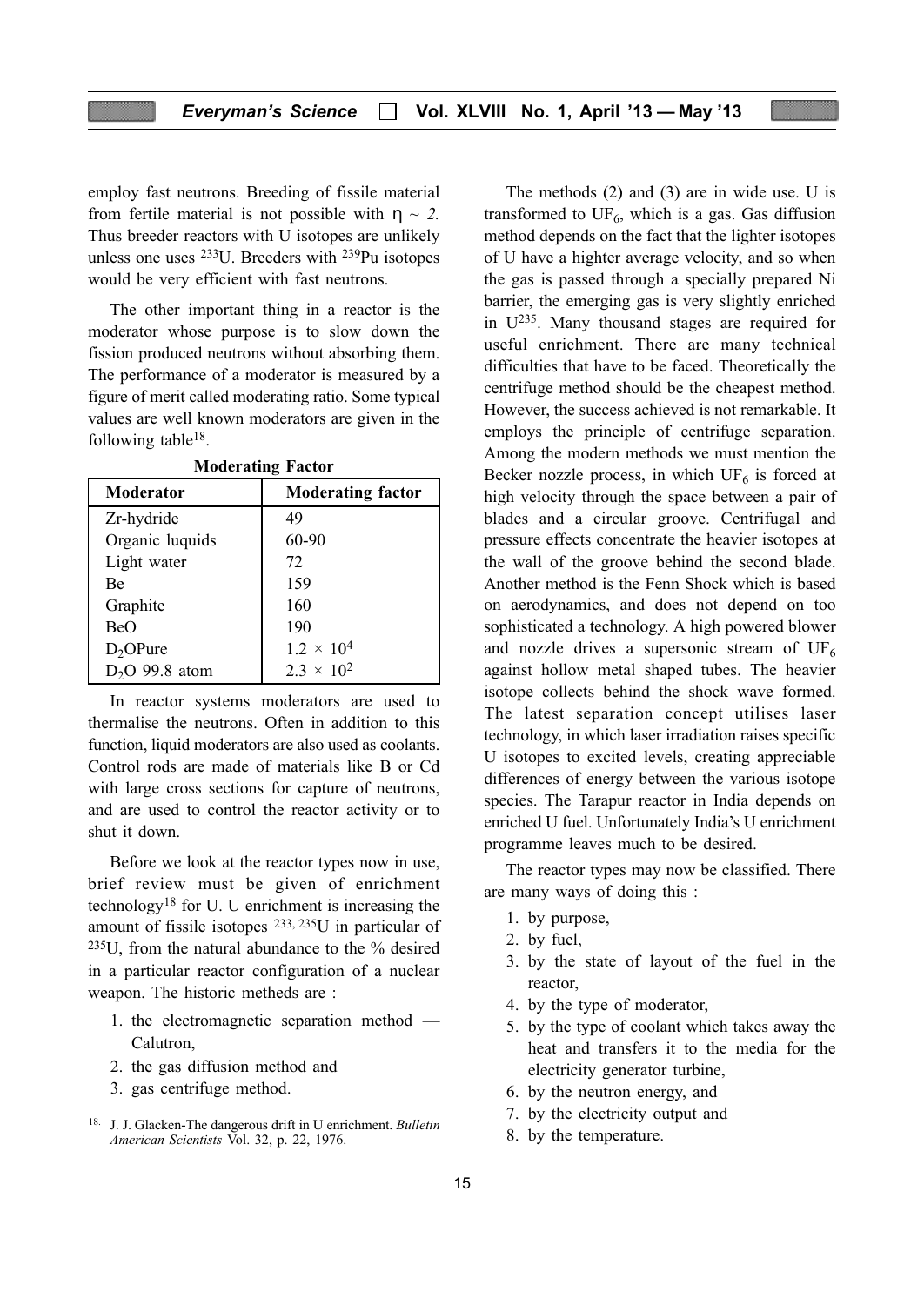#### Everyman's Science  $\Box$  Vol. XLVIII No. 1, April '13 - May '13

Often the name indicates the type of the reactor and some important technical detail regarding it. Thus when a fast reactor is mentioned, we immediately understand that the neutrons employed have high velocity and the fuelis most likely to be 235U or 239Pu. A breeder reactor will most certainly have these fuel and very little moderator control, permitting fast neutrons, and there must be a blanket of fertile material from which the fissile materials have to be bred. LWR is a light water reactor in which moderator and coolant is light water, and the neutron moderation is by light water only, which is not very effective, so that the fuel has to be enriched U. The Tarapur reactor is of this type. CANDU stands for Canadian deuterium reactor in which the moderator is  $D_2O$  which is a very high quality moderator i.e. a moderator which does not capture neutron. Hence 235U in its natural abundance can be used. The three other Indian nuclear power stations are equipped with reactors of this type. Unfortunately, after the Pokhran explosion, the colaboration whih Canada on these projects has ceased. Other moderators, which have been used, are graphite and Be. Other coolants used are  $CO<sub>2</sub>$ , He, organic liquids and liquid metals like Na. LMFBR stands for liquid metal fast breeding reactor. One also gets an idea of the temperature and pressure conditions within the reactor from its name. BWR stands for boiling water reactor, where the coolant light water is allowed to transform into steam and drive a turbine. PSR stands for pressurised warer reactor where the coolant water is kept at a high pressure of-2200 psi and a temperature of~600F and made to deliver the heat to another water circuit through a heat exchanger. HTGR is a high temperature gas cooled reactor. A heterogeneus reactor is the usual type in which the fuel rods are separate from each other and mounted in a geometry dictated by the neutron economy desired. A homogeneous reactor is one in which the fuel is mixed with a suitable moderator. MSBR is a reactor of this type, the letters standing for molten salt breeder reactor. The state of the art in reactor technology can be seen in Table 1.

| <b>Reactor type</b>                                                                                                        | fuel form                   | Enrichment                                | <b>Neutron Energy</b> | Moderator<br>Coolant |        | Control                            | Cladding         |
|----------------------------------------------------------------------------------------------------------------------------|-----------------------------|-------------------------------------------|-----------------------|----------------------|--------|------------------------------------|------------------|
| LWR/PWR                                                                                                                    | <b>UC</b>                   | Enriched U (3.2% U-235)                   | Thermal               | Water                | Water  | $B_4C.$                            | Zircaloy         |
| (Converter)                                                                                                                |                             | & possibly recycled Pu                    |                       |                      |        | Ag-In-Cd Rods                      |                  |
| LWR/BWR                                                                                                                    | , 2, 3                      | Enriched U (2.8% U-235)                   | , ,                   | , 2, 3               | , ,    | $B_4C$                             | , 9              |
| (Converter)                                                                                                                |                             |                                           |                       |                      |        |                                    |                  |
| HWR (CANDU)                                                                                                                | ,                           | Natural (.7% U-235)                       | ,,                    | Heavy                | Heavy  | Moderator                          | , 9              |
| (Converter)                                                                                                                |                             |                                           |                       | water                | water  | level                              |                  |
| SGHWR                                                                                                                      | UO,                         | Enriched U $(3\%$ U-235)                  | , ,                   | Heavy                | Water  | $B_4C$                             |                  |
| (Converter)                                                                                                                |                             |                                           |                       | water                |        |                                    |                  |
| <b>HTGR</b>                                                                                                                | $UC_{2}$ , ThC <sub>2</sub> | Enriched (93% U-235)                      | ,,                    | Graphite             | Helium | ,                                  |                  |
| (Converter)                                                                                                                |                             | recycled U-233, Th-232                    |                       |                      | gas    |                                    |                  |
| <b>LWFBR</b>                                                                                                               | PUO, UO,                    | Recycled Pu and U-238                     | Fast                  | None                 | Liquid | $B_4C$                             | <b>Stainless</b> |
| (Breeder)                                                                                                                  |                             |                                           |                       |                      | sodium | steel                              |                  |
| <b>LWBR</b>                                                                                                                |                             | Recycled U-233 and                        | Thermal               | Water                | Water  |                                    |                  |
| (Breeder)                                                                                                                  |                             | $Th-232$                                  |                       |                      |        |                                    |                  |
| <b>GCFBR</b>                                                                                                               |                             | Recycled Pu & U-238                       | Fast                  | None                 | Helium | $B_4C$                             | Graphite         |
| (Breeder)                                                                                                                  |                             |                                           |                       |                      | gas    |                                    |                  |
| <b>MSBR</b>                                                                                                                | U fluorides                 | Molten fluorides of                       | Thermal               | Graphite             | Molten |                                    |                  |
| (Breeder)                                                                                                                  |                             | U-233 and Th-232                          |                       |                      | salt   |                                    |                  |
| LWR - Light water reactor                                                                                                  |                             | CANDU - Canadian deuterium uranium        |                       |                      |        | LWGR - Light water breeder reactor |                  |
| PWR - Pressurized water reactor<br>GCFBR - Gas cooled fast breeder reactor<br>SGHWR - Steam generating heavy water reactor |                             |                                           |                       |                      |        |                                    |                  |
| HTGR - High temperature gas cooled reactor<br>BWR - Boiling water reactor<br>MSBR - Molten Salt breeder reactor            |                             |                                           |                       |                      |        |                                    |                  |
| HWR - Heavy water reactor                                                                                                  |                             | LMFBR - Liquid metal fast breeder reactor |                       |                      |        |                                    |                  |

#### Table 1. Power Reactors : Types and characteristics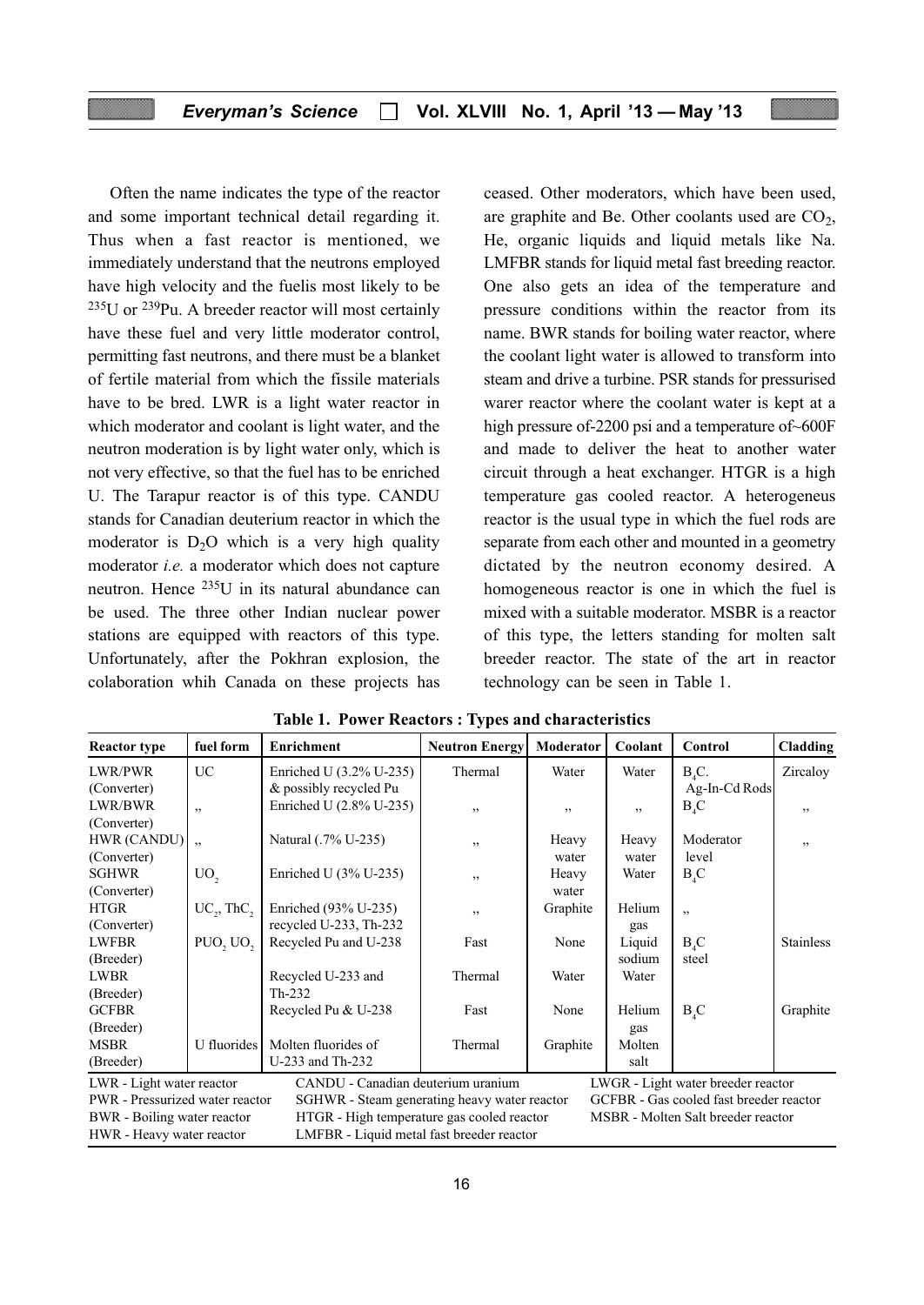Rationale of nuclear energy production : I summarise below various aspects of nuclear energy production, about which such fierce debate is raging all over the world. What emerges clearly is that every country has seriously to consider the various points of the arguments and decide for itself, whether it is prepared to go through the great hazards for the sake of energy that it could get. For India, if we must have nuclear energy, then the whole unclear energy programme of the country has to be reoriented. For this country, unclear energy can be possible only along the path of breeder technology. The lead time for this technology is so large that it is doubtful that nuclear energy could ever contribute in any effective measure to our energy economy or serve even as a stop gap system to fill up the time till a more dependable and safer alternative energy systems emerge.

The various arguments for and against nuclear energy are summarised below.

# ASPECTS OF NUCLEAR ENERGY PRODUCTION

#### 1. Positive aspects

- A. National/Social benefits
- Electricity for the economy.
- Weapon grade Pu bred in FBR's to increase defence capability and as nuclear deterrent.
- B. Other considerations
- Energy density very large resulting in small fuel weights.
- Global nuclear resources possibly large.
- With FBR, the nuclear resources can be made to last over longer span of time,
- Nuclear energy exploitation may be unavoidable and imperative when other alternative energy resources are scarce.

#### C. Indian scenario

● Indian U reserves are small but Th reserves in monazite sand are very large so that breeder technology is needed.

#### 2. Uncertain aspects

● The cost of nuclear electricity is quite uncertain, and when compared with hydel or thermal electricity it may be quite high of one considers the high cost of plant maintenance and final plant shut down, fuel processing and recycling and security measures.

#### 3. Negative aspects

A. Cost

#### Installation

- Long lead time for installation.
- Fuel enrichment technology very expensive.
- Reactor boiler and heat exchanger technology are not of conventional thermal plant types, because of radioactivity and radiation damage and fatigue of the materials involved.
- Commercial thermal electricity generation plant has in any case to be dovetailed at the tail end of a nuclear plant.
- General high level of investment necessary for a nuclear plant.
- Additional high investment necessary for reactor safety.

#### Maintenance and operation of plant

- Very high level of technical expertise and skill necessary to operate and maintain a nuclear power plant.
- Fuel processing and recycling process cost very high.
- In FBR's the generation of high weapon grade Pu Present grest security problem. There is great risks of hijacking of Pu and proliferation of nuclear weapons.
- High cost of replacement of reactor parts, damaged and fatigued by the intense radiation in the reactor.
- Useful life of a reactor may compare unfavourably with those conventional hydel or thermel plants.
- High cost of radioactive waste disposal.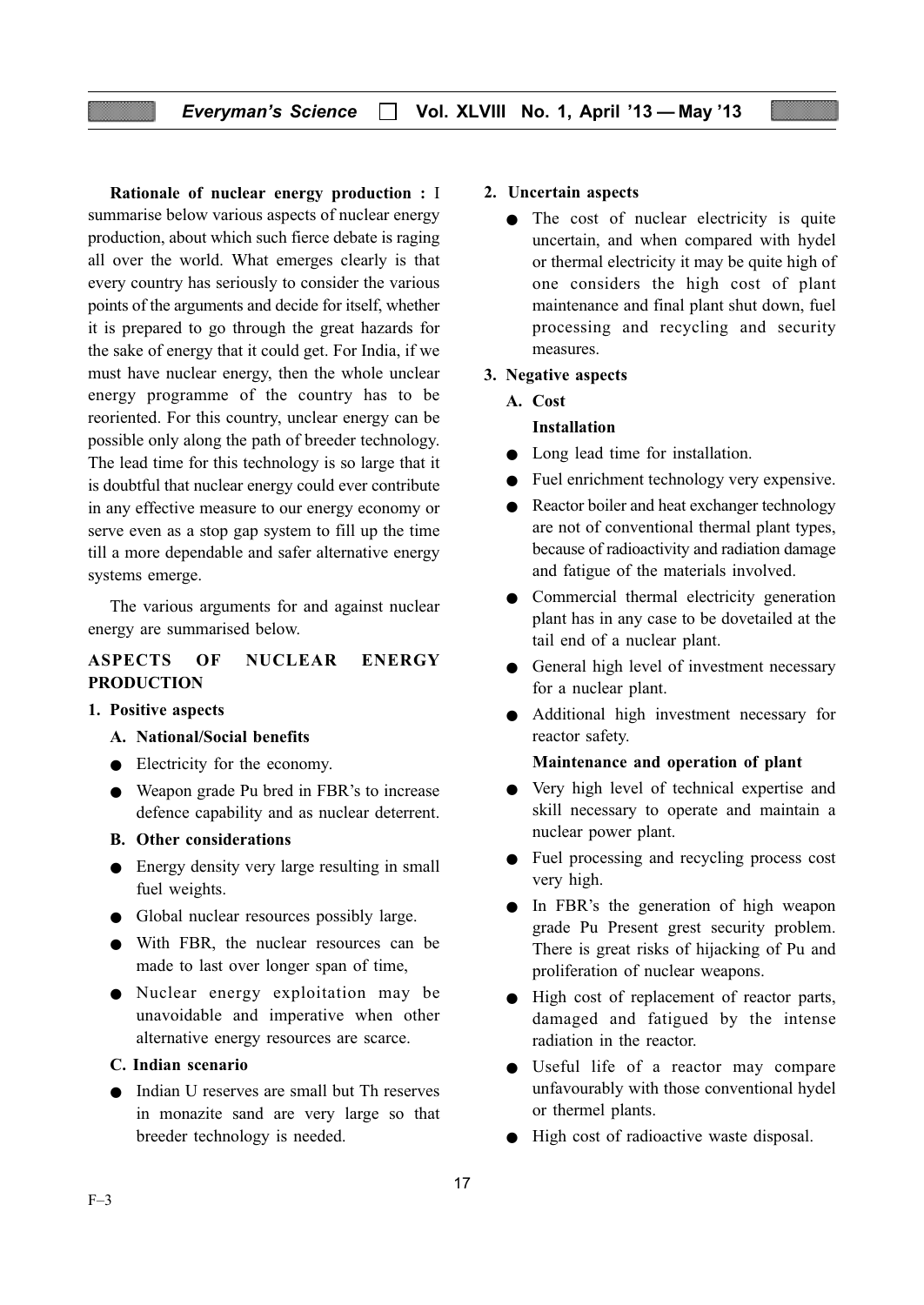#### Final close down of plant

- High cost of protection measures for reactor parts after final shut down of plant, which measures may have to be extended for centuries.
- B. National/Social hazards Health hazards
- Hazards of mining nuclear fuel.
- Hazards of fuel processing and recycling of nuclear fuels.
- Hazards to personnel operating the reactor. Environmental hazards
- Atmospheric polution caused by leakage of radioactive gases from reactors. Thermal polution due to large output of heat to the atmosphere in the cooling towers and to the cooling water.
- Environmental polution due to dispersal of radioactive waste caused by geological processes.

#### Disaster aspects

- There is no fail safe system against nuclear plant disaster
- Typical nuclear power plant disaster is not an explosion but is a core melt down, which has actually happened.

#### C. Indian capability

- Enrichment plant for U to be used in LWR has yet to be established.
- Heavy water production for use in existing CANDU reactors has to be improved.
- Very large dependence on foreign technology and vital materials and components necessary to install and operate a nuclear power plant. Import of this technology and materials must have political conditions attached, which is a fact of life.
- Indian U reserves are not sufficient, but Th reserves are very large, which points to the dangerous road of FBR technology.
- The long lead time necessary to install

nuclear power plants makes it very unlikely that nuclear energy can help in the deepening energy shortage by the turn of the century.

● Effective measures (legislative and executive) probably have yet to be evolved for mitigating the hazards of health, polution, waste disposal; codes for nuclear security or disaster have yet to be worked out.

I shall briefly comment on some of these aspects, which have been listed above.

Radioactive hazards and waste disposal : A 3000 MWe nuclear plant generates, allowing for monoperating periods, about 1200 kg of fission products annually, occupying a volume of  $4 \text{ ft}^3$ , which present serious health and pollution hazards. Some of the radioactive products, that are generated, are

| Ver long life             | : ${}^{129}I(1.6 \times 10^7y)$ , ${}^{99}Tc(2 \times 10^6y)$ ,<br><sup>239</sup> Pu(2.4 × 10 <sup>4</sup> y), <sup>243</sup> Am(7.3 ×                                                                                                                                  |
|---------------------------|-------------------------------------------------------------------------------------------------------------------------------------------------------------------------------------------------------------------------------------------------------------------------|
|                           | $103y$ ), $240Pu(6.5 \times 103y)$ ,<br>$241$ Am(440y).                                                                                                                                                                                                                 |
| Long life $(1y-100y)$ :   | <sup>238</sup> PU(85y),<br>137Cs(30y),<br>90Sr(28y),<br>$244$ Cm(17y),<br>${}^{3}T(11.8y),$<br>$85$ Kr(10.6y),<br>147Pm(2.52y),<br>155Eu(1.7y),<br>$106Ru(1y)$ .                                                                                                        |
| Short life ( $\sim$ days) | : $^{144}Ce(290d)$ ,<br>95Zr(63.3d),<br>$91Y(52d)$ ,<br>89Sr(50.4d),<br>$^{131}I(8.05d),$<br>$^{99}$ Mo(67<br>hr),<br>$90Y(64.2 \text{ hr}),$<br>$140(La(40.2 \text{ hr}),$<br>$127$ Te(9.35 hr),<br>$129$ Te(74 min),<br>$144Pr(17.5 \text{ m}),$<br>$106Rh(30 sec)$ . |

All these fission products reside in the fuel except the gaseous products, which may leak out of the fuel cladding materials through microcraks or fissures caused by radiation damage and heat. So great care has to be taken of

- 1. fuel transfer,
- 2. fuel storage for decay,
- 3. fuel transportation and
- 4. reprocessing of fuel in fuel cycling processes, by which the fissile materials are extracted for future use.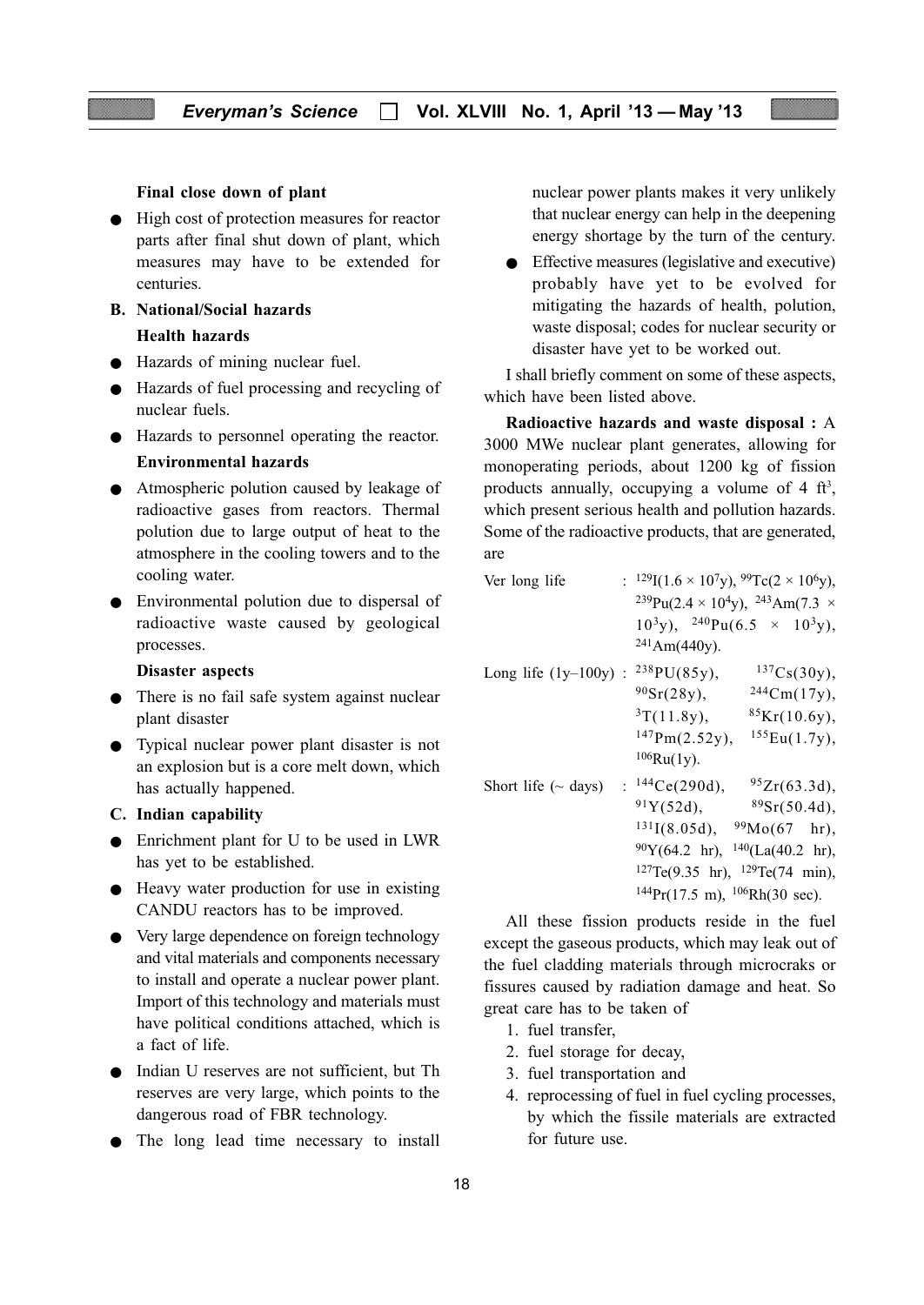#### Everyman's Science  $\Box$  Vol. XLVIII No. 1, April '13 - May '13

To check for leak of gaseous fission products constant monitoring must be imposed. Gaseous radioactive products halogen and noble gas isotopes are constantly removed from primary coolants and kept in storage tanks for the radioactives to die out before release to the atmosphere. The liquid wastes are stored in storage tanks, continuously sampled and monitored and released to rivers or seas, when the safety limits of activities are reached. Thus gaseous and liquid radioactive waste are ultimately disposed off into the earth's biosphere, which is very undesirable. The disposal of soild radioactive waste presents much more difficult problem. We shall consider this a little later.

Fuel cycling : The spent fuel rods in a reactor have to be processed so that U and Pu portions are extracted. This makes a large amount of Pu available, which by various clandestine methods - thefts, hijacking, smuggling etc. - may contribute to nuclear proliferation, resulting in many countries feeling very pleased with themselves with a bomb or two in their possession. It is very doubtful that hijacking can be prevented against a determined bid by kamakaze type of terrorists, to whom life is of no consequence. Making of a bomb, once the weapon grade Pu is obtained, is a much simpler problem. It is not necessary to have a delivery system for the bomb. Its parts can be smuggled into the enemy territory system for the bomb. Its parts can be smuggled into the enemy territory, assembled and detonated by remote control. Apart from this hazard, Pu239 has a half life of 24100y and is perhaps one of the deadliest toxic substances made by man. If it leaks to the environment it would create a dangerous environmental situation. Fortunately Pu does not move easily from place to place or from one biosystem to another like 90Sr. some solutions have been proposed for security of weapon grade Pu :

1. One method is to have Pu always unseparated from the fission products; infact a fuel fissium (containing all the fission products) was considered for the LMFBRs-this would make extraction of Pu very expensive.

- 2. The second method considers a throw away fuel cycle, i.e. Pu would never be allowed to be recovered from the spent fuels — this defeats the whole purpose of the FBR systems.
- 3. The third method envisages generation of nuclear energy in heavily guarded nuclear parks where all the operations from mining, enrichment, energy production, fuel cycling and disposal are to be collectively done.

Solid radioactive waste disposal : Solid waste are usually calcinated as phosphate glass or solidified under spray solidification techniques. The method of disposal are usually.

- 1. Retrievable surface storage system-the solid wastes are stored in sealed canisters, about 1'-diameter and 10'-long, designed to stand up to tornadoes, earthquakes, floods and aircraft disasters. The storage is either above ground allowing normal air cooling or in water pool; such storage requires heavy security arrangements;
- 2. Storage in geological formations, such as salt mines, in canisters sealed off from the biosphere; this would not need heavy security arrangements, the only human surveillance that is needed is that no drill holes are made in the vicinity. Other geological formations which may be suitable are basaltic formations or ice structures.
- 3. The third method of disposal considers shooting the radioactive wastes stored in space vehicles to the sun; this is prohivitively expensive.
- 4. The fourth method is to subject the wastes to nuclear reactions to convert them to short lived products; this will be also very expensive and energy intensive.

Reactor accident : The hazards to populations depend on the type and severity of the accident, the degree to which the safety containment of the reactor system performs successfully, the population distribution in the vicinity and the meteorological conditions. It must be noted that reactors can not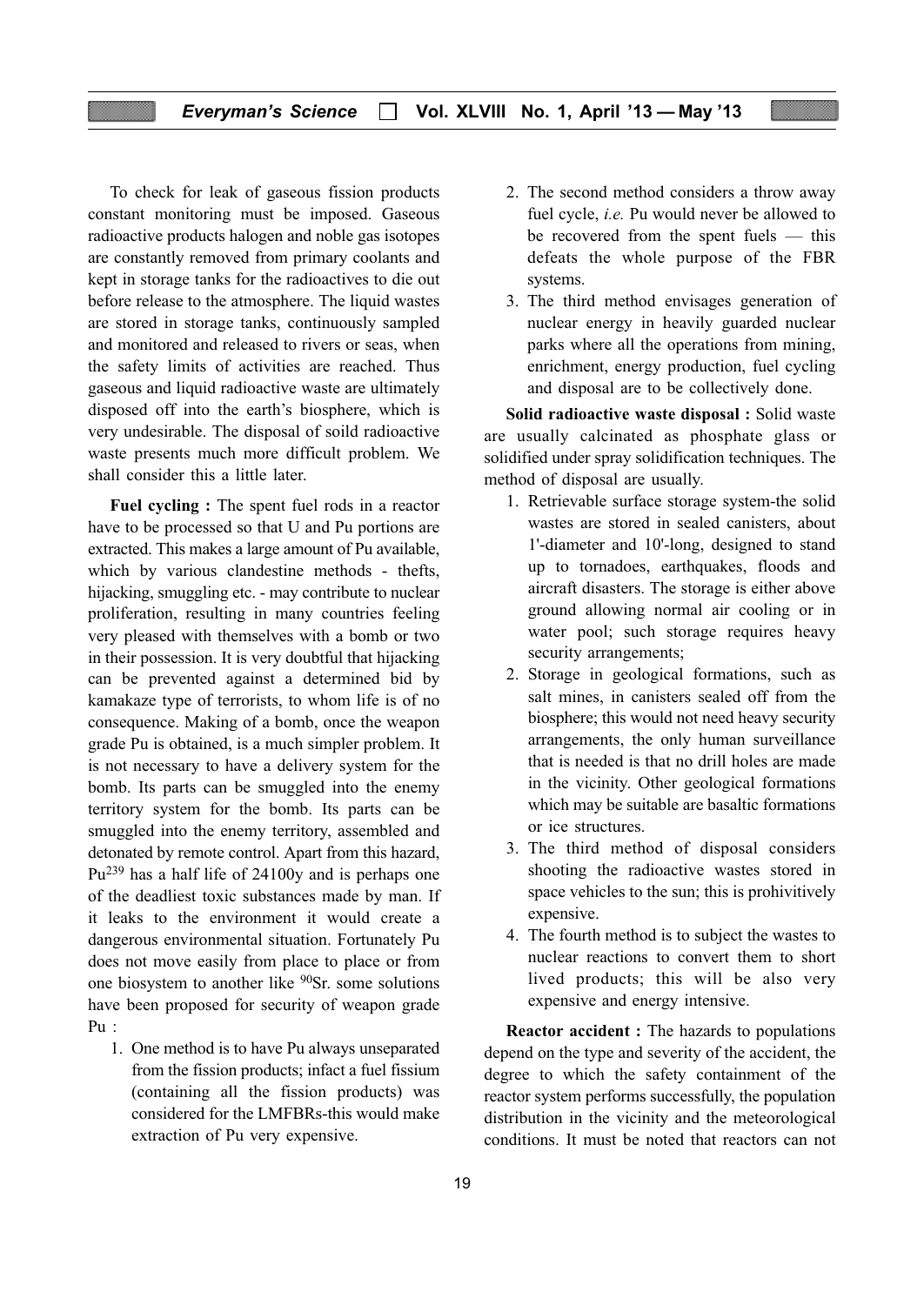explode like a bomb. What may occur, and what nearly occured at the Three Miles Island, is a core melt down. If the cooling system of a reactor fails, or if there is a power transient, then the core melts down and makes its way through the concrete floor of the containment vessel to the ground below. It is only that a then large release of radioactive fission products to the environment is made possible. A 1000 MW LWR contains about 12 G curie radioactivity in the form of fission products after sustained operation. Of this the greatest hazards are presented by 90Sr and 131I. If l/4th of the 131I comes to the atmosphere, then the permissible concentration over all America will be exceeded by a factor of 2 upto a height of 10,000m. Half of the 90Sr may contaminate the annual fresh water of all America to six times the permissible limits. The Rasmussen $19$  report examined the possibility of reactor accident and concluded that the probability of 100 or more fatalities from 100 reactors was 1 in 104 years, the same as being hit by a meteorite, and the probability of 1000 or more fatalities from 100 reactors was 1 in  $10^6$  years, whereas the same for meteorite was  $1$  in  $10^5$  years. But recent experience and other analyses by various bodies of scientists do not agree with these conclusions. However the fact remains that because of the extreme care taken for reactor safety, the overall safety records of nuclear plants have been outstanding.

## ENERGY CONVERSION TECHNOLOGY OF THE 21ST CENTURY20

Fusion Technology-Thermounclear **Reactions<sup>20</sup>**: Eddington<sup>21</sup> posed the question in his book: What is the mechanism that supplies energy to the stars ? This question was solved by Bethe22, Who proposed the famous C cycle as the reaction system which release the energy necessary to support the stellar structure. Man is now attempting so simulate the stellar conditions in the laboratory, and thereby evolve a technology for energy condition, which if successful, may solve our energy problem for all times to come. Unfortunately, as in nuclear fission the bomb came first. On November 1, 1952 a small coral island Elugelab in the Eniwetok atou,  $13$  mile<sup>2</sup> in area, disappeared from the face of the earth, and the world come to know of the hydrogen bomb "Super", Dr. H. J. Bhabha in his presidential address at the first Geneva Conference (1955) on peaceful uses of atomic energy predicted that fusion energy will be in production for our use within two decades from 1955.

The principle involved in this technology is the release of energy when very light nuclei come together and fuse. The particle accelerators can be used to accelerate the nuclei to the energy necessary for fusion. However this method would be terribly expensive and energy intensive. The other method is to use very high temperatures, so that a large fraction of the nuclei would have sufficient velocities to overcome the Coulomb repulsion and fuse. The temperatures at which fusion reactions take place are of the order of M° K. Matter at such temperatures is completely ionised and the name plasma is given to this state. The power released as a result of thermonuclear reactions is given by

$$
P_f = \frac{1}{2} n_1 n_2 < \sigma \text{ V} > Q \text{ ergs/cm}^3 \text{ sec},
$$

where  $P_f$  = power released by the fusion reactions,  $n_1$ ,  $n_2$  are the densities of the colliding nuclear species, Q = energy released by the reaction,  $< \sigma V$  > is the value of the product of the cross section of the reaction with the velocity averaged over the maxwelliam velocity distribution in the plasma i.e.

$$
<\sigma V> = \left(\frac{8}{\pi T}\right)^{1/2} \frac{M}{m^2}^{3/2} \int_0^{\infty} \sigma \exp\left[-\frac{ME}{mT}\right] \frac{E}{T} dE
$$

where  $M =$  mass of the target particle,  $m =$  mass of bombarding particle and  $T =$  temperature in kiloelectron volts. Thus for the DT reaction

<sup>&</sup>lt;sup>19.</sup> Reactor safety study (WASH - 1400), National Research Council (usually referred to as the Rasmussen Report) 1975.

<sup>20.</sup> I am indebted to Prof.S.K. Mukherjee for preparing this section.

<sup>21.</sup> A.S. Eddington: Internal constitution of the star, Cambridge Univ. Press, 1926,

<sup>22.</sup> H. Bethe : Energy production in stars, Phys. Rev. 55, p. 434 (1939).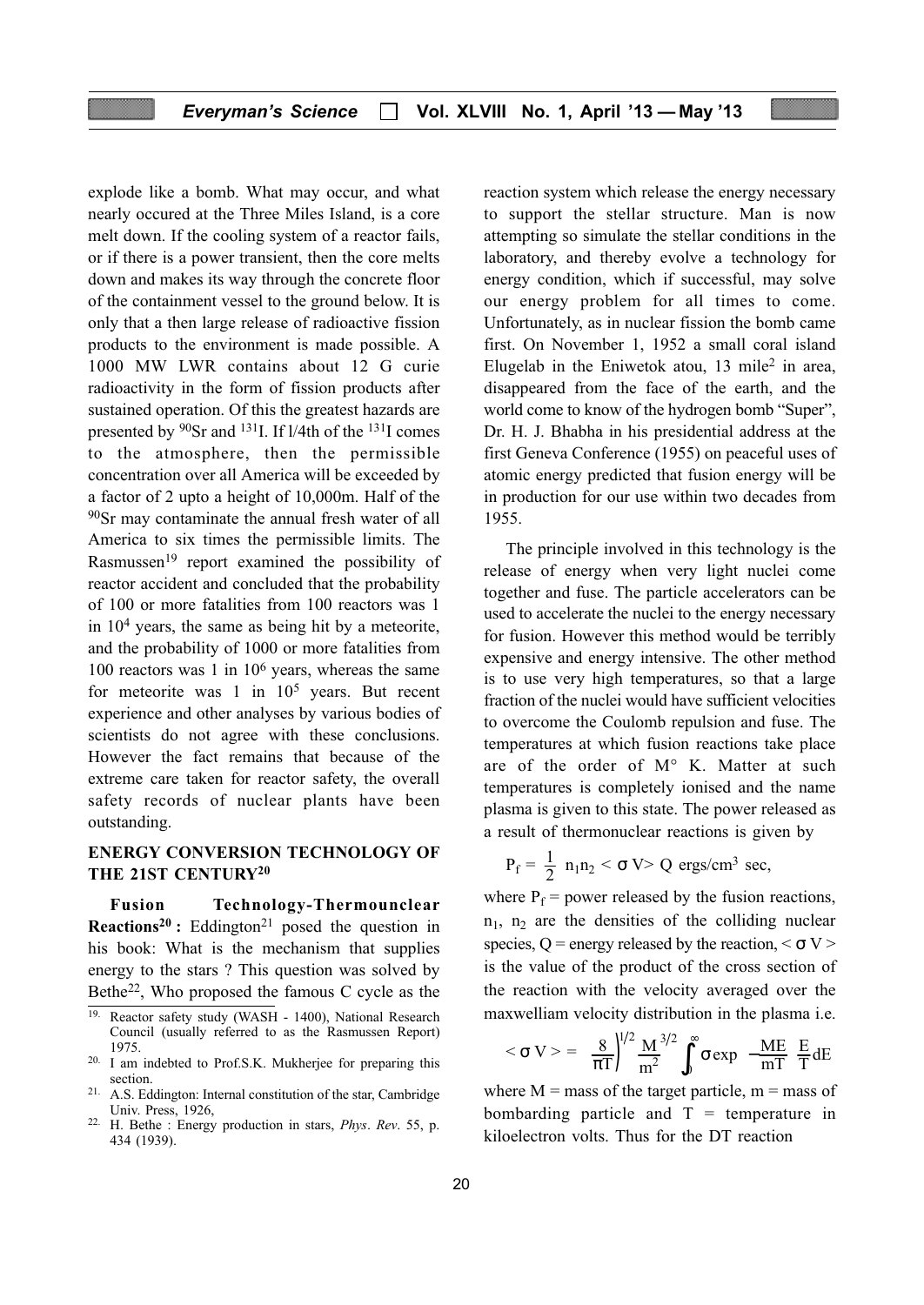$P_{DT} = n_D n_T < \sigma V > Q \times 10^{-7}$  Watt/cm<sup>3</sup>, Q = 5.6  $\times$  10<sup>-6</sup> ergs.

so that

 $P_{DT}$  (T = 10 keV) = 6.2 × 10<sup>-29</sup> n<sub>D</sub>n<sub>T</sub> Watt/cm<sup>3</sup>,

 $P_{DT}$  (T = 100 keV) = 4.5 × 10<sup>-28</sup> n<sub>D</sub>n<sub>T</sub> Watt/cm<sup>3</sup>,

Here temperature is measured in kiloelectron volts :

1 eV =  $1.60 \times 10^{-12}$  erg.

We have also to consider a process which tends to cool the plasma. This is the process of bremstrahlung radiation by the electrons colliding with the ions of the plasma. The rate of cooling by production of bremstrahlung is give by

$$
P_{\rm B} = g \frac{32\pi}{3^{3/2}}, \frac{\left(2\pi k T_{\rm e}\right)^{1/2} e^6}{m^{3/2} c^3 h} n_{\rm e} \sum \left(n_{\rm i} Z^2\right)
$$

$$
= 5.35 \times 10^{-31} n_{\rm e} \sum \left(n_{\rm i} Z^2\right) T_{\rm e}^{1/2} \text{ Watts/cm}^3.
$$

where  $n_e$  and  $n_i$  are the dentisties of electron and ions in the plasma and  $T_e$  is the electron temperature. This rises as  $T_e^{1/2}$  whereas P<sub>f</sub> rises much faster. At a particular temperature the curves cut; above this temperature the fusion release from the plasma becomes selfustaining. This temperature is called the ignition temperature  $T_{\text{ig}}$ .

Some fusion reactions : The reactions which are important from the point of view of astrophysics are

1. C cycle :

$$
{}^{12}C + p(H^{1}) \rightarrow {}^{13}N + \gamma(\gamma \text{ ray}),
$$
  
\n
$$
{}^{13}N \rightarrow {}^{13}C + \beta^{+} (\gamma \text{ position}) + v \text{ (neutrino)},
$$
  
\n
$$
{}^{13}C + p \rightarrow {}^{14}N + \gamma,
$$
  
\n
$$
{}^{14}N + p \rightarrow {}^{15}O + \gamma,
$$
  
\n
$$
{}^{15}O \rightarrow {}^{15}N + \beta^{+} + \gamma.
$$
  
\n
$$
{}^{15}N + p \rightarrow {}^{12}C + \alpha \text{ (He}^4),
$$

 $4p \rightarrow +3\gamma + 2\beta^+ + 2\gamma + 26.6$  Mev,

So effectively, four hydrogen nuclei are consumed to form a nucleus of helium with liberation of energy. This is the process that sustains the sun.

2. Proton-proton cycle :

 $[p + p \rightarrow H^2 + \beta^+ + v + 4.2 \text{ MeV}] \times 2$  $[p + H^2 \rightarrow He^3 + \gamma + 5.5 \text{ MeV}] \times 2$  $He<sup>3</sup> + H<sup>3</sup> \rightarrow He<sup>4</sup> + 2p + 12.8$  Mev,  $4p \rightarrow He^4 + 2\beta^+ + 2\gamma + 2\gamma + 24.4$  Mev.

This reaction system sustained the sun at early stages of its evolution.

It would be useless to try to simulate the above reactions on earth to generate energy, because even at the temperatures prevailing inside the sun, their rates of reaction will be too slow under earth condition. Only the huge mass of the steller body keeps them going. Hence almost all the attempts to simulate fusion reaction on earth are based on the element deuteron, which ( $D \equiv H^2$ ) is relatively abundant on our planet. It is estimated that the amount of deuterium heavy water present in our oceans is about  $5 \times 10^{19}$  gms. The different fusion reactrions involving D are given below. In what follows,  $\sigma$  denotes the cross scetion of the reaction and  $T_{ig}$  the ignition temperature.

1.  ${}^{2}D + {}^{3}T \rightarrow n + \alpha + 17.6$  Mev,

 $\alpha_{\text{max}}$  = 5 barn at 100 kev, T<sub>ig</sub> = 47 M°K. Note that a carries away 20% of the energy.

2.  $D + D \rightarrow n + {}^{3}He + 3.27$  Mev,

 $\alpha_{\text{max}} = 0.1$  barn at 600°K, T<sub>ig</sub> = 400 M°K

 $D + D \rightarrow p + T + 4.03$  Mev.

3. Catalysed D reaction : It is basically the above D-D reaction in which the reaction products are also burned at the same rate at which they are produced.

$$
D + D \rightarrow n + {}^{3}\text{He} + 2.27 \text{ Mev},
$$
  
\n
$$
D + D \rightarrow p + T + 4.03 \text{ Mev},
$$
  
\n
$$
D + {}^{3}\text{He} \rightarrow \alpha + p + 1.83 \text{ Mev},
$$
  
\n
$$
\alpha_{\text{max}} = 0.7 \text{ barn at } 600 \text{ Kev}, T_{ig} = 320 \text{ M}^{\circ}\text{K}
$$
  
\n
$$
D + T \rightarrow n + \alpha + 17.6 \text{ Mev},
$$
  
\n
$$
\alpha_{\text{max}} = 5 \text{ barn at } 100 \text{ kev}, T_{ig} = 47 \text{ million } {}^{\circ}\text{K}
$$
  
\n
$$
6D \rightarrow 2\alpha + 2p + 2n + 21.6 \text{ Mev},
$$

 $T_{ig}$  = 290 million °K. Note that  $\alpha$  and p carry away more than 60% of the energy.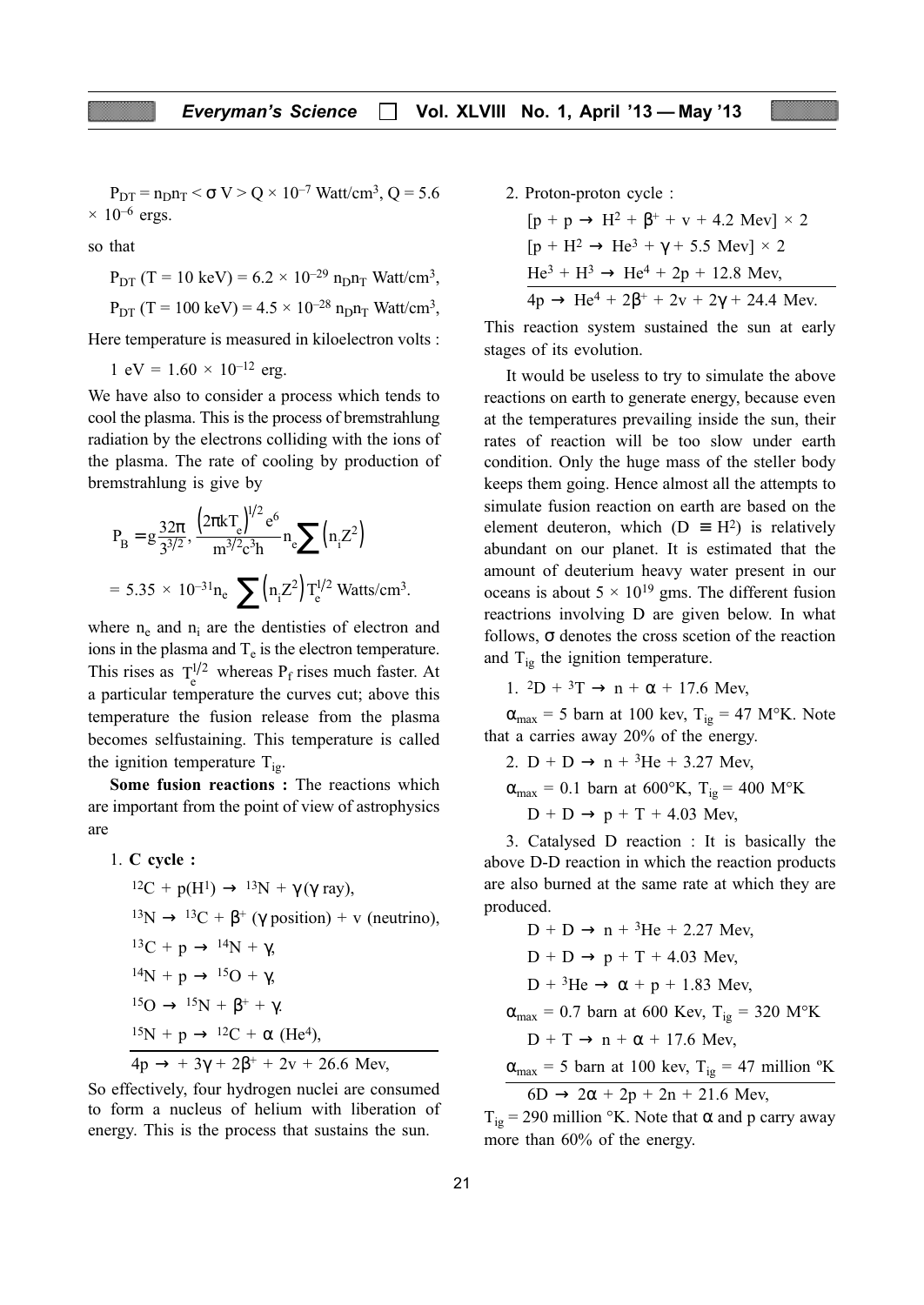The temperature needed to ignite the DT reaction is relatively low and the cross-section is very high. This is why very intense effort is going on to harness this reaction, and it is highly probable that the first generation of fusion reactors will involve this reaction. The drawback is the use of T (tritium) as fuel, which is radioactive and one of the most toxic materials made by man. Moreover, this has to be bred in he <sup>6</sup>Li blanket of the reactor by neutron capture. In addition, the high flux of energetic neutrons produced would induce radioactivity in the surrounding of the reactor, causing very serious environmemtal polution. The neutrons would carry 80% of the energy, which has to be extracted through the indirect and inefficient steam cycel.

The DD reaction and the catalysed D reaction appear to be attractive because the resources of D in deuterium is almost without limit. There is no need to breed T, all of what is produced being consumed in the reaction. But the magnetic confinement system has to be vastly improved before it can be applied to this reaction. Also the ignition temperature is much higher. The number of neutrouns per unit of energy for this reactor of the same order as for DT, though in this case they carry away only about 33% of the reaction energy. They present tremendous health hazards and a very high potential for environment pollution.

Because of these polution and health hazards, intensive searches are being made for clean fusion reactions which may yield safe and abundant nuclear power and very low neutron yield. The reactions under investigations are :

1. 
$$
p + {}^{11}B \rightarrow 3\alpha + 8.7
$$
 Mev,  

$$
\alpha_{max} = \begin{cases} 0.71 \text{ barn at } E_p \sim 700 \text{ Kev and } 0.2\\ \text{ barn at } E_p \sim 1.4 \text{ Mev} \end{cases}
$$

The side reactions

 $p + {}^{11}B \rightarrow {}^{11}C + n$  2 – 2.8 Mev,  $\alpha$  + <sup>11</sup>B  $\rightarrow$  <sup>14</sup>N + n + 0.2 Mev,

have very low cross-sections can be avoided.

2.  $p + {}^{6}Li \rightarrow {}^{3}He + \alpha + 4$  Mev,  ${}^{3}$ He +  ${}^{3}$ He  $\rightarrow$  a + 2p + 12.9 Mev,  ${}^{3}\text{He} + {}^{6}\text{Li} \rightarrow 2\alpha + p + 16.8 \text{ MeV}$ ,

 $\alpha_{\text{max}} = 0.3b$  at  $E_p \sim 1.8$  Mev.

Only a few neutrons are produced in parasitic reaction associated with this chain. These materials are called advanced thermonuclear fuel. Their strikingly important advantages are : The fuels  $(^{11}B)$ and 6Li) are cheap, abundant, radioactive, and the fusion reactions involving them present no health or environmental hazards. The reactions energies are almost all carried away by changed particles; hence direct conversion to electrical energy is possible without going through the indirect and inefficient steam cycle. The obstacles in the way of practical realisation of these reactions are their relatively low cross-sections and difficulty of application of magnetic and inertial containment systems to such heavy nucliei. A tritiumless and neutronless fusion reactor will go a long way towards public acceptance of thermonuclear energy.

We have been mentioning temperatures in the range of M° K. Matter exists in the plasma state at such high temperatures. The study of the production and behaviour of high temperature plasma has become a important branch of Physics; one of the most important tool in the hand of physicists studying plasma, is the famous Ionisation Equation<sup>23</sup> of Meghnad Saha.

$$
\log \left[ \frac{x^2}{1 - x^2} \cdot P \right] = -1.79 \times 10^4 \frac{1}{T} + 1.5 \log T + 0.2,
$$

where  $x =$  the fraction ionised,  $T =$  temperature, p = pressure. With this equation he interpreted the spectra of the stars for us, and this made him one of the immorfals of Modern Physics.

Fusion Reactors : I shall now briefly, review the technical aspects of possible practical fusion reactors that may emerge. The current which <sup>23.</sup> Meghnad Saha : Ionisation in the solar chromosphers, employs the reactions  $\overrightarrow{DD}$ ,  $\overrightarrow{DT}$  etc. which require

Phil, Mag. Sr. VI, 60, P. 472, (1920).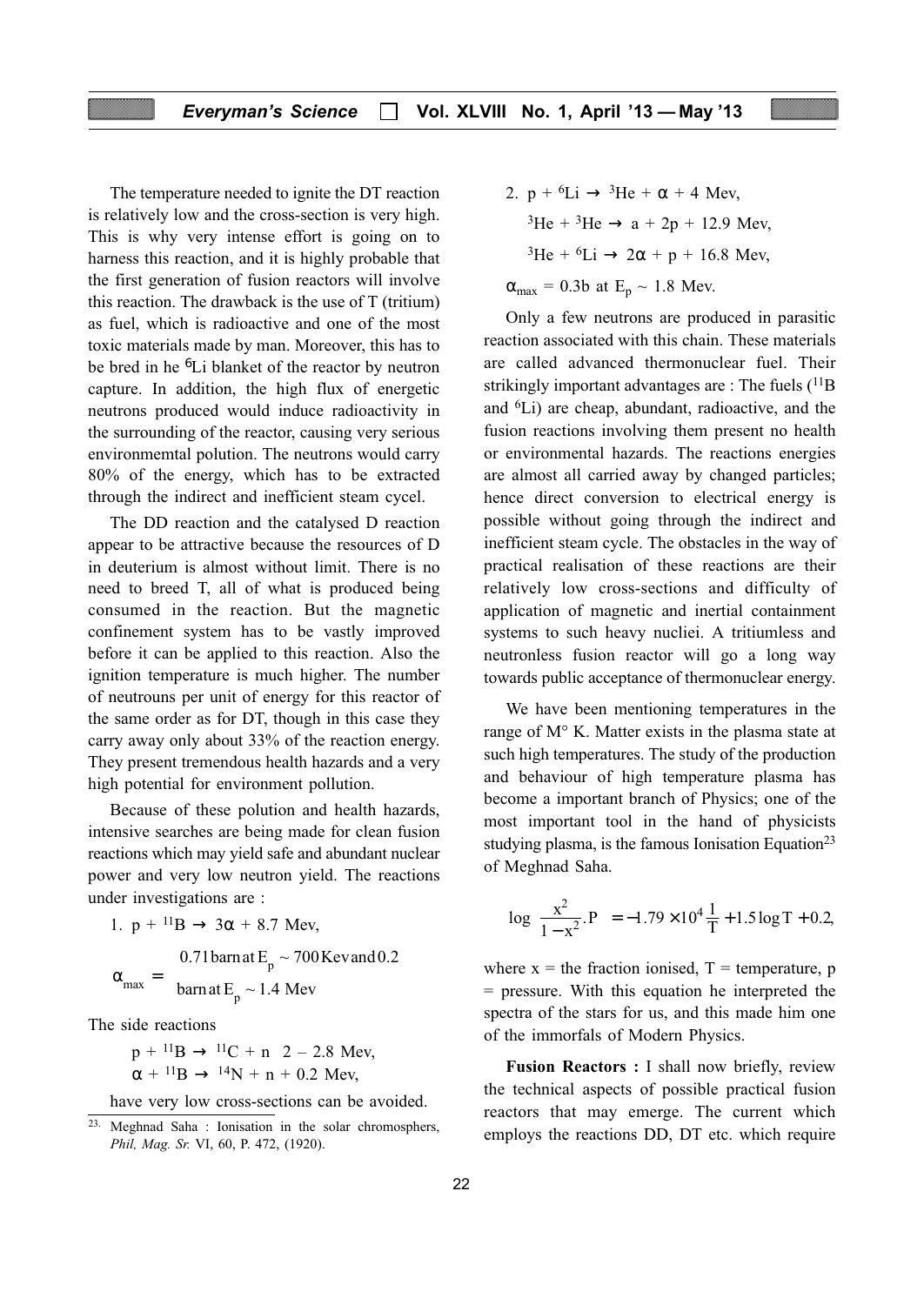temperatures in the range  $10^7$  to  $10^9$  °K. Such a hot plasma would naturally tend to expand and cool. Thus the important technical problem is how to confine the plasma for the time necessary. Confinements by various methods, which we shall briefly mention later, have been employed to prevent the hot plasma from coming into contact with the walls of the containing vessel and thereby losing energy. Confinement by a magnetic field has become very important today. Such a problem is not faced by the stars, for gravitation does the confinement for them. There are problems of plasma instabilties in a magnetically confined high temperature plasma. We have mentioned that a hot plasma may lose energy and cool by the bremstrahlung process. The other sources of energy loss of plasma is by the electron drag mechanism, by which the ion temperature falls because of the cool electrons of the plasma. Because of these loss mechanisms, effort is made to confine the plasma for a short time only, which is sufficient however for the thermonuclear reactions to be effective. Thus the fusion reactors working in the pulsed mode would produce short busts of power. Lawson<sup>24</sup> investigated this problem and found that the condition of fusion is given by a parameter N which is the product of the ion density and confinement time of the plasma.

$$
N = n\tau = g.\frac{12kT}{\langle \sigma v \rangle Q},
$$

where  $n =$  number of ion/cm<sup>3</sup>,  $g =$  energy gain,  $s =$  reaction cross section,  $v =$  ion velocity,  $T =$ temperature,  $Q =$  the energy liberated in a single reaction and k is the Boltzmann constant. For DT reaction,  $kT = 10$  keV and  $Q = 17.6$  MeV, so that the Lawson number  $N = 7 \times 10^{13}$  sec/cm<sup>3</sup> for the break-evenpoint. For energy generation  $g \approx 10$ , then  $N = n\tau = 7 \times 10^{14} \simeq 10^{15}$  sec/cm<sup>3</sup>.

Confinement Techniques : The usual methods employed to confine plasma are :

1. by magnetic field as mentioned above and

2. by inertial means where a fuel pellet is heated more quickly thant the time taken for the pellet to disintegrate.

Typical values of nt for magnetic confinement range from  $10^{14}$  to  $10^{15}$  sec/cm<sup>3</sup> for plasma densities  $n \approx 10^{14}$  to  $10^{15}$  cm<sup>3</sup> and  $\tau \approx 1$  sec. For inertial confinement  $\tau \simeq 10^{-9}$  sec so that n  $\simeq 10^{25}$  to  $10^{26/}$ cm3, which is the concentration for solids.

Magnetic Confinement : There are two principal ways of confining a plasma by magnetic fields. In open ended systems, magnetic mirrors are used in which an injected plasma moves between the mirror throats and is heated by magnetic compression methods. Among the closed systems, the best known are the toroidal pinch systems in which the magnetic field is bent into a toroidal shape. The plasma moves along the field lines in the torus and are pinched to high compression by passing a large electric current along the axis of the torus. This current generates poloidal magnetic field which confines the plasma and heats it. But this brings along many types of instabilities in the plasma that work against in their effective confinement. Many modifications of the torodial and poloidal magnetic fields have been adopted to control the current flow in the plasma and contain the instabilities. One that shows the best promise and is now the most widely investigated, is called the Tokamak (toroidal magnetic chamber), a machine pioneered in the USSR during the sixties.

In a Tokamak, the poloidal magnetic field produced by the current flowing through the plasmas, is very weak compared to the toroidal field. The plasma current is induced by an external magnetic field by transformer action and produces ohmic heating of the plasma. Though this ohmic heating is the largest single factor for heating of the plasma, supplementary means to heat further the plasma upto the fusion temperatures are almost always adopted. These are required because there is a limit to the use of very high current densities no <sup>24.</sup> J. D. Lawson : Proc. Phys. Soc. B70, 6, (1957). account of the loweing of resistivity of plasma with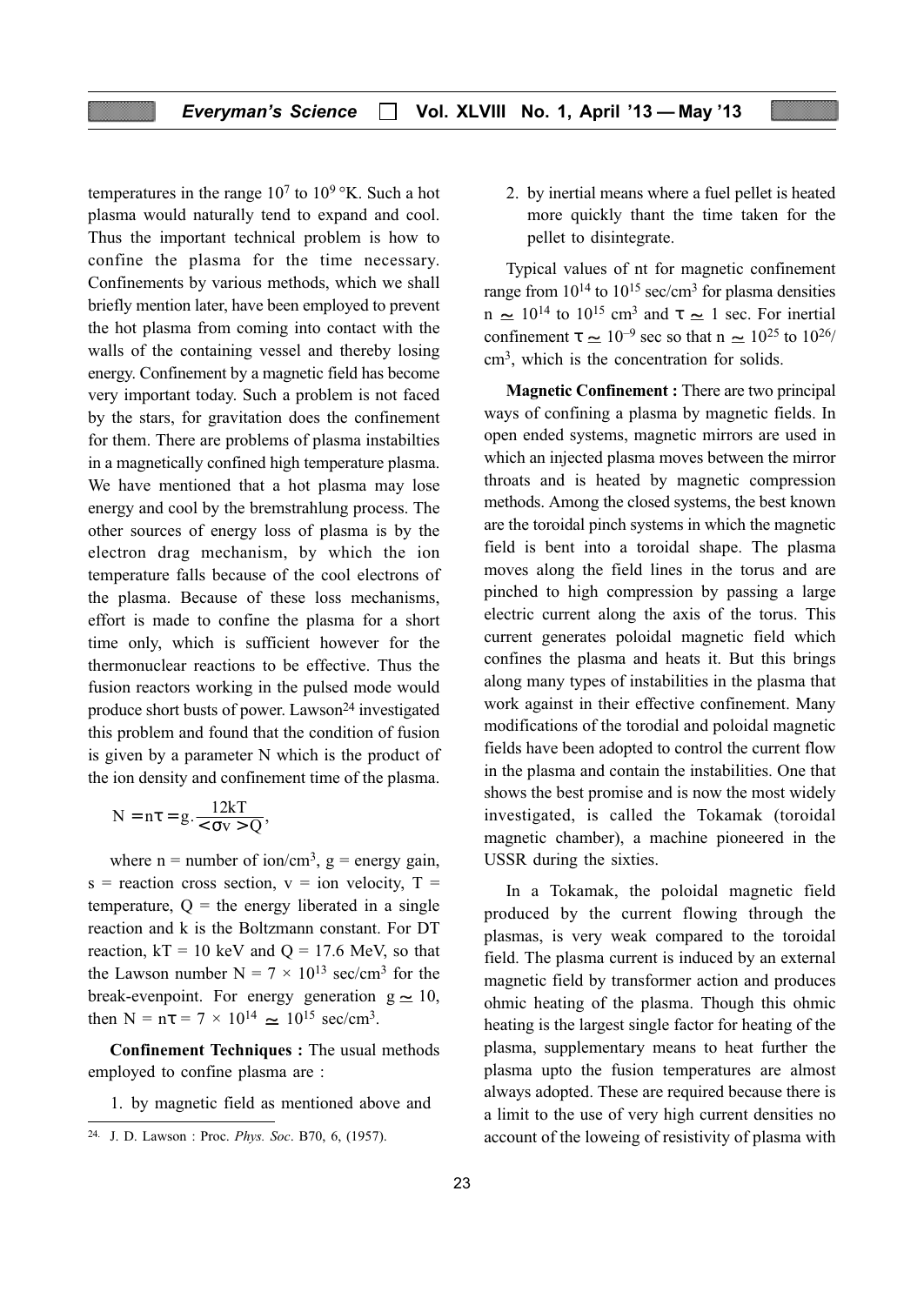temperature anc the onset of instabilities with very high currents. There types of supplementary heating has been tested no Tokamaks :

- 1. heating by neutral beam injection.
- 2. heating by adiabatic magnetic compression of the plasma, and
- 3. radiofrequency heating at ion-cyclotron frequencies, at lower hybrid frequencies or at the electron-cyclotran frequencies. Of these, the neutral beam injection method has proved by far the most successful one.

The early success of the Tokamak system led to its widespread investigation, so much that in 1968 there were nine Tokamaks (all in USSR) and there are now more than 100 operational Tokamaks in USSR, USA, Europe, Japan and other countries, and their performance parameters are being constantly improved and are fast approaching the values required the fusion reactors (N  $\approx 10^{14}$  sec/ cm<sup>3</sup> and  $T_{ion} \simeq 10^{8}$  °K). Some notable achievements are : Alcator Tokamak at MIT achieved  $N = 3 \times$ 1013 sec/cm3. Princeton large Tokamak (PLT) achieved energy confinement time  $\tau = 100$  ms and  $T_{ion}$  = 7 × 107 °K. PLT also demonstrated the success of the nuetral beam heating method. The general experience is that the energy confinement time increases with the dimension of the minor radius of the torus. Hence there is an all out effort to construct larger Tokamaks. Examples are—the JET of the European community, the TFTR of USA, JT-60 of Japan & T-10M of USSR; all are in construction or design stages and are expected to be operational by 1982-83. The key issues at present are :

- 1. the impurity control in the plasma.
- 2. plasma fueling,
- 3. control of the instabilities,
- 4. the developments of high voltage beams,
- 5. the development of superconducting coils, and

6. thermal burning of the fuel and its control. It is to be understood that the development is still very much in research stages and a commercial fusion reactor of the magnetically confineded plasma type is not expected to come before the next twenty five years.

The other magnetic confinement systems (non-Tokamaks) being tried as

- 1. mirror machines—the tandem mirror systems and long linear systems with various end plugging schemes,
- 2. mirror-torus hybrid systems : the Elmp Bumpy Torus (EBT) and the Tormac,
- 3. reversed field systems : the field-reversed mirror, the reversed-field Z-pinch, and the Spheromak.

The state of art in the Tokamak give below in table 2.

#### Table 2. Magnetic Confinement : Tokamarks

 $a =$  minor radius, discharge tube, (cm); R = major radius (cm);

 $a^*$  = minor radius, limiter, (cm); B = on-axis torodial magnetic field (max), (kG)

| <b>COUNTRY</b><br>Laboratory                      | <b>Experiment</b> | $\bf{a}$                  | R   | B         | <b>Comments</b>                                                          |
|---------------------------------------------------|-------------------|---------------------------|-----|-----------|--------------------------------------------------------------------------|
| <b>AUSTRALIA</b><br>Canberra<br><b>BELGIUM</b>    | $LT-3$            | 10                        | 40  | 14        | Low-q studies                                                            |
| Lab.Plasma<br><b>Brussels</b>                     | Erasmus           | $50 \times 50$<br>squeare | 50  | 8.7       | Low aspect<br>ratio. R.F<br>heating                                      |
| <b>CANADA</b>                                     |                   |                           |     |           |                                                                          |
| Saskatchewan                                      | Stor              | $\overline{\mathbf{4}}$   | 22  | 20        | Turbulent<br>heating device                                              |
| <b>FRANCE</b>                                     | Petula            | $15*$                     | 72  | $16-25$   | RF heating                                                               |
| Grenoble                                          | Wega              | $16*$                     |     | $15 - 25$ | studies<br>heating<br>methods                                            |
| GERMANY                                           | Asdex             | 40                        | 164 | 30        | Axially                                                                  |
| Fed. Rep.<br>Garching<br><b>ITALY</b><br>Frascati | <b>FT</b>         | 21                        | 83  | 100       | symmetric<br>Divertor<br>experiment<br>High current<br>Dnsity,<br>High B |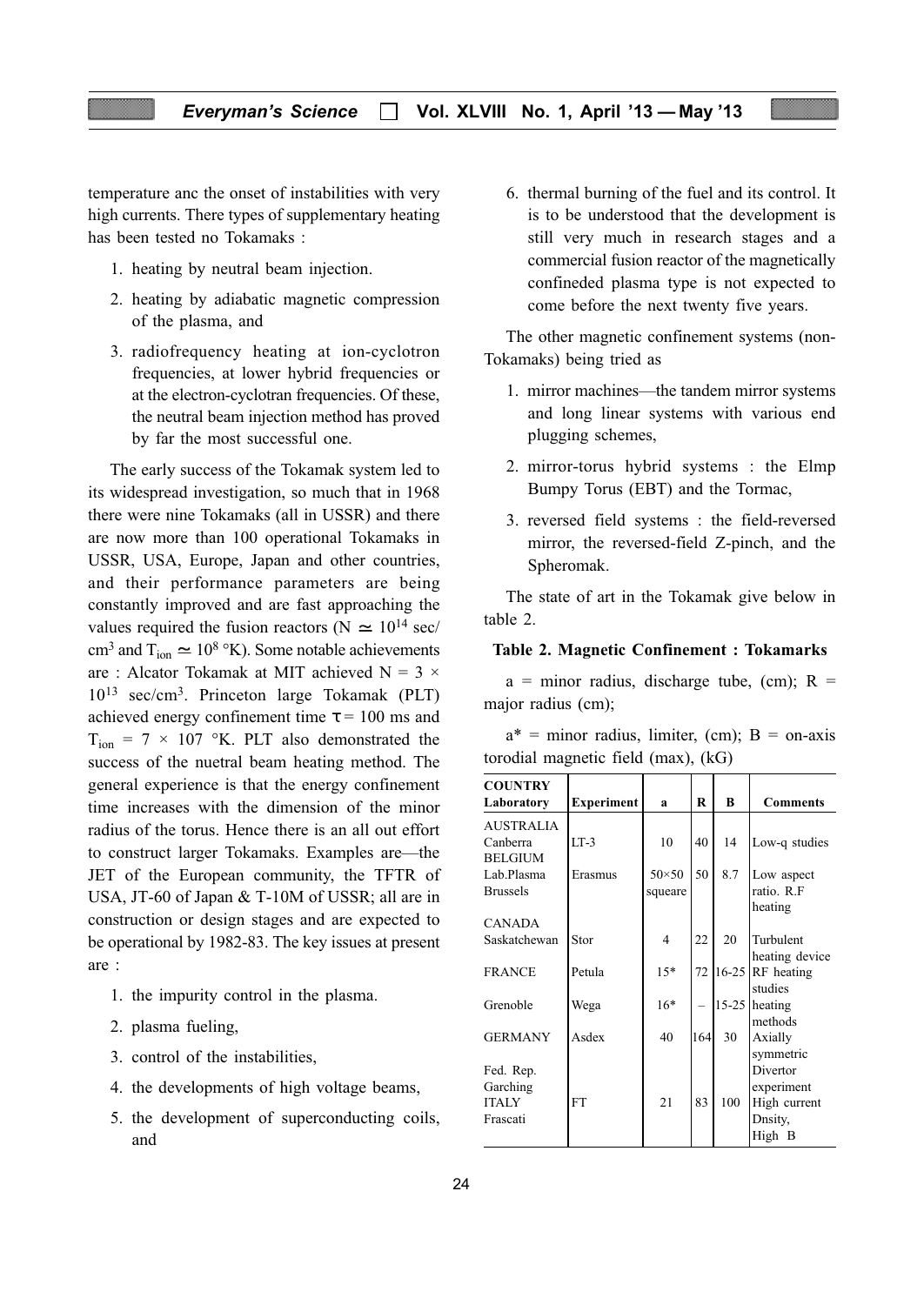| <b>COUNTRY</b>               |                   |             |       |        |                                 | Inertial co       |              |
|------------------------------|-------------------|-------------|-------|--------|---------------------------------|-------------------|--------------|
| Laboratory                   | <b>Experiment</b> | $\bf{a}$    | R     | B      | <b>Comments</b>                 | here, is to heat  |              |
| <b>JAPAN</b>                 | JFT-2             | $25*$       | 90    | 18     | Small aspect                    | temperature by    |              |
|                              |                   |             |       |        | ratio.                          | power beam, th    |              |
| Jaeri                        | $JT-60$           | 100         | 300   | 50     | Iron core                       | outer less dens   |              |
|                              |                   |             |       |        | Large Tokamak<br>device-extends | transported to    |              |
|                              |                   |             |       |        | tokamak para-                   | The pellets sho   |              |
|                              |                   |             |       |        | meters closer                   |                   |              |
|                              |                   |             |       |        | to reactor para-                | density to conf   |              |
| Tohoku                       | Asperator         | <24         | 25    | 5      | meters.<br>Small aspect         | times. The typ    |              |
|                              | $T-3$             |             |       |        | ratio, magnetic                 | method are:       |              |
|                              |                   |             |       |        | plasma limiter.                 | 1. developr       |              |
| The NETHER-Torture           |                   | 9           | 45    | 20     | Turbulent                       | 2. planning       |              |
| <b>LANDS</b>                 |                   |             |       |        | heating                         | and targe         |              |
| FOM-Jutphaas<br>UK           |                   |             |       |        |                                 | The driver 1      |              |
| UKAEA-                       | Dite              | $27*$       | 117   | 27     | Divertor and                    | for DT reaction   |              |
| Culham                       |                   |             |       |        | injection                       | kJ and a powe     |              |
| USA MIT                      | Alcator           | 9.5         | 54    | 100    | High current                    | scale commerci    |              |
|                              |                   |             |       |        | and particle                    |                   |              |
| ORNL                         | Ormak             | 23          | 80    | $<$ 30 | densities<br>Low aspect         | pps., a driver o  |              |
|                              |                   |             |       |        | ratio, with                     | The different di  |              |
|                              |                   |             |       |        | neutral beam                    | are :             |              |
|                              |                   |             |       |        | heating                         | 1. high pow       |              |
| Princeton                    | <b>ATC</b>        | 18          | 90    |        | Ohmic heating                   | 2. relativist     |              |
| Plasma Physics<br>Laboratory |                   | $-11$       | $-38$ |        | followed by<br>adiabatic        | 3. light-ion      |              |
|                              |                   |             |       |        | compression                     | 4. heavy-Io       |              |
|                              | PLT               | 45          | 132   | 50     |                                 | Large toroidal    | Laser driver |
|                              |                   |             |       |        | apparatus of                    | but promising t   |              |
| <b>USSR</b>                  |                   |             |       |        | Tokamak type                    | Laser produce     |              |
| Kurchatov                    | $T-12$            | $8\times16$ | 36    | 8      | Cross-section                   |                   |              |
|                              |                   |             |       |        | elongated along                 | density over a    |              |
|                              |                   |             |       |        | main axis of                    | fuel pellet to ig |              |
|                              |                   |             |       |        | symmetry with                   | acheive success   |              |
|                              |                   |             |       | 35     | two poloidal<br>divertors       | of its energy to  |              |
|                              | $TM-3$            | $8*$        | 40    |        | Studies of                      | by implosion be   |              |
|                              |                   |             |       |        | thermal                         | wave can dispe    |              |
|                              |                   |             |       |        | insulation and                  | The state of      |              |
|                              |                   |             |       |        | HF heating                      |                   |              |

**nfinement methods :** The ideas, t the fuel pellets of fusion ignition bringing into play on them a high e energy of which is absorbed in the e region of the fuel pellet, and then the highly compressed pellet core. puld be capable of achieving high form to the necessary confinement ical problems associated with this

- nent of the driver technology, and
- an effective implosion sequence et design.

requirements for a break-even case are estimated to require energy-100 r of 100 TW. To construct a largeal reactor of 10 GW operating at 10 of a few MJ yield would be needed. rivers at present under consideration

- ver laser beam,
- ic electron beams (REB),
- beams (LIB), and
- n beam (HIB),

1 fusion is one of the most difficult fusion schemes under development. s very high instantaneous power very small area an thus can drive a enition temperature and density. To s, the laser beam has to deliver most the fuel mass to compress the fuel efore heating it and before the shock erse the fuel mass.

f the art is given in table 3.

| Place                                           | Name of<br>Machine   | Type $\&$<br>status                    | <b>Laser Power</b><br>TW | <b>Pulse energy</b><br>$\mathbf{k}$ T | <b>Compression   Neutron</b><br>gm/cm <sup>3</sup> | yield                  |
|-------------------------------------------------|----------------------|----------------------------------------|--------------------------|---------------------------------------|----------------------------------------------------|------------------------|
| 1. Lawrence<br>Livermore<br>Laboratory<br>(LLL) | Argus                | Nd-glass,<br>operating                 | 4.5                      | $2.2 \text{ Jh}$                      | 0.5                                                | $2\times10^9$          |
|                                                 | Shiva<br><b>Nova</b> | $-do-$<br>Nd-glass,<br>in construction | 26<br>300                | 10<br>500                             | 100<br>300                                         | $10^{11}$<br>$14^{18}$ |

#### Table 3. Interial Confinement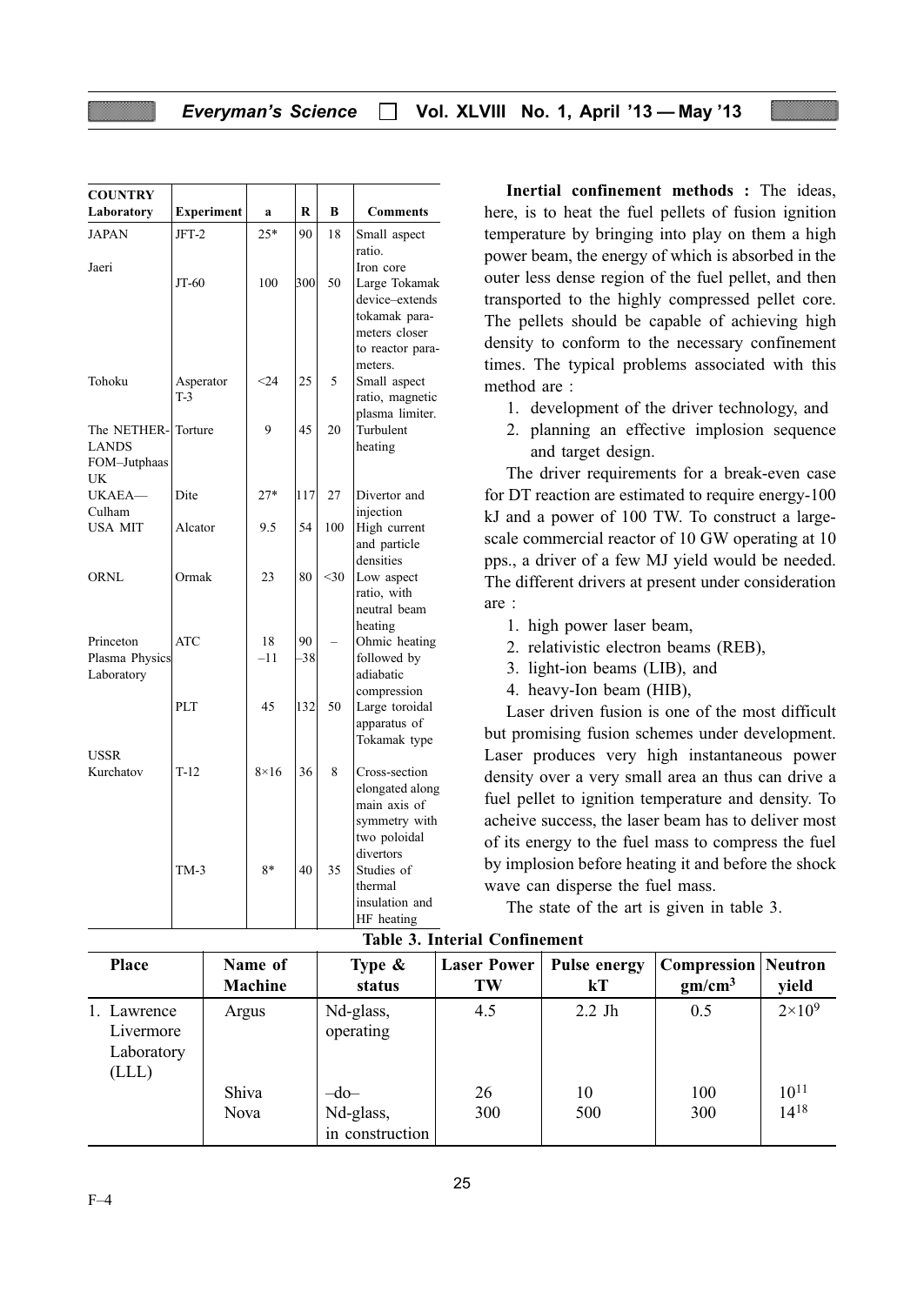| Place                                     | Name of<br>Machine | Type &<br>status                   | <b>Laser Power</b><br>TW | Pulse energy<br>$\mathbf{k}$ <b>T</b> | Compression<br>gm/cm <sup>3</sup> | <b>Neutron</b><br>yield |
|-------------------------------------------|--------------------|------------------------------------|--------------------------|---------------------------------------|-----------------------------------|-------------------------|
| 2. Los Alamos<br>Scientific<br>Laboratory | <b>TBS</b>         | CO <sub>2</sub><br>in operation    | 0.8                      | 0.8                                   | 0.04                              | 10 <sup>5</sup>         |
| Helios                                    | $CO2$ , in         | 21<br>operation<br>Since 1978      | 10.7                     |                                       |                                   |                         |
|                                           | Antares            | in construction                    | 200                      | 100                                   | 100                               | $10^{17}$               |
| 3. Limeil                                 | Coquelicot         | Nd-glass,<br>in operation          | 0.25                     | 0.02                                  |                                   | $10^{5}$                |
|                                           | Camelia            | Nd-glass<br>in operation           | 1                        |                                       |                                   | 10 <sup>7</sup>         |
| 4. Osakha                                 | Gekko II           | Nd-glass<br>in operation           | 0.6                      | 0.2                                   | 0.2                               | 10 <sup>5</sup>         |
|                                           | Gekko IV           | $-do-$                             | $\overline{4}$           | $\overline{2}$                        |                                   | 10 <sup>7</sup>         |
|                                           | Gekko XII          | Nd-glass,<br>in construction       | 20                       | 20                                    | $10-100$                          | $10^{14}$               |
|                                           | Lekko I            | CO <sub>2</sub><br>in operation    | $\overline{2}$           | 0.2                                   |                                   |                         |
|                                           | Lekko II           | $-do-$                             | 1                        | $\mathbf{1}$                          |                                   |                         |
|                                           | Lekko X            | CO <sub>2</sub><br>in construction | 10                       | 10                                    | 10-100                            | $10^{14}$               |

Migma or Fusion with colliding Beams : The concept of the Migma scheme is completely different from the thermonuclear schemes. While in the schemes described above, the idea is to heat the plasma to produce thermonuclear reaction, the Migma scheme is an attempt to achieve fusion reaction by the collision of beam in intersecting orbits. Based on the concept of intersecting storage rings (ISR), developed in accelerator technology, in "Migma" (a greek word for mixture) one single accelerated beam is made to collide with itself. In the Migma chamber placed in a magnetic field an ion beam from a 3 Mev accelerator is injected. If the strength of the magnetic field decreases outwards, the ion orbit would exhibit precession in addition to revolutions. If after one half precession period, another beam is injected, the orbits will continue processing in the head-on collision configuratrion at the centre, with multiple traversal factor of about 108/sec. In a preliminary design called Migma III at the Migma Institute of USA, a magnetic field of 60 kG and an acceleration power of 60 kW are being planned. A prototype

demonstration plant generating continuous power of 1 kW is expected to be in operation soon. The greatest advantage of the Migma concept is that advanced fuel can be used with the consequent elimination of almost all radioactivities.

At the moment, the objective of simulating the stellar conditions in terrestrial conditions seems very remote. But if it is ever achieved and if it does not give rise to environmental and ecological hazards of such magnetudes that they cannot be controlled, then we should have solved the problem of energy for all times to come. Who would have thought that there was so much in a glass of water. But like nuclear fission, nuclear fusion may give rise to unexpected surprises and problems, and it would not be wise to be too optimistic. In any case the perfection of this technology will not take place before the 21st Century is well under way. Fusion energy may not contribute to mitigate our immediate energy crisis.

# BIOCONVERSION OF ENERGY<sup>25</sup>

We have discussed the evolution of engines in the hands of man. We should also consider the far more wonderful energy converters that appear in

<sup>25.</sup> This section has been prepared in consultation with my colleagues Prof. N. N. Saha and Dr. S. K. Ghosh.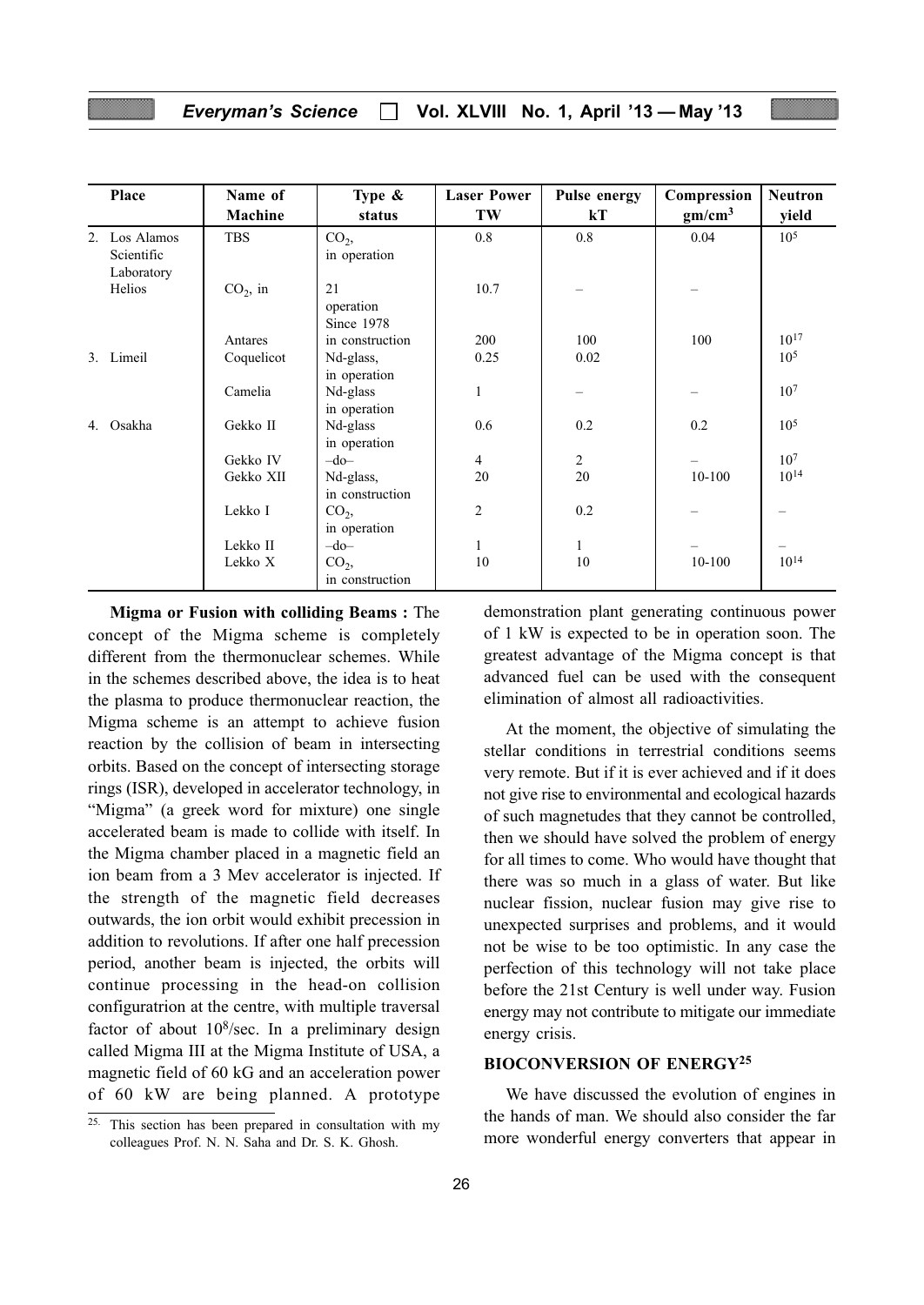the biologial world, which includes us. The bioenergy converters are truly awe inspiring-selfreproducing, self-regulatory and of very high efficiencies. I shall only briefly describe two systems :

- 1. the photosynthetic conversion system for solar energy used by the plant kingdom, which comes under the class autotrophs on which we feed, and
- 2. the energy conversion system within us and other members of the heterotroph class, which convert the food to energy necessary for the work that we have to do.

In living systems whether the energy is derived from the sun or from the metabolism of organic compounds, most of it is stored in adenosine triphosphate (ATP) and used when needed. ATP is transformed into adenosine disphosphate (ADP) in a reaction, which is exergonic, liberating about 9 kcal/mole. By donation of the terminal phosphate group to other molecules, ATP creates phosphorylated speecies of high free energy, which can participate in cellular reactions, that otherwise could not take place. The transformation  $ADP \rightarrow ATP$  takes place at special sites in the mitochondrial, the chloroplast and the bacterial cell membranes. The specific mechanism of ADP  $\rightarrow$  ATP is just beginning to be understood. It is known that large proton concentration and electropotential differentials are built up on two sides of the membrane, and the energy released in the various metabolic degradation is stored in these gradients. In the chemiosmotic theory the debris of metabolic degradations, mostly  $H^+$  and  $CO<sub>2</sub>$ , are removed by specific transport mechanisms, which are also responsible for the establishment of the gradients. The protons accumulated outside the membrane move in, and the ADP molecules are phosphorylated, and the resulting ATP molecules are transported out by the gradient. This is what happens in the mitochondrial and bacterial cell membranes. The process is reversed in the

membranes of chloroplast where  $ADP \rightarrow ATP$ transformations takes place outside the cell.

Every year the plants of the earth trap solar energy by photosynthesis and combine about 150 GT of carbon with 25 GT of hydrogen liberating about 400 GT of oxygen. Only 10% of the total photosynthesis is carried on by the green plants, the rest being done by algae, diatoms and dinoflagellates in marine environments. Broadly speaking what happens in photosynthesis in that atomospheric  $CO<sub>2</sub>$  is reduced recording to the equation

$$
6CO_2 + 6H_2O + hv (sum) \rightarrow C_6H_{12}O_6 + 6O_2,
$$

which is balanced by the reverse respiratory process.

 $C_6H_1_2O_6 + 6O_2 \rightarrow 6CO_2 + 6H_2O$  + energy,

There are two major phases of photosynthesis. In the first phase called the light reaction phase, light is captured by the pigments i.e. chlorophyll (chla), in the chlorosplast by a complicated photoinduced electron transport mechanism working through the cooperative interaction of two distinct photochemically active systems. In the second phase, the catalyser chla of the light reaction phase is restored and the ADP molecule is transformed to ATP. The carbon assimilation process in plants, using the ATP so produced, goes through by way of th Calvin cycle, which is broadly as follows :

 $2H^{+}$  + CO<sub>2</sub> + 2NADPH + 3ATP + 3H<sub>2</sub>O  $\rightarrow \frac{1}{6}$  $2H + CO_2 + 2NAD1H + 3H1 + 3H2O \rightarrow 6$ <br>Hexose + 2 NADP<sup>+</sup> + 3P<sub>i</sub> + 3ADP,

In green plants and algae, chlorophyll a and b are mainly used with the maximum of absorption of solar energy at 6500 Å and 6750 Å. Green photosynthetic bacteria use chlorobium-chlorophyll with absorption maxium at 7200 Å and 7470 Å. Other types of bacteria use other types of cholorophylls. The important difference in bacterial photosynthesis is that no oxygen is produced and the reactions take place only in the presence of suitable oxidisable matter.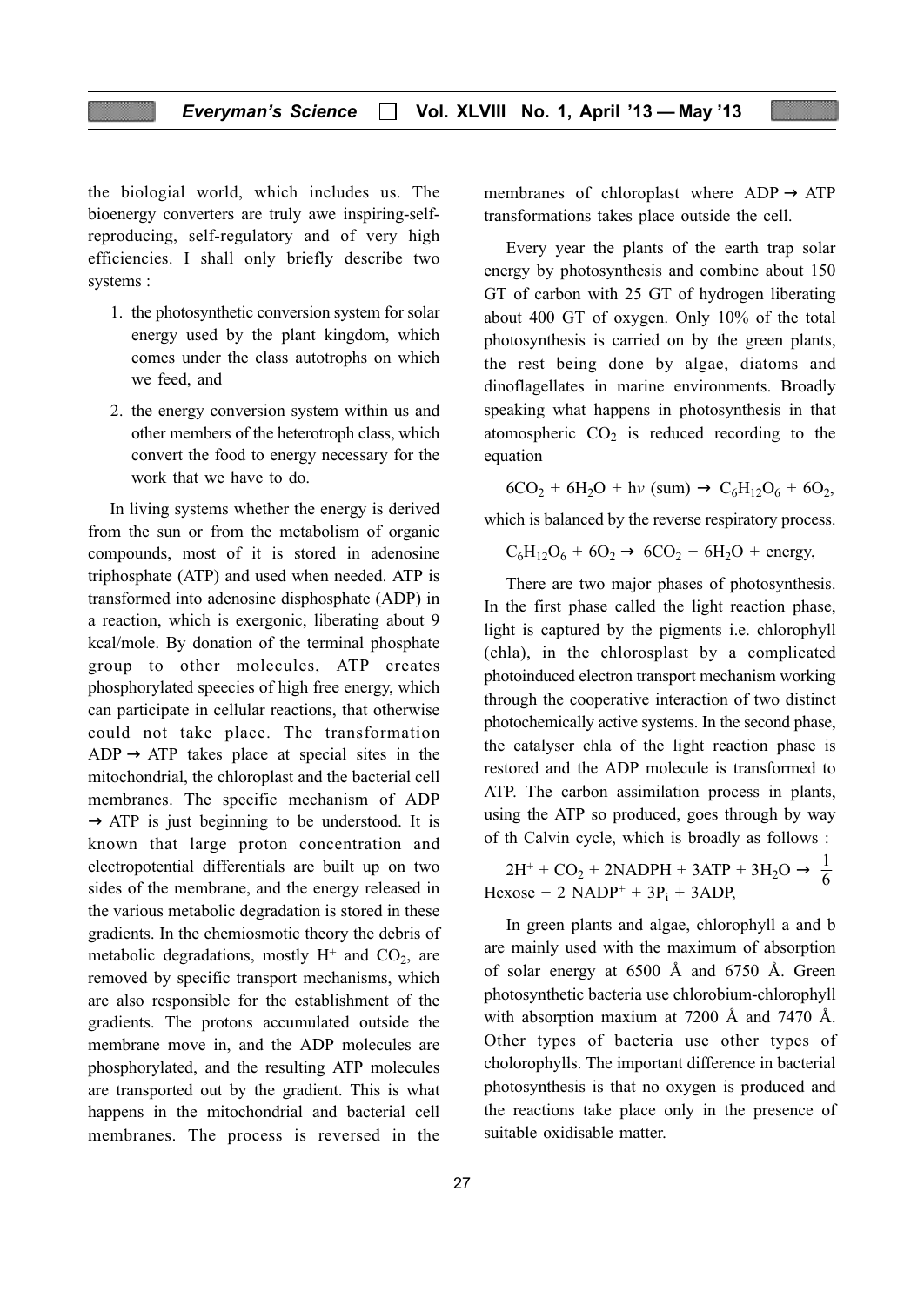For heterotophs, like members of the animal kingdom, carbohydrate is the metabolite, and the energy conversion takes place in two steps. The first part of the carbohydrate metabolism is an anaerobic process, called glycolysis, which is a process left over from the early deveopments of Evolution. The process in animal muscles starts from starch or starch like polysaccharides which produce glucose, and through a sequence of complex reactions the glucose is converted to lactic acid. Two molecules of ATP are needed to drive the glycolytic sequence or reactions and four molecules of ATP are finally produced i.e.  $Q \approx 2 \times 9 = 18$ kcals/mole of energy is available to the cell. The effective reaction is :

Glucose + 2ATP  $\rightarrow$  2 Lactic acid + 4 ATP,

 $\Delta G = -54$  kcal, Q = 18 kcal,

so that the efficiency of glycolysis is ;  $\eta \approx \frac{18}{54} \times 100 = 33\%$ 

In presence of oxygen the final product of glycolysis is not lactic acid but two molecules of pyruvic acid and ten molecules of ATP :

Glucose + 2ATP  $\rightarrow$  2 Pyruvic Acid + 10ATP +  $2H<sub>2</sub>O$ 

 $\Delta G = -140$  kcal,  $Q = 8 \times 9 = 72$  kcal

In other organisms, the process of glycolysis is slighly altered. In yest, for example, two molecules of ethanol are formed instead of lactic acid.

In course of evolution the mitochondrion appeared after about 23 G years, and the stage was set of find metabolic pathways to use oxygen from the environment. The second part of the carbohydrate metabolism is the final development, and is indeed an aerobic mechanism, enabling the cell to call upon larger amounts of energies stored in the organic molecules. What happens is that pyruvic acid, which is now the final product of glycolysis, is taken to further stages of degradation through a cycle, variously called the Kreb cycle,

the TCA cycle or the citric acid cycle, to finally produce carbon dioxide and water. The net effect is :

Glucose + 2ATP  $\rightarrow$  2 Pyruvic Acid + 10ATP +  $2H<sub>2</sub>O$ ,

2 Pyruvic Acid +  $6O_2 \rightarrow 6H_2O + 6CO_2$  + 30ATP

Total number of ATP molecules produced in the carbohydrate metabolism =  $8 + 30 = 38$ , i.e. O =  $9 \times 93 = 342$  kcal. Also  $\Delta G = -688$  kcal. Thus the efficiency of the reaction is :

$$
\eta = \frac{342 \times 100}{688} \approx 50\%.
$$

Had we constructed a heat engine working between the normal body temperature 37°C and a condenser temperature 20°C, we would have an efficiency of only 5.5% which would mean only about 38 kcal of the total of 688 kcal would be usefully available. This demostrates our high efficiency as bioengines.

I regret that I have no time to describe the other wonderful aspect of the bioengines evolved by nature, viz, their sensing and monitering systems for rapidly changing external and internal environments, together with the extremely efficient autocontrol and regulatory mechanisms, which evolution has incorporated within the system.

The complex sequence of equations described above should not divert our attention from the basic fact that, what is being achieved through all these complexities is a very simple chemical reaction, viz the combustion of hydrogen by combination with oxygen, forming water. The carbon skeletons of the metabolite molecules only provide a suitable reservoir to store the energy of this combustion to make it available when needed.

# ENERGY POOLS OF EARTH

The principal energy pools of the earth from which we draw energy, originate from the sun and the earth acting separately and in conjunction. The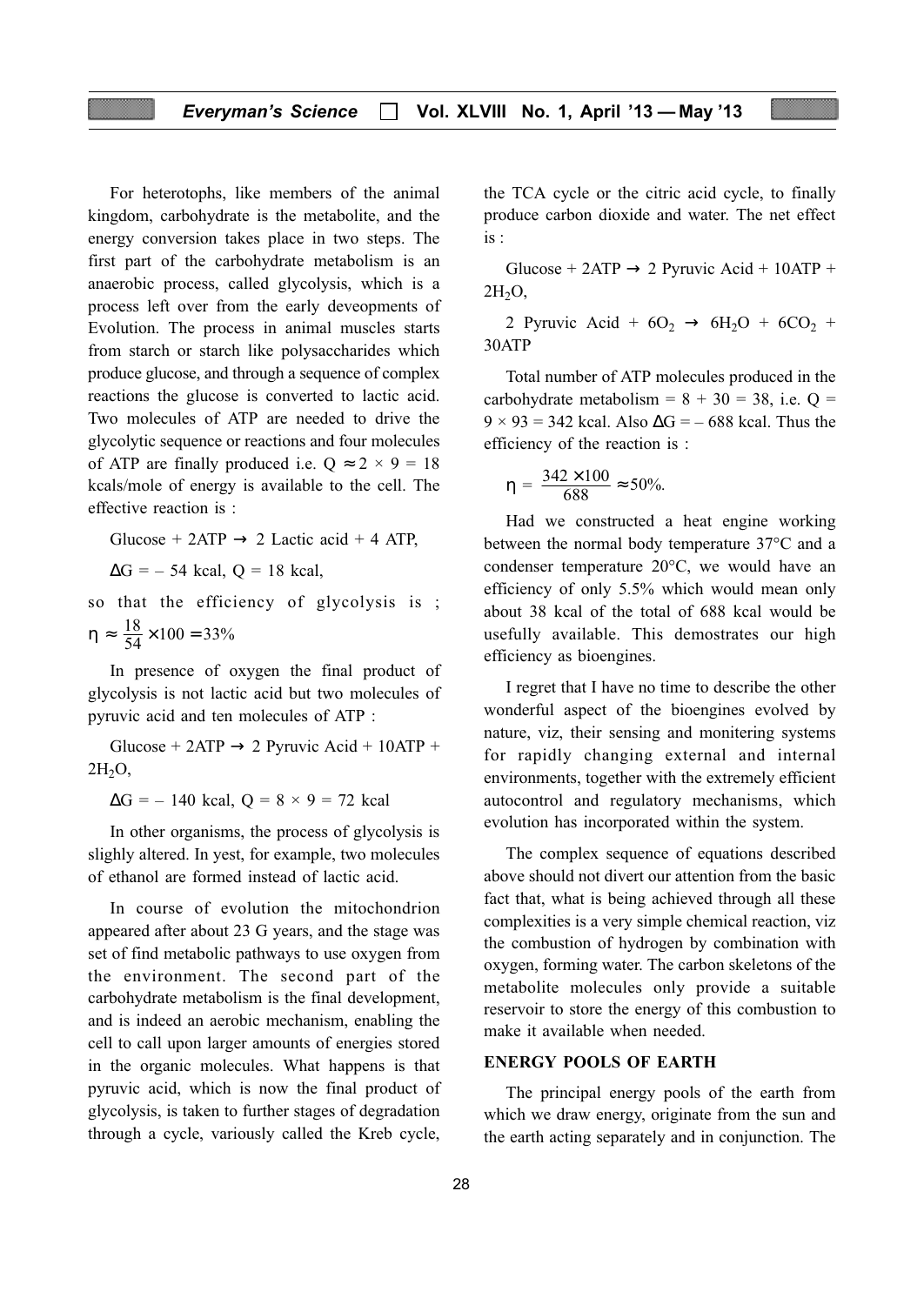nuclear fuels-uranium and thorium are found in earth's crust. In some regions of the earth there are other sources of energy which are classed as geothermal energy (volcanoes, hot rocks and hot springs). The earth, in conjunction with the moon, produces tides and tidal currents. The atmosphere of the earth heated by solar radiation generates winds, which also have served the energy needs of man. In the materials drap within the earth, man has loked for fuels. We are searching for a technology to liberate energy out of earth's water by the fusion process and also for a technology for cheap production of hydrogen the emerging fuel. But in the immediate past, for more important were the pools created by the sun. We have seen how nature has worked out wonderful conversion mechanisms to store energy in the living bodies. The living bodies, after death and passage of millions of years, are converted under suitable conditions into the fossil fuels, which have been our main energy source so far. We are considering also how we can ourselves transform solar energy to a form directly and immediately useful to us. Some of the pools-the pools of fossil fuels and the nuclear fuels, are of limited dimension and therefore of limited duration. The biological pools like those derived form the forests and the vegetables and the animal wastes are replenishable. Other pools, which depend on earth's internal heat and sun's radiated energy, are eternal for all practical purpose.

# GROWTH RATES AND MODELS FOR WITHDRAWAL FROM LIMITED STOCK

Before we consider the next part of the theme, a word about growth rates is necessary. There are many ways of estimating growth rates. One methods is by the index number  $K_n$ 

$$
K_n = 100 P_n/P_o,
$$
\n<sup>(1)</sup>

where  $P_0$  is the value of what is to be estimated at some selected fiduciary year and  $P_n$  is the value after n years. If the growth is according to an annual compound rate  $x\%$  ( $x = APGR =$  annual percentage growth rate) then the growth is exponential

$$
P_n = P_o \left(\frac{1+x}{100}\right)^n = P_o e^{n\lambda},
$$

where  $\lambda = 1n (1 + x/100)$  year<sup>-1</sup>

The APGR x is given by

 $x/100 =$  anti log  $[(\log P_n - \log P_0)/n] - 1$  (2) The doubling time is given by

 $\tau = \log(2/\log{(1 + x/100)})$  year.

The cumulative sum  $S_n$  is given by

$$
S_n = \sum_{i=1}^{\infty} P_i = \frac{100P_o}{x} \left[ \left( 1 + \frac{x}{100} \right)^{n+1} - 1 \right].
$$
 (3)

If we have a reserve R of some commodity and the production at  $t = 0$  is  $P_0$  and the APGR is  $x\%$ , then the time when the reserve is exhausted is N years where

N + 1 = 
$$
\log \left( 1 + \frac{x}{100} \cdot \frac{R}{P_0} \right) / \log \left( 1 + \frac{x}{100} \right)
$$
. (4)

This equation will be used in this study for making estimates of the life time of the reserves. For source limited growth the production curves is not exponential but has the shape of a bell i.e. the production rises, reaches a maximum and then declines. A model of this type has been given by Elliot and Turner<sup>26</sup>. According to this model if S is the cumulative production, then the annual production  $P = dS/dt$  is given by

$$
\frac{dS}{dt} = \frac{\lambda S}{R} \left( 1 - \frac{S}{R} \right),\tag{5}
$$

where R = the lutimate resource produced and  $\lambda$  = a constant. The first factor on the right takes care of the demand, and the second factor depends on the remaining supply. This equation integrates to

$$
S = \frac{R}{1 + e^{\alpha - \lambda t / R}},
$$
\n(6)

where  $\alpha$  is the constant of integrations. The maximum production occurs at  $t = t_m$  when dP/dt

<sup>&</sup>lt;sup>26.</sup> M.A. Elliot and N. C. Turner : American Chemical Society and XIIIIIIII production occurs at  $= 0$  i.e.  $S(t_m) = R/2$ . This gives meeting, Boston, Massachusetts April (1972).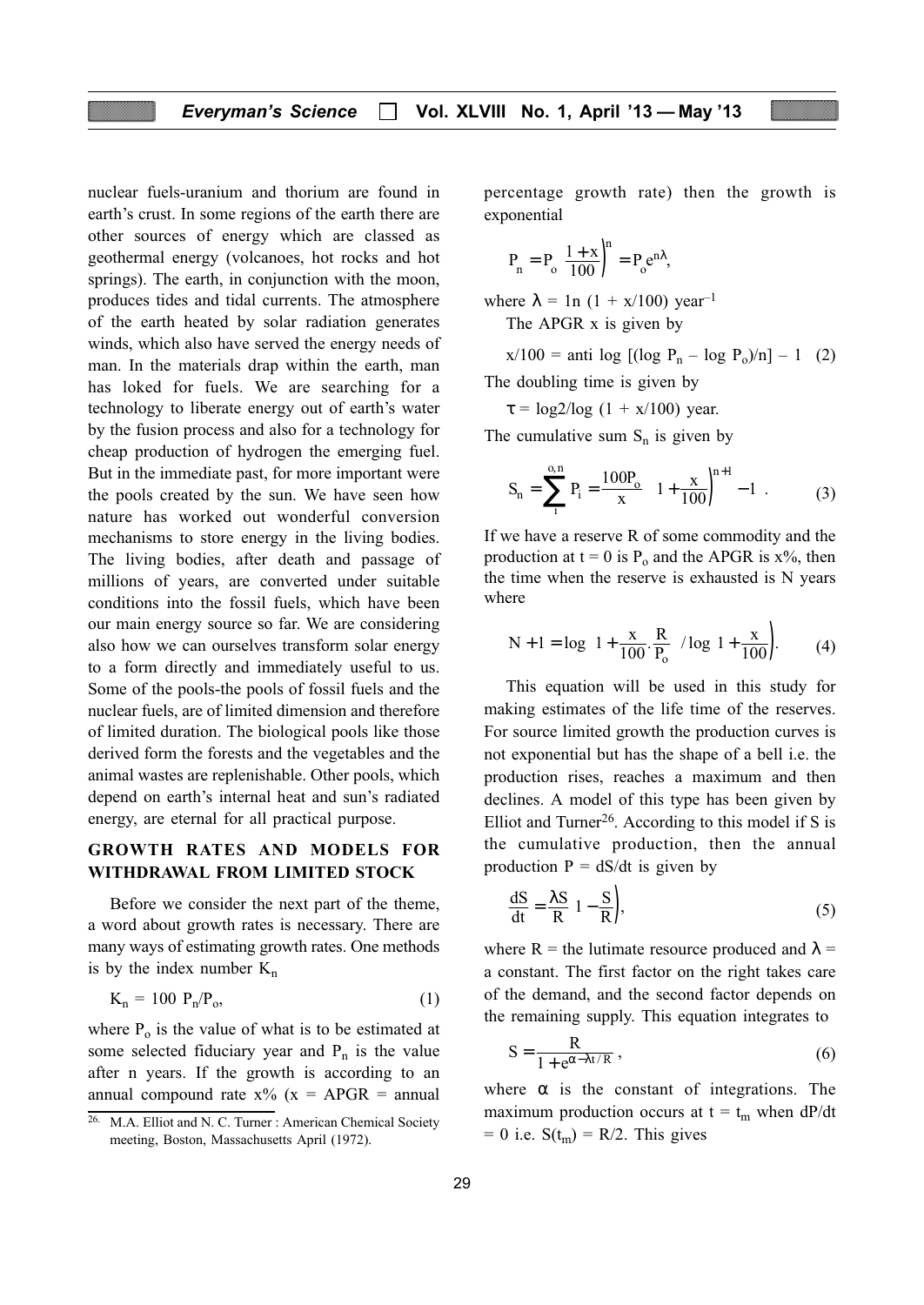$$
\alpha = l t_m / R \tag{7}
$$

i.e. 
$$
S = \frac{R}{1 + e^{-\lambda(t - t_m)/R}}
$$
, (8)

The annual production is given by

$$
P = \frac{\alpha e^{-\lambda(t - t_m)/R}}{[1 + e^{-\lambda(t - t_m)/R}]^2}
$$
  
=  $P_0 e^{\lambda t/R}$  as  $t \to 0$ ,  $\lambda/4$  as  $t \to t_m$ , 0 as  $t \to \pm \infty$ ,

where 
$$
P_o = P(t = 0) = \frac{\lambda e^{\lambda t_m/R}}{(1 + e^{\lambda t_m/R})}
$$
, The curve

S(t) rises with t, passes through the value  $R/2$  at  $t_m$ and reaches a saturation value R as  $t \rightarrow \infty$ . The curve P(t) first grows with t, reaches a maximum at  $t<sub>m</sub>$  and then decays to zero as  $t \rightarrow \infty$ . The estimate of the time of exhaustion of a fuel supply depends on the time when P effectively vanishes. The parameter  $\lambda$  may change with time with development of technology of fuel recovery and production. The parameter R depends on total resource available with a given recovery technology. There are other similar models (Hubert<sup>27</sup>). I shall not however use these models, for in the first place the parameters for mining of various fuels in India are yet to be estimated, Moreover, what predictions I have to make do not need such a refined time analysis; infact the production of various fuels in India seem to follow, at least for the present, the exponential growth. It will, therefore be sufficient to adopt a simple exponential growth for which equation (4) will do.

#### FUELS

The nonrenewable fuels that are most widely known are : fossil fuels — coal, oil, natural gas, oil from shales and tar sands and the nuclear fuels uranium and thorium. These fuels are handled by normal market procedures and are therefore known as commercial fuels as distinguished form noncommercial fuels-firewood, animal dung and vegetable waste, which are seldon bought or sold and are gathered by consumers. In estimating the fuel resources certain distinctions are made. When assessing the total fuel recoverable from the deposit, there are many economic and technological considerations whether the mine can be worked. Even if the mine is worked, it can be worked only for some limited time after which the existing recovery technology becomes too expensive. The resources which can be immediately recovered by normal techniques are the reserves. The parts which can be recovered at some future date, when it is economic to use more expensive technology, which may exist or may have to be developed, are called the submarginals or the indicated resources. Thus when we say that a particular resource is exhausted, the statement is to be understood against the economics of available recovery technology. There may be quite an amount of resources still left in the deposits, but it may be too expensive to recover it for consumption. In addition there may be other deposits not yet discovered, but for which sufficient geological evidence exist. These are called inferred resources.

I shall now speak about each individual fuels, and describe the global and Indian reserves, submarginals and inferred resources and the various processings to which they are required to be submitted.

#### FOSSIL FUELS

Coal : Coal is a type of rock consisting of plant organic material, occuring as individual beds with sandstones, shales and clays in a sedimentary sequence. In different geological ages, mainly in the Carboiniferous period, plant materials were deposited in inland bogs, coastal swamps and the river deltas. In course of millions of years, through burial and consequent rise of temperature and pressure, the organic matter was compacted, and in presences of moisture and absence of air, underwent fermentation processes, and passed through various stages of codification. The various stages are, on water and air free basis

<sup>27.</sup> M. K. Hubert : Energy resources for power production in environment aspects of nuclear power stations, Vienna International Atomic Energy Agency p 13-43, (1971).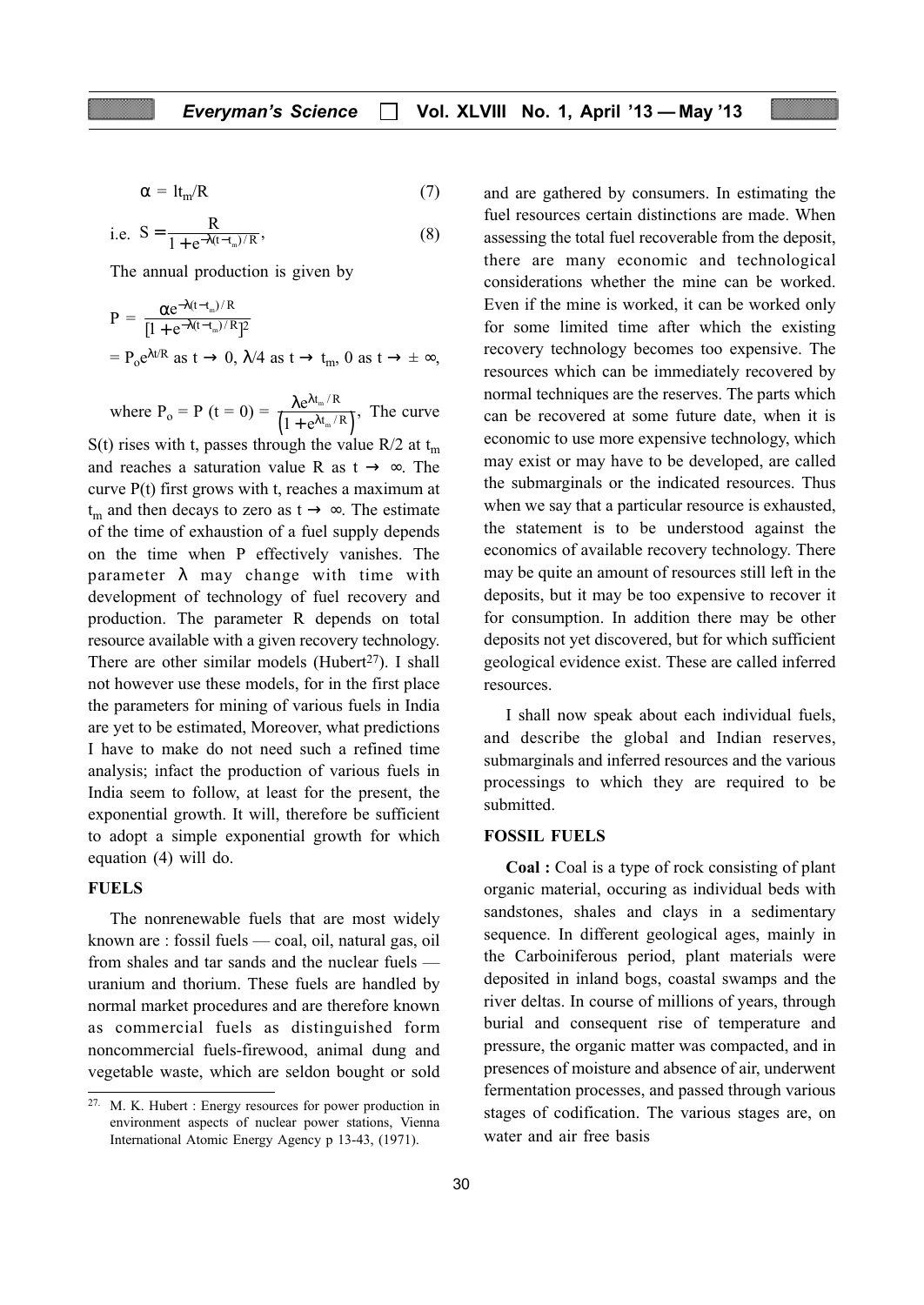- 1. Wood : $C \sim 51\%$ , H $\sim 6\%$ , O $\sim 43\%$ ,
- 2. Peat :  $C \sim 60\%$ ,  $H \sim 6\%$ ,  $O \sim 34\%$ ,
- 3. Lignites : C~66%, H~6%, O~28%,
- 4. Subbituminous coals :  $C \sim 75\%$ ,  $H \sim 5\%$ ,  $O~20\%$ .
- 5. Bituminous coals :  $C~91\%$ ,  $H~4\%$ ,  $O~5\%$ , .
- 6. Anthracite : C~96%, H~3%, O~l%,

The calorific values change as follows

- 1. Wood : 7747 Btu/lb,
- 2. Peat : 7030 Btu/lb,
- 3. Lignite : 7000 Btu/lb,
- 4. Subbituminous coal : 9500 Btu/lb,
- 5. Bituminous : low volatile 14000 Btu/lb, high volatile 13500 Btu/lb,
- 6. Anthracite : 12700 Btu/lb.

Coking coals are used for metallurgical purposes, and is produced by dry distillation and incomplete combustion of coal to boil off the volatile matter with enrichment of the carbon component. Not all coals can be cokified. Charcoal was earlier used in metallurgy and was produced by charring wood. In India coal occurs in two stratigraphic horizons $28$ :

- 1. the lower Gondwanas of the permian age, and
- 2. the coal and lignites of the Tertiary age.

The Gondwana coals are set in the basin like depressions of older formations and are aligned along four main river valleys :

- 1. Damodar-koel,
- 2. Sone-Mahanadi,
- 3. Pranhita-Godavari and
- 4. Satpura basin. Outside these river basins are the coal fields of Rajmahal Hills and the Deoghar group.

All these are found in the golden triangle defined by the 24° N latitude line, 78° E longitude line to 16° N latitude and then to 88° E. The tertiary coals are best developed in the north eastern region. The lignites are found in Kashmir, Rajasthan, Gujrat and Tamilnadu. Unfortunately, no new coal fields have been found recently.

Coal exploration techniques are the normal geological prospecting techniques. Recently geologging techniques, measuring resistivity, density and γ-radioactivity, are also being employed. Coal mining methods depend largely on the orientation of the coal seams with respect to the surface. The usual methods for underground mining are :

- 1. room and pillar method,
- 2. long wall technique, and
- 3. short wall technique.

The tecniques of surface mining are :

- 1. cover area stripping,
- 2. contour stripping and
- 3. Auger mining.

A concept tried experimentally in USSR and USA viz. underground gasification of coal, is worthy of consideration because :

- 1. the products are cheaper on account of low investments,
- 2. environmental perturbations are smaller,
- 3. mining hazards are avoided and
- 4. a possibility opens of going to very great depths.

In India 25-27% of the coal comes from surface mining. The low scale of wages, the necessity of generating employment, and the scarcity of capital and various technical reasons, have dictated the very primitive methods followed. The stripping of open cast mining is only 3 : 1, and the average output is 0.3-2.5 MT per annum from a mine. Underground mining employs bord and pillar method, though recently the long wall technique has been tried. The mining equipments are also very primitive. By 1973 all Indian mines, excepting a few captive mines, have been nationalised. It is a matter of great regret that nationalisation has not effectively improved mining of coal in India or its distribution and avilability.

<sup>28.</sup> T. N. Basu and T. P. Basu : Coal resources and extraction technology in india.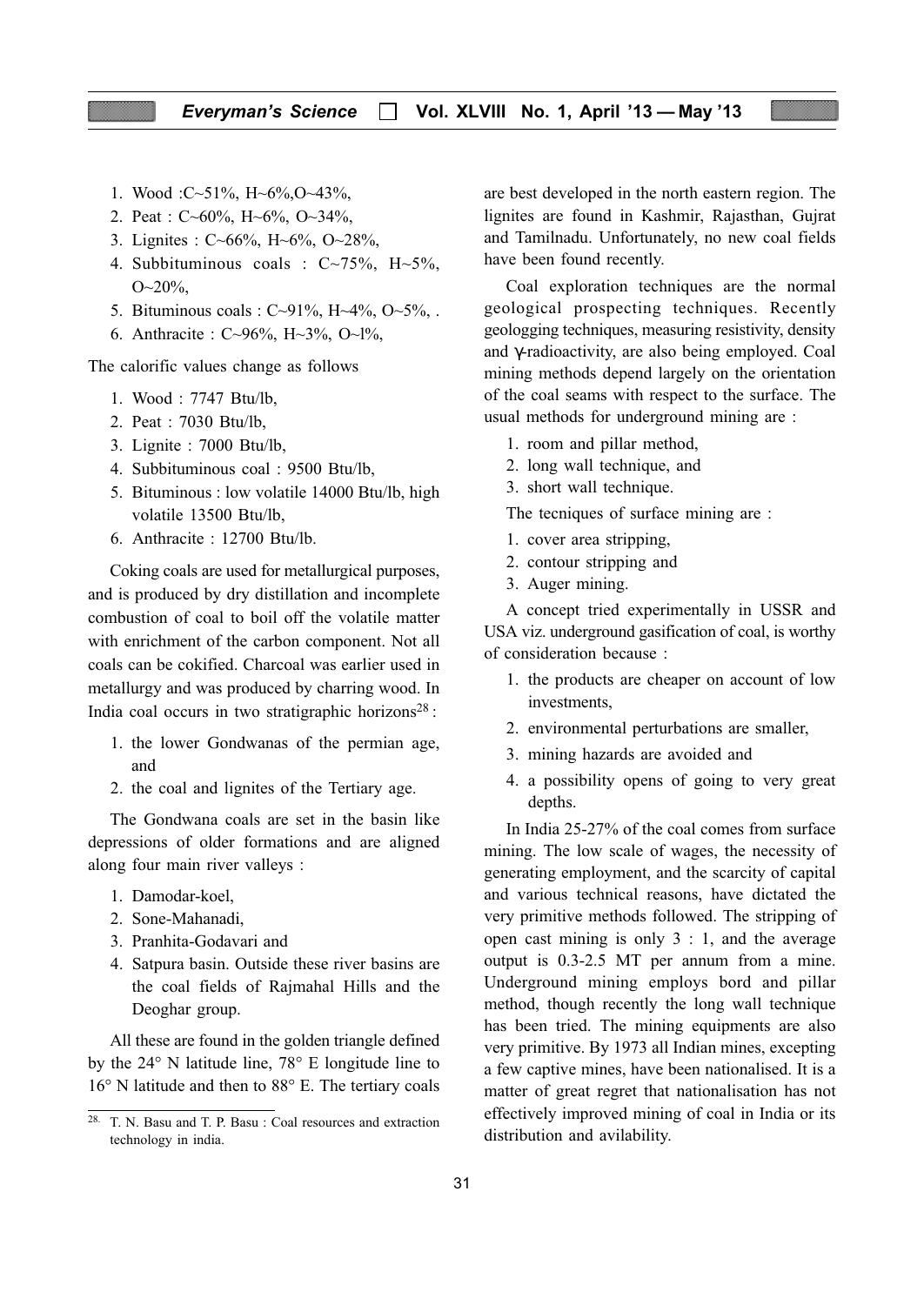Coal is classified in a variety of ways :

- 1. by type depending upon the plant type which generated it and the geological modification that followed.
- 2. by rank to indicate the degree of metamorphism and finally
- 3. grade to describe the composition of impurities in it.

Very powerful methods have been developed to determine the above characterisations of coal29. In India though all types of coal are available, very little care is taken to characterise them, which lessens their utility for a particular end use. There is a great shortage of coking coal in India, all of which comes from only one particular mine in Bihar. Infact we have started importing coking coal.

GSI estimated in 1976 the coal and lignite deposits in India for seams 1.2 m and above, and upto depths of 600 m as given in the following table.

|                                                | Proven<br>Reserve | Submarginals Inferred |               | <b>Total</b>   |
|------------------------------------------------|-------------------|-----------------------|---------------|----------------|
| Prme coking<br>Medium coking<br>Semi to weakly | 3.25<br>3.79      | 1.59<br>4.27          | 0.46<br>1.31  | 5.30<br>9.38   |
| coking                                         | 1.21              | 2.60                  | 0.91          | 4.72           |
| Total coking coal<br>Noncoking coal            | 8.25<br>12.49     | 8.46<br>23.61         | 2.68<br>28.25 | 19.40<br>64.35 |
| Total coal                                     | 20.74             | 32.07                 | 30.93         | 83.74          |

Indian Coal Resources (in GT)

According to the recovery technology used in Indian mines, only 55% of the noncoking coal in extractable, of which 25% has to be rejected because of high ash content, reducing the usuable percentage to  $0.75 \times 0.55/100$  i.e. 41% only. For coking coal this figure is still lower viz. 29%, because of the

loss at washeries. This gives the recoverable coking coal as  $29 \times 19,40/100 = 5.62$  GT, and the recoverable noncoking coal as  $41 \times 64.35/100 =$ 26.38 GT. Thus the total recoverable coal is only 32 GT.

According to the estimates of the workshop of alternative energy strategies  $(WAES)^{30}$ , the global coal reserves and resources in 1974 are as follows

Global Coal (in GT) Proven reserves Total (Reserve + Submarginals  $737$  + Infrared) 1327

Thus India has only 2.8% of world's proven reserves of coal and only 6.3% of world's total resources of coal.

Coal conversion technology : Coal is not convenient for many end energy uses; transport, domestic and agriculture sectors are examples. It is some times imperative, particularly in the background of oil scarcity, to convert the coal into liquid or the gaseous forms for convenience of transport and domestic consumption. The basic reactions of coal gasification are

1. Hydrogasification :

$$
C + 2H_2 \rightarrow CH_4
$$
Coal methenation  
\n
$$
C + H_2O \rightarrow CO + H_2
$$
  
\n
$$
CO + H_2O \rightarrow CO_2 + H_2
$$
Cracking of water

2. Catalytic shift conversion

$$
CO + H_2O \rightarrow CO_2 + H_2
$$

3. Catalytic methenation

 $CO + 3H_2 \rightarrow CH_4 + H_2O$ 

These are the basic processes, and many production methods are on trial or in course of development. The idea is to enrich the methane content of the gas produced, or alternatively to extract the hydrogen itself as the output fuel. The main systems are

- 1. hydrogasifier systems,
- 2. steam-iron systems and
- 3. electrothermal systems.

<sup>29.</sup> B. R. Cooper : Research challenge-clean energy from coal, Physics Today Aug. 1978.

<sup>30.</sup> Energy : Global prospects 1985-2000. Workship of alternative energy strategies Me. Graw Hill Book Co.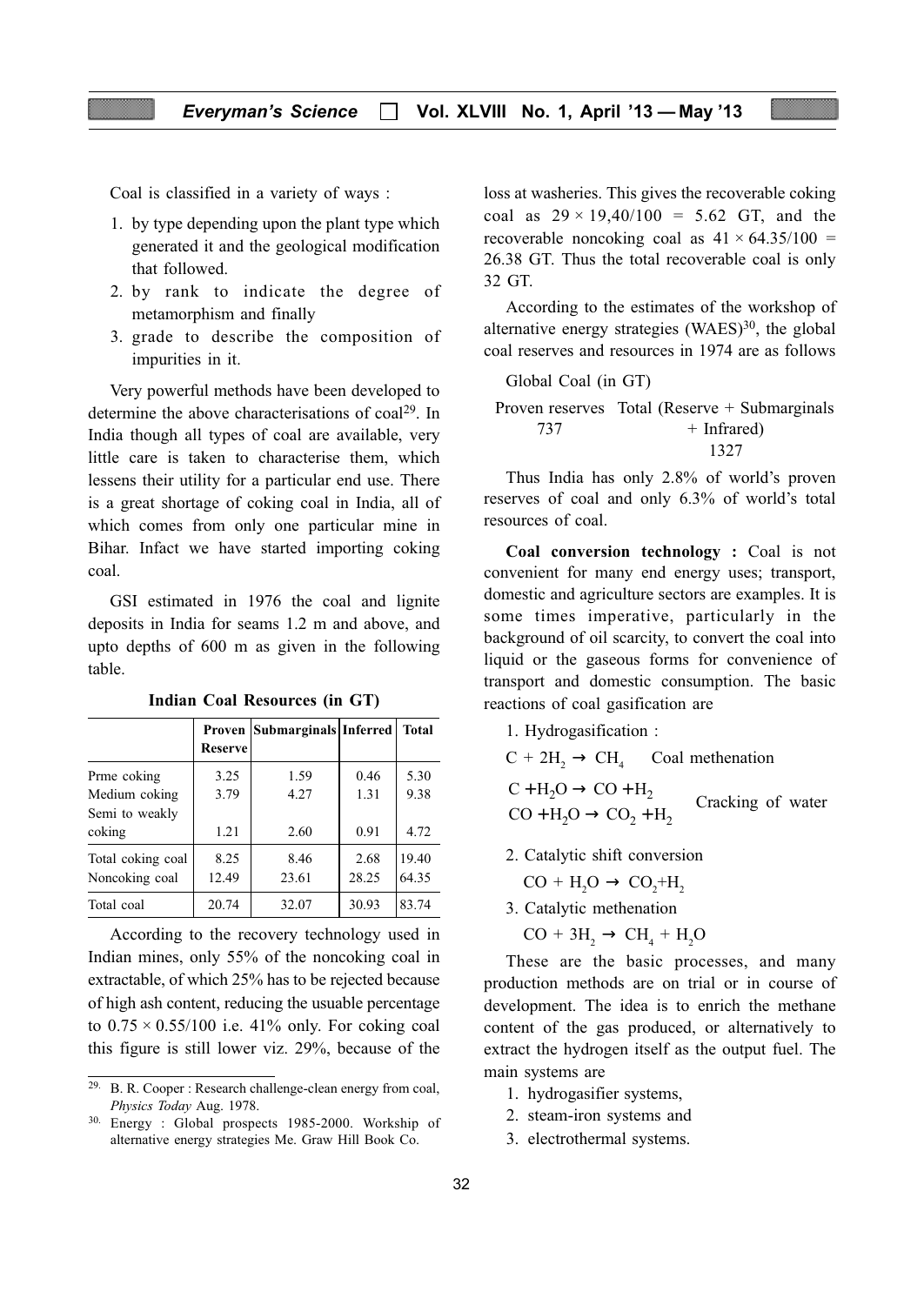There are three basic ways to liquify coal :

- 1. addition of hydrogen,
- 2. depletion of carbon (pyrolysis), and
- 3. breaking coal down to individual carbon atoms and resynthesising to desired liquid fuel.

In this area intense global  $R \& D$  work is going on, and in India also we must immediately intensify the research already started. Sir J. C. Ghosh had initiated a number of studies on this subject by a number of committees of the Government. We may mention some projects which are going on abroad; coal gasification — Atgas, Bigas, Cogas, Hygas, hydrane, Synthane; coal liqufaction; COED, CONSOL, H-coal-process, hydrosulphurisation, Meyer's process, solvent refined coal process, Synthoil.

Oil and Natural Gas : Petroleum is the general name of the liquid form of fossil fuels. Decay of plants and animal matter in ancient marine environments in course of million of years gave rise to oil and natural gas.

Oil prospecting technology is very sophisticated, employing seismic and magnetic measurements for detection of rock structure formations, which are capable of bearing oil deposits. The technology is so well developed, that it is possible to prospect and extract oil from the deposits on the continental shelves and deep oceans. Recently satellites like Landsat are being used for oil prospecting by remote sensing methods.

In India the petroleum geologists have marked 27 basins on land and offshore - a sedimentary area of about 1.41 M km<sup>2</sup> on land, and 0.26 M km<sup>2</sup> laying within 100 m isobath of offshore shelf zone. Most successful has been the exploration and oil extraction in Assam-Arakan area and the Cambay basin. In the later basin, the recently discovered oil deposits in Gujrat and the Bombay high structure are well known. The rate of discovery of new oil deposits seems encouraging.

Oil recovery technology is very well developed. In the primary method, oil is driven out of the well by the pressure of the deposits inside the well. Other methods are:

- 1. stimulation by fluid injection,
- 2. reduction of viscosity of oil by mixing with gases and surfactants,
- 3. thermal stimulation by steam injection,
- 4. underground ignition and
- 5. acidisation.

Nuclear stimulation has been tried in USA to fracture oil bearing rocks, but public opinion, there, is against this technology.

Products from oil refineries are vital in the economy: Liquid Petroleum Gas (LPG), gasoline, kerosene and air turbine fuels, gas oils, High Speed Diesels (HSD), Light Diesel Oil (LDO), fuel/furnace oils, lubricating oils and greases, and petroleum coke are some of the petroleum products. Because of the convenience of use and easy and cheap availability prior to the OPEC embargo in 1974, there was a dramatic global switch over from coal to oil in the sixties, and India also followed suit. In absence of oil all these products must be substituted by coal derived products.

According to an estimate by ONGC made in 1978 the total resources of oil and natural gas, including the reserves, the submarginals and the inferred resource are shown below

Indian Oil and Natural Gas

| Oil (GBbl)           | Natural gas (Tft, 3) |
|----------------------|----------------------|
| $2.06$ GBbl = 282 MT | 3.4                  |

WAES<sup>31</sup> gives the global reserve of oil as follows Global Oil and Natural Gas

Oil Natural gas

| Proven reserve | proven reserve |
|----------------|----------------|
| (GBbl)         | (Tft)          |
| 658            | 2352           |

<sup>31.</sup> Energy : Global prospects 1985-2000. Workship of alternative energy strategies Me. Graw Hill Book Co.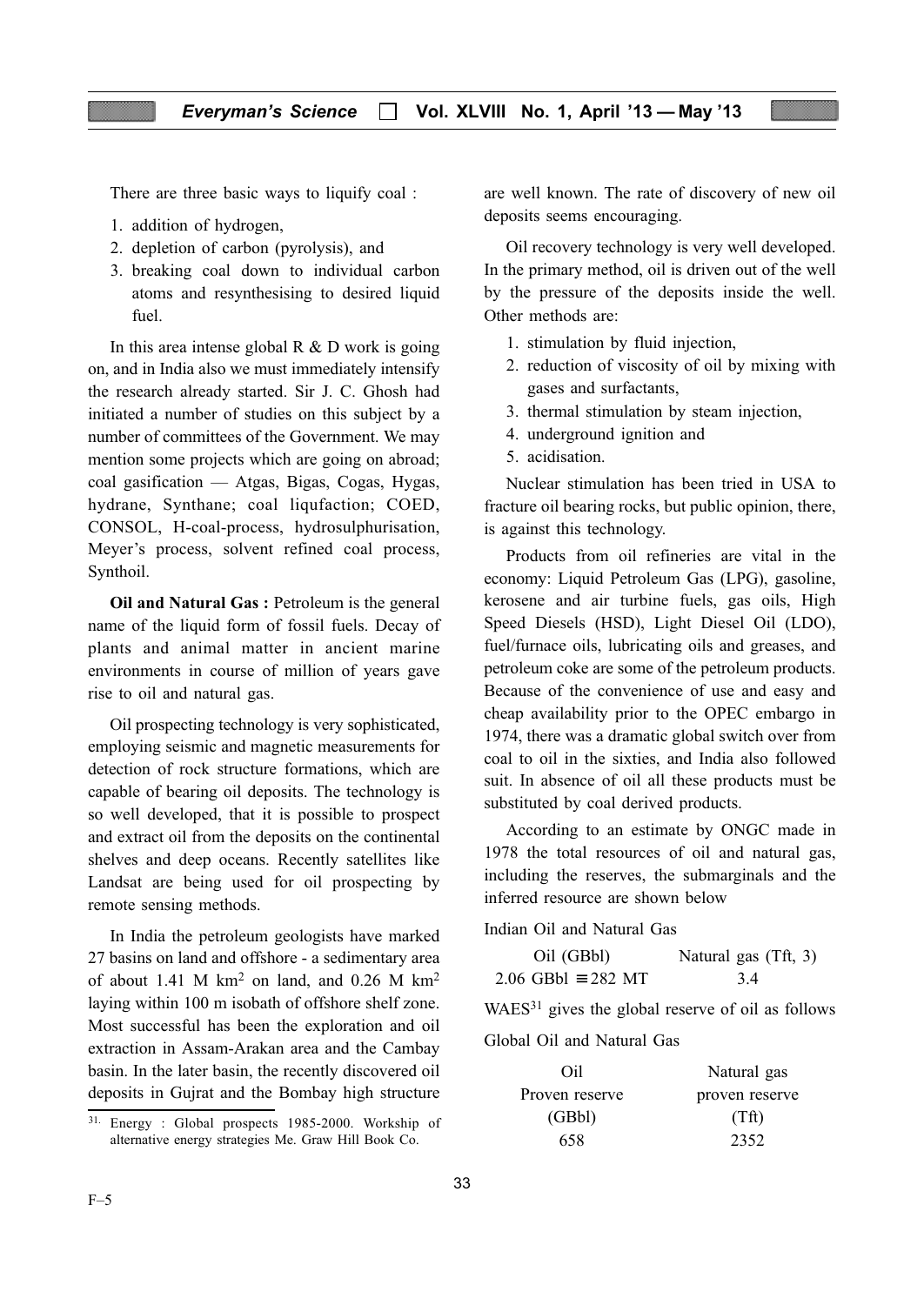Thus India has only 0.3% of world's oil reserve and 0.15% of world's natural gas reserves.

# HYDROGEN-THE FUEL OF THE IMMEDIATE FUTURE32

It is clear that prospects for conventional fossil fuels for this country are not bright, though the oil gap may be attempted to be met by ethanol from biowaste, the possibilities of which we shall discuss while considering the technology of using biomass for energy. We have therefore to look for some radically new fuel, and this brings us to hydrogen, the emerging fuel.

The element hydrogen, which is so abundant in the universe, is ninth in abundance by weight in the earth's crust. It is found in many organic and inorganic substances on earth, but most of it exists in the form of water, which is therefore the ultimate source of this fuel. The calorific value of hydrogen is 68.32 kcal/mole at 25°C, which compares well with those for the fossil fuels. It is an ideal fuel in the sense that it is non-polutant, the production of combustion being water which is good for the environment.

The present methods of production of hydrogen are :

- 1. coal gasification, which we have mentioined already and which is Of limited use because of limited availability of coal, and
- 2. various water cracking methods :
	- a. electrolysis,
	- b. thermal decomposition,
	- d. hybrid methods, and
	- e. photolysis.

The most promising of all these methods is the thermochemical cracking of water. The major difficulty is the high Gibb's energy for the reaction.

$$
H_2O + H_2 + \frac{1}{2}O_2,
$$

Thus to get any appreciable reaction rate from this reaction very high temperatures would be needed. The problem has been solved by achieving the target through a number of intermediate steps with simaller Gibb's energies, which permit the intermediate reactions to run efficiently at lower temperature. A very encouraging reaction system examined by Marchetti<sup>33</sup> and called by him Mark I, is

a. Mark I reaction system

$$
CaBr_2 + 2H_2O \rightarrow Ca(OH)_2 + 2HBr \quad (730^{\circ}C),
$$
  
Hg + 2HBr  $\rightarrow$  HgBr<sub>2</sub> + H<sub>2</sub> \quad (250^{\circ}C),  
HgBr<sub>2</sub> + Ca(OH)<sub>2</sub>  $\rightarrow$  CaBr<sub>2</sub> + H<sub>2</sub>O + HgO (200^{\circ}C),  
HgO  $\rightarrow$  Hg +  $\frac{1}{2}$ O<sub>2</sub> (600^{\circ}C)

Many other cycles have been proposed :

| b. Cl <sub>2</sub> + H <sub>2</sub> O $\rightarrow$ 2HCl + $\frac{1}{2}$ O <sub>2</sub> | $(800^{\circ}C),$ |
|-----------------------------------------------------------------------------------------|-------------------|
| $2HCl_3 + 2VOCl \rightarrow 2VOCl_2 + H_2$                                              | $(170^{\circ}C),$ |
| $4\text{VOC}l_2 \rightarrow 2\text{VOC}l + 2\text{VOC}l_3$                              | $(600^{\circ}C),$ |
| $2VOCl_2 \rightarrow 2VOCl + Cl_2$                                                      | $(200^{\circ}C),$ |
| c. $Cl_2 + H_2O \rightarrow 2HCl + \frac{1}{2}O_2$                                      | $(800^{\circ}C)$  |
| $2HCl + \frac{1}{2}S_2 + 2FeCl_2 \rightarrow H_2S + 2FeCl_3 (100^{\circ}C),$            |                   |
| $H_2S \to H_2 + \frac{1}{2}S_2$                                                         | $(800^{\circ}C),$ |
| $2FeCl3 \rightarrow 2FeCl2 + Cl2$                                                       | $(420^{\circ}C),$ |
| d. $2H_2O + SO_2 + xI2 \rightarrow H_2SO_4 + 2HI_x$ (27°C),                             |                   |
| $(77^{\circ}C - 177^{\circ}C)$<br>$2HI_x \rightarrow XI_2 + H_2$                        |                   |
| $H_2SO_4 \rightarrow H_2O + SO_2 + \frac{1}{2}O_2$ (827°C–927°C)                        |                   |

 $I_x$  represents a mixture of several polylodides.

A typical plant employing cycle d) may produce hydrogen at the rate of 40 g mole/h. The empirical overall efficiency of hydrogen production is defined by

$$
\epsilon = \frac{\text{heat obtained by combustion of 1 mole of H}_2}{\text{Total heat input for production of H}_2}
$$

<sup>32.</sup> I have received help in preparing this section from my colleague Dr. B. G. Ghosh

<sup>33.</sup> C. Marchetti : Chemical Economy & Engineering Review 5, (1973); G. de Beni and C. Marchelti : A chemical process to decompose water using heat, Am, Chem, Soc, Meeting, Boston, 9 April (1972).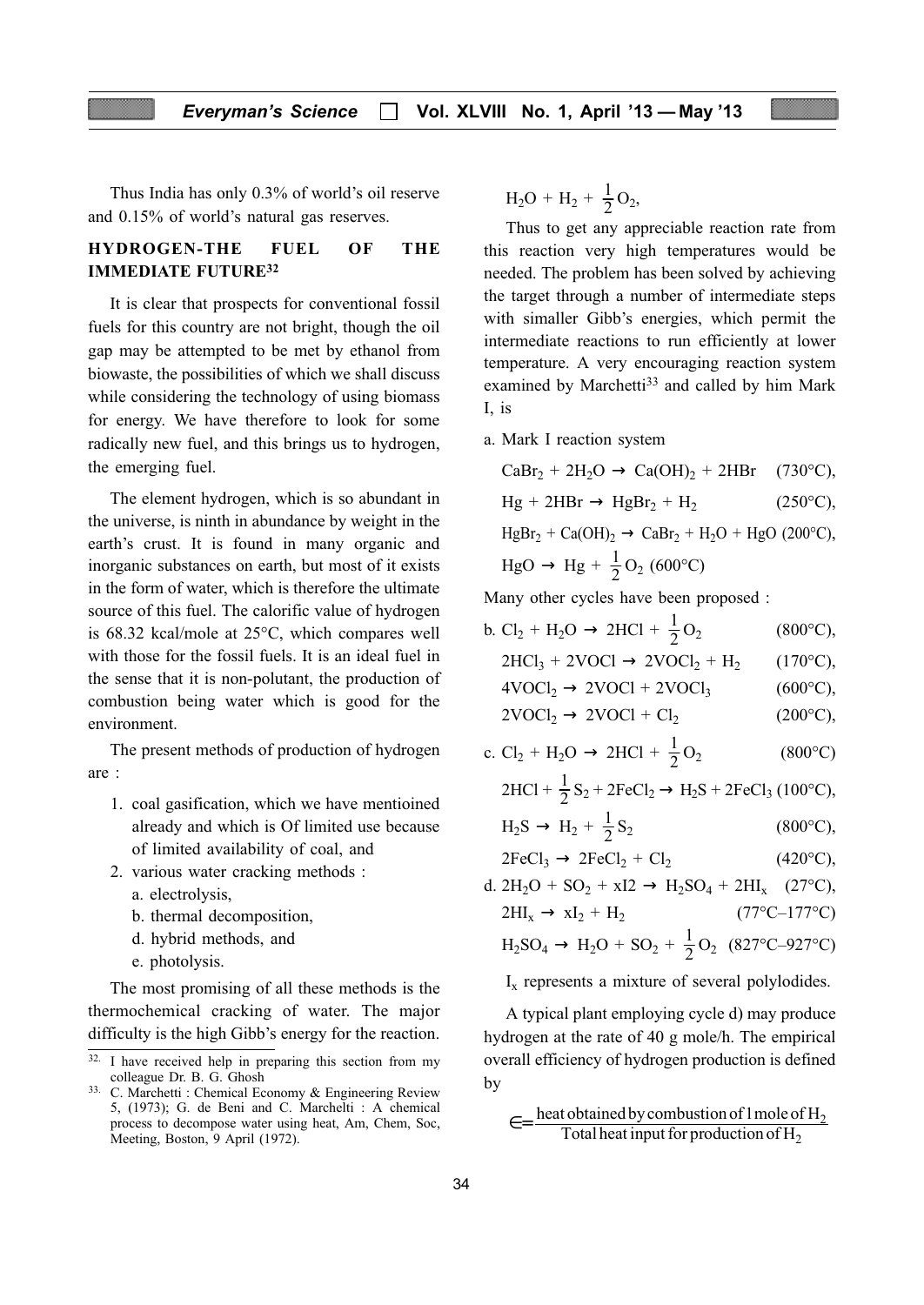The efficiency of the various hydrogen production cycles are still under study. Marchetti expects efficiencies in the region of 45-50%. So far cost of production is concerned, it is expected to be in the region of \$ 1.50 per MBtu, which may be an assessment on the high side. Solar energy can be utilised in the sulphu-iodine cycle d) to produce hydrogen.

The classical method of splitting water is of course electrolysis but this is too heavily electricity intensive. The main motivation of the RεD in this area is to reduce the electricity input by considering the thermodynamic aspects of the reaction. Indeed it is possible to devise a system working at about 1000 °C, in which 46%, of the energy for the cracking of water would come from thermal sources. Improvements for reaction kinetics at the electrodes are also going on at a quick pace.

In the hybrid cycle some of the reactions in a cluster of reactions in the thermo-chemical decomposition of water are not driven thermally, but are carried on in an electrolytic cell. One potentially successful hybrid cycle was proposed by Schultz and Fiebelmann<sup>34</sup>.

$$
SO_2 + Br_2 + H_2O \rightarrow 2HBr + H_2SO_4,
$$
  

$$
2HBr \rightarrow H_2 + Br_2,
$$
  

$$
H_2SO_4 \rightarrow H_2O + SO_2 + \frac{1}{2}O_2
$$

The prospects for hybrid cycle production of hydrogen seems quite bright.

Photolysis of water by absorption of solar radiation in region of wavelength 1800-1900 Å does not seem very promising; however if fusion reactions develop they may provide a suitable source of necessary photons for photolysis.

The public mind has not yet accepted hydrogen as a possible energy fuel because of its possible hazzards. But careful work has shown that as a fuel hydrogen can be safer than coal gas provided ceartain precautions are taken. Hydrogen has already been adapted in internal combustion engines for providing motive power for road and air transport. Its use for rocket propulsion is well known. Hydrogen can be efficiently stored as hydrides and in the lattice structures of certain rare earth metals. The following table gives the ratio of weights/ volume of hydrogen container to gasoline container for the two fuels of same energy.

| Storage type         | By weight<br>(inclusive of weight<br>of container) | By volume |  |
|----------------------|----------------------------------------------------|-----------|--|
| Gas at 200 psi       | 15.0                                               | 24.5      |  |
| Metal hydride        | 4.6                                                | 4.0       |  |
| (Magnesium hydride   |                                                    |           |  |
| with $40\%$ prosity) |                                                    |           |  |
| Liquid hydrogen      | 24                                                 | 3.8       |  |

Hydrogen can be also piped to the user in conventional pipelines as has been demonstrated in some countries in Europe. A very important nonenergy use of hydrogen is the possibility of using it in place of coke for metallurgy as a reducing agent. The water pool from which hydrogen can be drawn is of almost limitless dimension, and is constantly replenished by its combustion in course of use. Hydrogen can indeed be called the fuel of the immediate future. We shall see that unless intense RεD is started on hydrogen production and utilisation technology immediately, we shall be in serious trouble after 1990.

#### FUEL CELLS

Fuel cell is a very old concept given by Grove in 1839 which received renewed attention because of its success in space programmes. It is a galvanic energy conversion device, circumventing the limitations of the Carnot cycle. The energy is supplied in the path : Chemical energy—electrical energy, and an efficiency 100% can be theoretically expected. The overall chemical reaction is :

Schulz, G. and Fiebelmann, P. 'Electrolysis of hydrobromic acid, 2nd World Hydrogen Conference, Zurich, August (1978).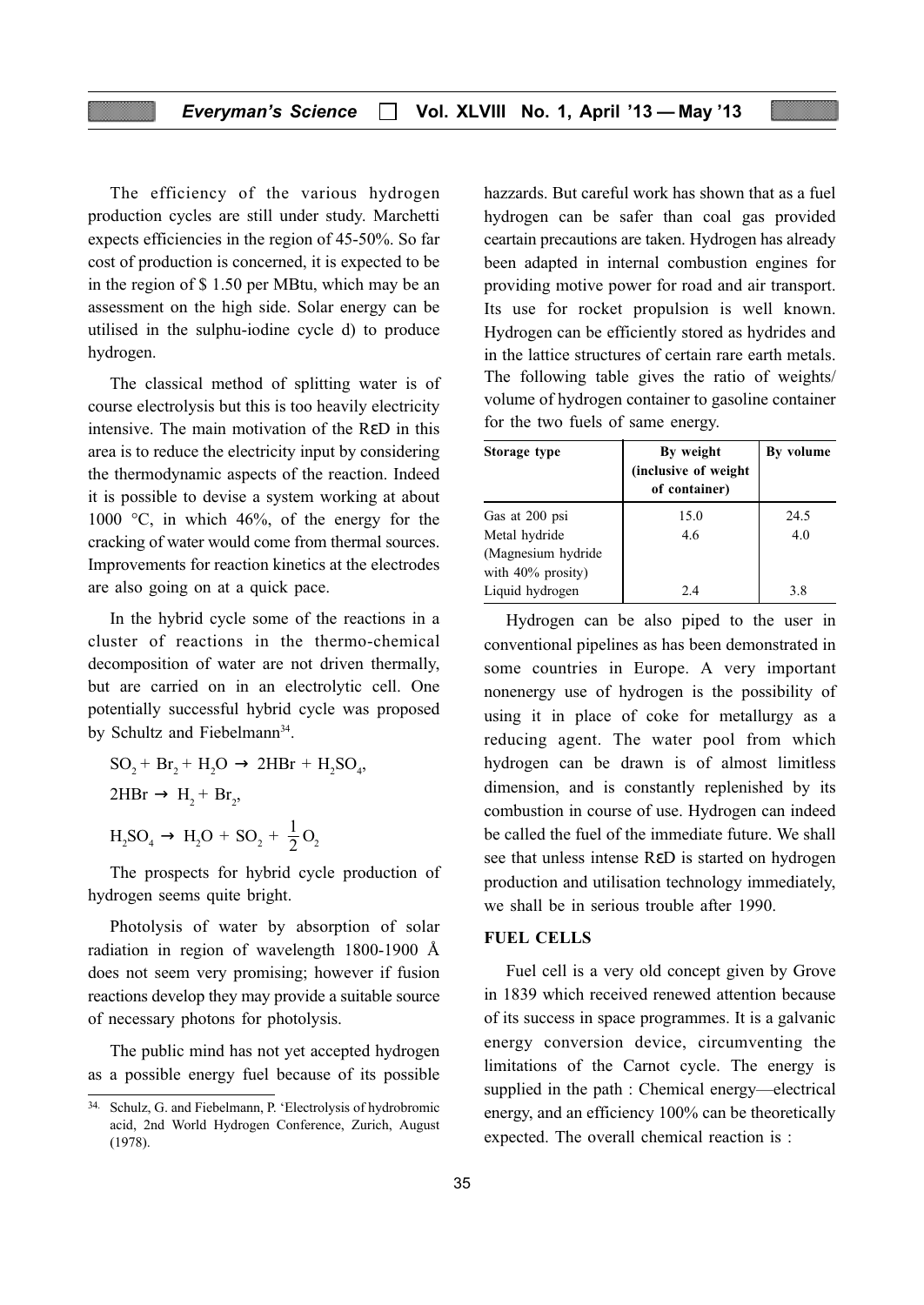fuel + oxidant  $\rightarrow$  reaction product + heat,

Anode : fuel  $\rightarrow$  fuel oxidation product + ne, Cathode : oxidant + ne  $\rightarrow$  oxidant reduction product.

Also,  $\Delta G = -nFE = \Delta H - T\Delta S$ , where F = Faraday constant,  $E =$  electric voltage across the cell. The change of chemical energy  $Q = -\Delta H$ . Thus efficiency of the fuel cell is

$$
\eta = \frac{nFE}{Q} = \frac{\Delta G}{Q} = 1 - \frac{T\Delta S}{H},
$$

Theoretically the efficiency achieved is much higher than what is possibe for thermal engines. Some typical reaction systems used in fuel cells are given in the following table.

Some reaction systems under tiral for fuel cells

|                                        |   | $T = 300$ °K $T = 900$ °K |      |         |      |
|----------------------------------------|---|---------------------------|------|---------|------|
| <b>Basic reaction</b>                  | n | E                         | η    | E       | η    |
|                                        |   | (volts)                   |      | (volts) |      |
| $C + O_2 \rightarrow CO_2$             | 4 | 1.02                      | 1.00 | 1.02    | 1.02 |
| $2C + O_2 \rightarrow 2CO_2$           | 4 | 0.70                      | 1.25 | 0.98    | 1.75 |
| $2CO + O2 \rightarrow 2CO2$            | 4 | 1.33                      | 0.91 | 1.06    | 0.72 |
| $CH_4 + 2O_2 \rightarrow CO_2 + 2H_2O$ | 8 | 1.04                      | 1.00 | 1.04    | 1.00 |
| $2H_2 + O_2 \rightarrow 2H_2O_4$       | 4 | 1.18                      | 1.94 | 1.03    | 0.80 |

It is seen from the table that η may be  $> 1$ . We shall illustrate by analysing the reaction representing the combustion of hydrogen at 150°C. The thermodynamic potentials in the steam cracking reaction at 150°C.

$$
H_2O \text{ (gas)} \rightarrow H_2 + O_2,
$$

are<sup>35</sup>  $\Delta H = 58.14$  kcal/mole,  $\Delta G = 52.99$  kcal/mole and  $\Delta S$  at this temperature is  $12 \times 10^{-3}$  kcal/mole. Therefore,

$$
\frac{\text{T}\Delta\text{S}}{\Delta\text{S}} \text{ at } 150^{\circ}\text{C} = \frac{423 \times 12 \times 10^{-3}}{58.14} = 0.087.
$$

Thus the efficiency of the fuel cell for hydrogen system at 150°C i.e. 423°K

 $\eta = 1 - 0.087 = 0.913$  or  $\sim 91.3\%$ 

The thermodynamic efficiency of a fuel cell, therefore, depends on the magnitude and the sign of the entropy change during the reaction. Accordingly, when gaseous substances are consumed in course of the reaction, entropy of the system may be expected to decrease, and the theoretical efficiency would be smaller than unity; when gaseous substances are formed the opposite effect is observed. Of course, the practical efficiences of the existing fuel cells are much lower than theoretical values, but these values greatly exceed the efficiencies of heat engines.

Important consideration in determining the usefulness of fuel cells as an electric power source are the fuels, their cost, availability, energy density, toxicity, handling problems like transporation and storage, It is not possible here to discuss the various chemical systems and fuel cell designs which are under trial. some of these are given in tables 4 and 5. The prospects are indeed very bright. The important features of a fuel cell on its credit side are :

- 1. there is no moving part in the cell,
- 2. It is highly efficient,
- 3. it is a silent device,
- 4. it can be made on modular principle, and
- 5. it can be switched into use or switched off immediately and need no idling time. However, the power density output is low, rarely exceeding 1 kW/kg.

Coal fired fuel cells may be useful for central electricity production. Though the first entry or hydrogen in energy economy is expressed to be through internal conversion engines, the final form of the transducers fed by hydrogen energy may well be the fuel cells because of their higher efficiency. Fuel cells will be used wherever portable power plants are necessary and in sectors where silence and avoidance from polution are desired. In the urban sector fuel cell powered vehicles may ultimately replace the internal conversion engines that are in use today and against which there is so much objection from environment protectionsist.

<sup>35.</sup> J. O. M. Bockris Energy : The solar hydrogen alternative p. 159. The Architectural Press, London (1979).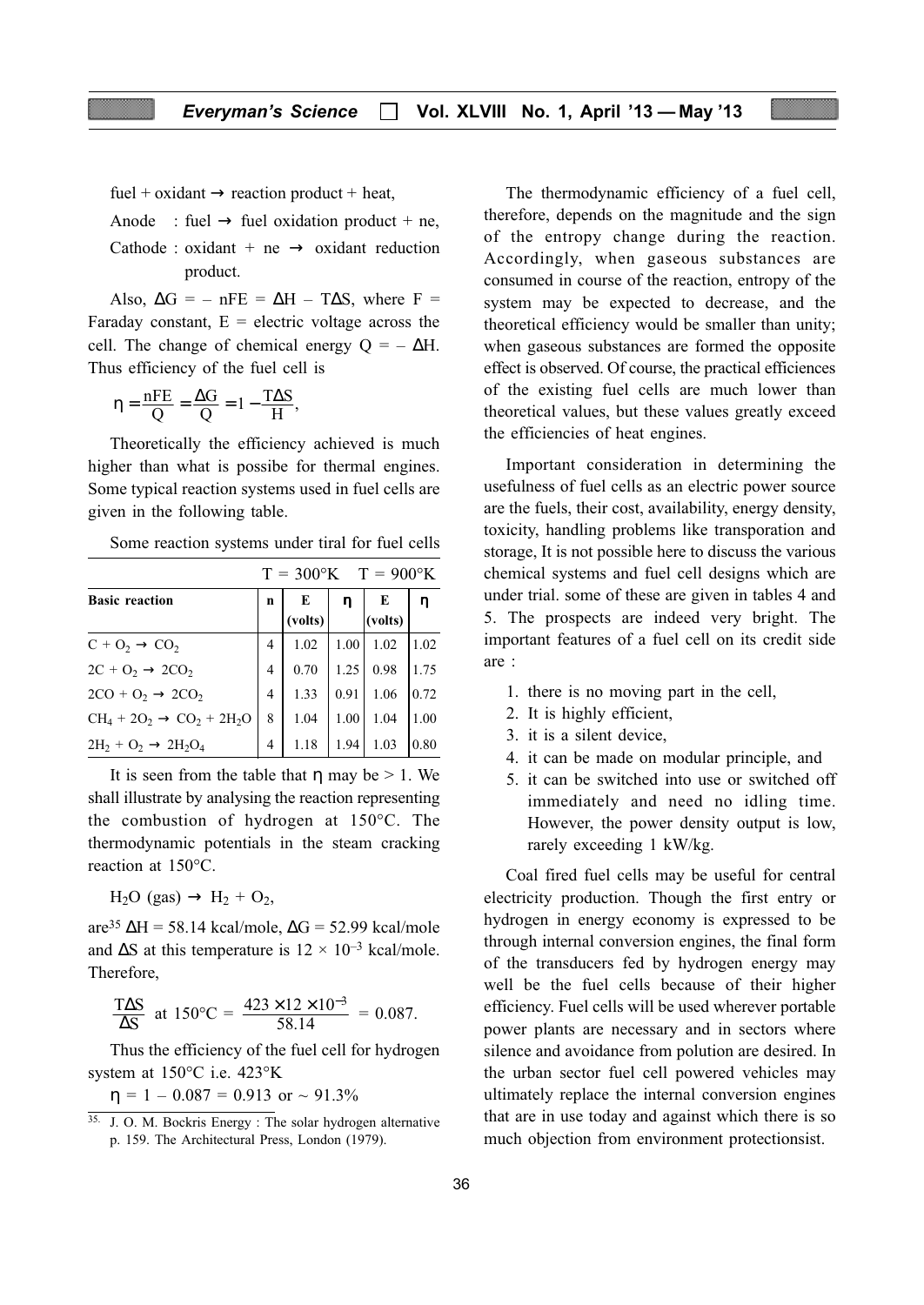|                                                     | <b>Electrolyte</b> | Reactant                         | Electrode<br>catalyst | Heat & water<br>removal                | Cell construction and<br>observation                                                          |
|-----------------------------------------------------|--------------------|----------------------------------|-----------------------|----------------------------------------|-----------------------------------------------------------------------------------------------|
| Alstholm<br>(France)                                | <b>KOH</b>         | Hydrazine<br>$(N_2H_4 - H_2O_2)$ | Ag/Co                 | Circulating<br>electrolyte             | Nonporous electrodes density<br>packed, surface coating cat.                                  |
| <b>Engelhand Mineral</b><br>Chemicals Corp.         | Cone<br>$H_2PO_4$  | Impure<br>$H_2$ -air             | Pt<br>Metal           | Air or circulating<br>coolant          | Hydrophobic electrode matrix<br>type construction bipolar stacking<br>operates at atm. press. |
| Siemens Ag.<br>(Germany)                            | KOH                | $H_2 - O_2(air)$                 | Raney<br>Ni/Ag        | Circulating<br>electrolyte             | Cat. layer supported on asbestor<br>sheet, operates at 1 atm. press                           |
| Varta<br>(Germany)                                  | <b>KOH</b>         | $H_2 - O_2$ (air)                | Raney<br>Ni/Ag        | Circulating<br>electrolyte             | Electrodes of carbonized Ni<br>substrate with embedded Raney<br>catalyst, operating 1 atm.    |
| Pratt & Whitney<br>Division, United<br>Tech. Corpn. | <b>KOH</b>         | $H_2 - O_2$ (air)                | Pt. metal<br>Ag       | Evaporative<br>cooling                 | Matrix-type construction                                                                      |
| Pratt & Whitney<br>Division, United<br>Tech. Corpn  | Cone.<br>$H_2PO_4$ | impure<br>$H_2$ — air            | Pt. metal             | Air or air with<br>circulating cooling | Detail not published                                                                          |

Table 4. Advanced Fuel Cell Systems

#### Table 5. Synthetic fuels for fuel cells

| Fuel                                                   | Storage              | <b>Basic reaction</b>                                                                                     | Hazards                                      |
|--------------------------------------------------------|----------------------|-----------------------------------------------------------------------------------------------------------|----------------------------------------------|
| Hydrogen 200<br>atms guage<br>pressure                 | Compressed<br>gas    | None                                                                                                      | Hazardous<br>famable<br>gas                  |
| Reversible<br>hydride (Fe,<br>Ti-hydride ect)          | Solid                | Hydrogen release<br>$FeTiH01+H2\rightarrow$<br>FeTiH <sub>1.95</sub>                                      |                                              |
| Non reversible<br>solid hydride<br>(CaH <sub>2</sub> ) | Solid                | Reaction with<br>water $CaH2 + 2H2O$<br>$\rightarrow$ Ca(OH) <sub>2</sub> +2H <sub>2</sub> O              | Flamable<br>solid                            |
| Methanol                                               | Liquid               | Steam reforming<br>at $200^{\circ}$ C CH <sub>3</sub> OH<br>$+ H2OC2 + 3H2$                               | Hazardous<br>flamable<br>liquid              |
| Anhydrous<br>NH <sub>3</sub>                           | Compressed<br>liquid | Thermal cracking<br>at $750^{\circ}$ C 2NH <sub>2</sub><br>$\rightarrow$ N <sub>2</sub> + 3H <sub>2</sub> | Hazardous<br>material<br>poisonous<br>liquid |
| Hydrazine<br>hydrate                                   | Liquid               | None                                                                                                      |                                              |

I cannot stress too much that intense RεD is necessary in the area of fuel cells and in the allied field of electrode developments.

#### FUEL FROM BIOMASS

Search for alternative sources of energy basin in recent years focussed attention on the energy possibilities of biomass derived from both land and aquatic sources.

Biowaste : An important component of biomass is biowaste which can be classified in the following boad groups :

- 1. agrowaste-sugar cane trash, weed, crop stubble, straw and spolied fodder,
- 2. agroindustry waste-oil cakes, baggase, rice brans, tobacco wastes, fruit wastes and vegatable processing wastes, tea wastes, jute wastes, textile industry wastes,
- 3. forest litters-twigs, branches, barks and leaves,
- 4. acquatic biowastes-marine algae, sea weeds, water hyacinths,
- 5. human waste-facces, urine and other wastes and
- 6. animal wastes-cattleshed wastes (durg, urine, general litter), poultry litter, sheep and goat droppins, slaughter house wastes (blood and meat), fish waste, leather and wool waste.

Many of the waste materials have very important nonenergy use as source of organic manures and in paper and hard board industry. But in recent years, because of the possibility of obtaining methane from these wastes by anaerobic fermentation, these materials have achieved the status of important sources of energy.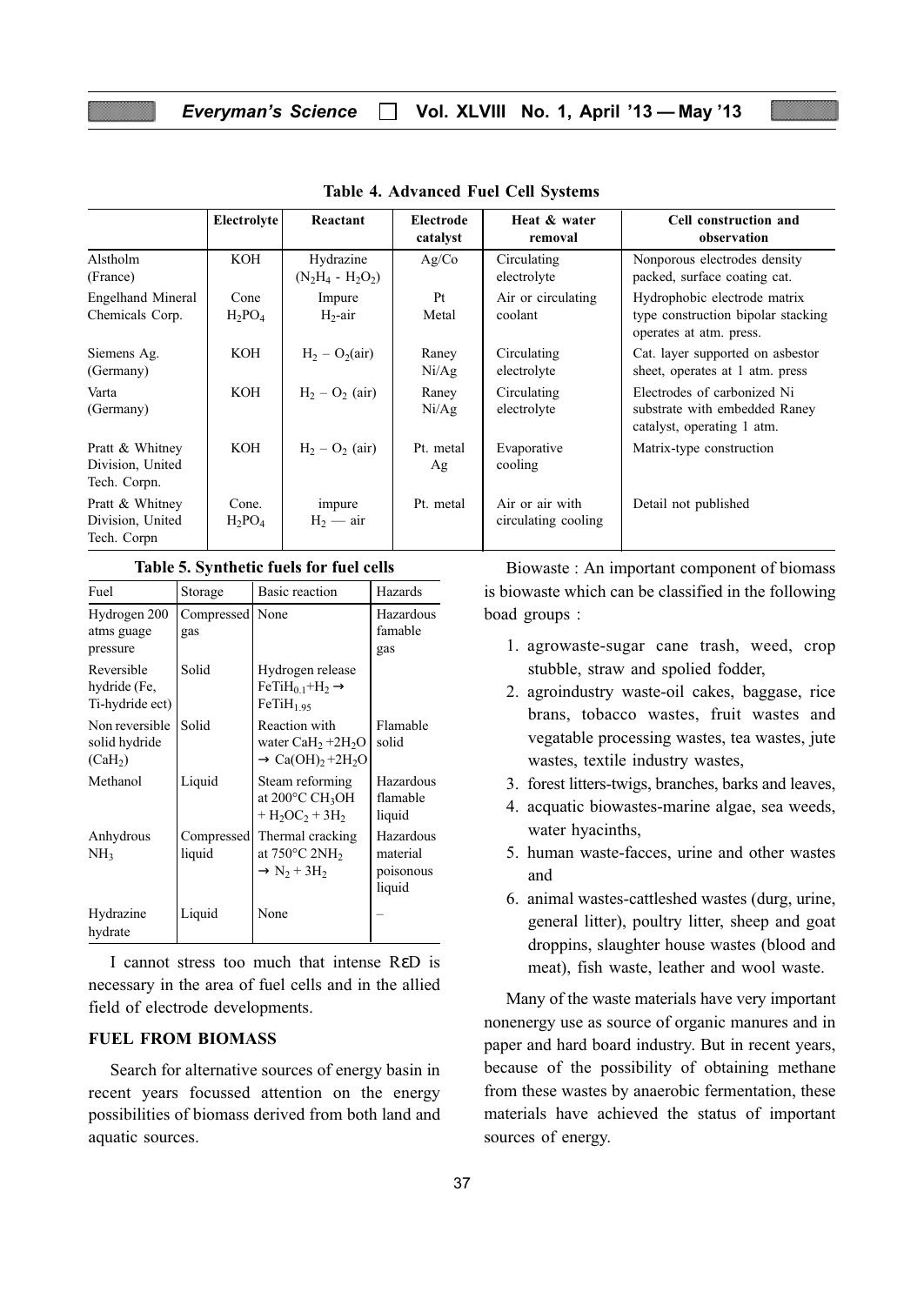## Everyman's Science  $\Box$  Vol. XLVIII No. 1, April '13 - May '13

Anaerobic degradation of plant waste depends on its cellulose content. The presence of lignin is a nuisance, for it is nonbiodegradable and protects the cellulose from bacterial attacks. The biodegradation takes place in three stages :

- 1. anaerobic bacteria bearing cellulolytic, lipolytic and proteolytic potency convert the cellulose, the lipids and the proteins into soluble monomers;
- 2. these then serve as the substrates for the microorganisms for conversions into soluble organic acids-mainly acetic acid; and finally
- 3. these acids are reduced by hydrogen or formic acid, generated by other bacteria, and converted to methane. If efficiently run 8–9  $ft<sup>3</sup>$  of gas containing 60% of methane per Ib of biomass can be obtained. The sludge after biogradation contains noncellulosic materials, mainly ligin, which can be used as manure.

All over the world the production of methane from animal waste has aroused considerable interest. In India by the middle of 1973 about 6250 so called gobar gas plants have been set up under the supervision of KVIC in various Indian states. We give a rationable of a typical plant and analyse the economic benefits from it. The basic data on drug outturn of Indian cattle is taken from Meghnad Saha's<sup>36</sup> very last paper published posthurously. Gobar gas plant is a multiproduct output unit in which a fuel of low quality is transformed into a fuel of high quality together with a sludge which has merits as a manure, so that here is a case of having the cake and eating it too. We give an analysis of the advantages of conversion of dung into biogas and sludge.

## BASIC DATA ABOUT DUNG AND ITS DERIVATIVES :

### Dung :

5 kg of green dung  $= 1$  kg of dry dung.

Thermal value of dry dung  $= 2444$  kcal/kg  $(SRECNI<sup>37</sup>)$ .

Cumbustion efficiency of dry dung  $= 11\%$ 

Thus heat available from dry dung  $= 269$  kcal/  $kg = 54$  kcal/kg of green dung.

#### Fertiliser value of dung :

1 kg of green dung  $= 3.5$  gm of nitrogen, 1.2 gms of  $P_2O_5$  and 1.7 gm of K<sub>2</sub>O (C. N. Acharya<sup>38</sup>).

## Compost from dung  $(Parekh^{39})$ :

1 kg of green dung = 0.1 kg of compost containing 1.5 gm of nitrogen.

Average outturn of green dung per cattle head = 13.5 kg/day of which only 40% is usually collected (Meghnad Saha quoted above. See also the discussion of noncommercial fuel of India in this address).

#### Biogas :

Calorific value of methane  $= 5.93$  kcal/L.

% of methane in gobar gas  $= 60\%$  (Parekh).

Thus calorific value of gobar gas  $= 3.6$  kcal/L.

Gobar gas yield =  $36.25$  L/kg of green dung (Parekh). Of this the thermal value is 130.5 kcal. The yield is dependent on the season, being less in winter than in summer.

### Dry sludge (Parekh) :

1 kg of green dung yields 144 gm of sludge. 1 kg of sludge contain 20 gm of nitrogen.

### Dimension of biogas plant :

Digestion time  $\sim$  50 days.

1 kg of green dung mixed with water produce.  $357 \times 10^{-3}$  m<sup>3</sup> of slurry. Thus if x kg is the daily input of green dung, then volume of the digester should be

 $V = 17.8 \times 10^{-3} \times m^3$ .

<sup>36.</sup> Meghand Saha. Fuel in India. Nature p. 923 May 19, 1956

<sup>37.</sup> Survey of rural energy consumption in northern India, National Council of Applied Economic Research.

<sup>38.</sup> C. N. Acharya, Organic manures series No. 2 p. 13, National Council of Applied Economic Research.

<sup>39.</sup> K. S. Parekh : Energy-Second series. (1976).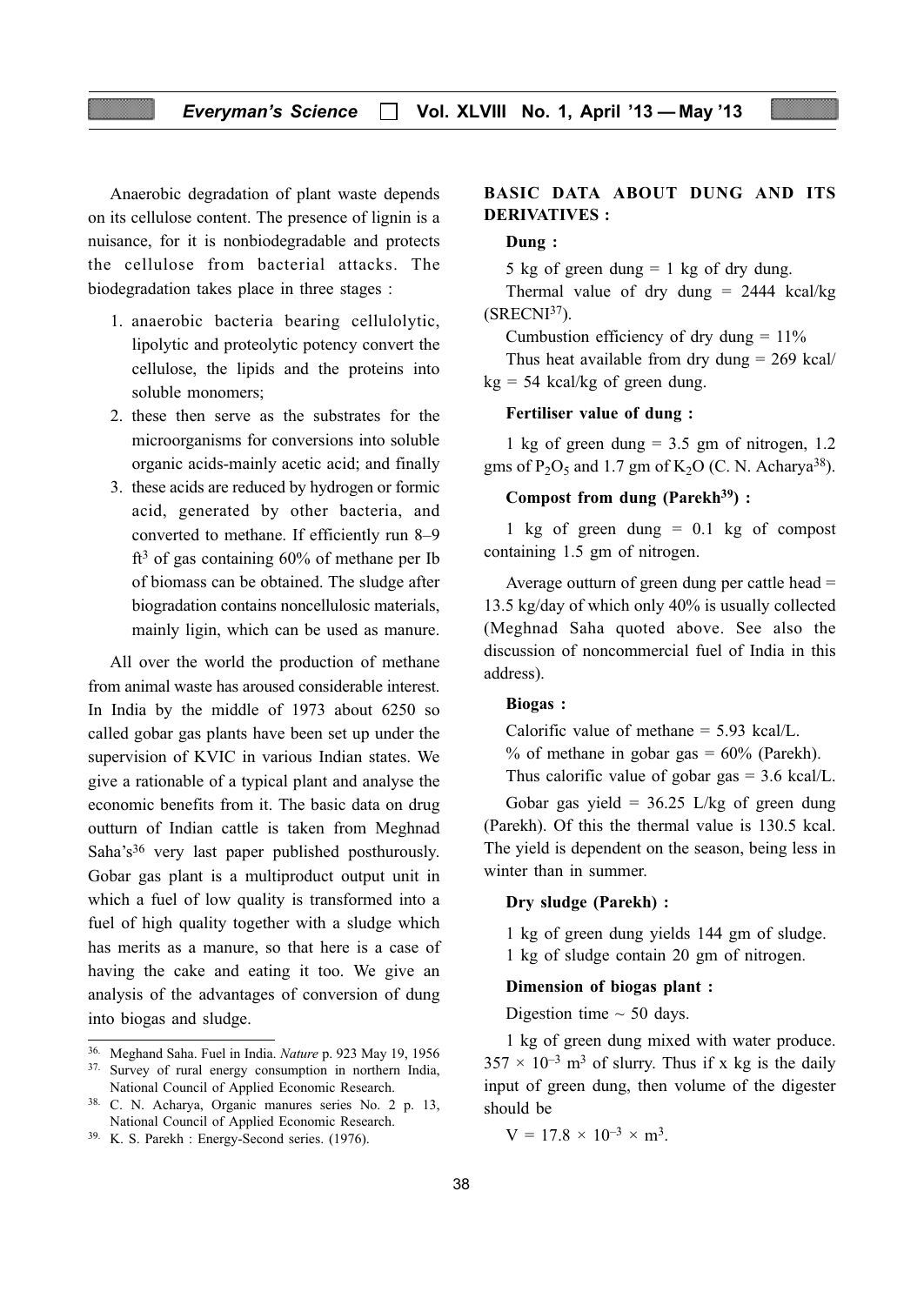### Everyman's Science  $\Box$  Vol. XLVIII No. 1, April '13 - May '13

We give the calculation for a plant of digester volume  $\sim$  1 m<sup>3</sup>, so that the input of dung is required to be 56.2 kg of green dung per day. If the dung collection is at 40% efficiency, then the number of cattle head necessary to yield this outtum of green dung is about 10, whereas if the plant has a dairy attached to it, only 4 cattle heads are necessary. An input of 56.2 kg/day of green dung  $\equiv 20.5$  T/ year of green dung.

Evidently dung treated through a gobar gas plant is more useful both as a fuel and as a manure. But it must be realised that dung is a poor man's fuel. Any attempt to commercialise or monopolise it in the hands of the richer classes of the society, who are able to affort gobar gas plants, may lead to the poorer classes being deprived of this fuel, which would create a social problem. There are other problems—the spread of sophisticated technology necessary to build gobar gas plants among villages in remote parts of the country, efficient method of collection of dung and night soil, the mechanism of transporting the gas to rural consumers, and similar problems, have yet to receive easy workable solutions.

### Table 6 : Benefit analysis of a gobar gas plant of volume 1m3.

|    | <b>Factors</b> uder<br>consideration | <b>Yield</b>         | Combustion           | <b>Fertiliser</b>                    |
|----|--------------------------------------|----------------------|----------------------|--------------------------------------|
|    |                                      |                      |                      |                                      |
| 1. | Green dung                           | 56.2 kg/d = 20.5 T/y |                      |                                      |
|    | Dry dung                             | 11.2 kg/d = 4.1 T/y  |                      |                                      |
|    | Thermal value                        |                      | 3.03 Mcal            |                                      |
|    |                                      |                      | $\equiv$ 1.11 Gcal/y |                                      |
|    | Fertiliser value                     |                      |                      | 196.7 $g/d \equiv 71.8 \text{ kg/y}$ |
|    |                                      |                      |                      | of nitrogen,                         |
|    |                                      |                      |                      | 67.4 $g/d \equiv 24.6 \text{ kg/y}$  |
|    |                                      |                      |                      | of $P_2O_5$ and                      |
|    |                                      |                      |                      | 95.6 $g/d \equiv 34.9 \text{ kg/y}$  |
|    |                                      |                      |                      | of $K_2O$                            |
| 2. | Gobar gas                            | $2.04$ kL/d          |                      |                                      |
|    |                                      | $= 0.744$ ML/y       |                      |                                      |
|    | Thermal value                        |                      | 7.34 Mcal/d          |                                      |
|    |                                      |                      | $\equiv$ 2.68 Gcal/y |                                      |
|    | Sludge                               | 8 kg/d = 2.95 T/y    |                      |                                      |
|    | Sludge-fertiliser                    |                      |                      | 160 $g/d \equiv 58.4 \text{ kg/y}$   |
|    | value                                |                      |                      | of nitrogen                          |
| 3. | Compost                              | 5.62 $kg/d = 2$ T/y  |                      | 84.3 $g/d \equiv 30.8 \text{ kg/y}$  |
|    | Fertiliser value                     |                      |                      | of nitrogen                          |
|    |                                      |                      |                      |                                      |

Biomass : Biomass or biota is a more general term compared to biowaste and encompasses all biological materials originating in land and aquatic environments. There are very strong arguments for and against large scale conversion of biomass for energy and other uses. Arguments against are :

- 1. though biomass is perennial i.e. a replenishable source of energy, the quantum of land available to grow it is limited because of very pressing demands for other uses, and
- 2. planned production of biomass will need many basic inputs-water and inorganic nutrients for replenishment of the soil.

Arguments in favour are :

- 1. sufficient powerful technologies exist to convert biomass into fuels like ethanol, and no lead time is required to use these technologies in our economy,
- 2. much of the biomass can be grown on barren and fallow lands, and valuable agricultural lands need not be trespassed and on.
- 3. muhc of the biota can be grown in acquatic environments.

At present there exist three different pathways for extracting energy from biomass :

- 1. direct combustion of biomass,
- 2. chemical treatment of biomass for production of,
	- a. compounds rich in carbon and hydrogen
	- b. compounds poor in oxygen and nitrogenelements which do not add to the energy content.
	- c. compounds rich in double bonds, and
	- d. compounds rich in ring structures, and
- 3. as feed materials for work animals.

It is will know that the efficiency of conversion of food energy to work by animals is about 4.5% only. This is too small, and apart from the fact that work animals must have food, there is not much interest in converting biomass into animal food.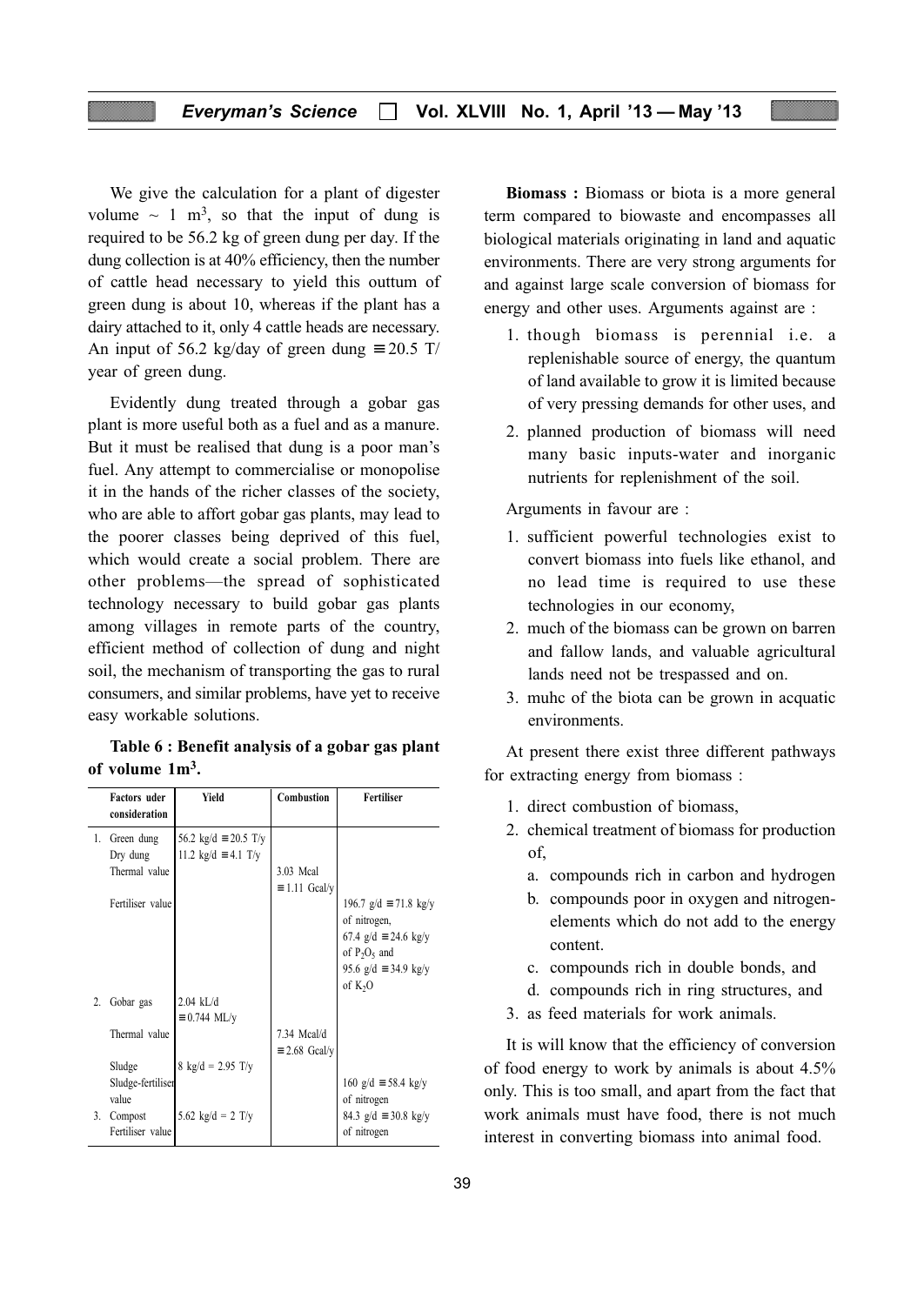The pathways to convert biomass into energy fuels are :

- 1. thermal
- 2. purely chemical and
- 3. biological

The thermal methods embrace patrial oxidation, hydrogenation, pyrolysis and steam reforming. The chemical process include hydrolysis-chemical and enzymatic, and other chemical conversion methods. The biological processes include anaerobic fermentation biophotolysis and similar methods. The conversion efficients can be very high.

A very high interesting aspect of biomass conversion is that is product can be integrated in an agriculture farm economy. A scheme is under trial is USA in which corn stovers can be fermented into a product called stillage, which is an ideal food for nonruminants and also simultaneously produce the valuable fuel ethanol. Bagasse in another valuable source for ethanol and a new process is under development in Canada. In Indian alcohol used to be produced from the molasces, left over as waste in the sugar industry, which have no further use. The production of this power alcohol has steadily declined as shown in the table 7 :

|  |  |  | Table 7 : Production of Power Alcohol (in GL) |  |  |  |  |  |  |
|--|--|--|-----------------------------------------------|--|--|--|--|--|--|
|--|--|--|-----------------------------------------------|--|--|--|--|--|--|

| Year | <b>Production</b> | Year | <b>Production</b> |
|------|-------------------|------|-------------------|
| 1951 | 26.49             | 1972 | 0.88              |
| 1956 | 46.69             | 1973 | 0.58              |
| 1961 | 53.77             | 1974 | 0.65              |
| 1966 | 2.47              | 1975 | 1.74              |
| 1971 | 0.68              | 1976 | 0.96              |

Source : Statistical Abstract 1977.

Some basic data for ethanol production are : 1T of starch can yield 0.568 T of ethanol; 5.6 T of molasces ( 50% sugar) can yield 1 T of ethanol. It is clear that very intense R∈D efforts have to be

made to include conversion of biomass, into energy fuels in our economy.

Energy plantation<sup>40</sup>: A few remarks about energy plantation is called for — a concept which is very important in the context of biomasses. For the production of biomass besides the cash crops one can resort to intense agri - and silvi - cultures as well as grow photosynthetic algae and bacteria One should also examine the plants grown in their totality. Thus if grapes are grown, one should think also of the kinds which are rich in fermentable sugars. Plantations of fast growing trees like Eucalyptus zincyphus Prosopis etc. can be established easily in the foot hills and plains. In the temperature and subtemperature zones trees like the willow and the poplars can be easily grown. This man made agroforests would not only provide the biomass, but would also help to mitigate industrial polution, and establish a valuable symbiosis with the environment. Casurina is another type of tree very successful tried in south India, which besides providing the biomass, fixes nitrogen for the soil very efficiently. Another similar plant is Leucacena, leucocephala which has been very successfully tried in Philipines. There is an important experiment in USA to use the latex of certain plants for producing compounds which may substitute for petroleum. A species of Enphorbia, specially E. tirucallis is ideally suited for its fast growth, wide adaptibility and suitable sap consistency. Varieties of large and bacteria of high photosynthetic efficiency may also be artificially cultivated. A large scale RεD in genetic engineering is necessary to improve these varieties. DST has already set up a committee to consider programmes for handling biomass.

#### OTHER ENERGY SOURCES IN INDIA

Let us now take a quick look at the prospects of utilising hydro, wind, tidal and geothermal energies in India. The information of hydroenergy is drawn from the report of the Fuel Policy Committee, 1974  $(RFPC)^{41}$  of the Government of India. The date on

<sup>40.</sup> Survey of rural energy consumption in northern India, National Council of Applied Economic Research.

<sup>41.</sup> Report of the Fuel Policy Committee, Government of India (1974).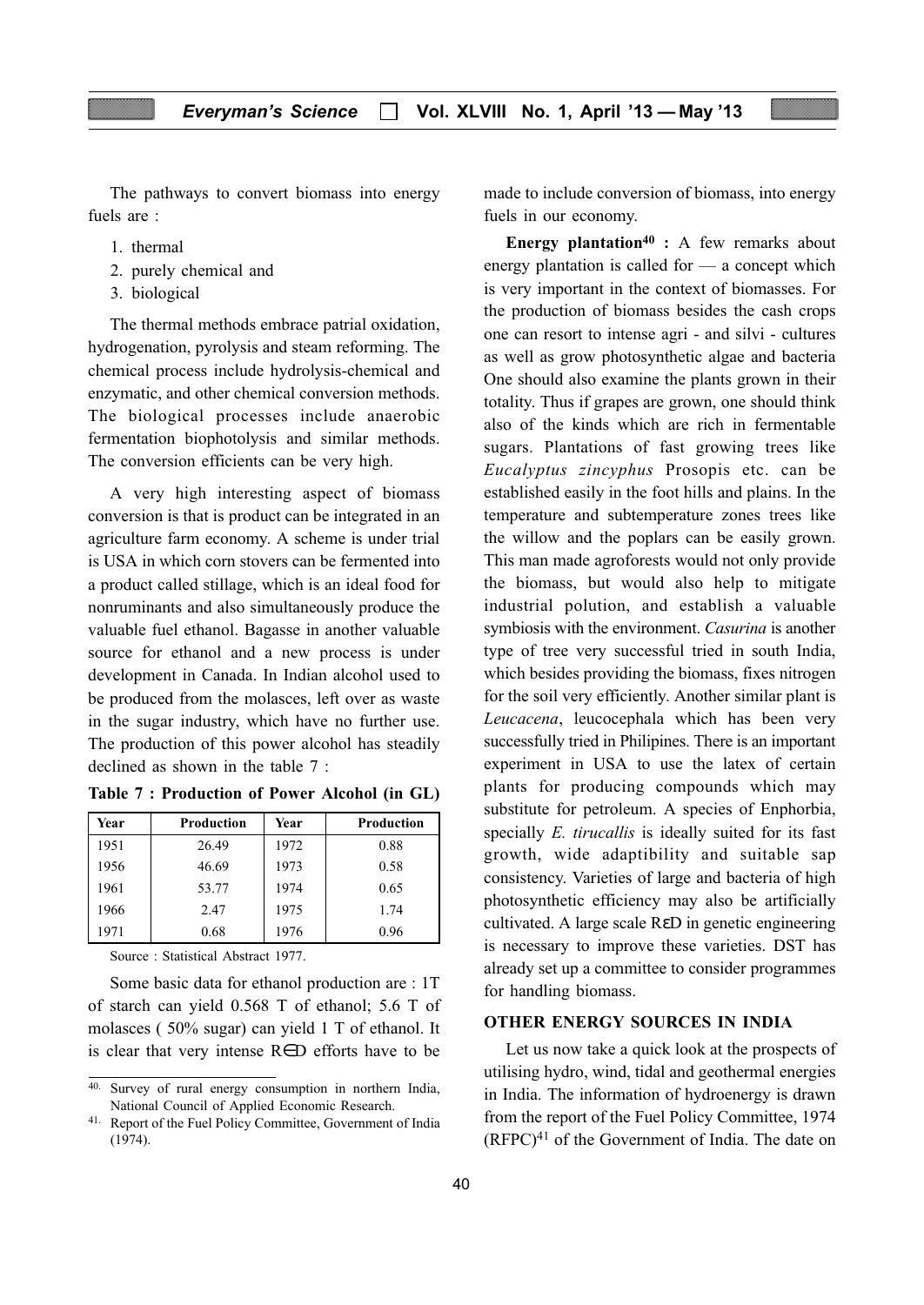wind and tidal energy is from the NCST report : Report of the power and Fuel sector, 197442.

### **HYDROENERGY**

India is paritcularly blessed with hydroenergy potential. The great pioner engineer Visheshwarya established the first major hydel station in India Shivasamudram in Karnataka to provide electricity to the Kolar gold fields. Meghnad Saha<sup>43</sup> was another pioneer, who wrote extensively on river controls and hydroelectricity to generate public and government interest in multipurpose river projects. The river systems of India can be divided in 6 general groups :

- 1. north west India-rivers of Indus basin,
- 2. central India including-both east and west flowing rivers,
- 3. the Ganga system with all its tributaries,
- 4. eastern India-Brahmaputra system and rivers of the adjacent areas,
- 5. east flowing rivers of south India, and
- 6. west flowing rivers of south India.

According to estimates of Central Water and Power Commission (CWPC)<sup>44</sup> made from investigations in the period 1959-60, the total hydel potential of India is 41.17 GW, which means that the total hydel output at 60% load factor could be 216 TWh annually. This has been recently upgraded in 1971 by the Power Economy Commirtee (PEC)45 to 80-100 GW, which means an annual output at 60% load factor of 420-525 TWh of electricity. India is divided into five power zones :

1. northern India-Himachalpradesh, Haryana, Jammu and Kashmir, Panjab, Rajasthan and Uttarpradesh,

- 2. western India-Gujrat, Madhyapradesh and Maharashtra,
- 3. south India-Andhrapradesh, Karnataka, Kerala and Tamilnadu,
- 4. eastern India-Bihar, Orissa and west Bengal and
- 5. north eastern India-Assam and adjacent states and Manipur.

The hydel potential distribution is as follows: north India-10.73 GW (26.0%), west India 7.17 GW (7.4%), south India 8.10 GW (19.4%), east India 2.69 GW (6.6%) and north east India 12.46 GW (30.3%), the figures in the brackets indicating the % shares of the original estimate of CWPC.

Let us now survey how much of this hydel potential has been actually developed in India. Upto 1970/1 the installed hydel capacities were as follows: north India 2.08 GW (19.4%), west India 0.99 GW (13.8%) south India 2.81 GW (34.6%), east India 0.44 GW (16.5%) northeast India 0.07 GW (0.57%), total = 6.39 GW (15.5%), the figures in the bracket indicating % share of the estimate of CWPC for the region. Thus the progress of hydel development leaves much to be desired. By 1977/ 8 the total hydel installed capacity reached the figure of 9.97 GW i.e. about 24% CWPC's estimate. The Assam region, in particular, seems to be very badly neglected.

Thirring46 proposed in 1956 at the world power Conference a hydel project on R. Tsangpo, or R. Bramhaputra, as it is known in India , for which he estimated a potential of generating annually 147- 333 TWh of electricity. The project is of immense dimensions and can only be undertaken jointly by China, Tibet and India.

There are many aspects of hydel projects which must be taken into consideration, which is very seldom done. Most major hydel projects are multipurpose projects : flood controls, agricultural use of the water are some important aspects besides generation of electricity. Seismic rationale and water holding capacity of the site, change of soil conditions due to concentration of certain metal

<sup>42.</sup> Report of the Fuel and Power Sector, NCST (1974).

<sup>43.</sup> For a list of articles of Meghnad Saha on river controls see appendix.

<sup>44.</sup> Survey, made by the Central water and Power commission, Government of India.

<sup>45.</sup> Progress of Power Economy Committee, Government of India (1973).

<sup>46.</sup> Calder. R : After the seventh day, p. 319 Mentor Book (1961).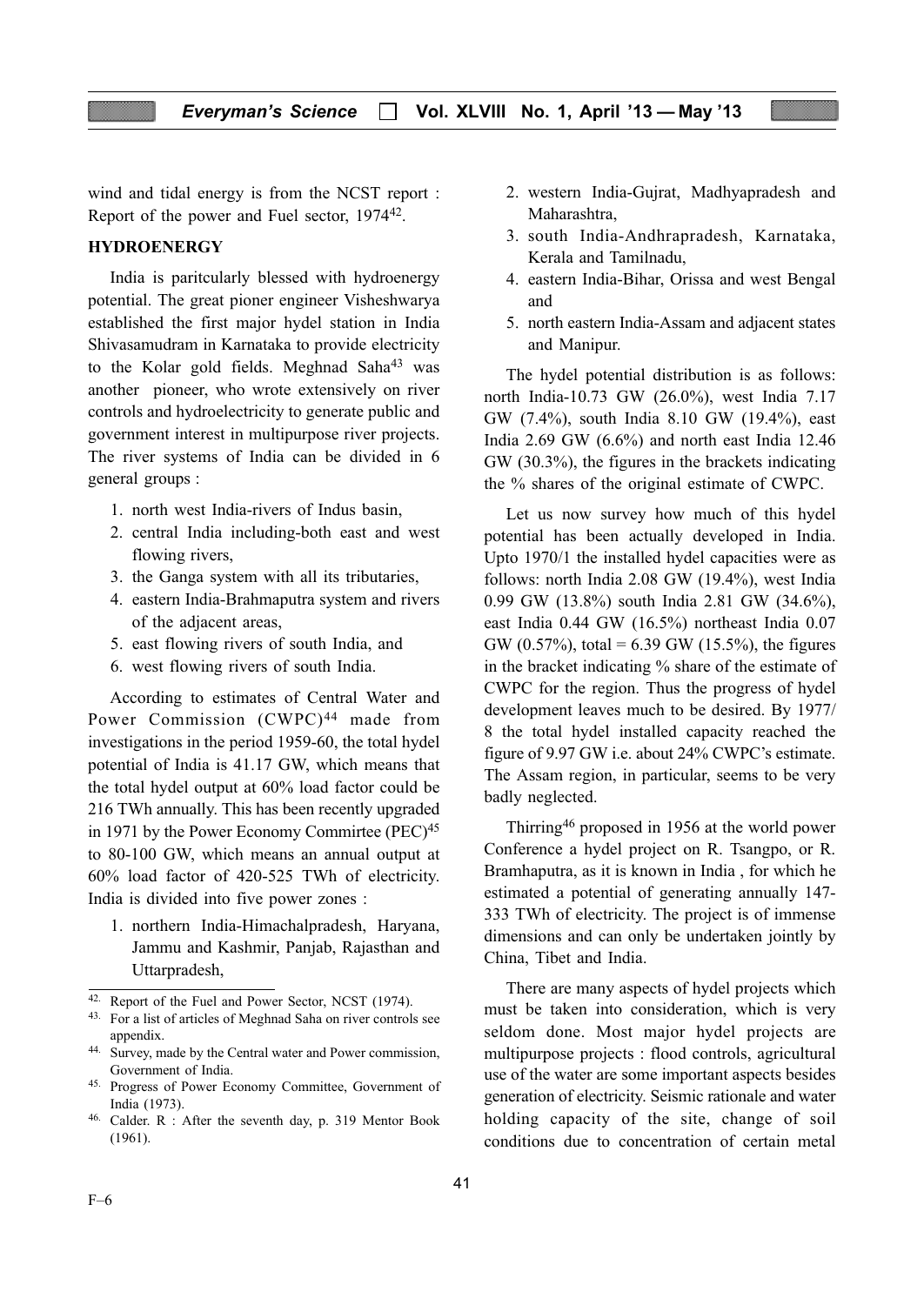ions and consequent ecological changes, reduction of the useful life of dams caused by raising of their beds by soils washed from the banks resulting from massive deforestation of the banks, are some of the many consideration. Codes for mitigation of disasters from the dam bursts caused by excessive rainfall have yet to be worked out. I do not think that the probable courses of water released by dam bursts have been clearly worked out for any dam, and the people shifted from these areas, or where that cannot be done, diversion channels for the surging water from dam bursts have been established. Another unfortunate feature of hydel production is that it is completely dependent on rainfall and general meteorological conditions. So the production will drastically fall in the years of drought, as has happened last year. Hydel stations and dams are often installed at inaccessible places, and transmission of hydel power to the consumer often poses problems. Also dams are likely to produce profound changes in the environment and the ecology of the surrounding country.

Wind Energy : A minimum wind speed of 10 km/hr is considered to be useful for workingwindmills for the agricultural sector. For 80% of the days in Karnataka, Maharashtra and Gujrat with 10 or more hours, and 40% of the days with 20 or more hours with maximum duration in the monsoon months, the wind has this minimum speed. For 20% of the days in Madhyapradesh, 10 hrs of such wind is available. Along the sea coasts and on high hilly areas, such wind is available; such areas are therefore suitable locations for windmills. Windmills can be used for the following purposes:

- 1. water pumping, and
- 2. providing electricity in rural areas.

R&D work on aeolian engines is being carried out at NAL. Unfortunately, not much progress has yet been made in perfection of designs suitable for India, or in the construction and installation of such devices on any large scale.

Tidal Energy : The water level of the sea rises and falls periodically because of the joint action of the moon and the sun. Thus if basins and dams are created at the mouths of the rivers, the water flowing in during high tide can be stored and allowed to flow out during ebb tide, driving turbines to generate electricity. Suitable sites may be found in the Gulf of Cambay, Gulf of Kutch and the Hugly basin. Preliminary assessment based on the French experience at Le Ranee indicates that the cost of generation of tidal power will be high. No progress has been made in this field in India.

Geothermal Energy : There are three types of geothermal energy fields in India :

- 1. steam fields with temperature gradient  $> 50^\circ$ C/km depth,
- 2. hot water fields with gradients 30°- 50° C/km depth and
- 3. normal fields with gradient < 30° C/km depth.

Extensive investigations have been made by the Geological Survey of India of the geothermal regions of various parts of India. Two possible sites :

- 1. the Puga valley of Ladakh and
- 2. the Manikaran kasol area in Himachal pradesh received recommendations for geothermal developments.

### POPULATION OF INDIA

In any prediction about the energy demand of a country, its population is an important parameter. In India it is one of the imponderables, and we can only make intelligent guesses about it. For our purpose, it is neccessary also to estimate the rural and urban populations. According to a world Bank estimate the population growths in India are as given in the table 8.

Table 8. Urban and rural populations in India

|       | 1965/6 | 1968/9                                                                                                        | 1970/1 | 1973/4 |
|-------|--------|---------------------------------------------------------------------------------------------------------------|--------|--------|
| Urban |        | $\vert 92(18.9) \vert 101(19.4) \vert 108(19.8) \vert 120(20.5)$                                              |        |        |
| Rural |        | $ 395(81.1) $ 420(80.6) 438(80.2) 465(79.5)                                                                   |        |        |
| Total |        | $\left  \right.487(100) \left  \right.521(100) \left. \right  \left. 546(100) \left. \right  \right.585(100)$ |        |        |

(in M persons). Figures in brackets indicate % shares Source : India The Energy Sector by P.D. Henderson<sup>47</sup>

The APGR's for the period 1970/1 - 1973/4 are :

urban 3.6%, rural 2.0%.

<sup>47.</sup> P. D. Henderson : India-The Energy sector, World Bank, Oxf. Univ. Press, 1975.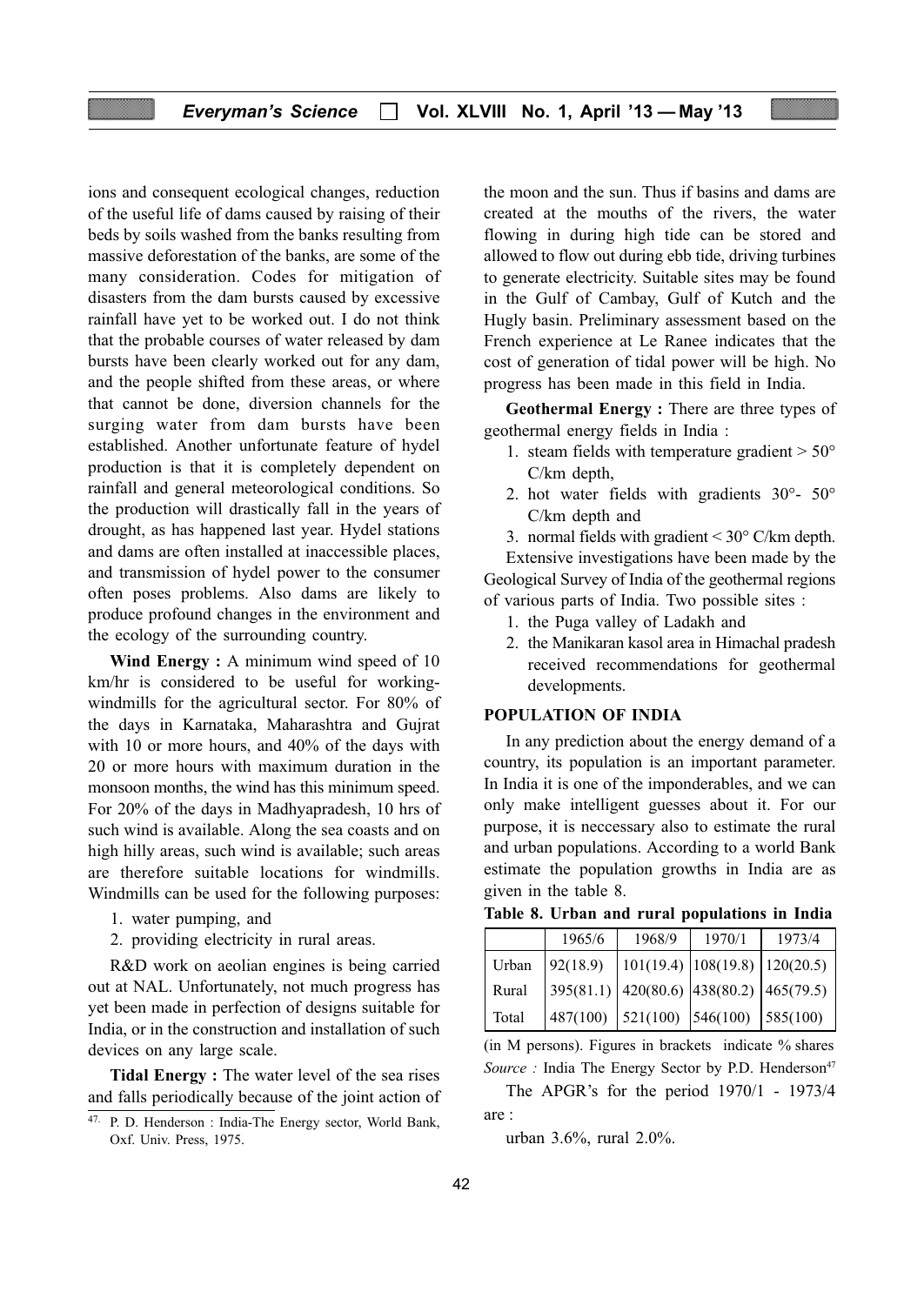For study on non-commercial fuel in India, we shall need the rural population in 1976. According to the APGR for rural population, this figure should be 484 M.

If the above APGR's are allowed to remain unchecked, then the population figures will be as given in the table 9.

## Table 9. Population projections in India on present trends. Population given in M person

|       | 1979/80   1982/3   1983/4   1990/1   1991/2   2000/1   2035/6 |     |     |     |     |      |      |
|-------|---------------------------------------------------------------|-----|-----|-----|-----|------|------|
| Urban | 148                                                           | 165 | 171 | 219 | 227 | 312  | 1075 |
| Rural | 523                                                           | 555 | 567 | 651 | 664 | 794  | 1587 |
| Total | 671                                                           | 720 | 738 | 870 | 891 | 1106 | 2662 |

With such a population load, the energy problem for India can never be solved. I hope therefore, that wisdom will dawn upon us, and the family planning projects will become effective by 1991/2 and 1% APGR will be achieved for both rural and urban populations, in the scenario I shall consider here after, I shall assume that the APGR'S would remain constant upto 2000/1 AD after which an APGR of 0.5% would be achieved for both populations. The population projections on these assumptions are given in table 10.

# Table 10. Population of India and projections 1960/1 to 2035/6 (in M persons) assumed in this study

| Year    |     | Rural Urban   Total |     | Year   |     | Rural Urban | Total |
|---------|-----|---------------------|-----|--------|-----|-------------|-------|
| 1960/1  | 356 | 79                  | 435 | 1985/6 | 589 | 184         | 773   |
| 1965/6  | 395 | 92                  | 487 | 1990/1 | 651 | 219         | 870   |
| 1970/1  | 438 | 108                 | 546 | 1991/2 | 664 | 227         | 891   |
| 1975/6  | 484 | 129                 | 613 | 1995/6 | 691 | 236         | 927   |
| 1979/80 | 523 | 148                 | 671 | 2000/1 | 726 | 248         | 974   |
| 1980/1  | 534 | 154                 | 688 | 2035/6 | 864 | 295         | 1159  |

APGR's : For period 1960/1 to 1991/2 rural population 2%, urban population 3.6%, for period 1991/2 to 2000/1 rural and urban population both 1% and after 2000/ 1 both 0.5%.

## PRODUCTION AND CONSUMPTION OF **ENERGY**

To understand the production and consumption of energy in India, we meet with the difficulty that substantial portion of the energy fuels is not handled by market processes, i.e., these are not sold and purchased, but are gathered for use by the consumers. It is therefore customary to divide the energy fuels in two classes :

- 1. commercial fuels which pass through the market : coal, oil, natural gas, and nuclear minerals and
- 2. noncommercial fuels which do not : firewood, vegetable waste and animal dung.

We shall first consider the commercial energy, which again can be divided in two classes :

- 1. primary energy derived from the fossil fuels, used in the original form without any transformation and
- 2. secondary which, like electrical energy, are transformed forms of energy.

In spite of my best efforts I have not been able to collect data about the energy productions and consumptions for recent years. So I have been forced to make intelligent guesses about them from the APGR trends. Table 12 contains the data for energy productions of all types. This would be the master table upon which all subsequent analysis would be based. The data collected from published data are printed in heavy types, and those calculated from the APGRS or by other means are printed in light types in this table.

### COAL REPLACEMENT VALUES

The energy data in the tables are given in an uniform unit, which does not represent the thermal values expressed by coal equivalent (CE) values of the fuels or various forms of energy. We have rather, as is the practice, used their coal replacement (CR) values. The CR values are different from the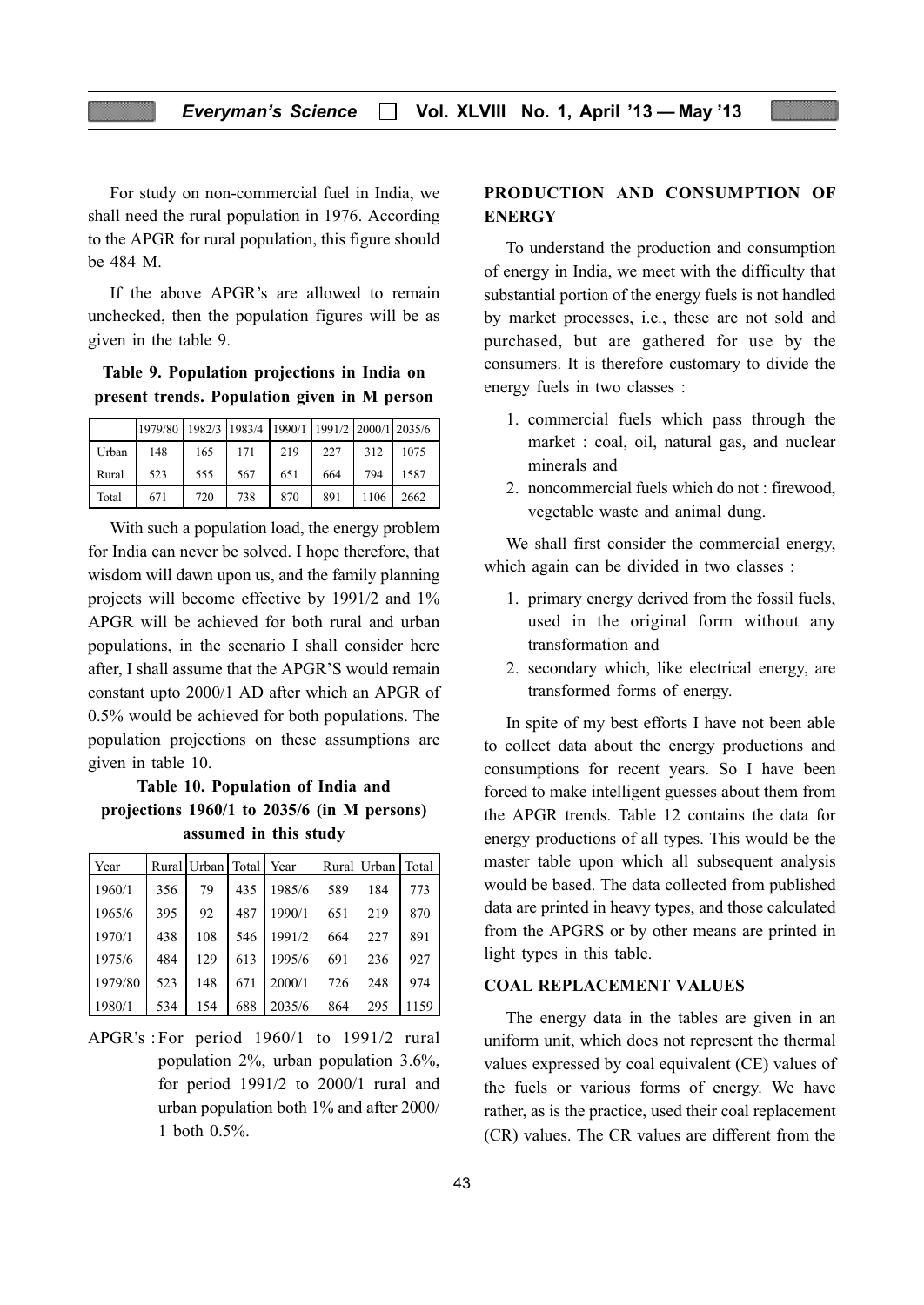CE values, because whereas CE only emphasises the thermal value, CR reflects many other things convenience for consumers, technology of use, managerial skills for production and distribution. The Energy Survey of India Committee<sup>48</sup> recommended in 1965 the CR values of various fuels and energy forms which are given in table 11.

Table 11. CE and CR values of various fuels and energies

|                | Original       | <b>CE</b> | CR.             |
|----------------|----------------|-----------|-----------------|
|                | units          | value     | value           |
| Coal all types | 1MT            | 1MT       | 1MT             |
| Oil            | 1MT            | 2MT       | 6.5 MT          |
| Natural gas    | $1 \text{m}^3$ | 1.8MT     | 3.6 MT          |
| Electricity    | 1TWh           | 1MT       | 1MT             |
| Firewood       | 1MT            | $0.95$ MT | $0.95 - 0.7$ MT |
|                |                |           | (depending)     |
|                |                |           | on chullah)     |
| Veg.waste      | 1MT            |           | $0.61$ MT       |
| Dung           | 1MT            |           | $0.3 - 0.4$ MT  |

Source : RFPC<sup>49</sup> and SRECNPI<sup>50</sup>

## PRODUCTION OF COMMERCIAL ENERGY IN INDIA

The production of various commercial fuels and commercial energies in India from 1960/1 to 1978/ 9 are shown in table 12 (fig. 1). The main source that consulted was the Report of the Fuel Policy Committee of the Covernment of India. 1974 (RFPC); also some information were given by individuals<sup>51</sup>. The  $\%$  slares of the various forms of energy in the total is given table 13.



Fig 1. India Energy Production

Certain trends will be evident in this table 12:

(1) Coal : The APGR for coal production for the period 1971/2 to 1974/5 is 7%. Projecting on this growth rate, we get a possible figure for coal production in 1979/80 as 124.0 MT. But I have very serious doubts if this figure has been actually achieved. In fact the informations collected later show a decline of coal production from the figures given in table 12, the productions being 99.68 MT in 1975/6, 101.04. MT in 1976/7,101.00 MT is 1977/8 and 101.90 MT in 1978/9. The % share of coal in the total commercial energy has varied from 47% in 1960/1 to possibly 31% in 1979/80.

(2) Oil : The APGR for oil import for the period 1975/6 to 1977/8 is 6.8%. It is quite clear that the global crisis of oil has not affected the oil import in India, which means that the switch over to oil in the sixties in this country was too drastic to revert back to coal. Projecting on an APGR of 6.8%, the oil import in 1979/80 should be 123.6 MTCR. The APGR for domestic oil production for the period 1973/4 to 1977/8 in 9.3% On this basis, the domestic oil production in 1979/80 should be 73.9 MTCR. Thus the total oil available in 1979/80 should be 197.5 MTCR. The % share of oil in the total commercial energy produced varied from 46% in

<sup>48.</sup> Energy Survey of India Committee, Government of India, 1965.

<sup>49.</sup> Report of the Fuel Policy Committee, Government of India, 1974.

<sup>50.</sup> Survey of Rural Energy Consumpution of Northern India, National Council of Applied Economic Research.

<sup>51.</sup> I am specially indebted to Dr. J. Gururaja of the Department of Science and Technology and Dr. P. K. Mukhopadhyay of Oil and National Gas Commission.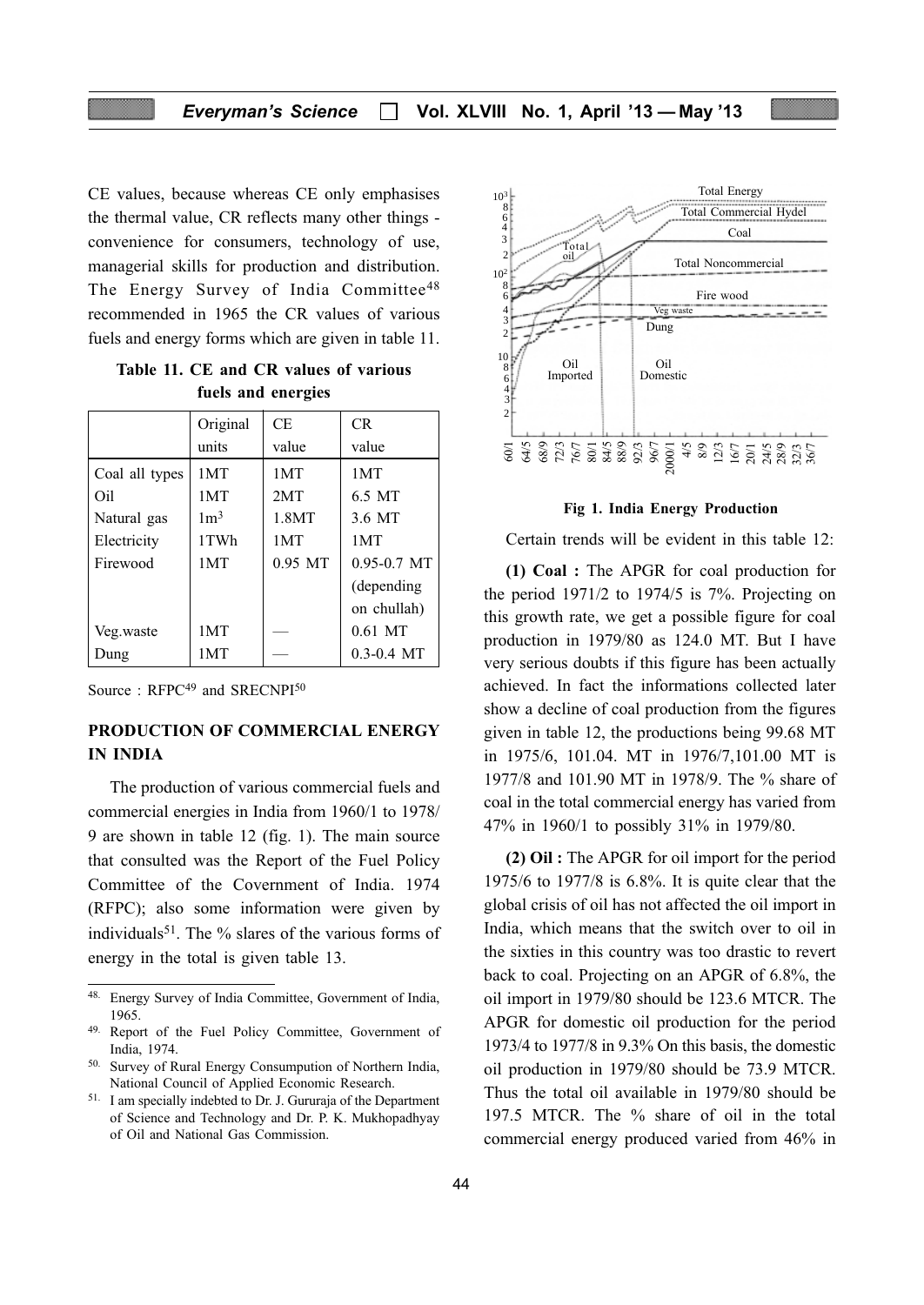| Year    | Coal  | Import                   | Oil                      | Total                    | Hydel | Total      | Fire-wood | Veg   | Dung | Total non- | Total  |
|---------|-------|--------------------------|--------------------------|--------------------------|-------|------------|-----------|-------|------|------------|--------|
|         |       |                          | Domestic                 |                          |       | Commercial |           | waste |      | commercial | Energy |
| 1960/1  | 55.7  | 51.3                     | 3.2                      | 54.5                     | 7.8   | 118.0      | 30.8      | 22.6  | 17.2 | 70.6       | 188.6  |
| 1961/2  | 55.2  | 55.9                     | 4.5                      | 60.4                     | 9.8   | 125.4      | 31.4      | 23.0  | 17.5 | 71.9       | 197.3  |
| 1962/3  | 63.5  | 59.1                     | 7.8                      | 66.9                     | 11.8  | 142.2      | 32.0      | 23.5  | 17.9 | 73.4       | 217.6  |
| 1963/4  | 65.1  | 61.7                     | 11.7                     | 73.4                     | 14.0  | 152.5      | 32.7      | 24.0  | 18.2 | 74.9       | 227.4  |
| 1964/5  | 62.8  | 63.0                     | 15.6                     | 78.6                     | 14.8  | 156.2      | 33.3      | 24.5  | 18.6 | 76.4       | 232.6  |
| 1965/6  | 67.7  | 63.0                     | 22.1                     | 85.1                     | 15.2  | 168.0      | 34.0      | 24.9  | 19.0 | 77.9       | 245.9  |
| 1966/7  | 68.6  | 63.0                     | 31.8                     | 94.8                     | 16.7  | 180.1      | 34.7      | 25.4  | 19.4 | 79.5       | 259.6  |
| 1967/8  | 68.5  | 65.6                     | 37.0                     | 102.6                    | 18.7  | 189.8      | 35.4      | 26.0  | 19.8 | 81.2       | 271.0  |
| 1968/9  | 71.4  | 74.7                     | 39.6                     | 114.3                    | 20.7  | 206.4      | 36.1      | 26.5  | 20.1 | 82.7       | 289.1  |
| 1969/70 | 75.7  | 78.0                     | 43.5                     | 121.5                    | 23.0  | 220.2      | 36.8      | 27.0  | 20.5 | 84.3       | 304.5  |
| 1970/1  | 72.9  | 84.5                     | 44.8                     | 129.3                    | 25.2  | 227.4      | 37.5      | 27.5  | 21.0 | 86.0       | 313.4  |
| 1971/2  | 72.1  | 96.8                     | 46.8                     | 143.6                    | 28.0  | 243.7      | 38.3      | 28.1  | 21.4 | 87.8       | 331.5  |
| 1972/3  | 76.9  | 104.0                    | 47.4                     | 151.4                    | 27.2  | 255.5      | 39.1      | 28.7  | 21.8 | 89.6       | 345.1  |
| 1973/4  | 78.1  | 111.1                    | 47.4                     | 158.5                    | 34.3  | 270.9      | 39.8      | 29.3  | 22.2 | 91.3       | 362.2  |
| 1974/5  | 88.4  | 107.2                    | 50.0                     | 157.2                    | 37.9  | 283.5      | 40.6      | 29.9  | 22.7 | 93.2       | 376.7  |
| 1975/6  | 94.6  | 101.4                    | 54.6                     | 156.0                    | 42.0  | 292.6      | 41.4      | 30.4  | 23.1 | 94.9       | 387.5  |
| 1976/7  | 101.2 | 108.5                    | 58.5                     | 167.0                    | 46.5  | 314.7      | 42.2      | 31.0  | 23.6 | 96.8       | 412.3  |
| 1977/8  | 108.2 | 115.7                    | 67.6                     | 183.3                    | 51.5  | 343.0      | 43.1      | 31.6  | 24.0 | 98.7       | 442.5  |
| 1978/9  | 115.9 | 123.6                    | 73.9                     | 197.5                    | 57.0  | 370.4      | 43.9      | 32.3  | 24.5 | 100.7      | 471.8  |
| 1979/80 | 124.0 | 132.0                    | 80.8                     | 212.7                    | 63.1  | 399.8      | 43.9      | 32.3  | 25.0 | 101.2      | 501.0  |
| 1980/1  | 132.7 | 141.0                    | 88.3                     | 229.3                    | 69.8  | 431.8      | 43.9      | 32.3  | 25.5 | 101.7      | 533.5  |
| 1982/3  | 142.0 | 150.6                    | 96.5                     | 247.1                    | 77.3  | 466.4      | 43.9      | 32.3  | 26.0 | 102.2      | 568.6  |
| 1985/6  | 180.1 |                          | 137.7                    | 137.7                    | 116.2 | 434.0      | 43.9      | 32.3  | 28.1 | 104.3      | 538.3  |
| 1987/8  | 213.0 | $\overline{\phantom{0}}$ | 164.5                    | 164.5                    | 142.4 | 519.9      | 43.9      | 32.3  | 29.3 | 105.5      | 625.4  |
| 1990/1  | 261.0 | $\overline{\phantom{0}}$ | 214.8                    | 214.8                    | 193.2 | 669.0      | 43.9      | 32.3  | 29.7 | 105.9      | 774.9  |
| 1991/2  | 279.2 | $\overline{\phantom{0}}$ |                          |                          | 213.8 | 493.0      | 43.9      | 32.3  | 29.8 | 106.0      | 599.0  |
| 2000/1  | 280.0 | $\overline{\phantom{0}}$ | $\overline{\phantom{0}}$ | $\overline{\phantom{0}}$ | 525.0 | 805.0      | 43.9      | 32.3  | 30.6 | 106.8      | 911.8  |
| 2035/6  | 280.0 | $\overline{\phantom{0}}$ | $\overline{\phantom{0}}$ | $\overline{\phantom{0}}$ | 525.0 | 805.0      | 43.9      | 32.3  | 34.0 | 110.2      | 915.2  |

Table 12. Production of energy in India from 1960/1 to 2035/6 (in MTCR)

APGR's : Coal (1971/2-74/5) 7%, Imported Oil (1975/6-77/8) 6.8%, Domestic Oil (1973/4-77/8) 9.3%. Hydel (1965/6-71/2) 10.7%, all noncommercial fuels upto 1978/9 2% after which firewood and vegwaste constant. During continues to be 2% upto 1987/8 after which 0.3%

Doomsdays : Imported Oil : 1982/3, Domestic Oil : 1990/1. Hydel reaches saturation level in 2000/1. Source : RFPC, SRECNI and private informations

Table 13. % Share of various components of energy from 1960/1 to 2000/1

| Year    | Coal | Oil | Hydel | Commercial<br>Total | Firewood | Veg waste | Dung | Non Commercial<br>Total |
|---------|------|-----|-------|---------------------|----------|-----------|------|-------------------------|
|         |      |     |       |                     |          |           |      |                         |
| 1960/1  | 29   | 29  | 5     | 63                  | 16       | 12        | 9    | 37                      |
| 1965/6  | 27   | 35  | 6     | 68                  | 14       | 10        | 8    | 32                      |
| 1970/1  | 23   | 41  | 8     | 72                  | 12       | 9         |      | 28                      |
| 1975/6  | 24   | 40  | 11    | 75                  | 11       |           | 6    | 25                      |
| 1979/80 | 25   | 42  | 13    | 80                  | 9        | h         |      | 20                      |
| 1982/3  | 25   | 44  | 14    | 83                  |          |           |      | 17                      |
| 1983/4  | 34   | 24  | 20    | 78                  | 9        |           | 6    | 22                      |
| 1985/6  | 33   | 28  | 22    | 81                  | 8        | h.        |      | 19                      |
| 1990/1  | 33   |     | 25    | 86                  | 6        |           |      | 14                      |
| 1991/2  | 47   |     | 36    | 83                  |          |           |      | 17                      |
| 1995/6  | 31   |     | 58    | 89                  |          |           |      | 11                      |
| 2000/1  | 31   |     | 58    | 89                  |          |           |      | 11                      |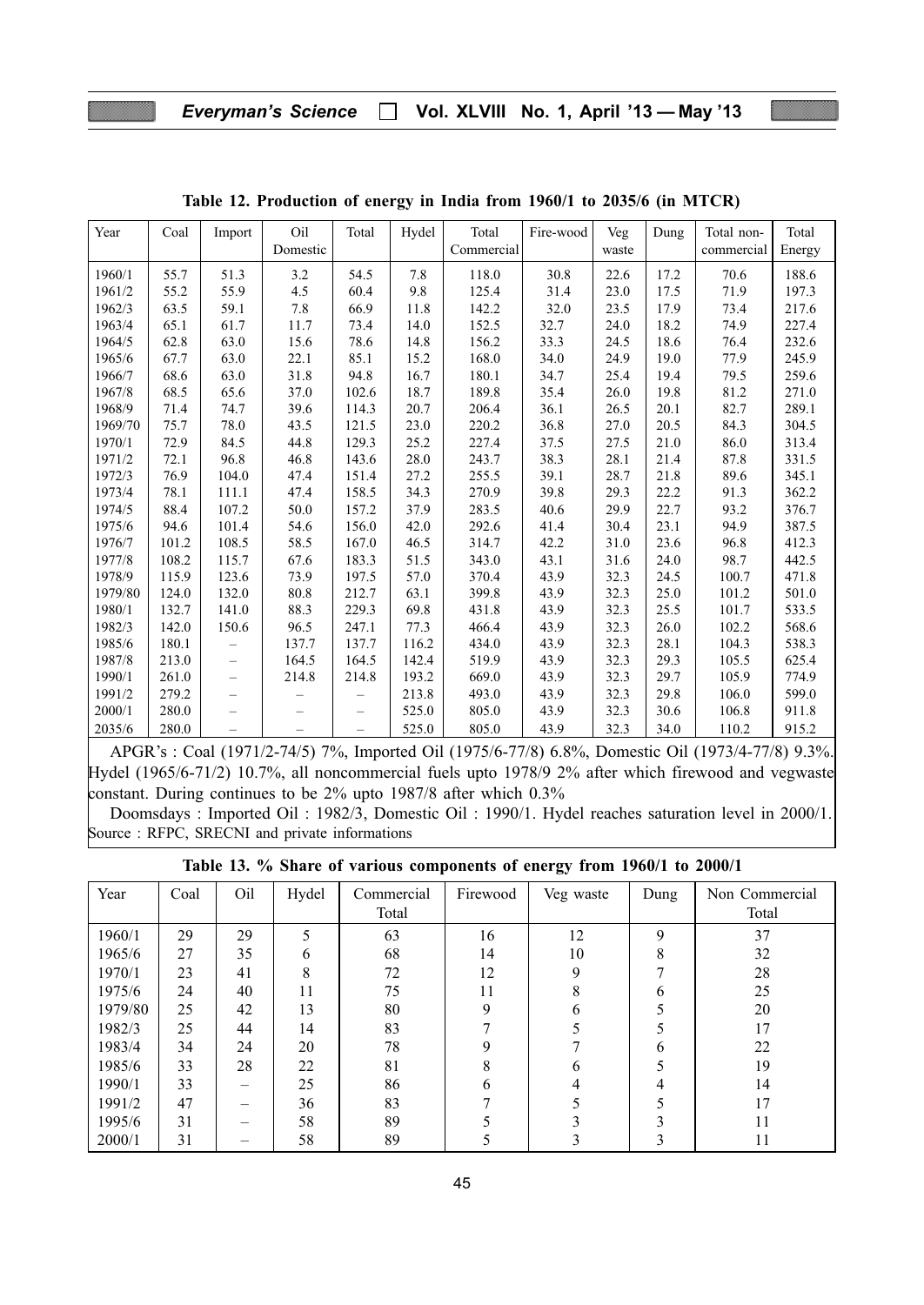### Everyman's Science  $\Box$  Vol. XLVIII No. 1, April '13 - May '13

1960/1 to possibly 53% in 1979/80. This shows the dramatic switch over to oil in the sixties in this country, which has been in line with what other countries have done.

(3) Electricity : The APGR for hydel (hydroelectricity) production for the period 1965/6 to 1971/2 has been 10.7%. On this basis, the hydel production in 1979/80 should be 63.1 MTCR or 63.1 Twh. The share of hydel in the total commercial energy varied from 7% in 1960/1 to 16% 1978/9. The analysis for thermel (thermal electricity) production will be done little later when we consider the coal and oil consumptions for power production. I have not shown in table 13 the % share of total electricity in the total energy, as thermel part of it is already accounted for in the coal and oil production. This is given later in table 19.

(4) Nuclear energy : Nuclear electricity started coming in from 1969/70. Since then the production has declined. In 1972/3 nuclear portion was only 1.6% of the total electricity produced. We may therefore leave out this energy entirely from our consideratios, as it cannot possibly have any influence on the energy budget for the next decade.

## CONSUMPTION OF COMMERCIAL ENERGY IN INDIA

Unfortunately, the only reliable data for commercial energy consumption, that is available, is for period from 1953/4 to 1970/1, as given by the REPC. The figures for 1960/1 to 1970/1 are given in tables 14, 15 and 16. Inspite of my best efforts I could not get reliable data for the energy consumption after this period. I have closely studied the energy consumption pattern from 1960/1 to 1970/1 in the hope that this will give an idea of which particular economic sector will be hit to what degree in the event of shortage of some particular fuel or some particular form of energy.

I shall first define the customary divisions of the economic sectors, that is made for study of commerical energy consumption :

1. mining and industry (M&I),

- 2. transport (T),
- 3. domestic (D),
- 4. agriculture (A) and
- 5. establishment (E) which is associated with both government and commerce. To these I have added another sector :
- 6. power (P), which covers the production of electricity from coal and oil i.e. thermal production. I have added another head
- 7 unaccounted (U), which is the difference between the energy produced and energy consumed and covers losses, wastages before the energy reaches the consumer, nonenergy uses and similar items. The amount under U for oil is particularly large.

We shall first look at the amount of energy consumed in the different sectors fig 2. M&I Sector takes the dominant role, and its consumption rose from 39.7 MTCR in 1960/1 to 76.3 MTCR in



Fig 2. Energy Consumption in different sectors

1970/1. The next important sector is T which consumed 34.1 MTCR in 1960/1 and 64.5 MTCR in 1970/1-a steady linear increase. Next is the D sector whose consumption varied from 20.8 MTCR in 1960/1 to 35.5 MTCR in 1970/1. P took 9.1 MTCR in 1960/1 and 28.1 MTCR in 1970/1. The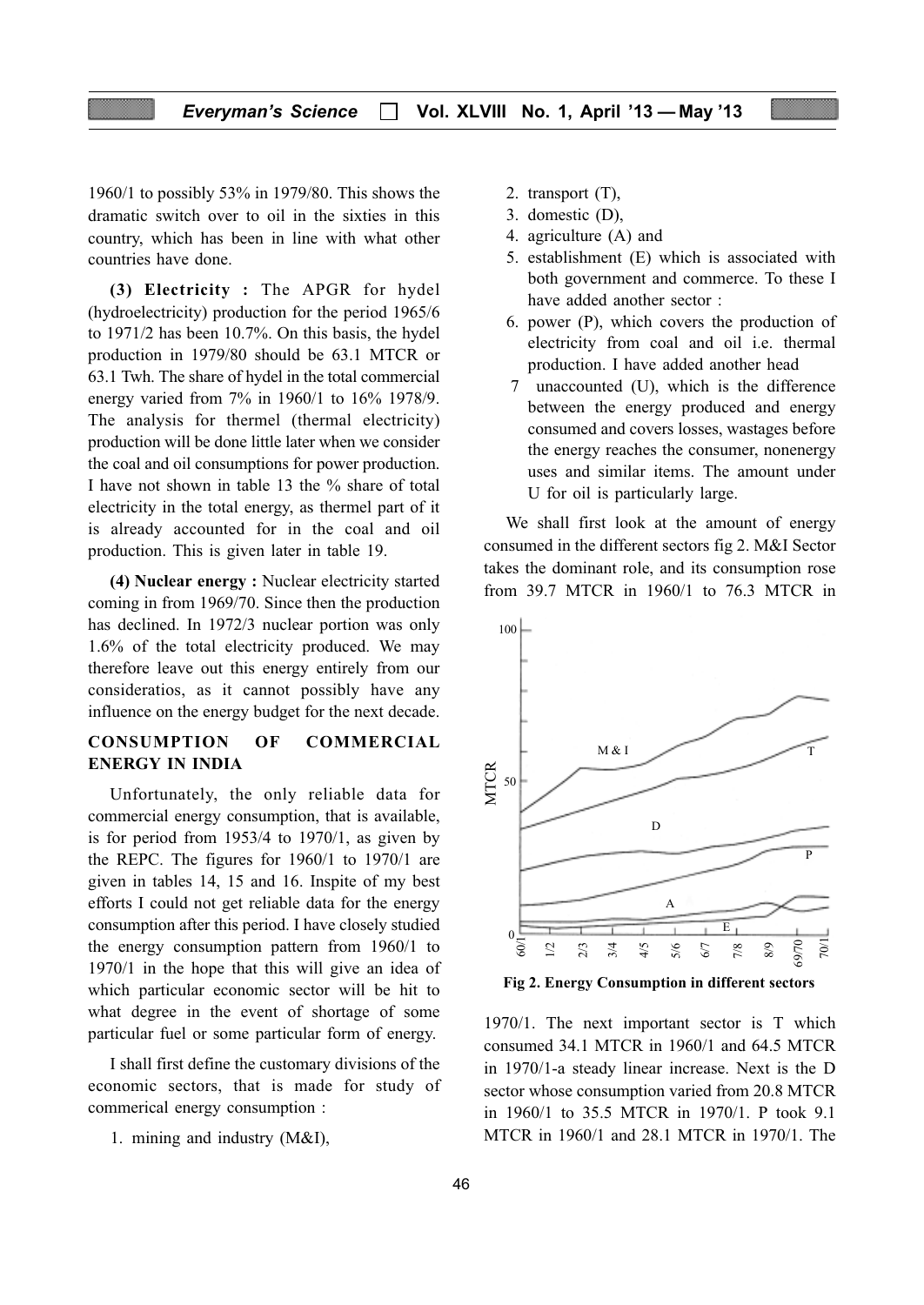| Year    | PR   | M&I  | т    | D   | E   | P    | $\mathbf C$ | U      |
|---------|------|------|------|-----|-----|------|-------------|--------|
| 1960/1  | 55.7 | 20.9 | 16.0 | 2.8 | 0.7 | 6.7  | 47.1        | 3.6    |
| 1961/2  | 55.2 | 24.2 | 16.7 | 2.8 | 0.4 | 7.2  | 51.3        | 3.9    |
| 1962/3  | 63.5 | 28.0 | 17.4 | 3.2 | 0.5 | 8.0  | 57.1        | 6.4    |
| 1963/4  | 65.1 | 27.0 | 17.4 | 3.5 | 0.7 | 9.8  | 58.4        | 6.7    |
| 1964/5  | 62.8 | 27.2 | 17.4 | 3.4 | 0.3 | 10.5 | 58.8        | 4.0    |
| 1965/6  | 67.7 | 30.1 | 17.3 | 4.1 | 0.3 | 12.4 | 64.2        | 3.5    |
| 1966/7  | 68.6 | 30.4 | 16.9 | 4.5 | 0.5 | 13.0 | 65.3        | 3.3    |
| 1967/8  | 68.5 | 33.0 | 16.7 | 4.3 | 0.5 | 14.7 | 69.2        | $-0.7$ |
| 1968/9  | 71.4 | 31.9 | 16.3 | 4.3 | 0.5 | 15.4 | 68.4        | 3.0    |
| 1969/70 | 75.7 | 35.3 | 16.1 | 4.8 | 0.4 | 17.1 | 73.7        | 2.0    |
| 1970/1  | 72.9 | 31.1 | 15.9 | 4.1 | 0.3 | 17.1 | 68.5        | 4.4    |

Table 14. Consumption of coal in India (in MTCR) from 1960/1 to 1970/1

 $PR = Production, M&I = Mining and Industry, T = Transport, D = Domestic, E = Establishment, P = Power, C = Total$ consumption (Energy use),  $U =$  Unaccounted.

Source : RFPC

Table 15. Consumpton of oil in India (in MTCR) from 1960/1 to 1970/1

| Year    | PR    | M&I  |      | D    | A   | E                 | P    | $\mathbf C$ | U    |
|---------|-------|------|------|------|-----|-------------------|------|-------------|------|
| 1960/1  | 54.5  | 7.2  | 17.3 | 16.5 | 2.7 | $\qquad \qquad$   | 2.4  | 46.1        | 8.1  |
| 196112  | 60.4  | 7.7  | 19.5 | 18.5 | 2.9 |                   | 2.7  | 51.3        | 9.1  |
| 1962/3  | 66.9  | 9.4  | 21.8 | 20.3 | 3.2 | $\qquad \qquad -$ | 2.5  | 57.2        | 9.7  |
| 1963/4  | 73.4  | 6.6  | 25.3 | 20.3 | 3.6 | 0.6               | 3.0  | 59.2        | 14.0 |
| 1964/5  | 78.6  | 7.1  | 27.5 | 21.6 | 3.6 | 0.1               | 4.3  | 64.2        | 14.4 |
| 1965/6  | 85.1  | 8.1  | 31.3 | 20.0 | 4.4 | 0.8               | 5.3  | 69.9        | 15.2 |
| 1966/7  | 94.8  | 9.0  | 33.1 | 20.6 | 5.1 | 1.0               | 6.6  | 75.4        | 19.4 |
| 1967/8  | 102.6 | 9.9  | 35.3 | 21.4 | 5.3 | 1.6               | 7.9  | 81.4        | 21.2 |
| 1968/9  | 114.3 | 10.4 | 39.7 | 23.8 | 6.8 | 1.6               | 11.3 | 93.6        | 20.0 |
| 1969/70 | 121.5 | 9.4  | 43.3 | 25.5 | 4.5 | 7.3               | 10.5 | 100.5       | 21.0 |
| 1970/1  | 129.3 | 10.9 | 47.2 | 27.6 | 4.5 | 6.9               | 11.0 | 108.1       | 21.2 |

 $PR = Production, M&I = Mining and Industry, Transport, D = Domestic, A = Agriculture, P = Power, C = Total$ consumption (Energy use),  $U =$  Unaccounted. Source : RFPC

Table 16. Consumption of electricity in India (in TWh & MTCR) from 1960/1 to 1970/1

| Year    | <b>PR</b> | M&I  | т   | D   | A   | E   | $\mathbf C$ | U   |
|---------|-----------|------|-----|-----|-----|-----|-------------|-----|
| 1960/1  | 16.9      | 11.6 | 0.8 | 1.5 | 0.8 | 2.2 | 16.9        | 0.0 |
| 1961/2  | 19.8      | 14.5 | 0.6 | 1.7 | 1.0 | 1.6 | 19.4        | 0.4 |
| 1962/3  | 22.5      | 16.5 | 0.9 | 1.9 | 1.1 | 2.1 | 22.5        | 0.0 |
| 1963/4  | 26.9      | 19.1 | 0.8 | 2.1 | 1.1 | 2.1 | 25.2        | 1.7 |
| 1964/5  | 29.6      | 20.9 | 1.0 | 2.2 | 1.4 | 2.2 | 27.7        | 1.9 |
| 1965/6  | 32.9      | 22.6 | 1.2 | 2.4 | 1.9 | 2.5 | 30.6        | 2.3 |
| 1966/7  | 36.3      | 24.4 | 1.3 | 2.6 | 2.1 | 2.8 | 33.2        | 3.1 |
| 1967/8  | 41.3      | 26.8 | 1.4 | 2.9 | 2.6 | 3.1 | 36.8        | 4.5 |
| 1968/9  | 47.4      | 29.9 | 1.3 | 3.2 | 3.5 | 3.6 | 41.5        | 5.9 |
| 1969/70 | 50.6      | 32.3 | 1.4 | 3.5 | 3.8 | 4.0 | 45.0        | 5.6 |
| 1970/1  | 53.3      | 34.3 | 1.4 | 3.8 | 4.5 | 4.5 | 48.5        | 4.8 |

 $PR = Production, M&I = Mining and Industry, T = Transport, D = Domestic, A = Agriculture, E = Establishment, C = Total$ consumption (Energy use),  $U =$  Unaccounted. Source : RFPC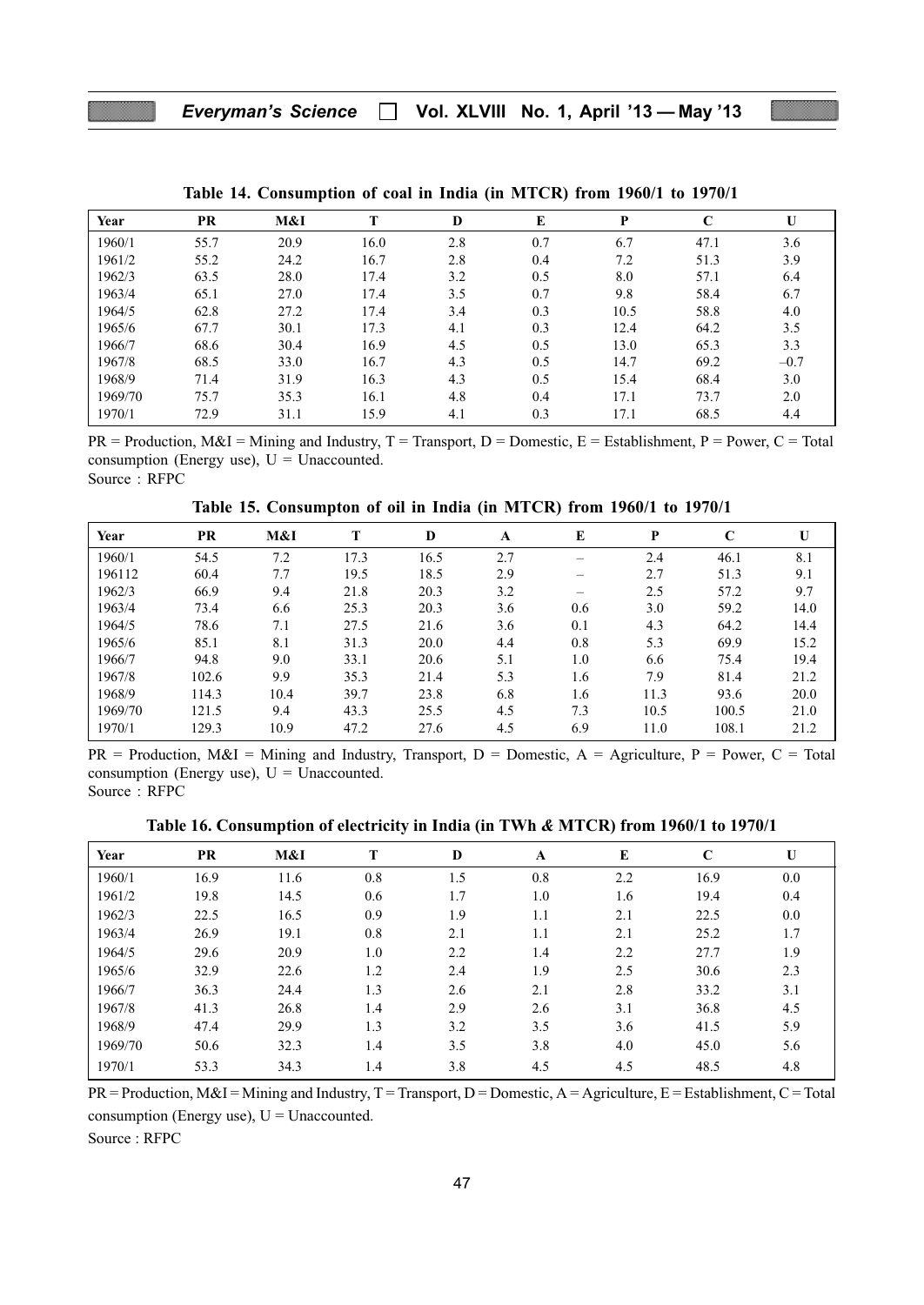A and E sectors are very small consumers: for A the rise is from 3.5 MTCR to 9 MTCR and for E the rise is from 2.9 MTCR to 11.7 MTCR.

Next let us examine the consumtpion pattern of coal, oil and electricity in terms of % shares (fig. 3).





Coal : The consumption in the M&I sector dominates and has been in the neighbourhood 44% for all the ten years. The next important sector for coal is T, for which the % share, however, is decreasing over the years reaching the level of 22% in 1970/1. The consumption of coal in the P sector increased, reaching  $17\%$  in  $1970/1$ . The other sectors consume coal in insignificant amounts.

Oil : Here the T sector dominates, being steady in the range 32-37%. The next big consumer is the D sector, where the % share has decreased with time, being about 28% in 1970/1. The U head holds quite a substancial share, being about 21% in 1970/1 i.e., quite a large amount of oil does not come for energy use. The consumption in P sector is not large, being about 9% in 1970/1. The consumptions in other sectors are small. The E and A sectors both consumed about 5% of the oil in 1970/1. If this pattern continues, then oil shortage will spell disaster for the T and D sectors. In these sectors liquid or gas fuels are preferred. If replacement has to be derived from coal, then R&D work for liquifaction or gasification of coal and installation of the necessary plants must be expedited. In terms of quantities, T and D sectors together consumed oil of amount 74.8 MTCR, in 1970/1, which is a very large amount.

Electricity : The sector which dominates in the use of electricity is the M&T sectors, the level of consumption in 1970/1 being 65%. All other sectors are rather insignificant consumers, seldom rising above 8%. Oil shortage will indirectly hit the M&I sectors through a shortage of thermel production.

Now let us examine fuel and energy flows in the different sectors (fig 4) :

M&I Sector : In the early sixties coal and electricity used to dominate this sector. However, by 1970/1 electricity has surpassed coal, electricity being 45% and coal 41%. Oil in 1970/1 contributed only 14%. Thus oil shortage will ony indirectly affect this sector through the electricity it produces.

A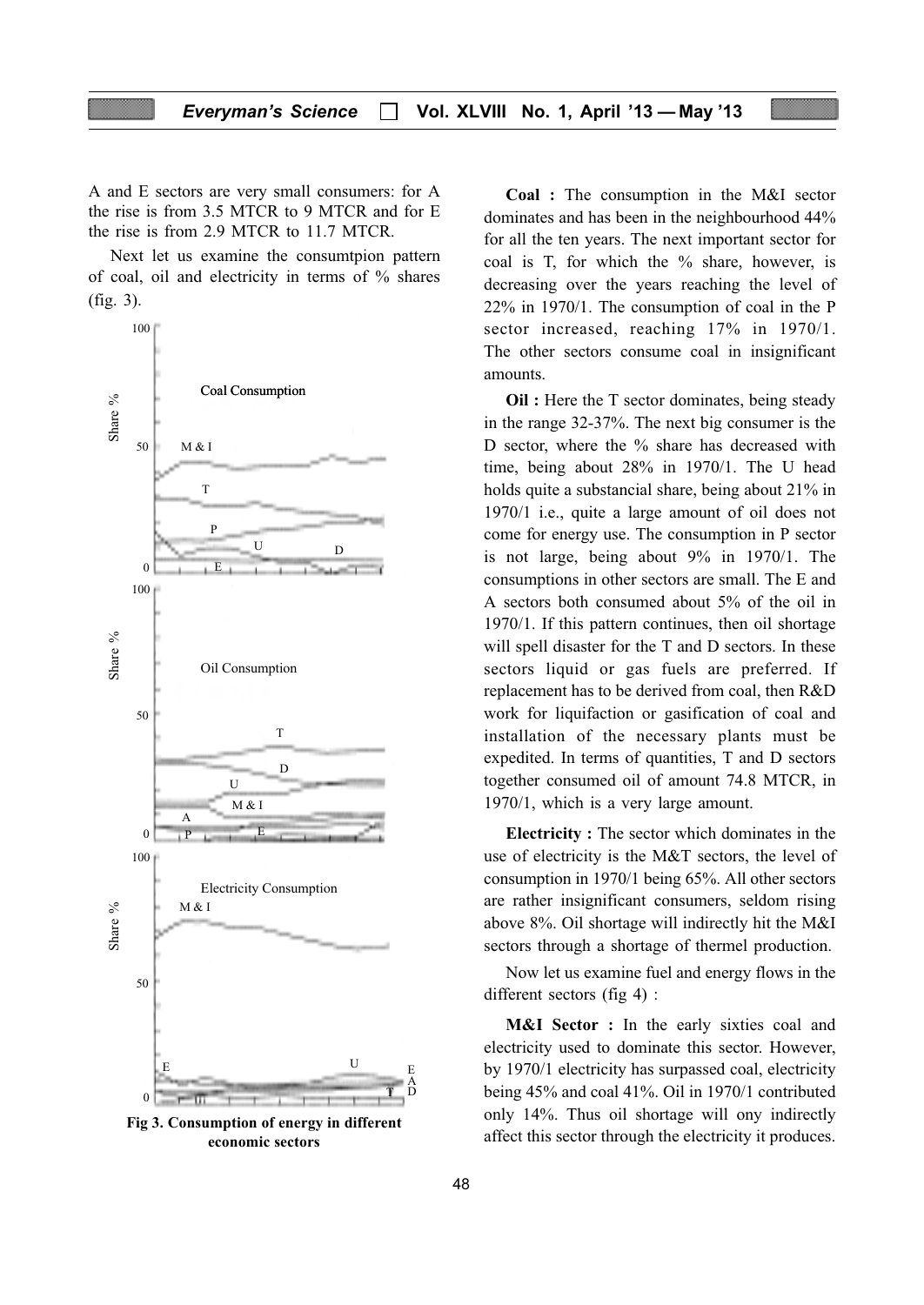T Sector : Here oil surpasses coal to a very large measure in 1970/1. In 1970/1 oil had 79% share where coal had ony 25%. Electricity had very little contribution. The T sector will therefore be crushed by oil shortage, as we have already mentioned.

sector in 1970/1 was only 9 MTCR. Here effective replacement has to be found in developing Stirling engines for pumping water for irrigation purposes.

E. Sector : The total consumption of energy in this sector was very low, being only 11.7 MTCR.



Fig 4. Energy Consumption pattern of coal, oil and electricity in terms of % shares

D Sector : The pattern is similar to T Sector. Oil dominates, reaching the level of 78% in 1970/ 1. Coal and electricity mattered very little, both being in the region of 11% in 1970/1. This sector, as we have already stated will be very hard hit by oil shortage.

A Sector : Coal is not seen in this sector at all. Oil used to dominate in the early sixties. But by 1970/1, oil and electricity achieved equal shares in this sector. This sector will also be sensitive to oil shortage. But the total consumption of energy in this There was wide fluctuation in the oil and electricity consumptions. In 1970/1 oil was 59% and electricity 38%. The share of coal declined steadily.

P. Sector : The coal share is total thermel declined steadily from 74% in 1960/1 to 61% in 1970/1, whereas the oil share increased from 26% to 39%.

Use of oil products : We should look at the fine structure of oil product production to understand the impact of oil shortage more completely. The production of oil products in 1975 in 1975 is given in table 17.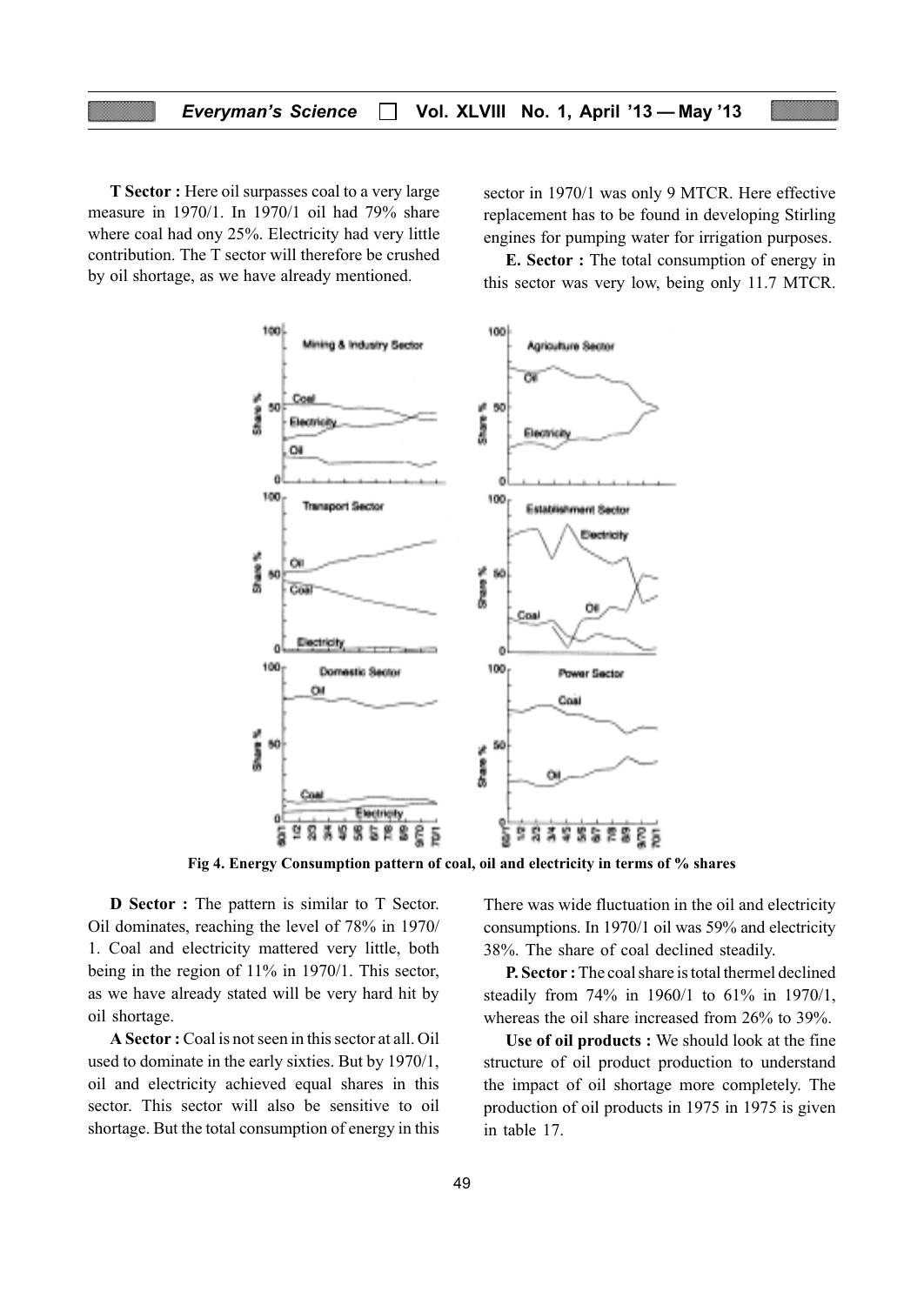| Production of petroleum products <sup>53</sup> |       |                  | total oil consumption | Sectorial consumption of oil as % of |               |
|------------------------------------------------|-------|------------------|-----------------------|--------------------------------------|---------------|
| Item                                           | MT    | $\frac{0}{0}$    | <b>Sector</b>         | MT                                   | $\frac{0}{0}$ |
| Light distillates                              |       |                  |                       |                                      |               |
| Naptha                                         | 0.90  | 5                | M&T                   | 1.68                                 | 10            |
| Motor spirits                                  | 1.44  | $\boldsymbol{8}$ | T                     | 7.27                                 | 44            |
| Others                                         | 0.30  | 3                | D                     | 47.24                                | 25            |
|                                                |       |                  | A                     | 0.69                                 | 5             |
|                                                | 2.64  | 16               | ${\bf E}$             | 1.07                                 | 6             |
| Middle distillates                             |       |                  | $\mathbf{P}$          | 1.70                                 | 10            |
| Kerosene                                       | 3.31  | 18               | Total                 | 16.65                                | 100           |
| HSDO (High Speed                               |       |                  |                       |                                      |               |
| Diesel Oil)                                    | 3.85  | 21               |                       |                                      |               |
| LDO (light Diesel Oil)                         | 1.09  | 6                |                       |                                      |               |
| Aviation, turbine fuel                         | 0.71  | 4                |                       |                                      |               |
|                                                | 8.96  | 49               |                       |                                      |               |
| Heavy end distillates                          |       |                  |                       |                                      |               |
| Fuel oil and fuel                              |       |                  |                       |                                      |               |
| oil products                                   | 4.78  | 27               |                       |                                      |               |
| <b>Bitumen</b>                                 | 0.80  | 4                |                       |                                      |               |
| Others (lubes and greases)                     | 0.80  | 4                |                       |                                      |               |
|                                                | 6.38  | 35               |                       |                                      |               |
| Total                                          | 17.98 | 100              |                       |                                      |               |

Table 17. Production of petroleum products and sectorial consumptions of oil in India for 1970/1 Source : India-The Energy Sector by P. Henderson<sup>52</sup>.

The total production figure of 17.98 MT( $\equiv$  116.9 MTCR) in table 17 in somewhat different from the figure 16.65 MT ( $\equiv$  108.2 MTCR), of which the CR value was given earlier in table 15. This is because the sources from which the two figures were taken are different. The sectorial consumptions are easy to understand in terms of the oil products. Kerosene is mainly used in the D-sector. HSD is used in the road transport 78%, and for diesel locomotives 12%, and the rest of HSD being employed for other uses. LDO is used in A-sector for energising irrigation pump sets 40%, in the P-sector 7%, in the T sector 5%, and industrial sector 48%. Fuel oil is used as follows : P sector 26%, industry-textile industry 10%, steel 8%, steam raising 36%, T-sector : shipping 10%. Motor spirits are almost wholly used in the T-sector. Naptha is

used in the industry sector and bitumen in the E-sector. This picture would help to understand how the economy would be effected by the coming oil crisis.

Production of thermel and the efficiency of electricity use : In the game of forecasting, it will be necessary to examine the production of thermel



<sup>52.</sup> P. Henderson: India-the energy sector. World Bank, Oxf.

<sup>53.</sup> The production figures given in Hendersons book is for calendar years. We have assumed that production for 1960/ 1 is 0.75x production in 1970 + 0.25x production in 1971, the production figures being as given by Henderson.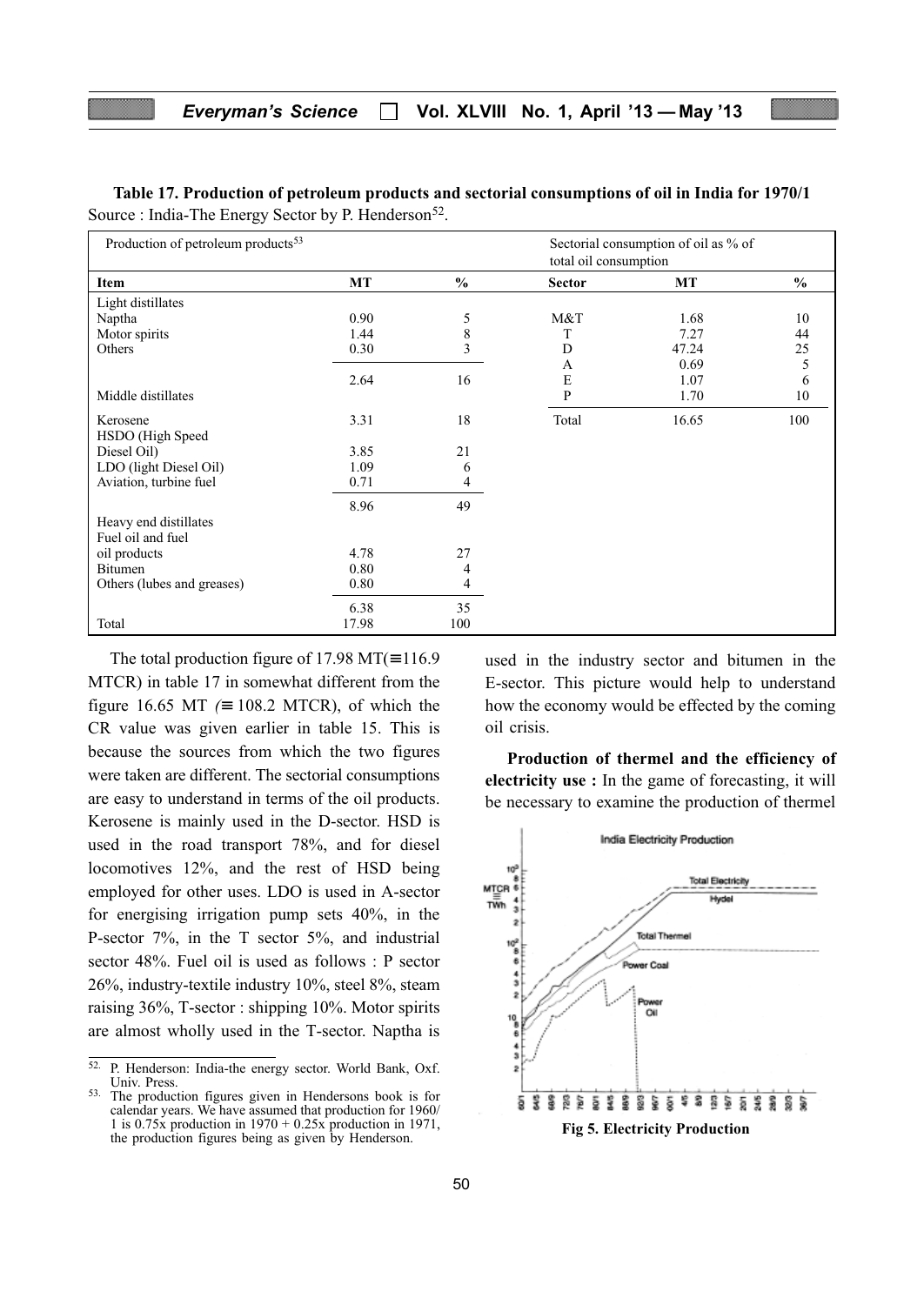from coal and oil and not to base the predictions on APGR of thermel production only, because of the anticipated oil shortage. The APGR of the thermel production in the period 1965/6 to 1971/2 was 10.2%. But the thermel production was not explicitly shown in the energy production for it was already accounted for under coal and oil productions. Table 18 (fig 5) gives the production data of electricity production for the period 1960/1 to 1970/1, all the components, hydel and thermel (produced by the utilities and nonutil-ities) shown separately and the % shares are shown in table 19. The % shares of hydel and thermel production in the total electricity produced in the period  $1960/1$  to  $1970/1$  (fig 6), fluctuates in the range 47% to 53%. The % share of power coal in total \* electricity produced has declined from 39.6% in 1960/1 to 32.1% in 1970/ 1, and thf % shares of power coal in total coal has varied from 12% in 1960/1 to 23.5% in 1970/1. The % share of power oil in total electricity has changed from 14.2% In 1960/1 to 20.6% in 1970/ 1, and the % share of power oil in total oil has changed from 4.4% in 1960/1 to 8.5% in 1970/1. We shall use these data when we try to forecast the scenario at the turn of the century.

Let us see how efficiently is electricity being used in India. The Indian experience is that there is heavy loss in transmission and other causes, such



Fig 6. The % shares of the thermel production in the total electricity produced in the period 1960/1 to 1970/1. India electricity Production.

as commercial losses like piracy and misreading of meters. An estimate of such losses can be derived from the data for 1970/1: total production electricity = 61.2 GWh, total amount of electricity consumed

Table 18. Production of thermel in India from 1960/1 to 2000/1 (in TWh s MTCR) Source : RFPC and projections

| Year    | <b>Thermel</b> | Power | Power                    | PC        | PO        | PC      | P <sub>O</sub> |
|---------|----------------|-------|--------------------------|-----------|-----------|---------|----------------|
|         |                | coal  | oil                      | $%$ in    | $%$ in    | $%$ in  | $%$ in         |
|         |                |       |                          | total Thm | total Thm | total C | total O        |
| 1960/1  | 9.1            | 6.7   | 2.4                      | 73.6      | 26.4      | 12.0    | 4.4            |
| 1965/6  | 17.7           | 12.4  | 5.3                      | 70.1      | 29.9      | 18.3    | 6.2            |
| 1970/1  | 28.1           | 17.1  | 11.0                     | 60.8      | 39.2      | 23.5    | 8.5            |
| 1975/6  | 46.7           | 28.0  | 18.7                     | 60.0      | 40.0      | 29.6    | 12.0           |
| 1979/80 | 67.3           | 39.7  | 27.6                     | 59.0      | 41.0      | 32.0    | 13.0           |
| 1982/3  | 83.2           | 48.6  | 34.6                     | 58.4      | 41.6      | 32.0    | 13.0           |
| 1983/4  | 67.0           | 52.0  | 15.0                     | 77.6      | 22.4      | 32.0    | 13.0           |
| 1990/1  | 111.4          | 83.5  | 27.9                     | 74.9      | 25.0      | 32.0    | 13.0           |
| 1991/2  | 89.3           | 89.3  |                          | 100.0     |           | 32.0    |                |
| 1995/6  | 89.6           | 89.6  | $\overline{\phantom{0}}$ | 100.0     |           | 32.0    |                |
| 2000/1  | 89.6           | 89.6  |                          | 100.0     |           | 32.0    |                |

Thm = Thermel,  $PC = power coal$ ,  $PO = power oil$ ,  $C = coal$ ,  $O = oil$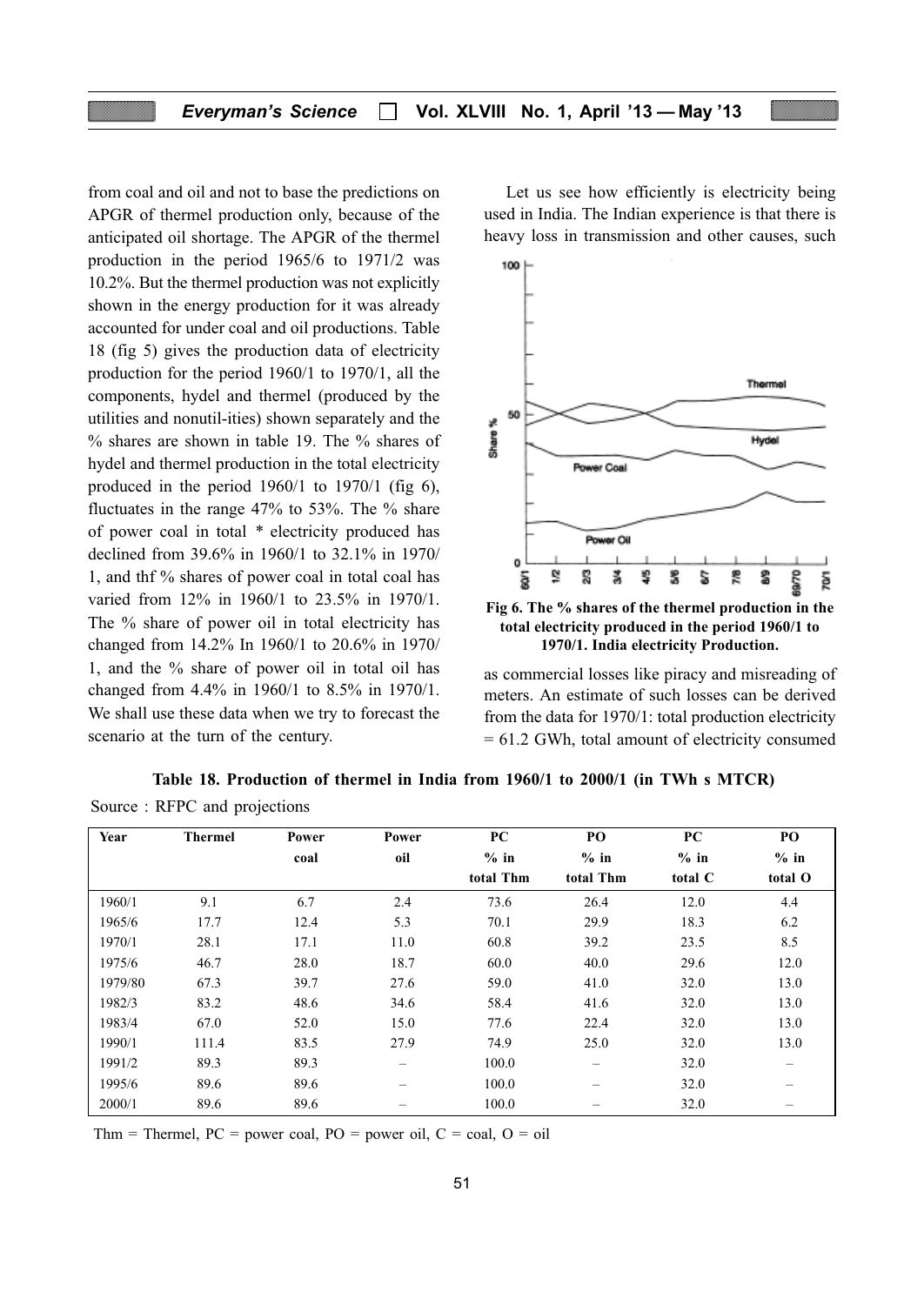| Year    | Hydel | <b>Thermel</b> | <b>Total</b> | Hyd      | PC       | PO                       | Thm      | El       |
|---------|-------|----------------|--------------|----------|----------|--------------------------|----------|----------|
|         |       |                | electricity  | $%$ in   | $%$ in   | $%$ in                   | $%$ in   | $%$ in   |
|         |       |                |              | total El | total El | total El                 | total El | total El |
| 1960/1  | 7.8   | 9.1            | 16.9         | 46.2     | 39.6     | 14.2                     | 53.8     | 9.0      |
| 1965/6  | 15.2  | 17.7           | 32.9         | 46.2     | 37.7     | 16.1                     | 53.8     | 13.4     |
| 1970/1  | 25.2  | 28.1           | 53.3         | 47.3     | 32.1     | 20.6                     | 52.7     | 17.0     |
| 1975/6  | 42.0  | 46.7           | 88.7         | 47.4     | 31.6     | 21.0                     | 52.6     | 22.9     |
| 1979/80 | 63.1  | 67.3           | 130.4        | 48.4     | 30.4     | 21.2                     | 51.6     | 26.0     |
| 1982/3  | 85.7  | 83.2           | 168.9        | 50.7     | 28.8     | 20.5                     | 49.3     | 27.8     |
| 1983/4  | 94.8  | 67.0           | 161.8        | 58.6     | 32.1     | 9.3                      | 41.4     | 34.0     |
| 1990/1  | 193.2 | 111.4          | 304.6        | 63.4     | 27.4     | 9.2                      | 36.6     | 39.3     |
| 1991/2  | 213.8 | 89.3           | 303.1        | 70.5     | 29.5     | $\overline{\phantom{0}}$ | 29.5     | 50.6     |
| 1995/6  | 321.1 | 89.6           | 410.7        | 78.2     | 21.8     | $\qquad \qquad$          | 21.8     | 45.1     |
| 2000/1  | 525.0 | 89.6           | 614.6        | 85.4     | 14.6     |                          | 14.6     | 67.2     |

Table 19. Production of electricity in India from 1960/1 to 2000/1 (In TWh) Source : RFPC and projections

 $PC$  = power coal,  $PO$  = power oil,  $Hyd$  = hydel, Thm = thermel,  $El$  = electricity,  $E$  = energy

 $= 48.5$  GWh showing a loss of 12.7 GWh which amounts to 20% of what was produced. Of this the line loss was 9.3 GWh. Much of this loss could be reduce if instead of high voltage AC transmission, high voltage DC transmission was introduced in India so far. This would mean, however, a total change of the transmission systems and the consumer's utilisation systems. In India not much progress has been achieved in introducing the DC transmission technology.

Another aspect of utilisation of electricity is to see how well the power generated is used in face of fluctuating demands by adjustment of the proper mix of electricity from different sources. Customarily this is measured by the following parameters

Load factor =  $\frac{\text{Energy demand}(\text{kWh})}{\text{Peak load}(\text{kW}) \times 8760}$ Demand factor =  $\frac{\text{Peak Load(kW)}}{\text{Peak capacity(kW)}}$ 

Plant factor = Load factor  $\times$  demand factor.

In India in 1970/1, the values achieved for these efficiency parameters are :

Load factor: 0.657, demand factor: 0.828, plant

factor: 0.527. The load factor value is disturbing, because the figure shows that our electricity system is not able to cope with fluctuating loads. An electricity price reorganisation on a differential basis for offpeak load, might smoothen the fluctuating load. Demand factor is much higher than the usual safety margin of 25% required, i.e. the plants are working near the peak capability, leaving little margin for outrages and maintenance. The plant factor of 53% is considered satisfactory.

### RURAL ENERGY—NONCOMMERCIAL **ENERGY**

India's consumption of non commercial energy is largely terra incognita. There has been a number of past studies, which are unacceptable for the purpose of obtaining the general picture, because of the limitations of the scope of those studies or of the basic assumptions. I should like to base my study on a recent survey made of the rural energy consumption of northern India  $(SRECNI)^{54}$ , composed of the states Delhi, Haryana, Himachalpradesh, Punjab and Rajasthan with about 150 M population, made by the National Council of Applied Economic Research for 1975/6. This survey, which analyses sectorwise consumptions of

Survey of rural energy consumption in northern India (SRECNI), National Council of Applied Economic Research.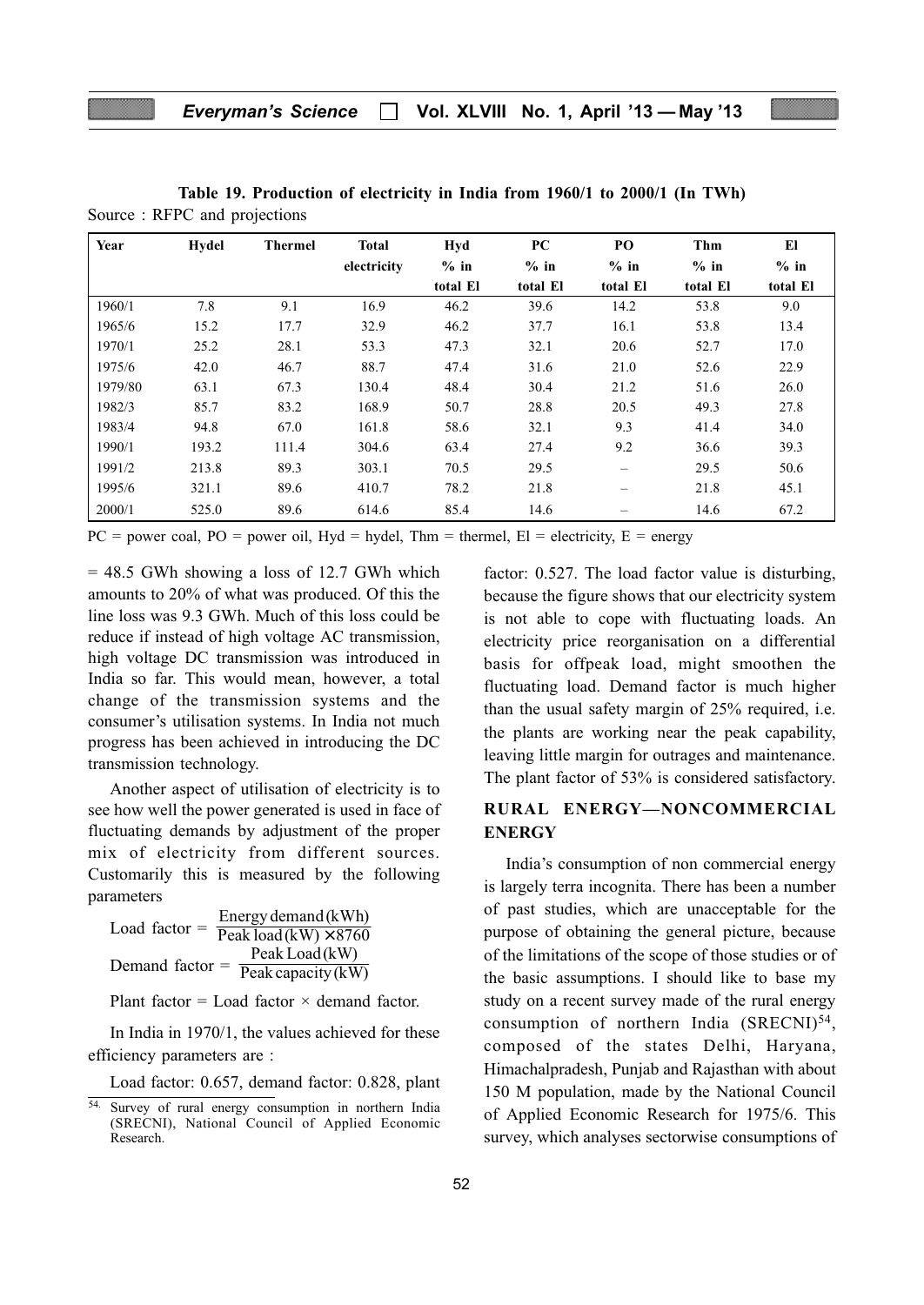commercial and non commercial energies in this region of India, seems more trustworthy than the earlier ones, because of the very detailed nature of the study. In absence of such data from other rural regions of India, I have converted the consumption data of SRECNI for various fuels into per capita amounts and then made the quite unjustifiable assumption that this is also the per capita consumtion for these fuels for the rest of rural India. In this way I have arrived at a picture of rural consumption of energy in India, and of the commercial and noncommercial components in it, which I hope would be closer to reality than the previous estimates of the RFPC.J1209

In table 20 is given the per capita rural consumption of both the commercial fuels and noncommercial fuels: firewood, vegetable waste, charcoal and above all dung, all estimated in MTCR unit using the conversion factors given in table 11.1 also give estimates of kcal of food input for a man day of labour. 2000 kcal for Construction sector and 1200 kcal for a man day labour: in other sectors, and an animal day (8 hr) labour of 18400 kcal. The economic sectors of energy consumption are the usual ones: Transport, Domestic, Agriculture, Establishment together with a new one Construction. I have, however, joined the Establishment and Construction sectors, as this would be more

Table 20. Per capita energy consumption in rural northern India in 1975/6. Source : SRECNI<sup>55</sup>

| Commercial                     | T      | D       | $\mathbf{A}$ | E      | <b>Total</b> |
|--------------------------------|--------|---------|--------------|--------|--------------|
| (kgCR/cap)                     |        |         |              |        |              |
| Coal/Coke                      | 0.827  | 0.780   |              | 6.367  | 7.973        |
| Kerosene                       |        | 6.793   |              | 2.153  | 8.947        |
| HSD & LDO                      | 10.760 |         | 43.087       | 1.987  | 55.833       |
| Petrol                         | 0.720  |         |              |        | 0.720        |
| Fuel Oil                       |        |         |              | 0.033  | 0.033        |
| Electricity                    |        |         |              |        |              |
| $(Wh/cap \equiv kg \, CR/cap)$ | 0.033  | 1.713   | 10.753       | 0.980  | 13.480       |
|                                | 12.340 | 9.286   | 53.840       | 11.520 | 86.986       |
| Noncommercial                  |        |         |              |        |              |
| (kgCR/cap)                     |        |         |              |        |              |
| Firewood                       |        | 83.720  |              | 4.060  | 87.780       |
| Vegwaste                       |        | 57.927  |              | 6.647  | 64.573       |
| Dung                           |        | 47.427  |              | 1.547  | 48.973       |
| Charcoal                       |        | 1.193   |              | 3.367  | 4.560        |
|                                |        | 190.267 |              | 15.621 | 205.887      |
| Animate energy                 |        |         |              |        |              |
| (M cal/cap)                    |        |         |              |        |              |
| Man energy                     | 1.07   |         | 92.47        | 12.33  | 105.87       |
| Animal energy                  | 18.47  |         | 356.67       |        | 375.14       |
|                                | 19.54  |         | 449.14       | 12.33  | 481.01       |

Sectors:  $T =$  Transport,  $D =$  Domestic,  $A =$  Agriculture,  $E =$  Establishment including Construction.

55. Survey of Rural Energy Consumption in Northern India, National Council of Applied Economic Research.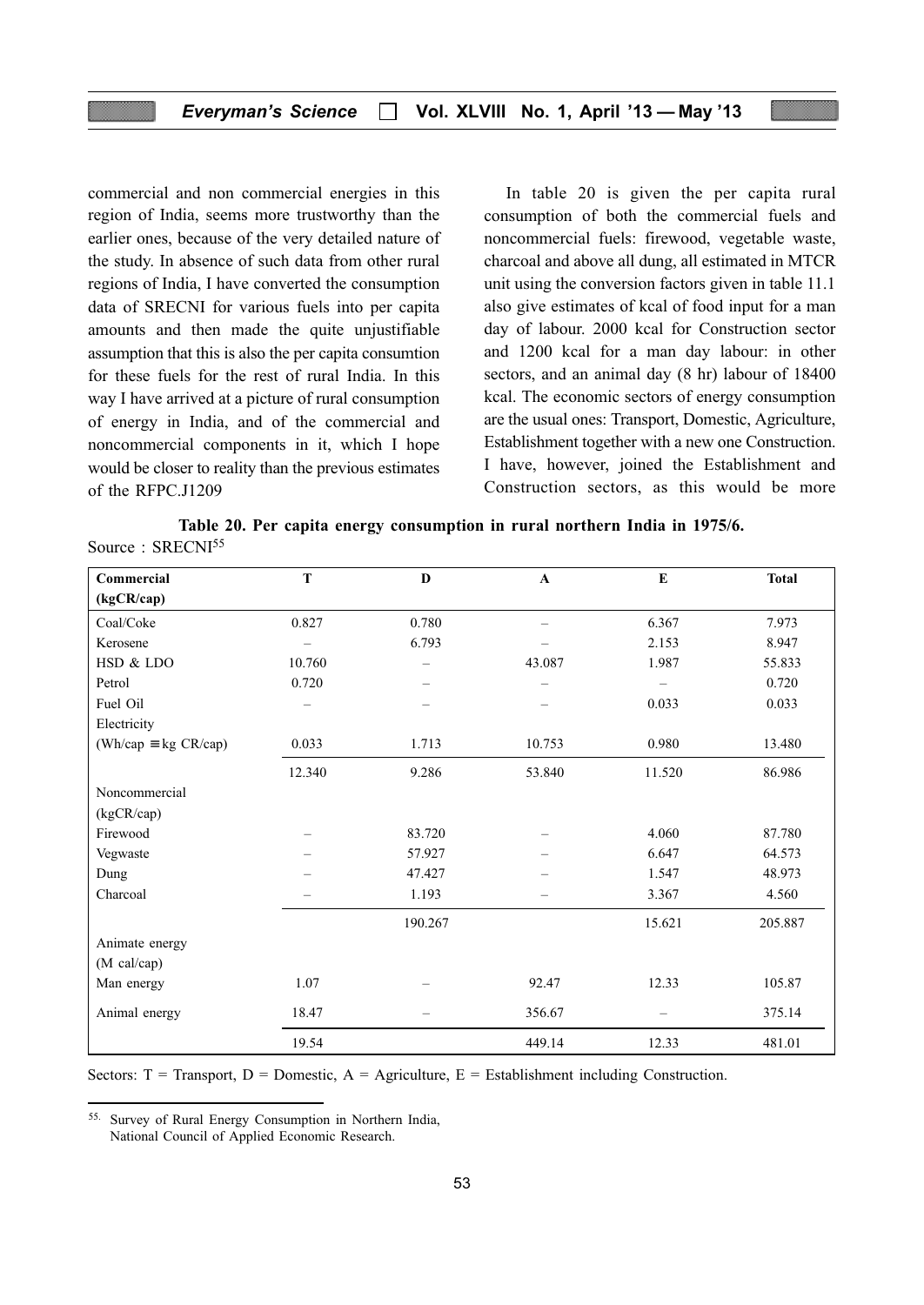consistent with what has been done for commercial fuels. Table 20 brings out the dismal picture of energy consumption in rural India, and the sheer poverty and miserable quality of life resulting thereform.

I now assume the APGR for rural population given earlier (2%), which gives a rural population in 1975/6 as a 484M. With this rural population multiplied to the per capital rural consumption of energy derived above, we can arrive at an estimate of the total consumption of rural energy in India during 1975/6. The noncommercial component is taken out and shown in table 12. I do not favour division of energy consumption in rural and ubran sectors for the commerical eneryg, for such a distinction is difficult to make. But the above analysis serves to estimate the noncommercial energy, which is almost entirely used in the rural sector. We also postulate that the per capita energy consumption in rural India is invariant with time, so that the APGR of the total rural energy consumption is expected to follow the APGR of rural population viz 2.0% at least upto 1978/9. The projection for noncommercial fuels estimated in this was are given in table 12.

## FORECASTING THE ENERGY SCENARIO IN 2000 A.D.

We are now prepared to look ahead at what is likely to happen during the remaining twenty years, which would bring us to the close of this century. The game of planning was started in India by Meghnad Saha, at whose insistence the Indian National Congress set up the Natiohal Planning Committee in 1938 with Jawharlal Nehru as Chairman. Prof. Saha was Chairman of the Power and Fuel sub committee56 and a member of the River Training and Irrigation Sub-committee<sup>57</sup>. The reports of the National Planning Committee should be read by all those who wish to study the evolution of the concept of planning of economy in this country. Since then there have been many studies of the energy problem in India. Mention must be made of the reports of various committees set up by the Government of India from time to time: Report of the Energy Survey of India Committee of India, 196558, Report of the Fuel Policy Committee, 194759, Report of the Fuel and power sector of the National committee on Science and Technology 1974<sup>60</sup>. There are many studies of specific fuels and their forecasts by individuals and various organisation of the Government, and numerous studies made by the National Council of Applied Economic Research. Recently a study has been made of the energy problem by a working group of the Planning Commission. Unfortunately, though the report of the working group is ready, I was not able to have a look at it.

How does one make a forecast on a complex problem like that of energy? The standard methods are:

- 1. extrapolation from past trends in energy consumption,
- 2. use of regression models which correlate past state of energy consumption with the past state of economic activity,
- 3. use of the end use approach which is a detailed construction norms of energy consumption for various categories in differnt economic sectors for determination of the energy demand likely be faced by the growth

of consumer categories in future under some postulated economic growth.

The use of detailed models 2) or 3) has justification in a stable economy, where there is no problem of energy resources threatening to dry up, and where the various elasticity coefficients

<sup>56.</sup> Report of Power and Fuel Sub-committee, Sub-committee, National Planning Committee series, ed by K. T. Shah, Vora & Co. Pub Ltd. (1947).

<sup>57.</sup> Report of River Training and Irrigation Sub-committee, National Planning Committee Series, ed by K.T. Shah, Vora & Co. Pvt. Ltd. (1947).

<sup>58.</sup> Report of the Energy Survey of India, Government of India (1965).

<sup>59.</sup> Report of the Fuel Policy Committee, Government of India (1947).

<sup>60.</sup> Report of the Fuel and Power Sector, National Committee of Science and Technology (1974).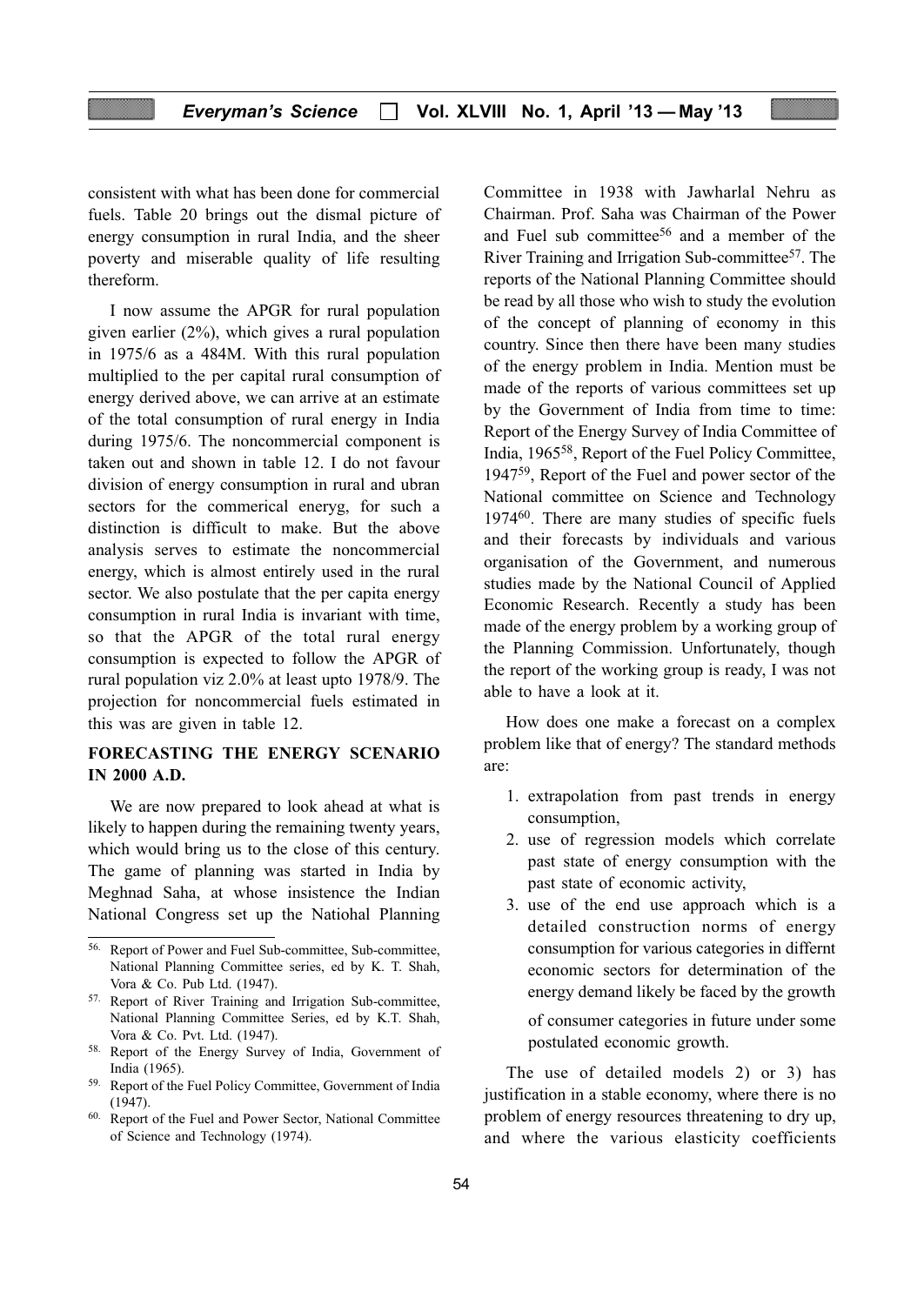measuring the responses to various demands of the economy are stable and known. These models are not well adopted to meet the demands of a crisis. On the other hand, one would think that forecasts depending on past trends should also not be of may help for a scenario involving a crisis. It is like driving a car forward by looking at the rear view mirror, with a prayer to God that there is no sudden change of direction of the road ahead. However, in 1980, we have a fair idea of the status of the energy resources available to us in this country, which I hope I have been able to bring out clearly to you. So I was encouraged to go ahead and do some predictions using the first method for what they are worth. In any case, this is the best one can do, who does not have a big secretariate to help him and has only a pocket calculator and some loyal friends who are ever ready to come to assistance.

There is very close correlation between certain economic variables like the Gross National Product and the energy production, and the correlation is used often to determine the energy demand for a particular GNP desired for the economy by the planners. However, when energy is in short supply, the approach should be the other way round i.e. the energy supply should be first estimated and then GNP worked out and the economy planned in detail.

I did not consider a scenario in which the population is allowed to grow unchecked and in which there is no limit to the capacity to produce the fuels necessary, if their resources are available. The scenario which I think is most likely is described below.

1. Population : The population scenario has been described already : the APGR would be 2% for rural and 3.6% for urban population upto 1991/ 2, for both populations the APGR's would be 1% from 1991/2 to 2000/1 and 0.5% after 2000/1. An APGR for the population higher than this will spell disaster for the country.

2. Oil : The APGR for import of oil for the period 1975/6 to 1977/8 is 6.8%. But the import of oil cannot be continued much longer after this year, because of the price escalation. In 1973/4 oil prices were in the region of \$ 3 per Bbl; in 1979/80 no body is surprised when oil prices are quoted in the region of \$ 25-35 per Bbl. The price trends are rising more and more steeply. I expect that the oil suports will cease for all practical purposes by 1982/3, at which time the oil import prediction from an APGR of 6.8% should be about 160.8 MTCR. The APGR for domestic oil production was for period 1973/4 to 1977/8 9.3%. The total reserve of our domestic oil is 2.06 G Bbl  $\equiv 0.282$  $GT \equiv 1.833$  GTCR and the domestic production of crude in 1978/9 was 11.4 MT  $\equiv$  73.9 MTCR. Using equation (4) with the above data we expect the Doomsday for domestic oil production to be around 1990/1, unless very large new deposits of oil are discovered. Thus within eleven years from now, all our oil reserves are expected to dry up, which will have devastating effect on our economy. We are perhaps feeling already the approach of this disaster. In 1990/1, the domestic production of oil is expected to be 214.8 MTCR.

If in this scenario one looks at the per capita oil production, then because of high APGR's assumed for both imported and domestic oil, the per capita oil production increases as shown in table 20.

Table 20. Per capita oil production in India  $(in 10 \times TCR/cap)$ 

| 1960/1  | 1.25 | 1982/3 | 3.70 |
|---------|------|--------|------|
| 1965/6  | 1.75 | 1983/4 | 1.56 |
| 1970/1  | 2.37 | 1985/6 | 1.78 |
| 1975/6  | 2.54 | 1990/1 | 2.47 |
| 1979/80 | 3.17 | 1991/2 |      |

This means that we shall be geting increasingly more oil per capita except for a drastic fall in 1983/4, after which there is steady rise again till a total colapse in 1991/2. It will be an important decision for the Government to determine at what level the per capita oil production has to be maintained. Laissez faire exploitation of our oil resources may not be permitted much longer and to conserve what we have, oil consumption most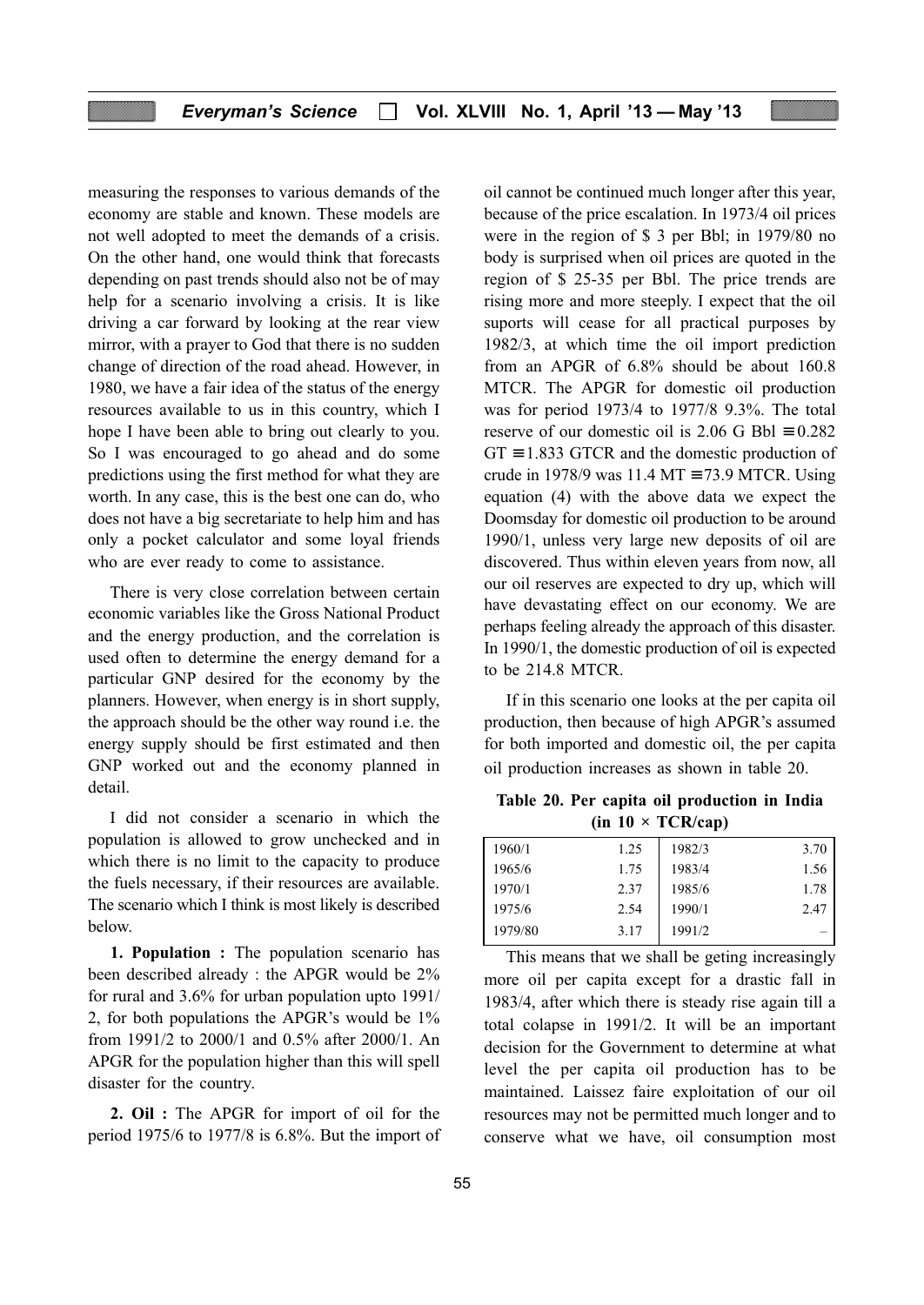certainly will have to be rationed and oil substituted by other fuels like ethanol or hydrogen. The luxury of a personal petrol driven car may very soon be a thing of the past. Even if per capita domestic oil production is drastically reduced from 1979/80 and maintained at a constant level of  $1.25 \times 10^{-1}$  TCR/ cap, which is the 1960/1 level, the Doomsday for oil in India can pushed only to 1996/7 and not much further, if there is total ban on oil import after 1978/9.

3. Coal : The APGR for coal production is 7% in the period 1971/2 to 1974/5. If this growth rate can be maintained, about which there can be room for doubt, the output of coal should be 280 MT by 1991/2. I feel that it it beyond our capacity to produce much more than this. We are already witnessing a crisis in coal production because of managerial failures, transportation breakdowns, the failure of the symbiosis that should exist between coal and electricity, and the primitive condition of our mining methods and equipments. There are reasonable doubts whether 7% APGR can be maintained upto 1991/2.1 have assumed that this APGR will be maintained because the Government is under compulsion to do so, for otherwise the situation would be too aweful to think about. In the scenario that I am contemplating, I propose to maintain the level of coal production at 280 MT from 1991/2 onwards. If the 7% APGR could be maintained, then using the coal production figure for 1975/6, which is 94.6 MT and the coal reserve of 83.74 GT we get Doomsday for coal in India around 2035/6 AD. If, as we have seen, the useful part of the coal is taken to be only 32 GT, the Doomsday comes in on 2021/2 AD. If the coal production is kept constant at 280 MT, then the Doomsday for 94.6 MT reserve goes well into the twenty third century (2260/1 AD). Of course, the per capita coal production will reduce drastically from  $3.00 \times 10^{-1}$  MT in 1990/1 to  $2.42 \times 10^{-1}$  MT in 2035/6. It is quite clear that we can not be complacent about our known coal reserves, because

India's mining capacity will have to improve with time from dire necessity, and coal production may rise above 280 MT. Thus there is an imperative need for intense prospecting for coal.

If we consider the per capita coal production, then becuase of the high APGR of coal production, it should steadily increase with time. But in practice, this might not happen. Assuming, however, that everything goes alright, we get the per capita coal productions as given in table 21.

Table 21. Per capita coal production in India  $(in 10 \times TC/cap)^2$ 

| 1960/1  | 1.28 | 1985/6 | 2.33 |
|---------|------|--------|------|
| 1965/6  | 1.39 | 1990/1 | 3.00 |
| 1970/1  | 1.33 | 1995/6 | 3.02 |
| 1975/6  | 1.54 | 2000/1 | 2.87 |
| 1979/80 | 1.85 | 2035/6 | 2.42 |
| 1980/1  | 1.93 |        |      |
|         |      |        |      |

It appears that there will never be enough coal available to divert it for liquifaction or gasification for providing substitution for oil, and alternative substitutes for oil must be found.

4. Electricity : If the 10.7% APGR for hydel can be maintained, them ignoring the fact that dams have finite useful lives, the hydel potential for this country, as estimated by the Power Economy Committee viz. 420-525 TWh of annual electricity production, will be reached by 2000/1. But this means tremendous civil engineering work and a very large programme for manufacture of machineries for electricity generation by the end of this century. Thus the hydel productions in 1999/ 2000 should be 482 TWh and in 2000/1 525 TWh, which is an increase of 43 /TWh. This means that hydel installation of 8 GW capacity with the civil construction work for the necessary dams have to be completed within that year. It is difficult to foresee whether a task of such magnitude can be achieved in this country.

Before we try to estimate the total production on electricity in the coming years, let us consider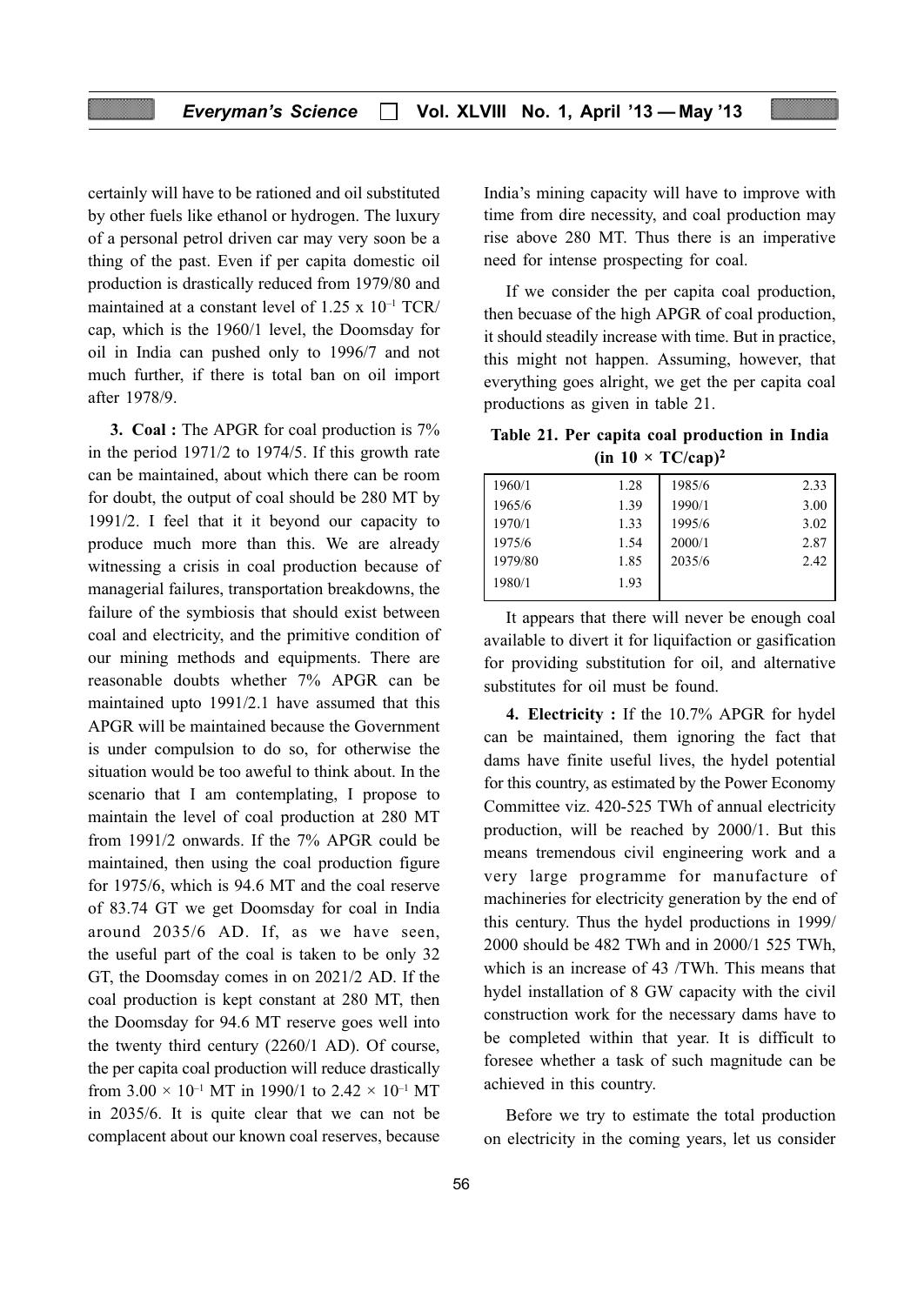the thermel production. There are many imponderables about it, and we can only make intelligent guesses about them. We have to guess how much coal could be raised, transported and distributed and how much oil would be available in the face of crushing rise of oil prices. We may project the thermel production on the basis of the coal and oil production scenario that I have described. The APGR for thermel production for period 1965/6 to 1971/2 (table 19) was 10.2%. Subsequently it is likely that the APGR may have fallen. But I have projected on this APGR till 1978/ 9, after which the oil availability may be too erratic. The % shares of power coal in total thermel fell from 73.6% to 60.8% and power oil in total thermel rose from 26.4% to 39.2% in the period 1960/1-1970/1 (table 18). To estimate the shares of power coal and power oil in the total thermel from 1970/1 to 1977/8,1 have assumed 60% for power coal and 40% for power oil. This resulted in % shares of power coal and power oil in total coal and total oil to rise from 23.5% to 31.5% and 8.5% to 12.4% respectively in this period. To project beyond 1977/8 we have assumed the % shares of power coal in total coal and power oil in total oil as 32% and 13%, assuming that if the fuels are available then because of demands from other setors, the fuels will flow into the power sector in this ratio. The projection for thermel upto 2000/1 has been made in this way and is presented in table 18. The hydel production has been assumed to keep to a steady 10.7% APGR till the saturation level in 2000/1. The % shares of hydel and thermel in total electricity produced are shown in table 19. After 1990/1 the only sources of electricity that we can think of now are coal and hydroflow. The % share are nearly equal till 1982/3 after which hydel would begin to dominate. The % shares of electricity in total energy are also shown in table 19. From a minor share in 1960/1, electricity should dominate by the end of the century, because we have not contemplated any restrictions on hydel development.

The per capita electricity production is as shown in the table 22

| Year    | Hydel | <b>Thermel</b> | <b>Total</b>       |
|---------|-------|----------------|--------------------|
|         |       |                | <b>Electricity</b> |
| 1960/1  | 18    | 21             | 39                 |
| 1965/6  | 31    | 36             | 67                 |
| 1970/1  | 46    | 52             | 98                 |
| 1975/6  | 69    | 76             | 145                |
| 1979/80 | 94    | 100            | 194                |
| 1982/3  | 119   | 116            | 235                |
| 1983/4  | 128   | 91             | 219                |
| 1985/6  | 150   | 98             | 248                |
| 1990/1  | 222   | 128            | 350                |
| 1991/2  | 240   | 100            | 340                |
| 1995/6  | 346   | 97             | 443                |
| 2000/1  | 539   | 92             | 631                |

Table 22. Per capita electricity production (in kWh/cap) in India from 1960/1 to 2000/1

Thus hydel production should have increased in 1979/80 by 5.2 times the 1960/1 figure and should increase by 29.9 times by 2000/1. The thermel production should have increased in 1979/80 by 4.8 times the 1960/1 figure and should fluctuate due to oil scarcity reaching a level of 4.4 times by 2000/1. Per capita commercial energy increaes by a factor of 3.1 in the period 1960/1 to 2000/1 and most of the incease is due to the hydel component. Per capita noncommercial energy will actually decline by a factor of 1.5 in this period. This would mean that the poorer communities in the rural areas will be very hard hit by scarcity of fuel in he coming years. Per capita total energy available increases in this period by a factor of 2.2 only, even if the hydel can be developed. This does not mean much increase of prosperity for the country. By 1979/80 we should have about 5.0 times increase of total electricity production over the 1960/1 figure, and by 2000/1 we expect 16.2 times increase in our scenario, inspite of the fact that oil may perhaps not be available after 1990/1. This is because we expect that the large hydel potential of the country can be developed. The above analysis shows how important it is to develope this potential. The world average per capita electricity consumption in 1970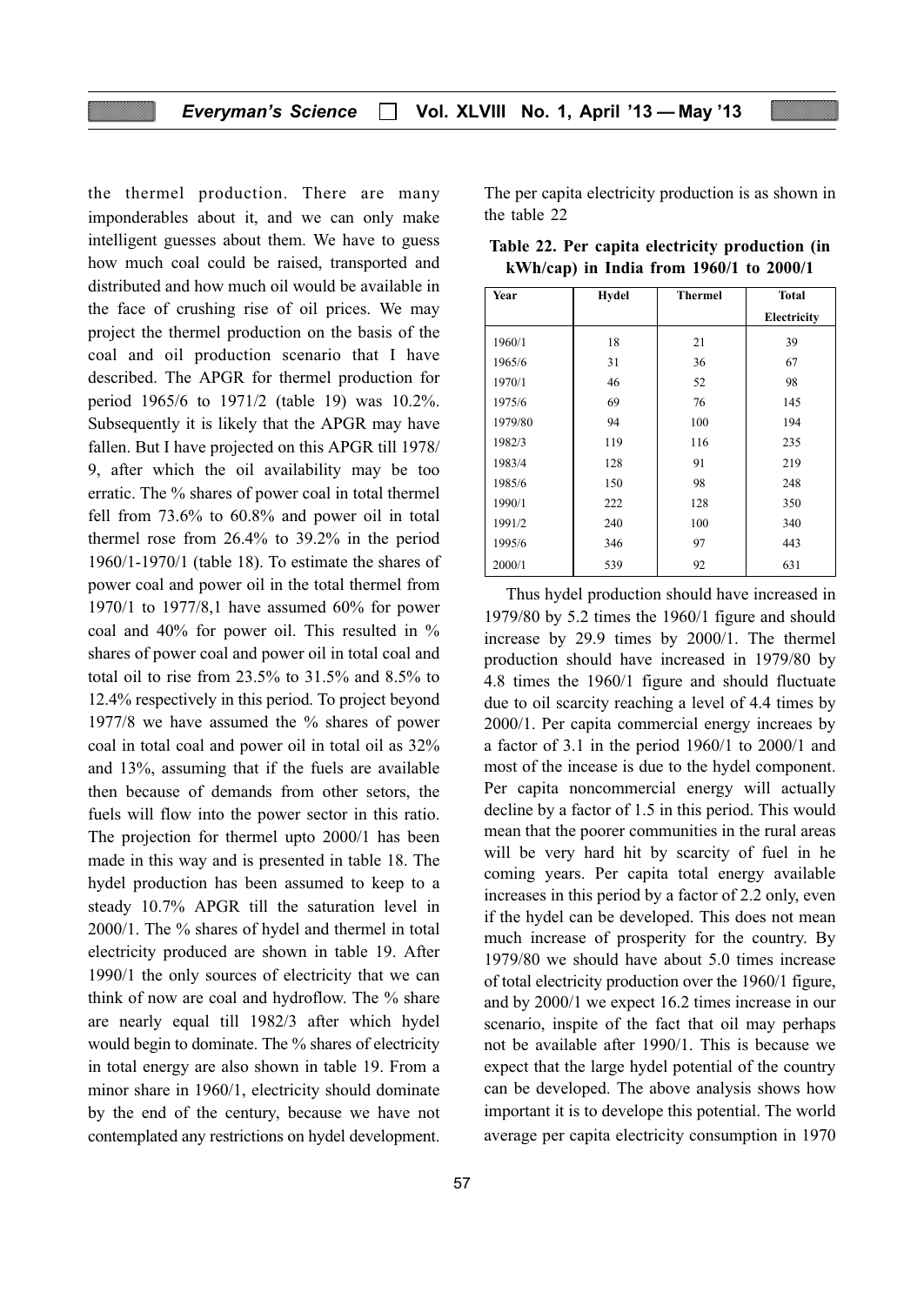was 1361 kWh/capita; whereas Norway consumed 14635 kWh/capita and USA 8009 kWh/capita in that year, thus this country has a long way to go before its electricity production and consumption can compare with those of other countries.

Another scenario for hydel is more probable perhaps; this is based on the assumption that the capital annual hydel production in 1979/80, which in 94 kWh/capita, cannot be easily exceeded. Then the hydel production to 2000/1 would be as given below.

## Table 23. Total hydel production (in TWh) in India if per capita hydel production is constant and

= 94 kWh/capita year

|         |    | $\cdot$ |    |
|---------|----|---------|----|
| 1979/80 | 57 | 91/2    | 82 |
| 82/3    | 68 | 95/6    | 84 |
| 83/4    | 69 | 2000/1  | 92 |
| 90/1    | 73 |         |    |

This means it would take very long time to reach the target assessed by Power and Economy Committee. The annual increase of hydel production is about 2 TWh which would mean annual hydel installation of 380 MW, which is not too much.

5. Noncommercial Fules : I give some reasons below which leads me to believe that not much more than 100.7 MTCR amount of noncommercial fuel will be available hereafter.

## AVAILABILITY OF NONCOMMERCIAL FUEL

#### Firewood

Let us first look into the availability of firewoods which requires an examination of land utilisation in India. Table 23 gives the relevant data since most of the firewood

## Table 23. Land utilisation in India in 1972/3. All areas given in  $10<sup>7</sup>$  hectare

Source : Statistical Abstract 197761. Figures in brackects indicate % shares of the total land utilised.

| Total geographic area            | $= 32.87$        |
|----------------------------------|------------------|
| Total land utilised              | $= 30.41(92.5\%$ |
|                                  | of total land)   |
| Forest area                      | $= 6.53(21.5)$   |
| Land area under non-             |                  |
| agricultural use                 | $= 1.62(5.3)$    |
| Barren and uncultivable          |                  |
| fallow land area                 | $= 2.63(8.6)$    |
| Permanent pastures and           |                  |
| other grazing land               | $= 1.28(4.2)$    |
| Land area under miscellaneous    |                  |
| cultivated tree crops and groves |                  |
| not included in the area shown   | $= 0.46(1.5)$    |
| Cultivable waste land area       | $= 1.58(5.2)$    |
| Balance area under cultivation   | $= 16.15(53.1)$  |

comes from our forests let us look at our forest wealth. The data given in table 23 is very disturbing. Forests cover only 21.5% of the utilised land and this can only men disaster from ecological and climatic points of view. It is therefore extremely urgent for the Government to seriously review its forest policy before it is too late. Time targeted R&D work is necessary to established energy plantations on cultivable waste land which forms 5.2% of the utlilised land. However, there will be other important claims on this area. According to a study of National Council of Applied Economic Research made in 1959, not all firewood is collected from forests but from other areas. The survey gives the firewood consumed for this year as 31 MTCR and charcoal62 1/MTCR i.e. a total of 32 MTCR. However, the out turn of firewood from forests was only 375 Mcft. Allowing for an extra third on this as illegal cutting, we get a total of 500 Mcft of firewood which is equivalent of 5 MTCR. Deducting this from the total 31 MTCR, we find that 27 MTCR of firewood was collected from outside the forest area. This is extremely serious. Our estimate

<sup>61.</sup> Statistical Abstracts 1977. Central Stasticial Organisation Government of India.

<sup>62.</sup> Domestic Fuels in India, National council of Applied Economics Research (1959)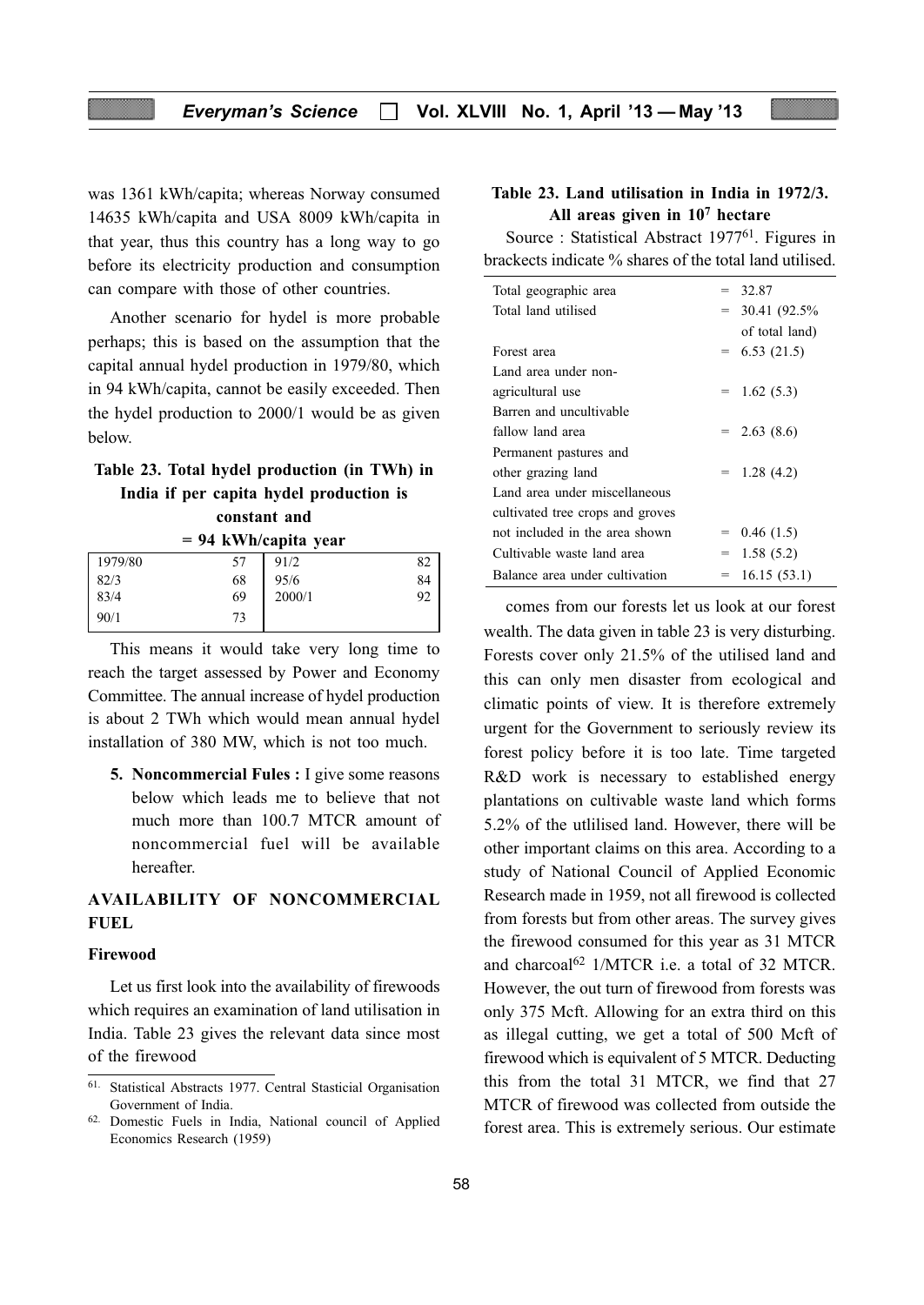from SRECNI survey is that firewood used in 1978/9 is 43.9 MTCR, and I hope that it is realised from what has been said, that this cannot be increased much more.

## VEGWASTE

This is mostly agrowaste and depends on the agricultural output, and the rest depends on droppings from trees and various other plants. It is very difficult to estimate the proportions of the various components, and the problem should be studied in depth. The agricultural output depends on the cultivated land, which is already about 53.1% of the utilised land, and perhaps cannot be increased and further. The trees are diminishing in number, and their droppings must necessarily decrease henceforth. Moreover, there are other important demands on vegwastes for nonenergy industrial use. An important example is the utilisation of just sticks for production of hard boards. The figure for vegwaste obtained from the SRECNI study for 1978/9 is 32.3 MTCR and it is very likely this figure will remain constant with time.

### DUNG

Meghnad Saha<sup>63</sup> in his last paper made a very interesting study of availability of dung fuel, and his approach to the problem was accepted as realistic by NCAER in their report on Domestic Fuel<sup>64</sup>. He made an estimate of the dung collected from the report of marketing of cattle<sup>65</sup> in India which stated that an average adult Indian cow produced 25 1b/ day of green dung, young cow 18 1b/day, an adult

66. See Meghnad Saha. loc. cit.

buffalo 60 1b/day and an young buffalo 40 1/b day. Prof. Saha assumed 180 M heads of cattle with composition 140M heads of cow and 40M heads of buffaloes. With the age structure for both groups : 70% adult and 30% young, the dung outturn should be as given below :

|                       | Number<br>(in M heads) | Annual<br>green dung<br>outturn (MT) |
|-----------------------|------------------------|--------------------------------------|
| 1. Cow population     |                        |                                      |
| Adult                 | 98                     | 405                                  |
| Young                 | 42                     | 125                                  |
|                       | 140                    | 530                                  |
| 2. Buffalo population |                        |                                      |
| Adult                 | 28                     | 278                                  |
| Young                 | 12                     | 79                                   |
|                       | 40                     | 357                                  |
| Total:                | 180                    | 887                                  |

Thus, average yield of green dung by a cattle head per year =  $4.93T/year = 13.50 kg/day.$ According to the Memorandum on the Development of Agricultural and Husbandry  $(1944)^{66}$  and  $40\%$ of dung is collected. Thus of 887 MT green dung only 354 MT green dung or 71 MT dry dung is available This gives the ratio.

$$
ext{Dry dung (fuel)} \quad \times 100 = \frac{71 \times 100}{887} = 8\%
$$

Thus average dry dung collected per cattle head  $= 0.39$  T/y

Our calculation from the SRECNI study requires 23.1 MTCR of dry dung in 1975/6 which is equivalent to 76.96 MT of dry dung or 962 MT of green dung. This would require 195 M heads of cattle. According to statistical abstract 197767 the cattle population growths are as given below

|                                     | 1961 | 1972 | <b>APGR</b> |
|-------------------------------------|------|------|-------------|
| Number of cows<br>(in M heads)      | 176  | 178  | $0.1\%$     |
| Number of buffaloes<br>(in M heads) | 51   | 59   | $1.3\%$     |
| Total (in M heads)                  | 22.7 | 237  | $0.3\%$     |

<sup>63.</sup> Meghnad Saha. Fuel in India, Nature, May 19, p. 923, (1956)

<sup>64.</sup> Domestic Fuels in India, National council of Applied Economics Research (1959)

<sup>65.</sup> See Meghnad Saha. loc. cit.

<sup>67.</sup> Statistical Abstract 1977, Central Statistical Organisation, Government of India.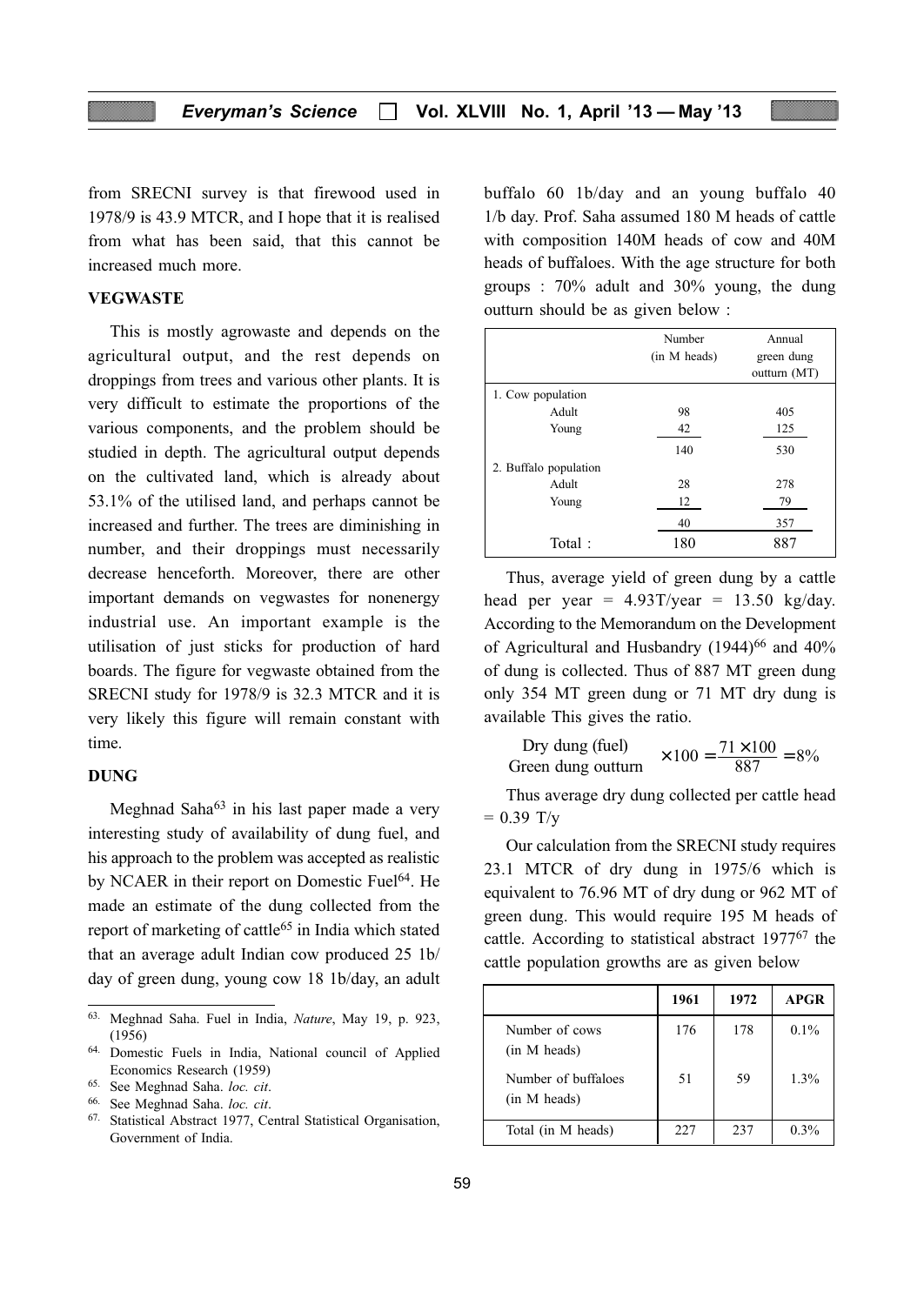With these APGR's the cow number is 178.5 heads and buffalo number is 61.3 M heads, i.e. a total of 240 cattle heads in 1975/6 which is sufficient for the dung required. If the rural population grows unchecked at APGR of 2%, then the dung demand, which should also grow at this rate, will very soon outstrip the supply, which grows at the rate of 0.3% only. If this happens in x years after 1975/6 then x is a solutions of

 $195 \times (1.02)^{x} = 240 (1.003)^{x}$ 

which gives  $x = 12$  years, i.e. the year when dung supply will be inadequate is 1987/8. We have allowed 2% growth of rural human population upto 1991/2. So the dung supply can be allowed to grow at 2% APGR upto 1987/8, when it reaches the fugure 29.3 MTCR (dry dung). After this year the dung supply may rise very slowly at an APGR of 0.3% the APGR for cattle population of India.

It must be recognised that we have taken a very low CR value for dung viz. 0.3%. With improvement of utilisation technology e.g. conversion into gobar gas, the net energy available from the dung collected may be much larger than what is put in table 12.

### SUMMARY

We may now summarise the main points of this study.

Oil gap : The Doomsday for oil import has been set in 1928/3 and domestic oil in 1990/1. We have seen that the shortage of oil will profoundly affect two economic sectors : the Transport and the Domestic. We have calculated the per capita oil consumptions for these sectors for 1970/1, which is 0.137 TCR/cap, and projected with this per capita consumption as constant with time to find the amount of oil consumed in these sectors for subsequent years. This assumes no real growth of consumption of oil in these sectors. Table 24 shows the state of affairs for these sectors upto 2000/1.

|  | Oil demand for T&D sectors calculated at the |  |
|--|----------------------------------------------|--|
|  | 1970/1 per capita level of 0.137 TCR/cap     |  |
|  |                                              |  |

Table 24. Oil gap (in MTCR)

| Year    | Oil       | Oil demand      | $\frac{0}{0}$ | Gap   |
|---------|-----------|-----------------|---------------|-------|
|         | available | $(T&D$ sectors) |               |       |
| 1970/1  | 129.3     | 74.8            | 58            |       |
| 1975/6  | 156.0     | 84.0            | 54            |       |
| 1979/80 | 212.7     | 91.9            | 43            |       |
| 1982/3  | 247.1     | 94.6            | 40            |       |
| 1983/4  | 137.7     | 101.1           | 73            |       |
| 1985/6  | 115.3     | 105.9           | 92            |       |
| 1990/1  | 214.8     | 119.2           | 55            |       |
| 1991/2  |           | 122.0           |               | 122.0 |
| 1995/6  |           | 827.0           |               | 127.0 |
| 2000/1  |           | 133.4           |               | 133.4 |

Thus by 1990/1 the oil gap may dominate the Transport and Domestic sectors. This gap must be filled up by alternative liquid fuels. The production of ethanol from bio waste may not be sufficient, for the amount of biowaste available will have reached saturation by 1978/9. The only other alternative seems to be hydrogen, which must enter the economy by the next ten years.

Coal : The coal production has been assumed to rise steadily at 7 % rate. But to maintain this steady APGR tremendous changes are necessary in the managerial structures and mining methods; the symbiosis of coal and electricity must be restored. The assumption made here that coal production will level off at 280 MT by 1991/2, if such changes cannot be made, seems to be realistic. The Doomsday for coal for 280 MT annual production will be in  $2260/1$ . It is also very clear from the expected per capital coal production that not much coal can be spared for liquifaction or gasification as substitute fuel for the Transport and Domestic sectors.

Electricity : The optimistic picture that emerges of electricity production is based on the assumption that the 10.7% APGR can be maintained for hydel production. This may be too much to expect. The question of transmission of hydel from the place of generation to the consumers will become very important in future. To solve this problem, hydrogen may have to be produced at the site of electricity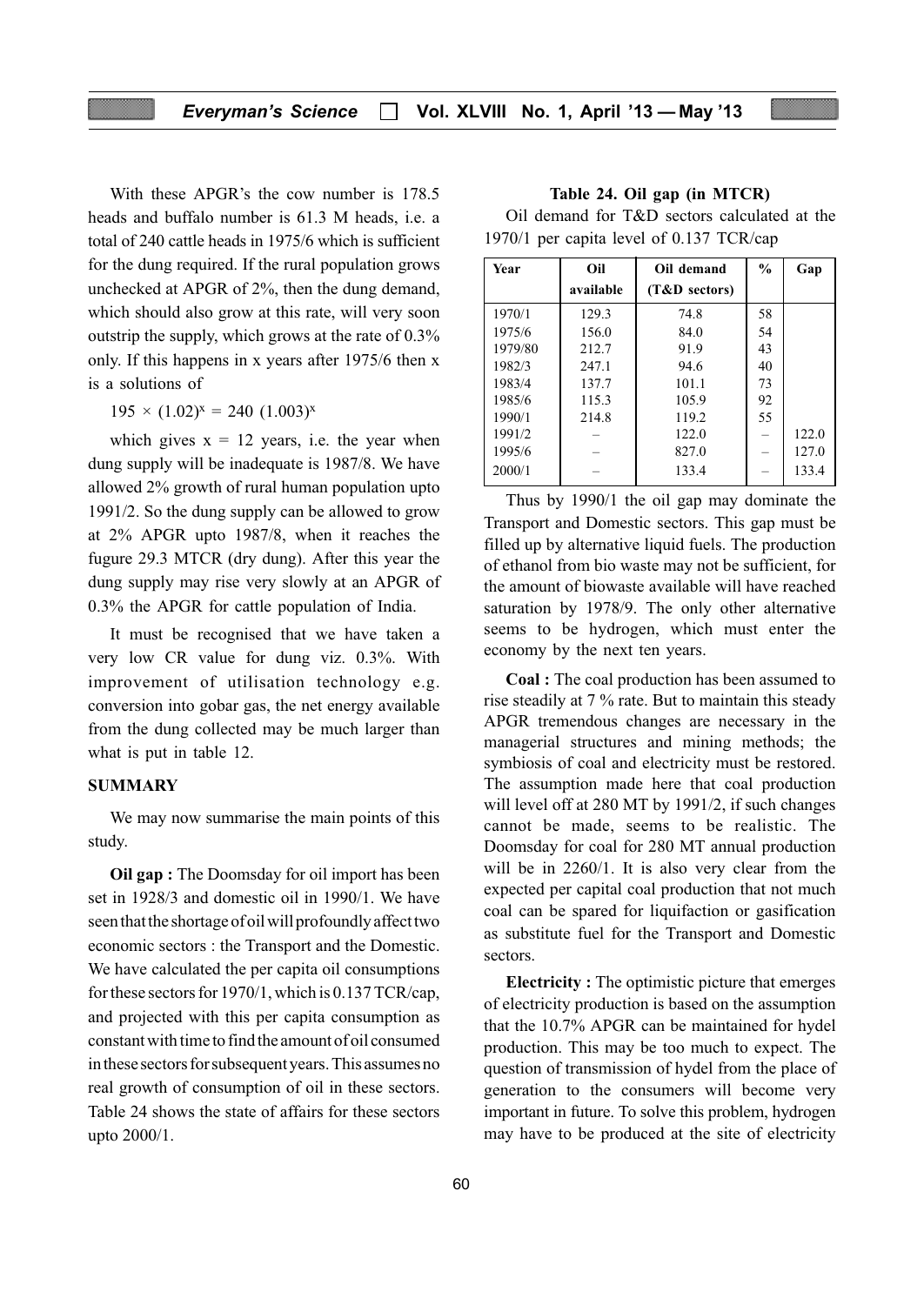production, which could then be piped to the consumer. The loss of electric energy in transmission must be reduced by replacing gradually the high voltage AC transmission systems by the high voltage DC transmission ones.

This then the picture of what I feel would be shape of things to come. It will be clear that I am putting too much trust in our capacity to develope hydroenergy. If we fail in doing this, then ofcourse the country will face a disaster of unprecedented magnitude. Even if everything goes alright, does the per capita energy, which becomes available, mean prosperity for the country.

Tolstoy asked the question : how much land does a man need. A similar question may be asked about energy. How much energy do we really need? An American consumed in 1970/1 about 328.8 M Btu of energy i.e. about 11.7 TCR, which is very large compared to India per capita energy 0.57 TCR for the same period. Indeed if one examines the energy comsumption of various global areas in 1970 given in table 25 one can see that the developed countries with 26.1% of the world population consume 77.9% of the energy. Indian per capita energy 0.57 TCR is comparable with the per capita energy for noncommunist Asia for 1970/1 which is 16.9 M Btu i.e. 0.60 TCR. Meghnad Saha had all his life struggled to fight this injustice, and his wish was that this country achieves the same energy consumption level as the developed countries. But today in face of energy shortage, the per capita energy consumption in developed country seems a preposterous way of spending the limited resources available.

On the other hand the advance of technology based on increasing consumption of energy has certainly improved the quality of life of many classes of the society. The increasing pace of energy consumption is very neatly summarised in the dedication page of the survey " Energy and man<sup>70</sup>" : "For the grandparents .. who found 110 kWh/ capita/day was more than enough, for the parents .. who thought 150 kWh/capita/day was about right, for the brothers and sisters .. who have been doing well on 250 k Wh/capita/day and for the children ... who will probably feel like they're having to skimp at 350 kWh/capita/day" The figures are presumably for total energy. The Indian figure<sup>71</sup> for total energy

| Country          | <b>Energy consumption</b><br>$(in q = 10^{15} Btu)$ |        | Population<br>$(in G = 109 a persons)$ |        | Per capita energy<br>(in M Btu) |
|------------------|-----------------------------------------------------|--------|----------------------------------------|--------|---------------------------------|
| Africa           | 3.64                                                | 1.7)   | 0.35                                   | (9.7)  | 10.40                           |
| Asia (communist) | 11.34                                               | (5.3)  | 0.79                                   | (21.9) | 14.35                           |
| Asia             |                                                     |        |                                        |        |                                 |
| (Non-Communist)  | 20.76                                               | (9.7)  | 1.23                                   | (34.0) | 16.90                           |
| Latine America   | 9.20                                                | 4.3)   | 0.28                                   | 7.8)   | 32.90                           |
| North America    | 74.25                                               | (34.7) | 0.23                                   | 6.4    | 326.80                          |
| Oceania          | 2.35                                                | (1.1)  | 0.02                                   | (0.5)  | 117.50                          |
| USSR &           |                                                     |        |                                        |        |                                 |
| East Europe      | 44.72                                               | (20.9) | 0.35                                   | (9.7)  | 127.80                          |
| West Europe      | 47.72                                               | (22.3) | 0.36                                   | (10.0) | 132.50                          |
|                  | 213.98                                              | (100)  | 3.61                                   | (100)  | 59.28                           |

Table 25. Energy consumption of various countries in 1970

Source : J. P. Harnett<sup>68</sup>. Figures in brackets indicate % shares

68. J. P. Harnett : The case for alternative energy sources, article in Alternative Energy Sources.

70. Energy and Man–Technological and Social Aspect : ed Morgan M.G. The Institute of Electrical and Electronics Engineers Press.

is 12.8 kWh/capita/day in 1970/1, which may rise to 21.1 kWh/capita/day in 1970/1, which may rise to 21.1 kWh/capita/day in 2000/1. Technology has increased the expectation of people of all walks of life, and it is unthinkable that its forward march

<sup>71.</sup> Note : Using calorific value of anthracite-12700 Btu/lb,  $ITCE = 28$  MBtu = 8202kwh.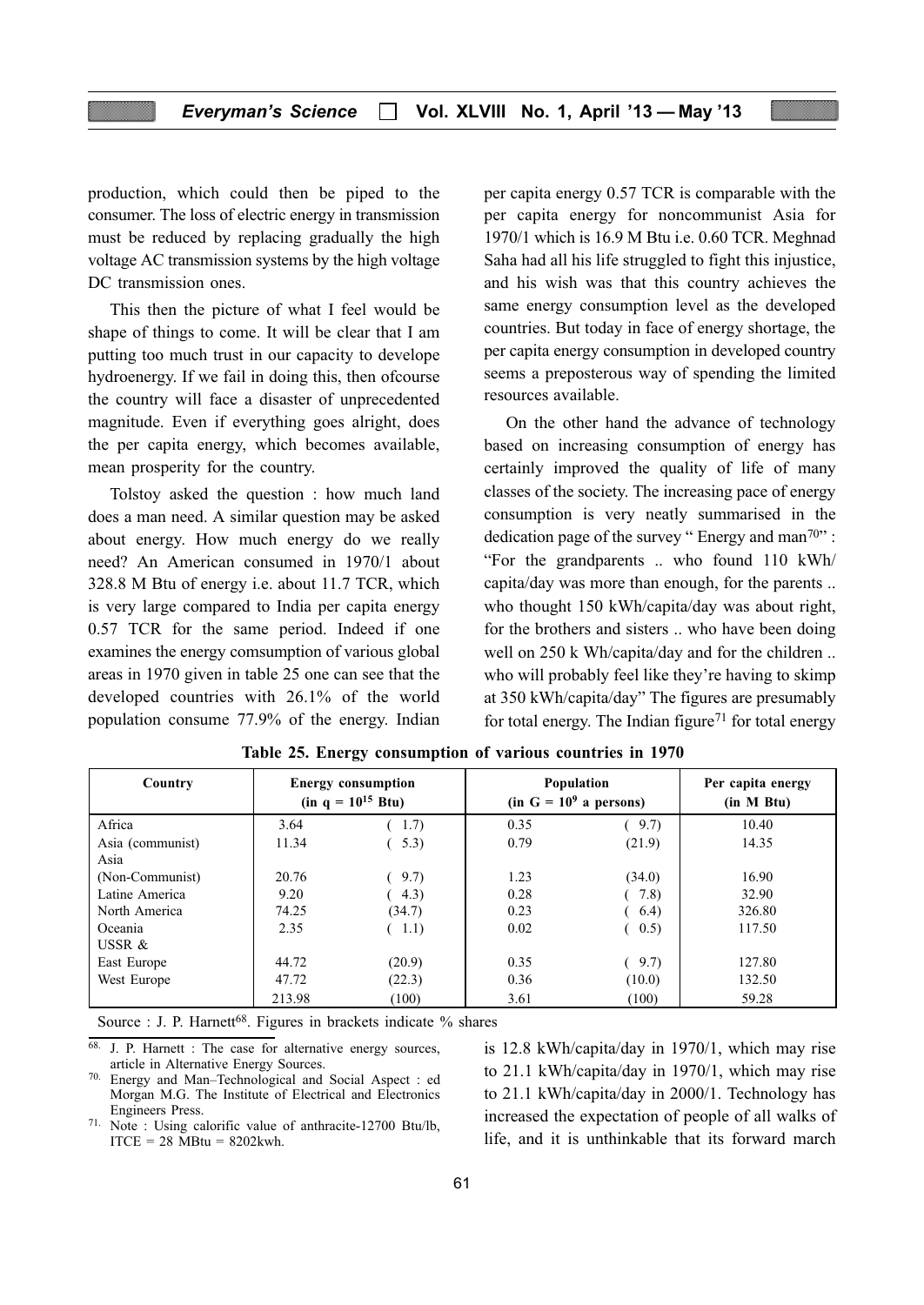can be halted or reversed. We have a long way to go to meet the energy demand, which is bound to rise steeply.

In table 26 we see the per capita production of various forms of energy. The non-power coal

We cannot attack the energy problem unless our attitudes change. In the coming years, the energy question will surpass all other national problems in importance and urgency. The Government must realise the key role that energy plays in the economy

| Year   | <b>Nonpower</b> | Nonpower | Electricity | <b>Total</b> | <b>Total Non-</b> | <b>Total</b>  |
|--------|-----------------|----------|-------------|--------------|-------------------|---------------|
|        | Coal            | Oil      |             | Commercial   | Commercial        | <b>Energy</b> |
| 1960/1 | 1.13            | 1.20     | 0.39        | 2.72         | 1.62              | 4.34          |
| 1965/6 | 1.13            | 1.64     | 0.67        | 3.45         | 1.60              | 5.05          |
| 1970/1 | 1.02            | 2.17     | 0.98        | 4.17         | 1.57              | 5.74          |
| 1971/2 | 1.09            | 2.24     | 1.45        | 4.78         | 1.55              | 6.33          |
| 1977/8 | 1.26            | 2.76     | 1.94        | 5.96         | 1.51              | 7.47          |
| 1978/9 | 1.43            | 3.22     | 2.35        | 7.00         | 1.43              | 8.43          |
| 1982/3 | 1.50            | 1.36     | 2.19        | 5.05         | 1.40              | 6.45          |
| 1983/4 | 1.58            | 1.55     | 2.48        | 5.61         | 1.35              | 6.96          |
| 1990/1 | 2.04            | 2.15     | 3.50        | 7.69         | 1.22              | 8.91          |
| 1991/2 | 2.13            |          | 3.40        | 5.53         | 1.19              | 6.72          |
| 1995/6 | 2.05            |          | 4.43        | 6.48         | 1.15              | 7.63          |
| 2000/1 | 1.95            |          | 6.31        | 8.26         | 1.10              | 9.36          |

Table 26. Per capita energy production (in  $10 \times TCR/person = 10^4$  kwh/person)

production increases by a factor of 1.9 to a maximum in 1991/2 and then declines. Oil may vanish by 1990/1, creating an oil gap of 122 MTCR, i.e., 18.8 MT in the Transport and Domestic sectors, which has to be met. Per capita electricity increases by a factor of 16.2 in the period 1960/1 to 2000/1. But whether this will be possible is doubtful. In table 22 we have seen that per capita hydel increases by a factor of 29.9 in this period whereas thermel increases only by a factor of 4.4. Thus if the APGR of the hydel is not maintained, then electricity will be a scarce commodity as it is already threatening to be.

### ENERGY STRATEGIES FOR THE FUTURE

I shall be very happy if my forecasts are proved to be wrong. But my fear is that what will actually happen may be far worse than what I have described. So the country must be put on a state of preparedness to face the dangerous situations that will come. I do not know the answers to what must be done -I do not believe any body does. I shall, however, suggest a few points, which I think are relevant. In the hope that specialists would discuss them and indicate the path, which the country should follow.

and lives of the people, who would put up with energy shortage only to the point that the Domestic sector is not touched and the food supply systems, which is a matter for the Transport sector, does not collapse. If the energy question is allowed to drift, then the politicians indulging in the luxury of the power game, would be swept away as unworthy of trust of the people. We, scientists value our freedom to work on problems of our choice : this freedom will be lost, if we do not participate in energy reserach. We have a wonderful status in society. Other people pay and we do what we want. If we neglect to work on energy, our privileged status cannot be defended, in a energy less society. Energy research must, therefore, be undertaken as a matter of compulsion in all R&D institutes of the country. The technologists may find very soon that the society would not have much use for them, if they do not lavish the care and attention to the design, manufacture, installation, operation and maintenance of the energy conversion machines, which is required. The workers must cooperate to see that the energy supply to the various economic sectors are assured, for otherwise they would suffer as much as others in the disasters that would follow.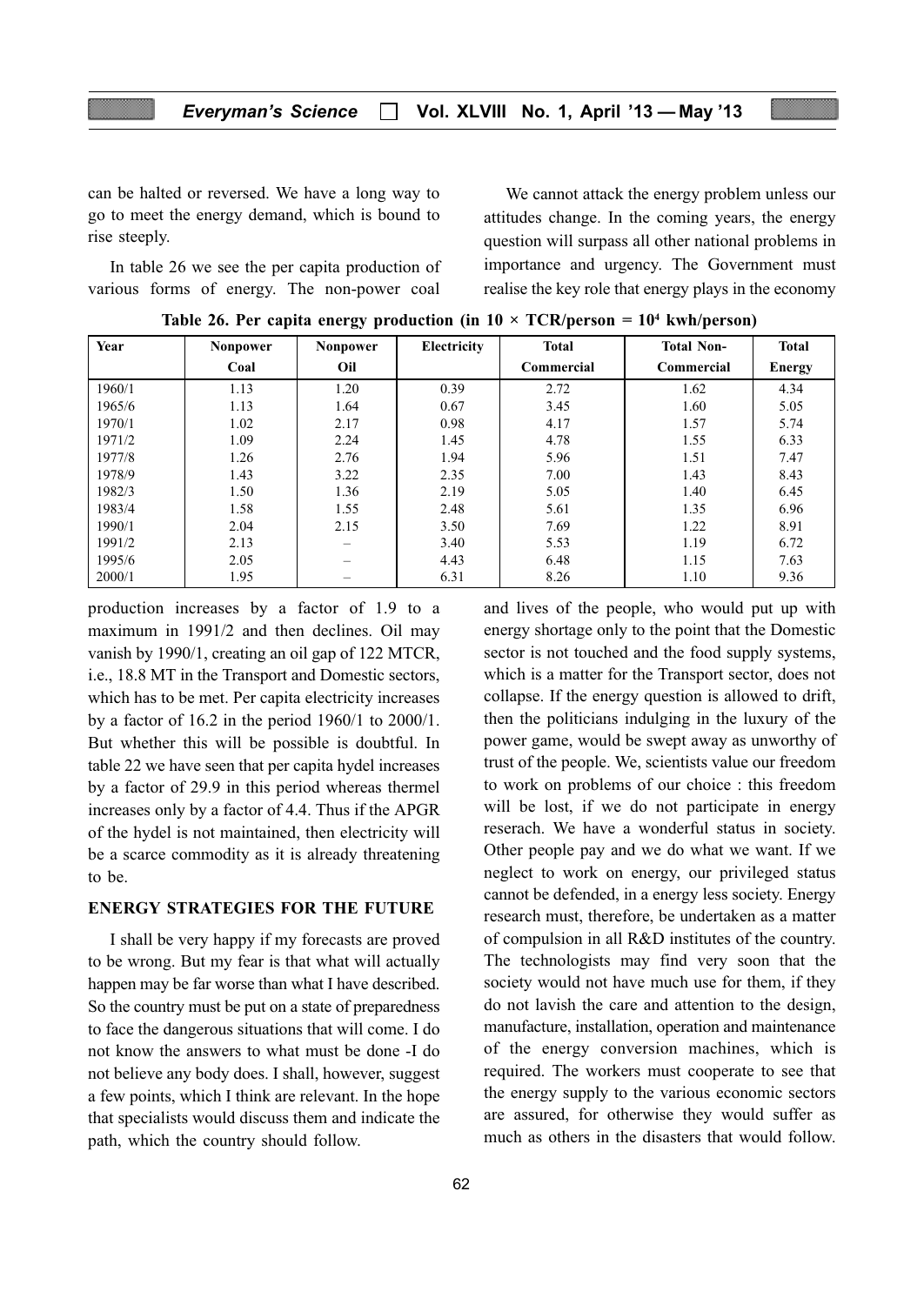### Everyman's Science  $\Box$  Vol. XLVIII No. 1, April '13 - May '13

Energy is a multidisciplined subject and educationists must carefully arrange that the Universities and the I.I.T's have energy as an important item in their syllabi and also design practical training courses for those who would take up energy as a career. The media has a major role to play in making the awareness of the problem pervade through all strata of society. All of us must realise the urgency of the problem and be ever vigilant that things are properly done. Energy crisis has to be treated on a war time footing.

To formulate a strategy for energy, reliable data and informations should be easily available on various forms of energy, both in regard to quantity and efficiency of production and distribution, their consumptions in the various economic sectors with assessments of various end uses. Unfortunately, in India, the data that are available, are too old and incomplete to be useful. Thus it is imperative that a monitoring agency be set up to undertake this task.

The country evidently must have an energy policy. I do not know which organisation should undertake the formulaition of the policy. I can at least suggest, for what it is worth, what should be discussed while formulating the policy statement. Evidently the policy must contain considerations the following points :

#### 1. Energy resources and exploitation

- Prospecting for new resources, Development of prospecting methods for remote areas and under oceano using remote using methods for prospecting.
- Preparation of a master inventory of energy resources of the country.
- Modernisation of mining methods and equipments: Consideration of secondary and tertiary recovery methods for oil wells which are exhausted with respect to primary methods, deep coal mining.
- Assesment of the biomass that can be gathered without endangering the ecology of the country.
- Establishing energy plantation for biofuels.
- A trade policy for regulating export of energy resources and import of energy fuels.
- 2. Alternative uses of existing fuels
- Intense R&D programme for liquifaction and gasification of coal within a considered time frame so that by 1990/1 the plants can be ready to provide coal based liquid fossil fuel to domestic and transport sectors.
- Intense R&D programme for production of ethanol from biomass and introduction into the economy of other bioconversion systems.
- Rethinking of the gobar gas programme to make the gas available to the poorer classes of society.

#### 3. Hydel & electrification programme

- Rethinking of the various aspects of the existing hydel projects for taking corrective measures.
- Laying down a hydel production programme for the country, for we may have to depend on hydel in increasing proportions.
- Replacement of A.C. transmision by D.C. systems.
- Rural electrification should be reconsidered if hydel production cannot be increased.

### 4. Energy conversion machines

● A review of what types of energy machines and plants should be manufactured in the country and what should be imported.

#### 5. Energy pricing

● A policy for pricing various forms of energy that is should to the consumers and recommendations of differential rates, whenever necessary.

#### 6. Regulatory aspects

● To consider the pollution and damage to environment and ecology from energy production from fossil or nuclear fuesl, hydel etc. and what legislations to pass and how to enforce them.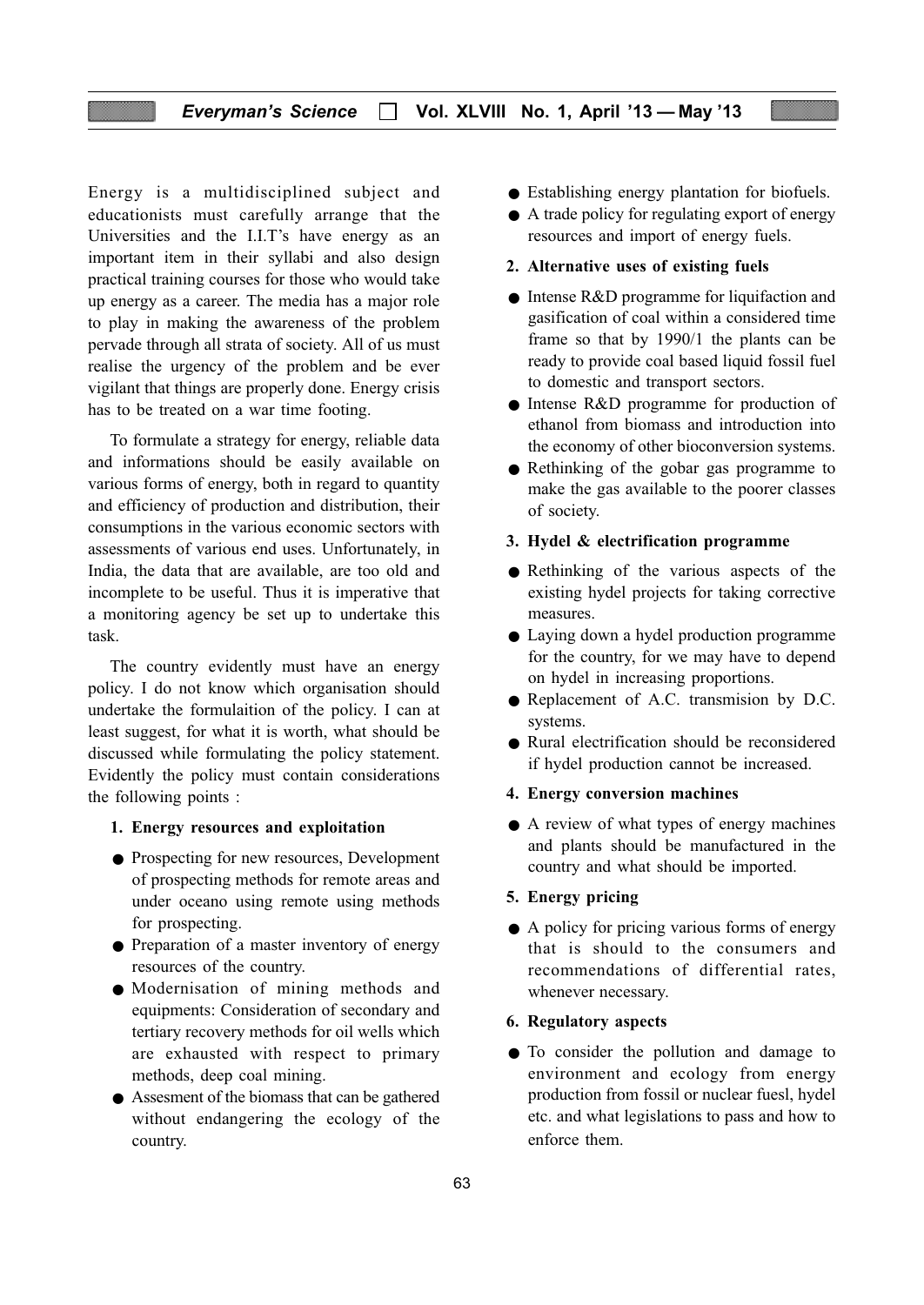#### 7. New energy sources

- Intense R&D programme for hydrogen production with the target that production begins by 1990/1.
- Intense R&D programme for fuel cell development.
- A solar energy policy for its utilisation with Stirling engines in the Rural Agriculture for irrigation pumps and generally for sector for space heating and cooling, and a R&D work programme for photovoltaic converters, should be laid down.
- Installation of aeolian engines where strong winds are available, tidal energy stations at gulf of Cambay and Kutch and the mouth of Hugly in West Bengal.
- Consideration of prospects of utilisation of geothermal station.
- 8. Collaboration with other countries on energy R&D
- To the consider research programmes on energy, which are too expensive for this country or lack native expertise, for which collaborations should be established with other countries magnetohydrodynamics, fusion energy programmes, solar energy programmes, etc.

#### 9. Nuclear fission energy

● Rethinking about what to do with this technology : whether to go on with it, in which case a reorganisation of the whole programme will be needed, or whether to taper it off in view of the known hazards, which seem almost unsurmountable.

#### 10. Perspective for the future

- A plan for fuel replacements when the shortages really set in  $-$  ethanol to take the place of oil now and hydrogen coming in by 1990/1.
- Consideration of per capita producton of various forms of energy and consumption in various enconomic sectors upto the end of this century, for this provide the basis to plan the other aspects of the economy.

#### 11. Energy Ministry.

● Restructuring of the Energy Ministry to vitalise it for planing for energy and endowing it with the necessary overall powers for executive actions.

#### 12. Various Agencies and Research Institutes

● Reorienting the charters of various agencies and R&D organisations and allotment of tasks to them to meet the energy challange.

#### 13. Education and training.

● Introduction of energy prominently in the sylabi of the Universities, the IITs and the Technical Colleges, and designing of practical training courses on various aspects of energy.

There are many aspects that I have not touched at all in this study.

- The historic perspective has been only very briefly described. This is a fascinating field for study for scholars, particularly with respect to what happened in India in the past, which is not so well known.
- I have considered a few likely scenarios. Many other scenarios are possible which should be examined in detail to work out the best strategies to meet the crisis looming ahead. The strategies should have a flexibility so that they can be adapted to altered situations.
- The discussion of structures and logistics of large energy plants and their management has been completely left out. This is of immediate importance in view of the present crisis of management.
- I have not considered the rise of cost of energy and the effect on various sectors of the economy and on the social ethos.
- I have just touched on the effect of energy scarcity on a few chosen sectors of the economy arid that also rather casually. I have not discussed the profound social changes that are likely to follow as a result of the scarcity.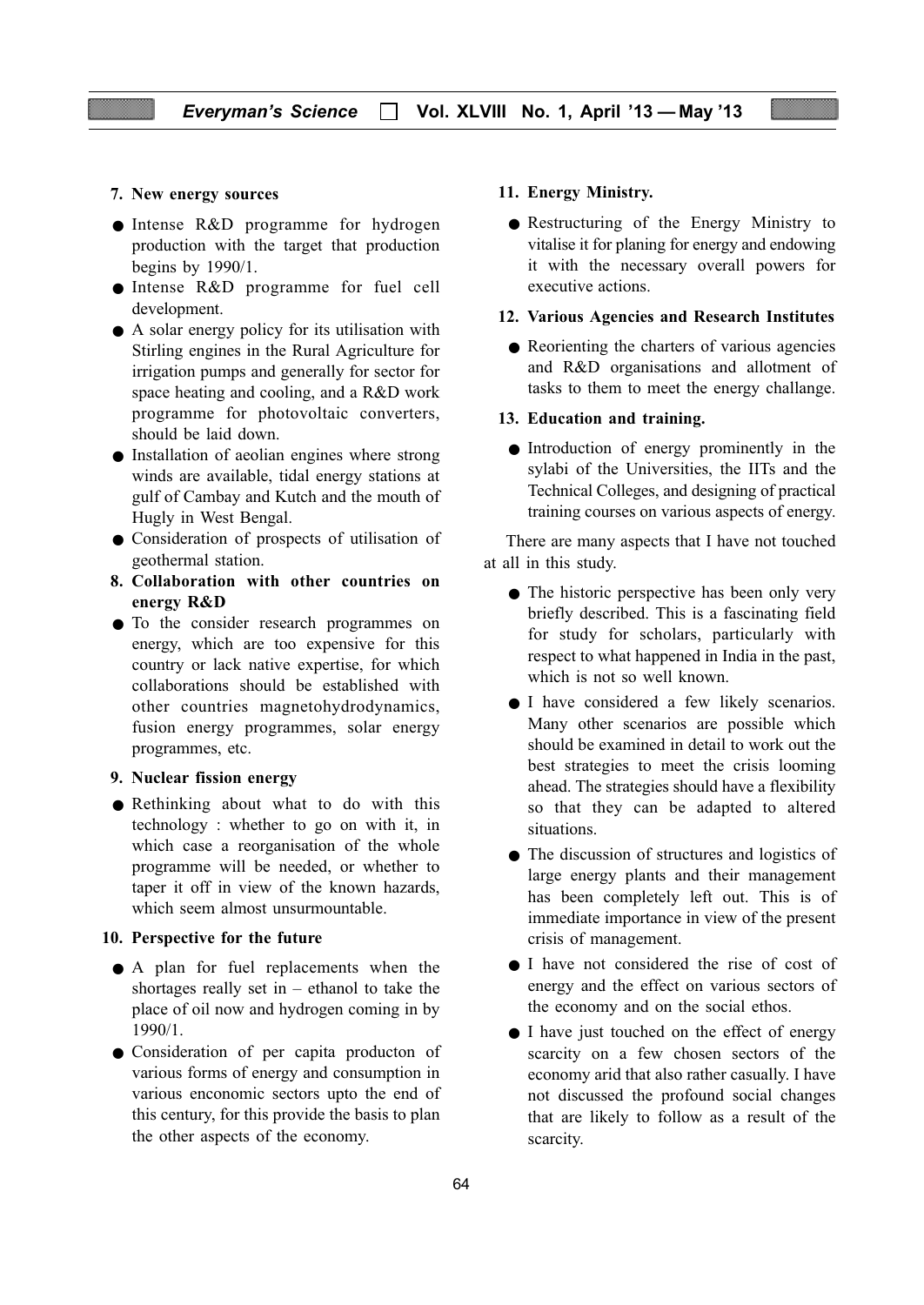- The conservation aspect has not been touched at all. This should be an important area in which study in depth has to be conducted, for many administrative and legislative measures are dependent on such studies.
- I have not discussed the pollution apects of energy production and consumption. The Industrial Revolution had started the release to the atmosphere of  $\mathrm{CO}_2$  and many hazardous gases, aerosols and various particulates. The release of  $CO<sub>2</sub>$  is dramatically demonstrated by the Suess effect. What will be the long term effect on the global climate is a matter of intense controversy. Completely opposing conclusions are put forward, all basing their speculations on what would happen to the ozone layer.
- The question of acceptance by society of new modes of energy has not been discussed. There are many other questions related to interacton of energy and society which need detailed analysis.
- I have not considered the global scenarios in any detail and the interactions between other countries and ours on energy, which must assume importance in years to come. We can not live in isolation and energy is an area in which international discussions, collaborations and agreements will be very much needed.
- I have also not considered the tremendous stock of energy resources which are likely to be found below the oceans and on the continental shelves and the methods of prospecting for them, assessing the dimensions of the deposits and possible recovery technologies. There are other important questions regarding such depositswho owns them, does the principle of Res Cummunis apply to the resources in the sea or do such resources, in practice, belong only to the technologically advanced nations, who have the expertise as prospect for and exploit such wealth?

I have tried to cover many things in course of this address, from very sublime concepts like Migma to some rather profane things like dung. I hope that I have been able to show to you the tip of the iceberg. This is as much as I could do in the time available to me. The opinions I have expressed are my own. There will be other opinions and other views. I do not wish you to agree with me; rather if this address gives rise to vigorous discussions among you, then I shall have achieved my purpose. The crisis is right on us, and there is so much to be done. It would be wrong to think that we shall some how muddle through. A lot of thinking, preparation and organisation will be needed, if we have to face the challenge. To be or not to be is now very much the question.

My appeal to those who ordain our lives is to spare a thought on the shape of things to come. In a world, where energy will be scarce, much of the issues on which we fight so fiercely will lose their relevance. The arguments we use would be just so many empty words, devoid of any meaning. In such a world, it would be sufficient for the day, to live from one moment to the other, and survive.

The warning bells of Spaceship Earth are ringing. Do not ask me for whom the bells toll-it tolls for you, for me, for all the people of earth of today and tomorrow. Shall we heed the warnings and take up the challenge?

Finally I turn once more to the 21st President, who did so much to draw our attention to these problems, and who thought so much about them. We have come across his thoughts and studies althrough this address. With the deepest humility, I dedicate this work to him. His life and philosophy stand as a shining beacon in the gloom that is setting on our world.

Thank you ladies and gentlemen.

### ACKNOWLEDGEMENTS

My thanks are due to Dr. J. Gururaja of the Department of Science and Technology for making available to me the preliminary report of the Survey of the Rural Energy consumption of northern India made by the Natonal Council of Applied Economic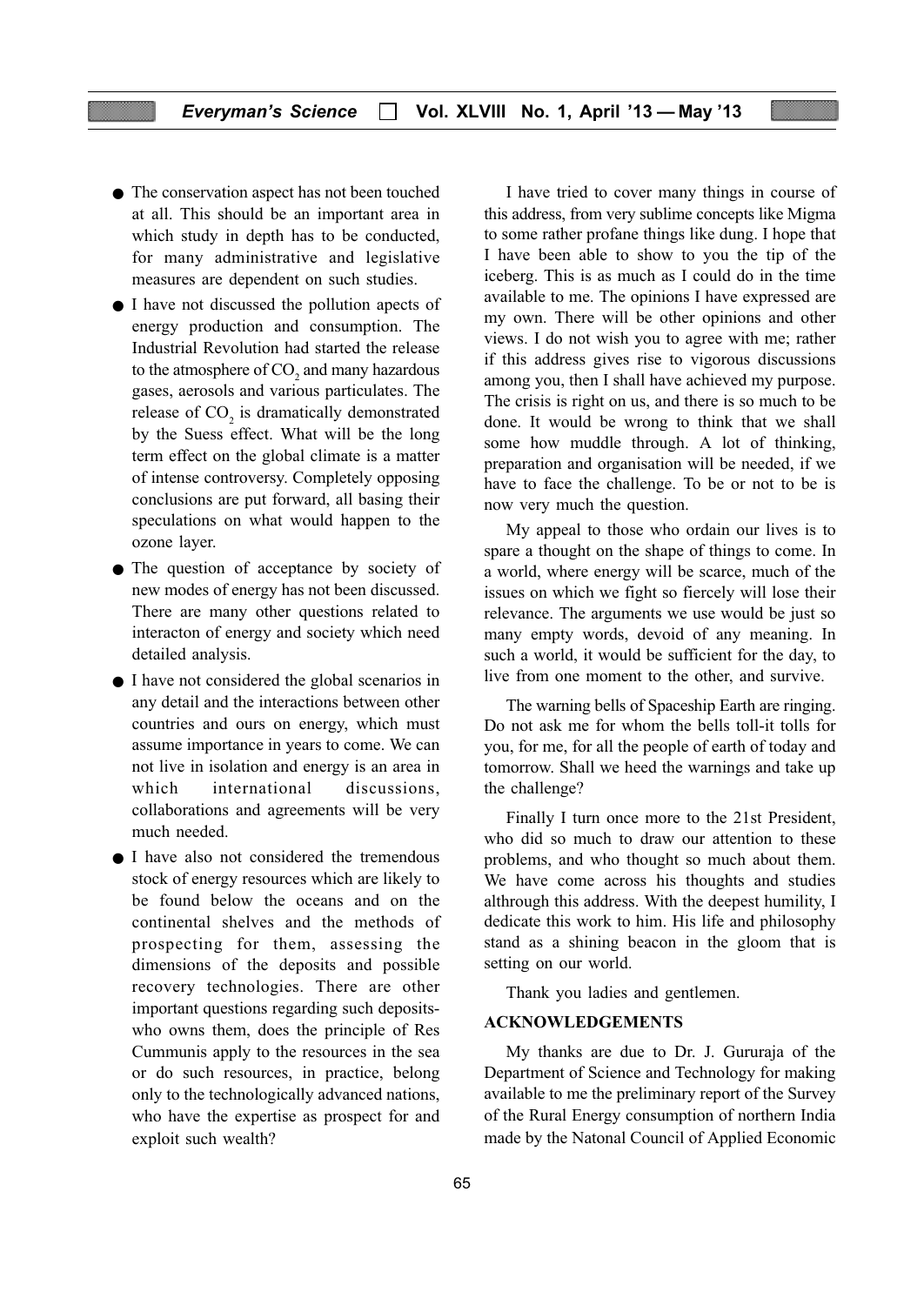Research, and the study on coal by T. N. Basu, T. P. Basu : "Coal resources and extinction technology in India", Central Mine Planning and Design Institute Ltd., Ranchi. Dr. Gururaja made available to me the DST library and gave me many other help. My thanks are due to Shri C. Ambasankaran of Bhabha Atomic Resarch Centre for information on Indian MHD programme and for making available to me the reports of the second world Hydrogen conference held in 1978 at Zurich. I have also used the library of the Indian National Science Academy and through the kind courtsey of Dr. A. K. Bose, the library of the Council of Scientific and Industrial Research. I owe a debt to the American Centre at Culcutta for the kind courtsey that was extended to me for the use of their library. My thanks are due to Dr. P. K. Mukhopadhya of ONGC for many informations about oil production and consumption in India. The ungrudging helps given to me by my friend Dr. B. K. Banerjea and my colleagues of the Saha Institute of Nuclear Physics, Prof. S. K. Mukherji, Prof. N. N. Saha, Dr. S. K. Ghosh, Dr. B. G. Ghosh and Dr. N Chatterji and the valuable discussions I had continuously with them are gratefully acknowledged. My thanks are also due to Shri P. K. Mukherji, Shri B. C. Roy and Shri N. K. Sinha, for prepartion of the manuscript and to Shri A. Saha for the graphs appearing in this study.

### APPENDIX

Papers and speeches by Meghnad Saha on Energy

### On hydroenergy and rivers

- 1922 The great flood of northern Bengal, Mod. Rev., 32, 605.
- 1932 Catastrophic flood in Bengal and how they can be combated, Mod. Rev. 51, 163.
- 1933 Need of a hydraulic research laboratory in Bengal, Sir P. C. Roy, 70th Birthday Commemoration Volume p. 237.
- 1935 The Damodar food of 1935, Mod. Rev., 58, 527.
- 1936 Irrigation research in India, Sci. Cult., 2, 281.
- 1938 The problems of Indian rivers, Presidential address to National Institute of Sciences of India, Proc. Nat. Inst. Sci. Ind., 4, 23.
- 1943 Damodar Bengal's river of sorrow, Amritabazar Patrika Aug 15. Flood, Sci. Cult., 9, 95.
- 1944 With K. Roy : Training of the Tennesse river, Sci. Cult., 9, 418. With K. Roy : Planning for Damodar river, Sci. Cult, 10, 20.
- 1946 With K. Roy : The Damodar Valley reclamation scheme, Sci. Cult, 11, 513.
- 1947 Multipurpose development of Indian rivers, Sci. Cult., 13, 3.
- On nuclear energy
- 1935 Ultimate constituents of matter, Sci. Cult., 1, 12,
- 1936 With P. L. Kapoor : Conference on Nuclear Energy, Sci. Cult., 2, 133.
- 1939 World of Atom and Nuclei. J. C. Bose Memorial Lect.
- 1941 Uranium fission, Sci. Cult., 6, 694.
- 1945 With B. D. Nagchowdhuri : Story of the atomic bomb, Sci. Cult., 11, 111. The logic of the atomic bomb, Sci. Cult., 11, 212. Britain's part in the evolution of the atomic bomb, Sci. Cult., 11, 214.
- 1946 The atomic bomb, Sci. Cult., 11, 645, Lecture given at Royal Asiatic Society of Bengal.
- 1947 The Industrial utilisation of atomic power in India, Sci. Cult., 13, 86 and 134. Release of atomic energy, Sci. Cult., 13, 167.
- 1953 Speech as Chief Guest printed in Quarterly Journal of Geological, Mining and Metallurgical Society.
- 1954 Suggestions for developments of atomic energy, Ind. Exp., Nov 18.
- 1954 Peaceful utilisation of atomic energy on international level, Sci. Cult., 19, 363.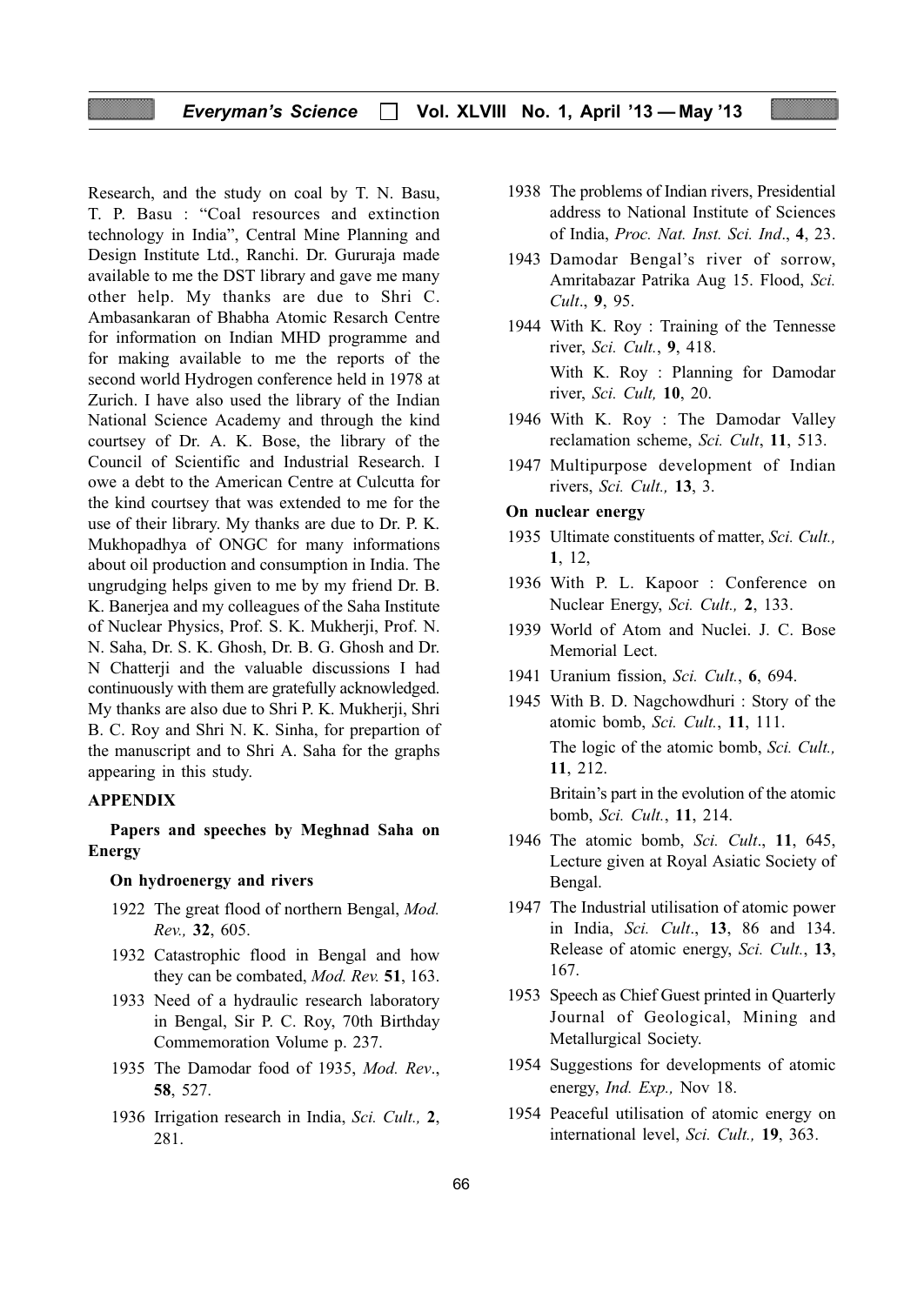### Everyman's Science  $\Box$  Vol. XLVIII No. 1, April '13 - May '13

Atomic energy in India and abroad, future of atomic energy in India, Sci. Cult., 20, 205. Talk given to a group of MPs and other distinguished persons at a meeting presided over by Shri Jawharlal Nehru.

- 1954 Peaceful uses of atomic energy-Loksabha Debate Vol. 5, 7005.
- 1955 On the choice and design of reactors, paper presented at a conference on atomic energy development at New Delhi held in 1955 and delivered also as a lecture on the occasion of 70th birthday commemoration celebration of prof. D. M. Bose. Trans Bose Inst 20, 102. Atomic weapons, disarmament and peaceful uses of atomic energy-address at World Assembly for Peace held at Helsenki in 1955 published by World Secretariat Council for Peace p 541-7, Sci. Cult., 21, 66.

Report of the disarmament and atomic weapons commission of the World Assembly for Peace held at Helsinki in 1955, published by World Secretariat Council for Peace p. 564-5, Sci. Cult., 21, 70.

Russia ready to offer atomic power, Hindustan Standard July 20. The atomic energy conference at Moscow, Sci. Cult., 21, 76.

Russia exceeds US in Nucl Power, Hindustan standard June 20.

End of an Unscientific era, Sci. Cult., 21, 117.

#### On non commercial energy

1956 Fuel in India, Nature, May 19, p.923, 1956.

Other articles on energy

1935 Electricity-its use for the public and for industries, Sci. Cult., 1, 203.

> Public supply of electricity in India, Sci. Cult., 1, 367.

1937 On the national supply of electricity, Sci. Cult., 3, 65.

- 1938 With A. N. Tandan : The intelligent men's guide to the production and economics of electrical power, Sci. Cult., 3, 506, 574.
- 1938 Symposium on power supply : Opening address, Proc. Nat. Acad. Sci., (Special number) 1, 1938. Need for power research and investigation board, Sci. Cult., 3, 405.
- 1939 Wanted a national fuel policy, Sci. Cult., 6, 61.
- 1942 With S. N. Sen : Oil and invisible imperialism, Sci. Cult., 8, 150.
- 1944 India's need for power development, Sci. Cult., 10, 61, Lecture at Rotary Club.

#### UNITS

#### 1. Decimal Scales :

| Milli $(m)$<br>Centi (c)<br>Kilo $(k)$<br>Mega(M)<br>Giga $(G)$<br>Tera $(T)$<br>USA n-trillion | $= 10^{-3}$ .<br>$= 10^{-2}$ ,<br>$= 10^3$ ,<br>$= 10^6$ .<br>$= 10^9$ .<br>$= 10^{12}$<br>$= 10^{3}$ (n + 1).<br>$= 10^{6n}$ |
|-------------------------------------------------------------------------------------------------|-------------------------------------------------------------------------------------------------------------------------------|
| European n-trillion                                                                             |                                                                                                                               |
|                                                                                                 |                                                                                                                               |

## 2. Weights

| 1b            |     | kg         |
|---------------|-----|------------|
| 1             |     | 0.4536     |
| 2.205         |     |            |
| 1 short ton   |     | 2000 lb.   |
| 1 long ton    | =   | 2240 lb,   |
| 1 quintal     | $=$ | $10^2$ kg, |
| 1 tonne $(T)$ | $=$ | $10^3$ kg  |

#### 3. Lengths

| ft     |     | m             |                 |
|--------|-----|---------------|-----------------|
| 1      |     | 0.3048        |                 |
| 3.281  |     |               |                 |
| 1 inch | $=$ | $12^{-1}$ ft. |                 |
| 1 mile | $=$ | $5280$ ft     | $= 1.609$ km    |
| 1 cm   | $=$ | $10^{-2}$ m,  |                 |
| 1 km   | $=$ | $103$ m       | $= 0.6213$ mile |
|        |     |               |                 |

### 4. Areas

| ft <sup>2</sup>  | m <sup>2</sup> |                                    |     |          |
|------------------|----------------|------------------------------------|-----|----------|
| 1                | 9.29           |                                    |     |          |
| 10.76            |                |                                    |     |          |
| 1 Acre           | $=$            | 43560 ft <sup>2</sup> ,            |     |          |
| 1 mile $^2$      | $=$            | 640 Acre                           |     |          |
| 1 Areas          |                | $=$ 10 <sup>2</sup> m <sup>2</sup> |     |          |
| 1 hectare (ha)   |                | $= 104m2$ ,                        |     |          |
| $1 \text{ km}^2$ |                | $= 10^6 \text{m}^2$                | $=$ | $100$ ha |
| 1 mile $^2$      |                | $=$ 2.59 km <sup>2</sup> .         |     |          |
| $1 \text{ km}^2$ | $=$            | $0.3861$ mile <sup>2</sup>         |     |          |
|                  |                |                                    |     |          |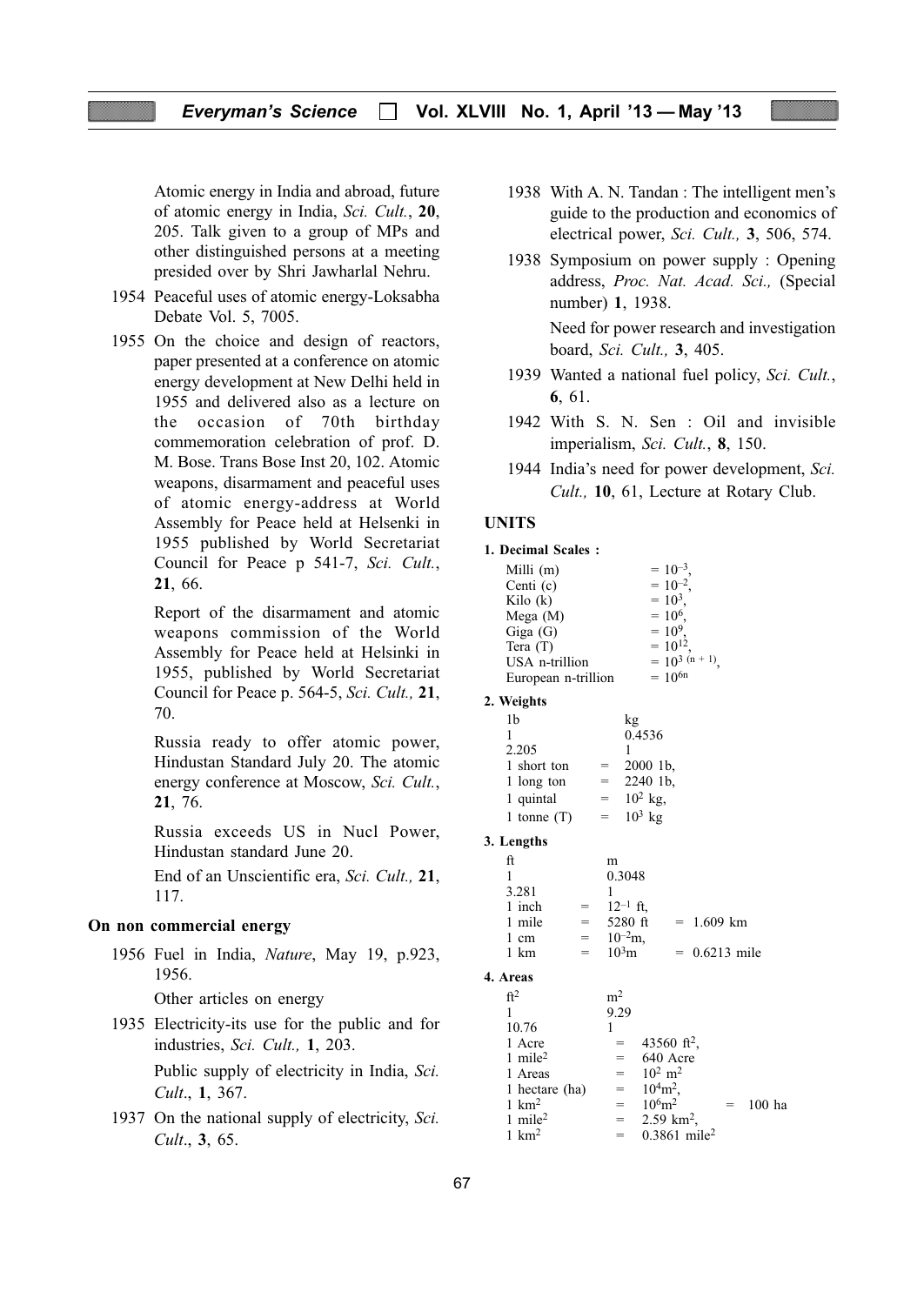#### 5. Volumes

| ft <sup>3</sup>        | litre $(L)$<br>28.31                         |
|------------------------|----------------------------------------------|
| $3.532 \times 10^{-2}$ |                                              |
| 1 L                    | $= 10^3$ cm <sup>3</sup> .                   |
| $1 \text{ m}^3$        | $= 10^6$ cm <sup>3</sup> = 10 <sup>3</sup> L |
| 1 $\mathrm{ft}^3$      | $= 2.831 \times 10^{-3} \text{m}^3$ ,        |
| $1 \text{ m}^3$        | $= 35.32 \text{ ft}^3$                       |
| 1 Imp gallon           | $= 4.546$ L.                                 |
| 1 USA fluid gallon     | $= 3.785$ L                                  |
| 1 Petrol barrel (BBI)  | $= 42$ USA fluid gal $= 158.9$ L             |
|                        |                                              |

| 6. Energies                                     |                                                  |                                                  | Very sm                |
|-------------------------------------------------|--------------------------------------------------|--------------------------------------------------|------------------------|
| Ftlb<br>Hph<br>k cal                            | $k$ joule $(kj)$<br>kWh                          | <b>Btu</b>                                       | 1 eV<br>1 M<br>$1$ erg |
| $3.241 \times 10^{-4}$                          | $1.356 \times 10^{-3}$<br>$5.051 \times 10^{-7}$ | $1.285 \times 10^{-3}$<br>$3.766 \times 10^{-7}$ | 7. Powe                |
| $7.377 \times 10^{2}$<br>$2.390 \times 10^{-1}$ | $3.725 \times 10^{-4}$                           | $9.486 \times 10^{-1}$<br>$2.778 \times 10^{-4}$ |                        |
| $7.776 \times 10^{2}$<br>$2.520 \times 10^{-1}$ | 1.054<br>$3.927 \times 10^{-4}$                  | $2.929 \times 10^{-4}$                           |                        |

| $3.086 \times 10^{3}$                                                                                                                 | 4.184                                                                             | 3.968                  |
|---------------------------------------------------------------------------------------------------------------------------------------|-----------------------------------------------------------------------------------|------------------------|
| 1                                                                                                                                     | $1.559 \times 10^{-3}$                                                            | $1.162 \times 10^{-3}$ |
| $1.98 \times 10^6$                                                                                                                    | $2.684 \times 10^3$                                                               | $2.542 \times 10^3$    |
| $6.416 \times 10^{2}$                                                                                                                 | 1                                                                                 | $7.457 \times 10^{-1}$ |
| $2.665 \times 10^{6}$                                                                                                                 | $3.6 \times 10^{3}$                                                               | $3.414 \times 10^{3}$  |
| $8.601 \times 10^{2}$                                                                                                                 | 1.340                                                                             | 1                      |
| Very large energy units :                                                                                                             |                                                                                   |                        |
| 1 Therm                                                                                                                               | $= 10^5$ Btu,<br>1 Quad (q) $= 10^5$ Btu,<br>1 Quint $(Q)$ = 10 <sup>18</sup> Btu | $= 292.9$ TWh.         |
| Very small energy units:<br>1 eV = $1.6 \times 10^{-19}$ J,<br>1 Mev = $1.6 \times 10^{-13}$ J<br>$1 \text{ erg} = 10^{-7} \text{ J}$ |                                                                                   |                        |
| 7. Powers                                                                                                                             |                                                                                   |                        |
|                                                                                                                                       | Hp                                                                                | kW                     |
| (mechanical horsepower)                                                                                                               |                                                                                   | $7.457 \times 10^{-1}$ |
|                                                                                                                                       | 1.341                                                                             | 1                      |
|                                                                                                                                       | Watt $(W) = Joule/sec$                                                            |                        |

FORM IV

### Rule 8

- 
- 
- Nationality Indian Address The Indian Property of the Indian Property Indian Property Indian Property Indian Property Indian Property Indian Property Indian Property Indian Property Indian Property Indian Property Indian P
- Nationality **Indian**
- 5. Editor-in-Chief's Name Dr. Ashok Kumar Saxena Nationality Dr. Ashok Kumar Saxena Nationality Dr. Ashok Kumar Saxena Nationality Dr. Ashok Kumar Saxena Nationality Dr. Ashok Kumar Saxena Nationality Dr. Ashok Kumar Saxen Nationality
- who own the newspaper and partners of Shareholders holding Kolkata - 700 017 more than one percent of the total

1. Place of Publication The Indian Science Congress Association 14, Dr. Biresh Guha Street, Kolkata – 700 017

2. Periodicity of Publication Bi-monthly (Published every two months)

3. Printer's Name Dr. Ashok Kumar Saxena The Indian Science Congress Association 14, Dr. Biresh Guha Street, Kolkata – 700 017

4. Publisher's Name Dr. Ashok Kumar Saxena Address The Indian Science Congress Association 14, Dr. Biresh Guha Street, Kolkata – 700 017

Address 7/182, Swarup Nagar, Kanpur–208 002, Uttar Pradesh

6. Name and Address of Individuals The Indian Science Congress Association who own the newspaper and 14, Dr. Biresh Guha Street,

I, Ashok Kumar Saxena, hereby declare that the particulars given above are true to the best of my knowledge and belief.

A. K. Sexena

Date : 31.05. 2013 Ashok Kumar Saxena Publisher Everyman's Science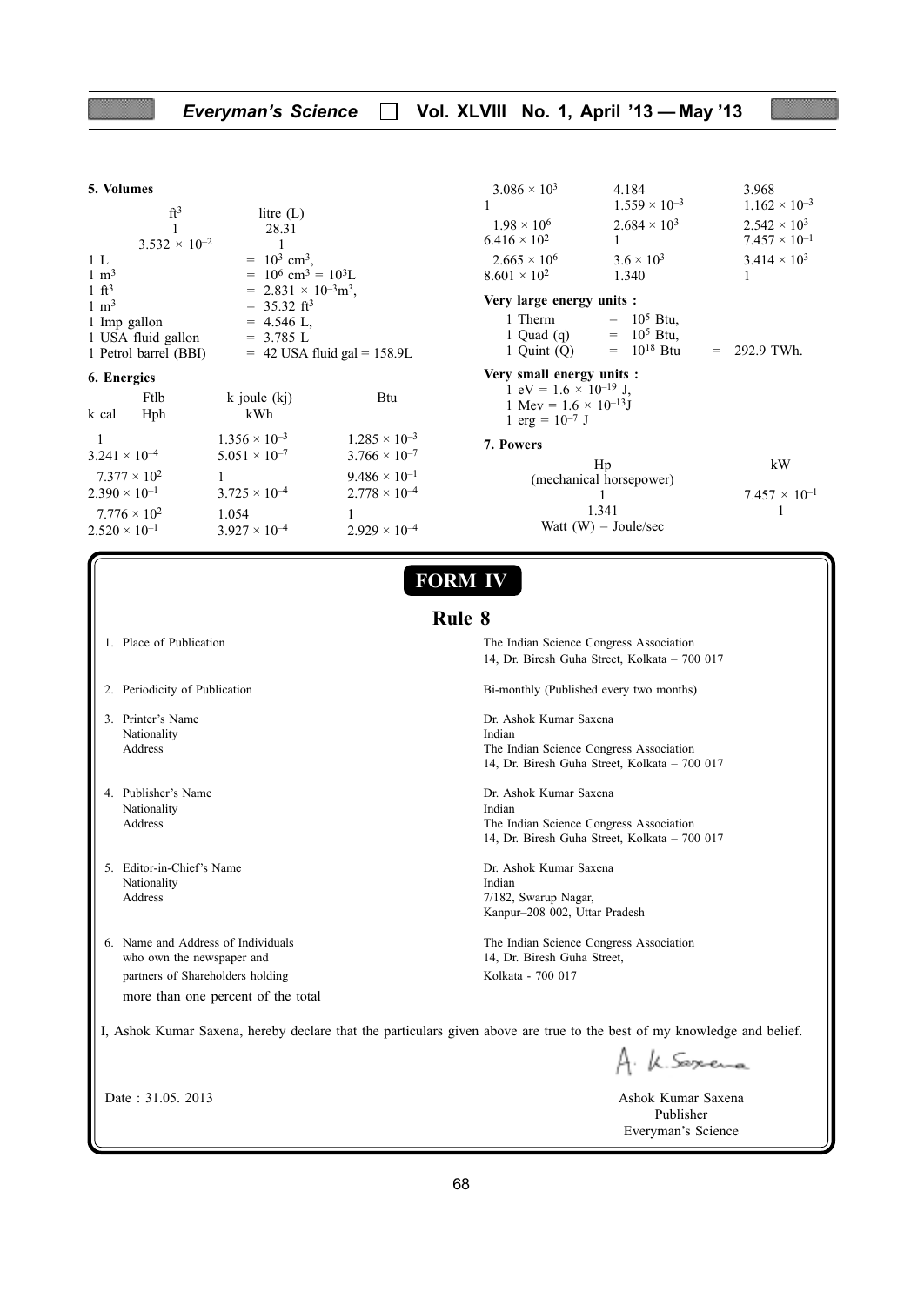# CLIMATE CHANGE AND CORAL VULNERABILITY

Sharmila Chandra

This is entirely a review article intended to raise awareness about one of the most dangerous consequences of global warming. The oceans are repositories of some of the most valuable resources of the world and human-induced global warming puts them at risk. All scientists and environmentalists must be conscious of this fact and make efforts to save them from overexploitation.

 $\cup$  lobal warming is today an issue of concern  $\bf{J}$  for every nation. The genesis of global warming can be related to a combination of factors including an excessive increase in human population, a more than optimum consumption of energy and matter, increasing degradation of the environment, rapid deforestation leading to loss of valuable topsoil, indiscriminate use of non-biodegradable biocides, relentless release of toxic synthetic chemicals and radioactive waste into the seawater, profuse oil-spill in the oceans, acidification of oceans and on top of all, rise in temperature.

Global warming, coupled with ozone-depletion, is causing thermal expansion of oceans, increased precipitation, melting of the polar ice-caps and retreat of mountain glaciers—all of which are leading to a pronounced rise in sea level.

One of the most significant marine organisms are coral polyps which secrete lime and in the process, form coral reefs. Reef-building corals are called hermatypic. Coral reefs form one of the most important marine ecosystems of the world. They occupy less than 1% of the total area of the oceans, but host at least 25% of all marine life2. They provide a natural habitat for thousands of marine organisms including coralline fish, sponges,

mollusks, echinoderms, crustaceans, etc. However, corals are extremely fragile and vulnerable to thermal stress and other environmental parameters. They also have a very low adaptive capacity<sup>1</sup>. Coral bleaching may be defined as a process in which corals expel the algae that exist within them or their constituent algae die. The relationship between corals and their constituent algae is very intricate. Inside the sac of every coral polyp there exists a single-celled algae called zooxanthellae. Zooxanthellae provide 30% of the nitrogen and 91% of the carbon needs of a coral host. In the process of photosynthesis, the algae gives off oxygen that the coral polyp requires to survive. In return the polyp gives the algae carbon dioxide and other substances the algae needs. Thus, there is a symbiotic relationship between the coral and the zooxanthellae. When the temperature of seawater rises, the symbiosis between the coral and the algae breaks down. It is then that the coral expels the algae and turns white. Bleaching induces biochemical changes in the composition of the coral tissues, including reduction in protein and amino acids. Also, there occurs a fall in the lipid content of the coral tissues. Since the coral derives its energy from this microscopic organism, the coral is then deprived of its source of energy. Without symbiotic algae, the coral either dies from starvation or becomes so weak<sup>3</sup>, that it succumbs to

Department of Geography, Visva Bharati University, Santiniketan-731235, West Bengal Email : sharchand.244@rediffmail.com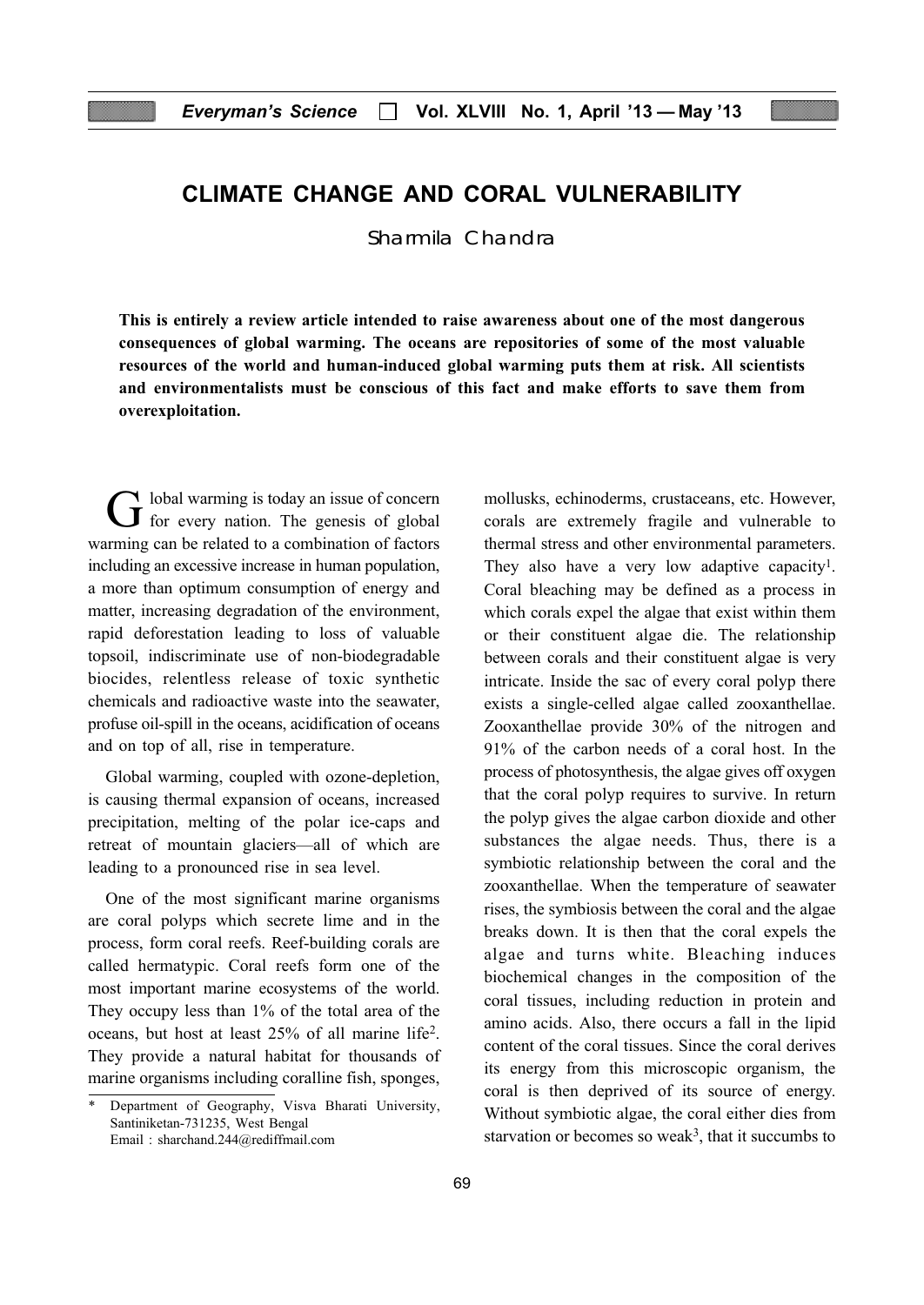harmful bacteria and seaweeds which can poision and kill coral on contact.

As seawater begins to warm, immediately a complex cascade of molecular signals are sent out, which trigger the process of coral bleaching. The corals suffer from apoptosis, that is, a programmed and self-inflicted cell death, in which they kill off some of their cells as they undergo thermal stress. Apart from bleaching, increased ocean temperatures also affect coral larvae survival negatively. This means that as temperatures continue to rise, there are fewer baby corals replacing the ones that have already died.

Mass coral bleaching events were rare about 30 years ago, but have increased in frequency in the past few years. Studies have revealed that this type of mass coral bleaching, in which entire reefs may be wiped out, are positively related to the increase in sea surface temperature in recent times $10$ . Australia's Great Barrier Reef, the longest in the world, has suffered eight bleaching events since 1980, the worst being in 2002 when 55% of the total reef area was affected. The frequency of these events appears to be increasing. The Caribbean and western Pacific were identified by the researchers as the areas where most corals are threatened. The Elkhorn Coral, a critical reef-building species was included in the U.S. Endangered Species List in 2006 due to a rapid decline in its population. The Staghorn Coral, another Caribbean reef-building species, is also under threat.

Coral atolls still exist in the Lakshwadeep group of islands in India, which are made up of 12 atolls and 3 reefs. Islands such as Kadmat, Minicoy, Kalpeni, Kilpan and Chetlat are typical atolls. However, these are also endangered with the possibility of extinction. Increasing ocean temperatures related to global warming and climate change caused a 70% loss in corals of the reef ecosystems off Lakshwadweep and the Andamans in 1998. There are reports of 80%-90% loss in Lakshwadeep corals during 1998 probably due to the El Nino event of 1997-1998. The type of coral most affected was Acropora. The Expert Team constituted by the Planning Commission, Government of India, to review the status of the coral reefs in Lakshwadeep reported that in Kavaratti only 30% of the corals remained live and the rest were dead corals. Patches of sea grass and seaweeds were seen by them in some shallow water zones. The team noted that extensive bleaching had taken place due to rise of sea surface temperature in the wake of the El Nino event of 1997-1998, which had impacted over 40%-90% of live coral cover. There were no more than 10% live corals in the Kadmat Island after the bleaching event. In 2000 A.D., WWF identified Lakshwadweep as a global marine ecoregion. It is part of the marine ecoregion: Maldives, Chagos, Lakshwadweep Atolls - Chagos Archipelago (United Kingdom), India, Maldives, Sri Lanka. In the year 1998, ocean temperatures increased to an excess of 2°C above the normal summer maxima that exists in this part of the Indian Ocean. It has been found that a rise of just 1°C in ocean temperatures lasting as little as two to three days is sufficient to start bleaching events<sup>6</sup>. The year 1998 was the warmest of the century (NOAA, 1999). In that particular year, coral bleaching took place in 60 countries and island nations at sites in the Pacific Ocean, Indian Ocean, Red Sea, Persian Gulf, Mediterranean Sea and Caribbean Sea. The corals of the Andaman and Nicobar Islands as well as the Lakshwadeep Islands were severely affected, with greater man 70% mortality reported in the Maldives, Andamans, Lakshwadweep Islands and 75% in the Seychelles Marine Park System and the Mafia Marine Plant off Tanzania. The Global Coral Reef Monitoring Network recognised four overlapping levels of coral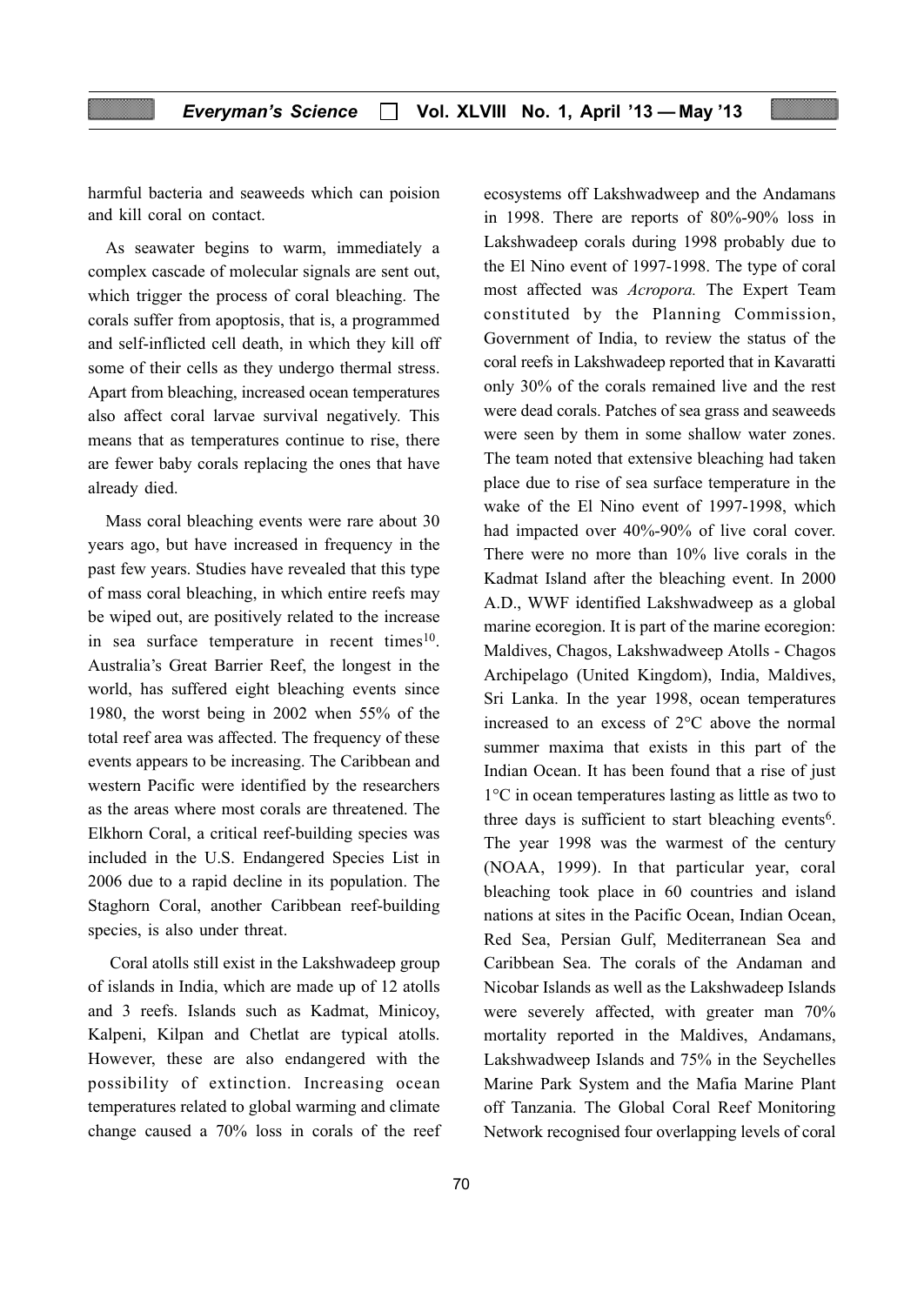bleaching related to this event. These were - 1. Catastrophic coral bleaching, in which 95% of shallow water corals in the Maldives, Bahrein, Singapore, Sri Lanka and Tanzania were bleached, 2. Severe coral bleaching which adversely affected 50% to 70% corals in Kenya, Sychelles, Japan, Thailand and Vietnam, leading to their death, 3. Moderate coral bleaching resulting in 20% to 50% coral mortality with chances of quick recovery and 4. Insignificant bleaching9. In Lakshwadweep's Bangaram Island, only white rubble exists; it is a graveyard of dead coral. In fact, it has been predicted that with rising ocean temperatures, this kind of ecological disaster will become more common in near future.

This Coral Triangle forms the apex of marine biodiversity. It supplies the Indian and Pacific Oceans with genetic biodiversity, delivered by the ocean's genetic highway currents8. A very large variety of marine organisms depend on coral reefs for their existence. In fact, this hotspot is very close to the biodiversity hotspot of the Western Ghats. (Table No. 1).

The reefs in the Coral Triangle have also been indirectly affected by global climate change. The El Nino Southern Oscillation event in 1998 resulted in a rise of SST by almost 7°C from the previous year in parts of the eastern Pacific<sup>5</sup>, while in the Indian Ocean, the SST was higher by 2°-3° C. during May-June 1998, which triggered off the process of coral bleaching. Bleached corals were observed in 82% of the coral cover in the lagoon reefs of the Lakshwadeep Islands and bleaching related mortality was as high as 26%. Particularly, tabular, branching and massive corals were affected. In addition to the 1998 event, the year 2010 is said to have witnessed the largest single bleaching event ever recorded. In this year, massive death of corals took place in the South Asian and Indian Ocean reefs over a period of a few months following the bleaching event in the region.

| Country             | Percentage destroyed<br>during 1998 bleaching | Recovery<br>potential |
|---------------------|-----------------------------------------------|-----------------------|
| Lakshwadeep (India) | $70 - 90$                                     | Good                  |
| Maldives            | $70 - 90$                                     | Good to medium        |
| Chagos              | $70 - 90$                                     | Good                  |
| Sri Lanka           | 70–90                                         | Medium to low         |

### Table No. 1. Coral Damage During 1998 Bleaching4

Other factors affecting the health of coral reefs are changes in sea level, greater intensity and frequency of storms, changes in ocean circulation, variation in precipitation and land runoff and increasing ocean acidification, all of which are directly or indirectly related to climate change. Bleaching events are often accelerated by largescale oceanographic processes and oceanographic cycles. Aerosols and local water quality also play a role in coral bleaching. These factors effectively reduce the adaptability of corals.

Past studies have shown a positive correlation between increased acidification, aragonite saturation and declining coral growth. Man-made carbon dioxide emissions are rapidly changing the current pH level of seawater, rendering the oceans acidic. The IPCC 4th Assessment Report estimates that by the end of the century, ocean pH will decline from the current level of 8.1 to 7.8, due to rising concentrations of atmospheric  $CO<sub>2</sub>$ .

It has been found that the key threshold of coral reefs is an atmospheric carbon dioxide concentration of 500 parts-per-million (ppm). About one-third of all the carbon dioxide emitted into the atmosphere is absorbed by the oceans. This is an ideal condition for the formation of carbonic acid. The seawater readily combines with the carbon dioxide forming carbonic acid. In the process, hydrogen ions are released and the concentration of carbonate ions falls. These chemical processes cause an intensification and increase in the ocean's acidity.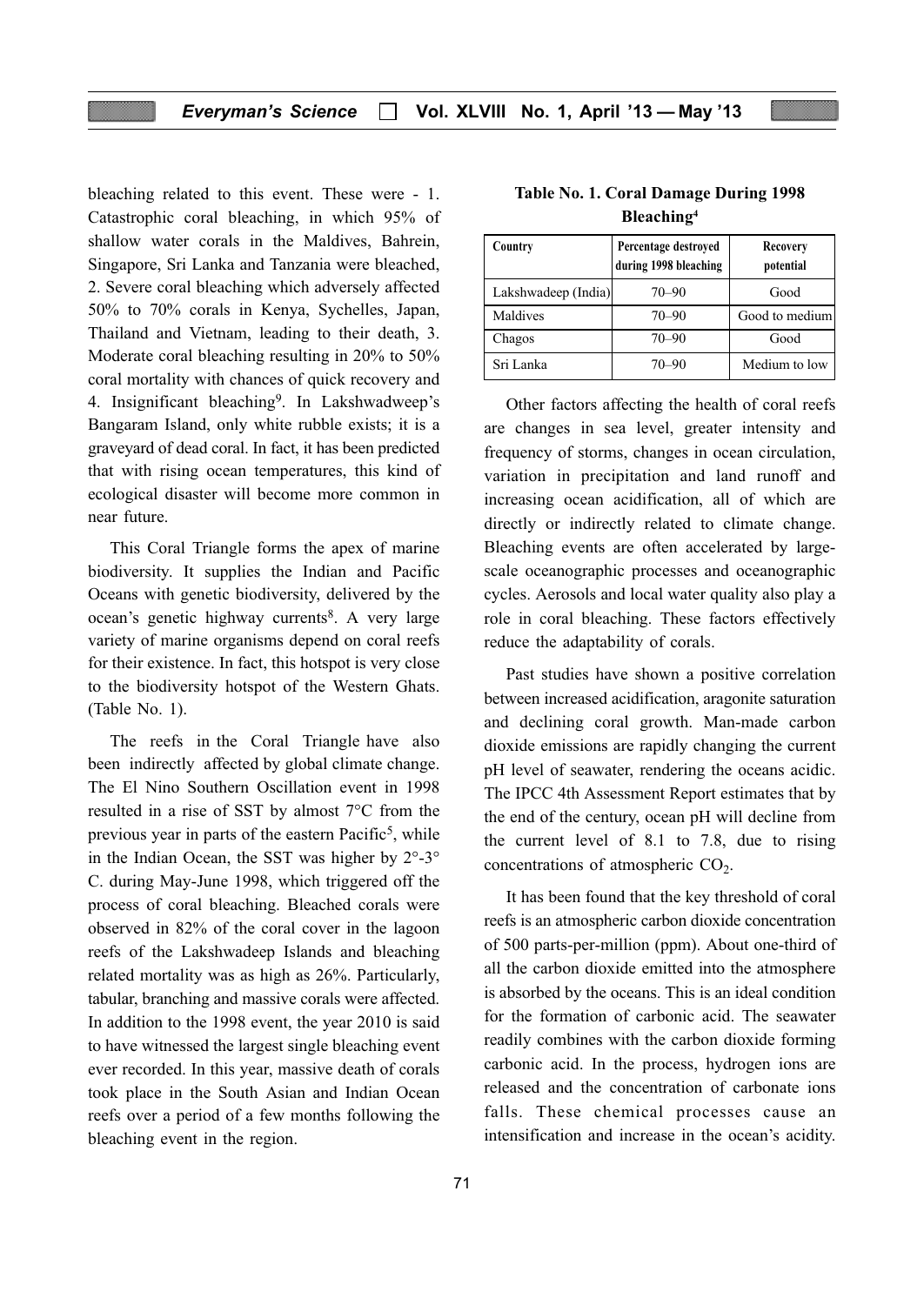Ocean acidification threatens to decimate creatures that form a calcium carbonate shell, including coral, shellfish, foraminifera, cocoliths, i.e., carbonate oozes and phytoplankton, that form the very base of the marine food chain. This is because the carbonate ion is critical in formation of carbonate minerals and these carbonate minerals are used by marine biota to form shells and skeletons.

The equation may be represented thus- ← Mineral Formation  $[CaCO<sub>3</sub>] \longleftrightarrow [Ca<sup>2+</sup>] + [CO<sub>3</sub><sup>2</sup>]$  $Dissolution \longrightarrow$ 

Calcium carbonate exists in two main minerals –aragonite and calcite. Corals are mostly made from aragonite. As seawater becomes more acidic, the solubility of aragonite increases, resulting in undersaturation.

Corals are extremely vulnerable to changes in ocean conditions. Rising atmospheric  $CO<sub>2</sub>$  and its equilibration with surface ocean water is lowering both the pH and carbonate saturation state  $(\Omega)$  of the oceans. It is a fact that both coral species richness and coral colony size decline with increasing proximity to low-saturation, low-pH waters as has been proved from in-situ chemical and biological data. Reef-building corals are adversely impacted by declining aragonite and calcite saturation. Jokiel, at the Hawai Institute of Marine Technology, in his "proton flux hypothesis" of 2011, has proved that calcification of coral skeletons is dependent on the passage of hydrogen ions between the water column and the coral tissue. This process ultimately disrupts the ability of corals to create an aragonite skeleton7. Lowered calcification rates are problematic for coral reefs because it creates weakened coral skeletons leaving them susceptible to breakage and decreasing protection.

The ultimate result is a reduced rate in the building of coral reefs, which decreases the resiliency of the corals from bleaching, disease and coral death due to high ocean temperatures. Further,

reef building rates could decrease to a point at which it is insufficient to maintain the reefs themselves. The IPCC 4th Assessment Report estimates that by the end of the century, ocean pH will decline from the current level of 8.1 to 7.8, due to rising atmospheric  $CO<sub>2</sub>$  concentrations.

Acidification of sea water has been found to be very rapid in the areas off the coast of North America. These waters have become so acidic that they are actually dissolving the skeletons and even shells of coral, clams and starfish.

Corals often develop a minimum resistance to bleaching effects. Large coral colonies such as Porites are able to withstand extreme temperature shocks, while fragile branching corals such as table coral are far more susceptible to heat stress. Corals consistently exposed to low stress levels often develop more resistance to bleaching.

Also, there are many factors that determine the outcome of a bleaching event. These may be listed as stress-resistance which reduces bleaching, tolerance to the absence of zooxanthellae and how quickly new coral grows to replace the dead. Coral and zooxanthellae health and genetics also influence bleaching.

Recent studies have revealed that with constantly rising ocean temperatures and increased ocean acidification, corals may cease to survive very soon.

Coral reefs support more species per square metre than any other marine ecosystem. Because of this kind of biodiversity, coral reefs have been called the rainforests of the sea. They provide a natural habitat for thousands of marine organisms including coralline fish, sponges, mollusks, echinoderms, crustaceans and so on. Through the photosynthesis carried out by their constituent algae, corals serve as a vital input of food into the tropical and sub-tropical marine food-chain and assist in recycling the nutrients too. Marine plankton coexists with corals and forms a vital constituent of the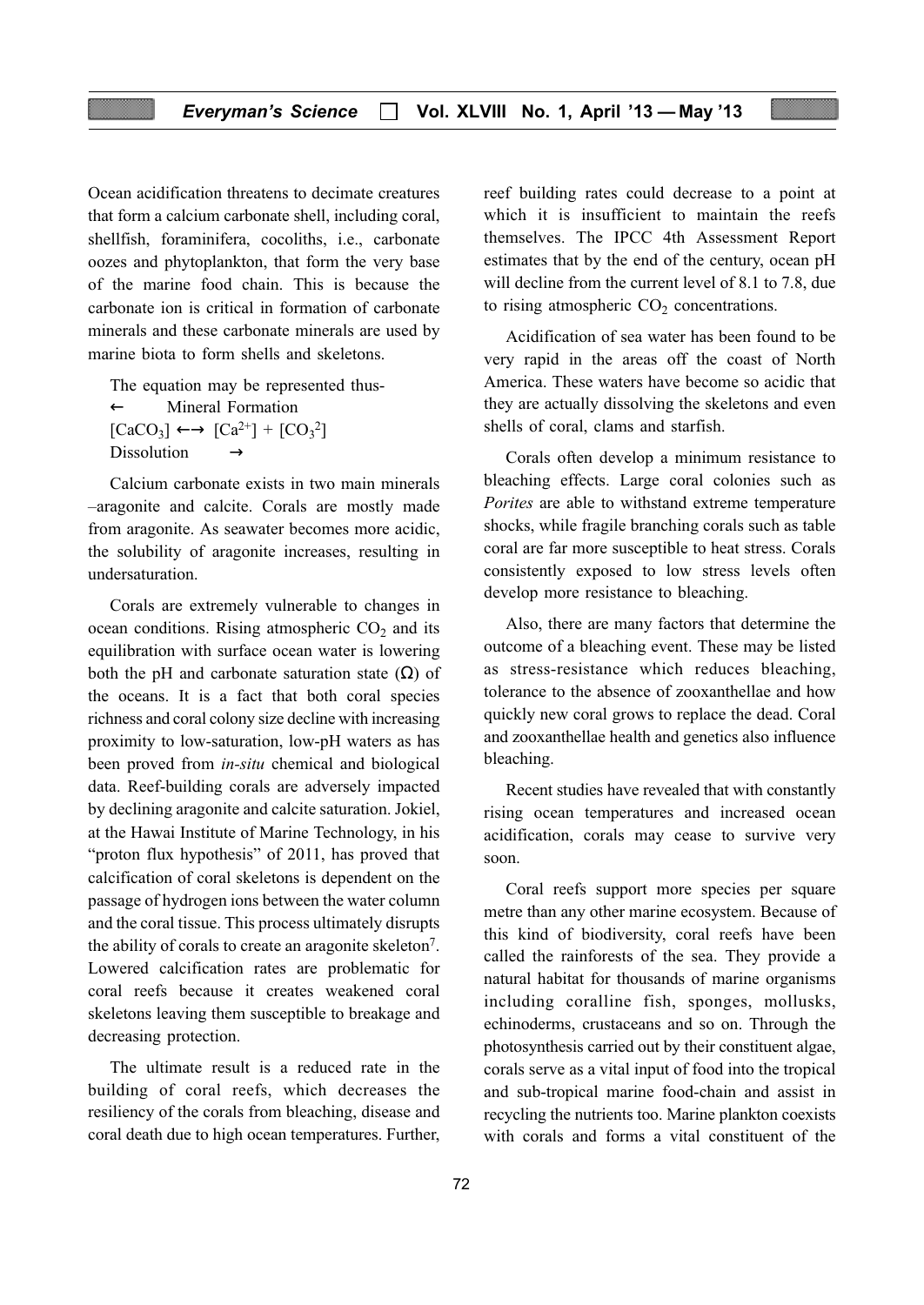marine food web. Thus, a coral reef is a nursery for the juvenile forms of many marine creatures.

Coral reefs act as a bulwark against storm surges, tsunamis and cyclones. They play a major role in shoreline protection. For example Moorea in French Polynesia only experiences a 10 cm tidal range due to its protective barrier reef. On the other hand, since coral cover is low in the Lakshwadeep Islands, the island faces a serious problem of coastal erosion. With the near extinction of coral reefs, tropical storms, tidal waves and cyclones have become more frequent. Hence, reefs are likely to experience greater coastal erosion, sedimentation and turbidity, which would add to their demise.

In the light of the above situation, it is recommended that certain steps be taken immediately to save coral reefs that are particularly endangered.

- 1. Virgin and pristine reefs should be declared as protected areas.
- 2. Exploitation of the reefs and coral harvesting must be stopped.
- 3. Alternative means of livelihood can be provided to communities that excessively depend on coral reefs and fisheries.
- 4. Creation of marine reserves off limits to fishing will also help in this respect.
- 5. Awareness must be created among the public and the local government agencies regarding the needs for conservation of coral reefs.
- 6. Regulation of wastewater discharge from the land and maintaining high water quality could also help in the conservation of coral reefs.
- 7. The ultimate way to save coral reefs is to cut down carbon emissions. It is said that if current emission trends continue, then coral bleaching will become an annual event by 2030-2070. In this way, coral reefs could be

eliminated altogether by 2100A.D. Current estimates suggest that reefs could take hundreds of years to recover. It is estimated that most reefs will disappear in the next 40 years. In fact, reefs around the West Indies in the Caribbean will cease to exist by 2020 and the Great Barrier Reef will altogether disappear in just 30 years. Thus, tropical marine environments are likely to be the first casualties of climate change.

#### **REFERENCES**

- 1. B. Strychar Kevin and W. Sammarco Paul, ISEI Journal, December 14, 2011.
- 2. DNA, Washington, January 9, 2010.
- 3. Dr. Craig D. Idso, "CO<sub>2</sub>, Global warming and Coral reefs: Prospects for the future." January 12, 2009.
- 4. E. V. Muley, Zahir Hussein, et. al., "Status of coral reefs in South Asia : Bangladesh, India, Maldives and Sri Lanka."
- 5. Gerrit Burgers, et. al., Climate Research and Seismology, scientific report, 1997-1998.
- 6. "Global Warming Is Destroying Coral Reefs : Major Study warns"- Science News. December 13, 2007.
- 7. Jokiel, Paul Louis, 2011, Bulletin of Marine Science, **87**, 3, 639-657, 2011.
- 8. P. R. Shukla, Subodh K. Sharma, Amit Garg, et. al., "Climate Change and India: Vulnerability Assessment and Adaptation," 2003, 274-276, Universities Press (India) Private Limited, Hyderabad.
- 9. Savindra Singh "Physical Geography," 2000, 400-405, Prayag Pustak Bhawan, Allahabad.
- 10. Thomas J Goreau, Open Democracy, 2005.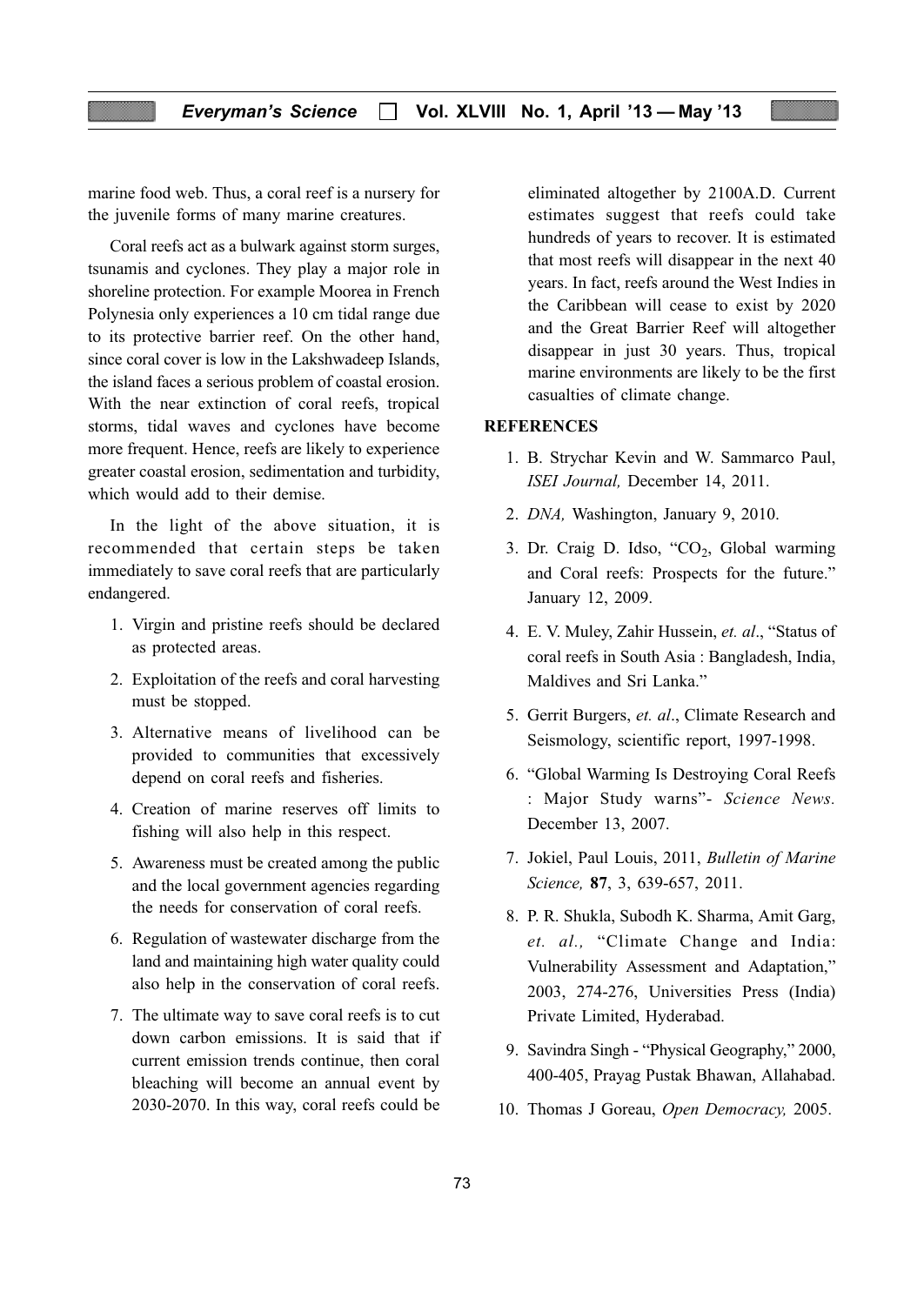# VIRUS AS A BIOSENSOR

Rajib Deb, Satish Gaikwad, Sanjeev K. Shukla, C. Madhan Mohan and Sohini Dey \*

Virus-based sensors (mainly phages) may lead to development of new strategies for the rapid, specific and sensitive monitoring or detection of chemicals, explosives, proteins, microbes and toxins for various applications in conjunction with various traditional analytical methods like Quartz Crystal Microbalance (QCM) and Enzyme-Linked Immuno-Sorbent Assay (ELISA) as well as various optical and electrochemical devices.

#### INTRODUCTION

iosensors are analytical devices that can provide quantitative or semi-quantitative information by exploiting a chemical or biological recognition element which is either integrated within or is closely associated with a transducer interface that can convert chemical, physical, or biological interactions into a measurable output<sup>1</sup>. There are many applications of biosensors such as for detecting different analytes viz. explosives, proteins, DNA, tumor markers, bacteria, viruses, microbes and toxins in foods, environmental samples or clinical materials2. In terms of the transducer properties, biosensors can be classified as optical, magnetic thermometric, piezoelectric, micromechanical, and electrochemical. Since the transducers normally do not have specificity against a target analyte, introduction of target-specificity to the sensors is a difficult task. In addition, the analysis of samples is always complicated by the broad range of concentration over which the analytes might be present, the limited volumes of the samples, and the heterogeneous nature of the samples. Hence, there is a pressing need for the development of target-selective sensors<sup>3</sup>. Viruses, though their natural function is to store and transport genetic material, have recently been demonstrated to act as templates for the synthesis and assembly of nano materials, as vehicles for targeted drug and gene delivery, and as probes for sensing and imaging. These novel functions of the viruses are possible due to the reason that they specifically infect their host and thus can be used as a specific biosensing agents<sup>4, 5</sup>.



Figure 1 : General setup of a biosensor

(Analytes are detected by immobilized recognition elements such as antibodies, microorganisms, enzymes that are converted to optical, piezoelectric, calorimetric or electrochemical signals which can be easily quantified).

#### TYPES OF VIRUSES USED AS A BIOSENSOR

Three types of viruses may be used for these applications viz. bacteriophages, plant and animal

Recombinant DNA Laboratory, Division of Animal Biotechnology, I.V.R.I., Izatnagar 243122, U.P. Email : sohinimadhan@yahoo.com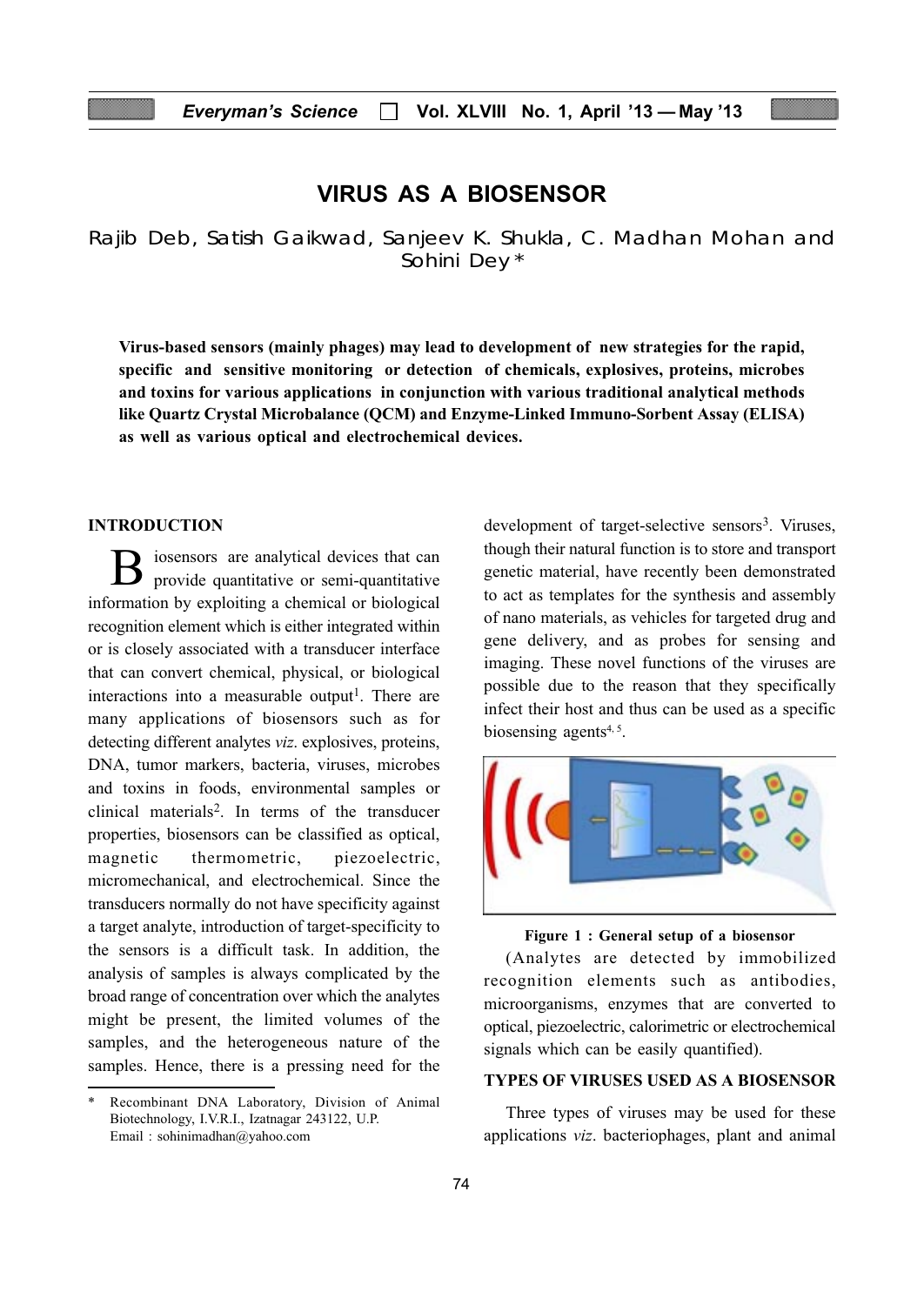viruses. The use of viruses in sensing is being actively developed, and many opportunities are available for scientists to explore in this area.

Of the different viruses being studied bacteriophages (shortened to phages)—viruses that specifically infect bacteria-have proved to be the most powerful candidates for the reasons that a well-established technique, called phage display, can be used to identify target-recognizing peptides or proteins from a combinatorial phage-displayed random peptide or protein library, which in turn results in the selection of target-specific virus particles<sup>6</sup>.

# PHAGE DISPLAY : VIRUS BASED **BIOSENSOR**

Phages are bacteria-specific viruses. There are two major types of phage in nature: lytic and nonlytic. Lytic phages like T4 and MS2 phage infect bacteria and when the bacterial cells are destroyed, the new phages will infect new host cells7 . It is the lytic phage that has been proposed for use as an anti-bacteria treatment strategy (phage therapy). However, the nonlytic phages such as fd and M13 phages do not break the host bacterial cells when they infect their host cells. Instead, the phages undergo lysogeny i.e., the phage genome is integrated with the host DNA and replicated. The host cells thus continue to survive and reproduce, and the phages are reproduced and amplified. Therefore, nonlytic phages such as M13 and fd phages are often used in recombinant DNA engineering.

The well-established phage display technique is mainly based on filamentous phages. M13 and fd phages both have an almost identical structure and morphology. They have a cylindrical structure composed of about 3000 highly ordered copies of the major coat protein (pVIII) which surrounds a circular single-stranded DNA genome. The singlestranded DNA encodes pVIII on the major coat and four other structural proteins at two tips : pIII, pVI,

pVII, and pIX. At one tip of the cylinder there are five copies each of pIII and pVI, while at the other tip there are five copies each of pVII and pIX. By inserting DNA that encodes foreign peptides into the genes of the coat proteins, the peptides are themselves displayed on the outer surface of the phage at the tips (for example, pIII or pIX display) and/or along the length of the filamentous scaffold (pVIII display). This leads to the single, double, or triple display of different peptides or proteins on a single virus particle.





#### PHAGES IN SENSOR DEVELOPMENT

Although phage display has been applied since the 1980s for the identification of target-specific peptide or protein probes, the use of phages in the sensor area is new. Phages have several desirable chemical and biological properties for the development of a real-time sensor to rapidly and selectively detect and monitor antigen molecules. Firstly, phage display can be applied to select peptides or proteins that can specifically recognize a target and display the target-specific peptide or protein on the surface of the phage, thereby enabling the phage to become a target-specific probe. Secondly, nonlytic phages such as M13 and fd can be cost-efficiently mass-produced by infecting bacteria. Thirdly, phages are stable in a variety of harsh conditions, such as under acidic or basic pH ranges, and in the presence of nucleases or proteolytic enzymes. Fourthly, phages are also thermally stable (up to 180°C), and chemically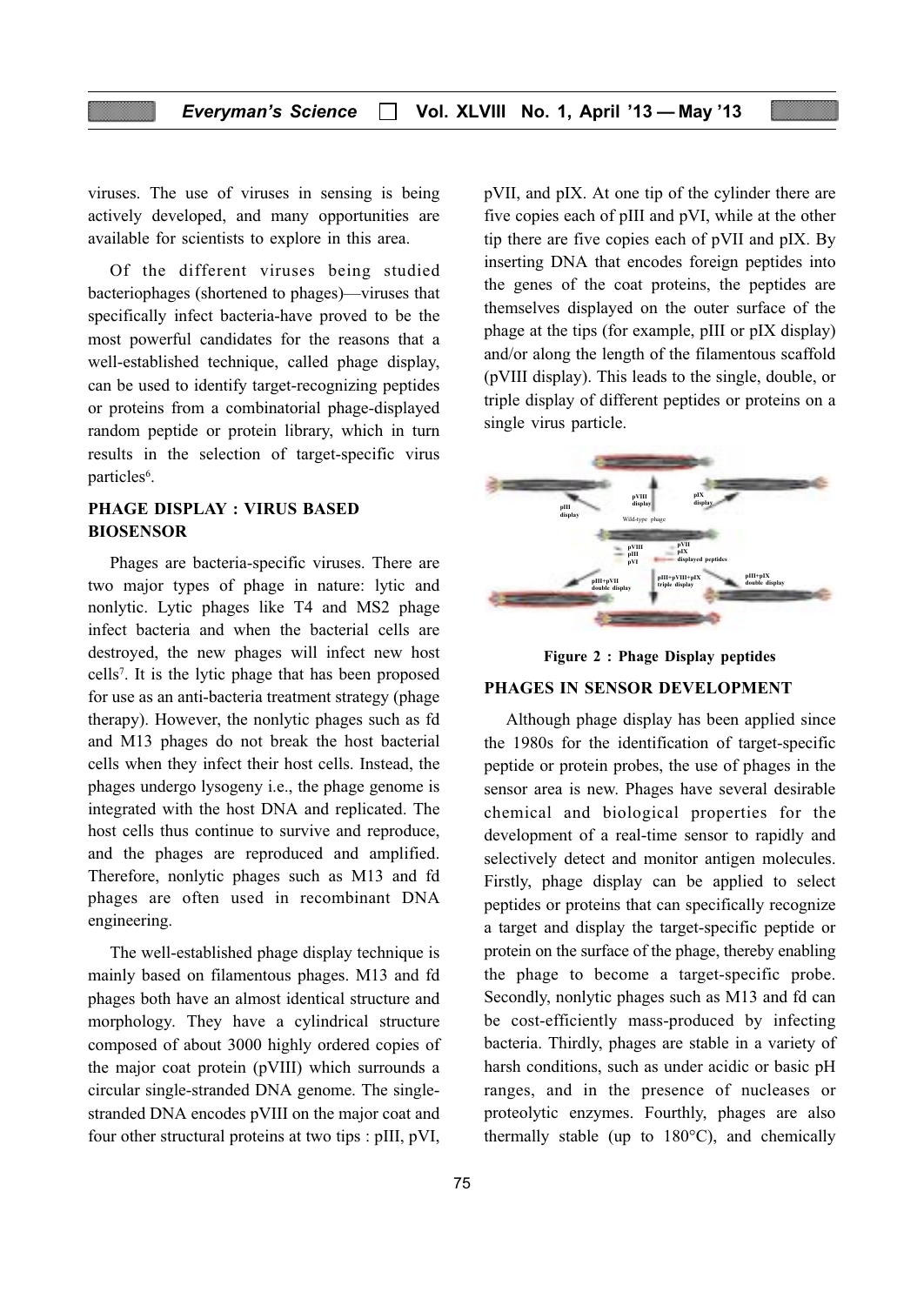stable. So far, phages have been used in four ways in the development of sensors: 1) nonlytic phages (M13 or fd) selected by phage display and displaying the target-specific peptides or proteins as a target-recognizing sensing probe serve as an antibody substitute; 2) target-recognizing peptides, proteins, or antibodies identified by phage display are chemically synthesized or genetically produced, and directly used as probes; 3) lytic phages (T4 or T7) can act as bacteria-sensing probes by breaking its bacteria host strain specifically and releasing the cell-specific contents from the bacteria, thereby leading to the detection of the specific bacteria strain; and 4) the phage nanofibers can be conjugated with other biomolecules or nanomaterials to form a composite device that can be responsive to some external stimuli.

# COUPLING OF BIOANALYTICAL METHODS WITH PHAGES

Phages can be engineered to bear target-specific peptides or proteins for bio-recognition. However, they do not themselves have physical properties that can be exploited to generate a readable output upon binding to a specific target analyte. Thus, the current application of phage in developing sensors relies on the integration of the probe (target-specific phage or phage-derived peptides or proteins) into an analytical device that can convert the recognition process between the probe and a target analyte into a readable output. Phages can be coupled with traditional analytical methods such as the Quartz Crystal Microbalance (QCM) and Enzyme-Linked Immuno-Sorbent Assay (ELISA) as well as optical and electrochemical methods<sup>8, 9</sup>.

#### QCM BIOSENSORS BASED

A QCM can respond sensitively to nanogramchanges in mass. A QCM sensor is made of a diskshaped, AT-cut piezoelectric quartz crystal, which is coated on both sides with metallic electrodes (such as gold)<sup>10</sup>. A reduction in the resonance frequency of the piezoelectric crystal will be observed in response to the adsorption of a small amount of mass onto the electrode surface, with the frequency reduction being proportional to the adsorbed mass. The change in the resonance frequency  $(\Delta f)$  of the crystal is directly related to the mass change  $(\Delta m)$  according to the equation.

$$
\Delta f = \frac{-2nf_0^2 \Delta m}{A(\mu \rho)^{1/2}}
$$

where *n* is the overtone number,  $\mu$  is the shear modulus of the quartz (2.947  $\times$  10<sup>11</sup> gcm<sup>-1</sup> s<sup>-2</sup>),  $f_0$ is the frequency of the resonator,  $A$  is the piezoelectrically active crystal area, and  $\rho$  is the density of the quartz  $(2.648 \text{ gcm}^{-3})$ . Thus, the QCM is actually a very sensitive balance that can measure mass on the nanogram scale and can be used for the real-time analysis of biomolecular interactions. Such QCM sensors have been developed for immunoassays, as well as for bacterial, virus, and toxin detection like the immobilization of bacteria-recognizing phages on the QCM transducer surface. The rapid detection of Salmonella typhimurium bacteria in solution was achieved by using fd phage, which was affinityselected by the phage display technique and physically adsorbed onto the piezoelectric transducers, as a detection probe. The specific binding of bacteria by the phage immobilized on the transducers then caused a change in the resonance frequency of the QCM sensors. It was found that the phage-bearing QCM sensors had a very short response time (less than 180 s) and a detection limit as low as 102 bacteria cells per mL. The main drawback of this method is that it lacks selectivity<sup>10</sup>. Thus, target-specific phages or proteins identified by the phage display technique can be immobilized on the QCM transducer surface to eliminate this disadvantage.

# ELISA BASED BIOSENSOR

ELISA is generally used for detecting biological agents and agent-specific antibodies. There are two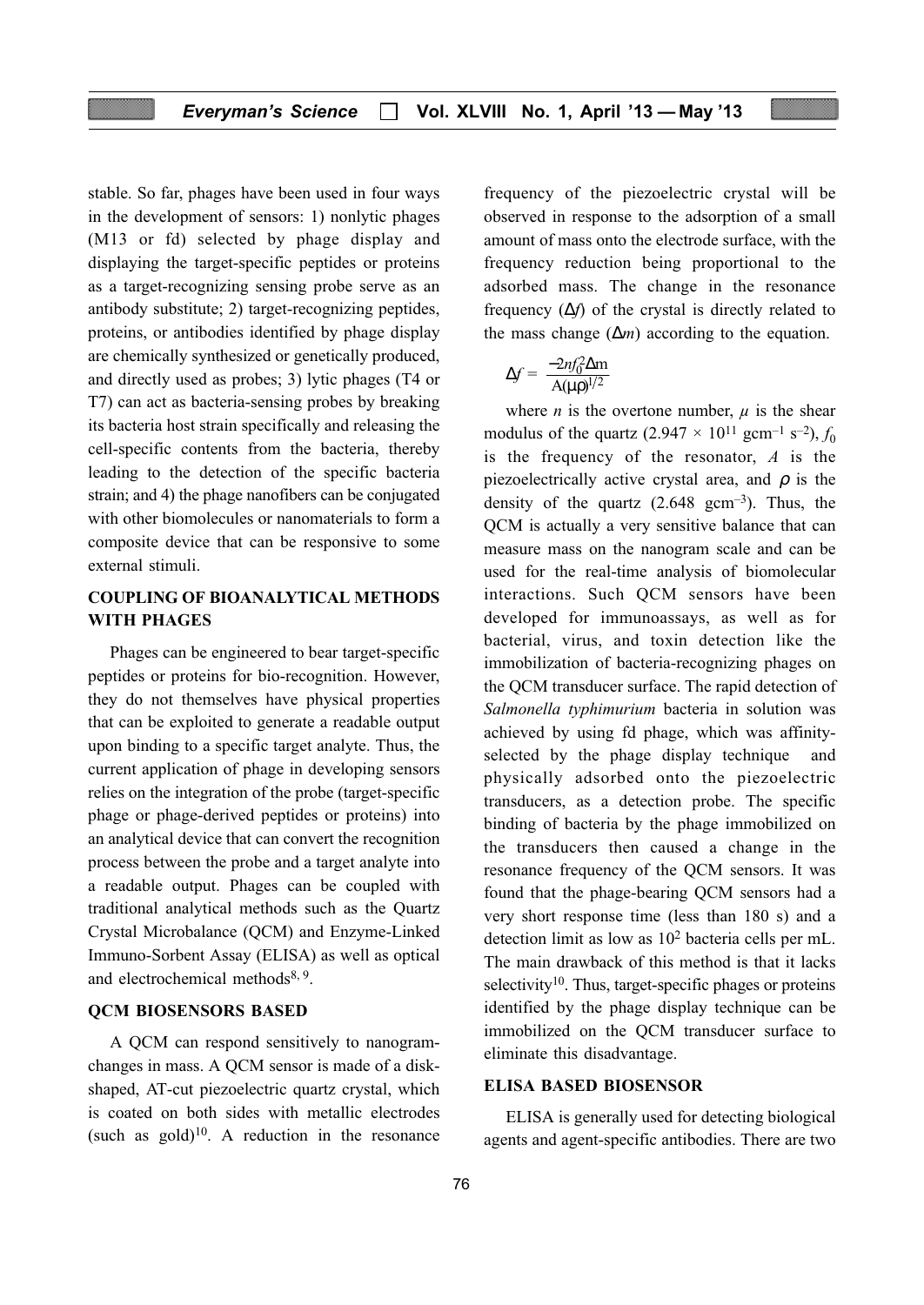# Everyman's Science  $\Box$  Vol. XLVIII No. 1, April '13 - May '13

types of ELISA : Indirect ELISA in which the target antigen is captured by one antibody and detected by a second antibody and direct ELISA in which the antigen in the sample solution will compete with labeled antigen to bind to the antibodies. Phage probes can serve as antibody substitutes in direct ELISA. For example, fd phage probes that can capture their targets, such as β-gal, streptavidin, and neutravidin, can be used in direct ELISA. Consequently, direct ELISA using phage probes as antibody substitutes can specifically detect bacteria, spores, and viruses. The most specific spore-binding phage, which was selected from a landscape phage library by using the phage display technique and which displayed a peptide (EPRLSPHS) on its major coat, showed a binding affinity to spores of B. anthracis Sterne 3.5 to 70 folds higher than that to spores of other Bacillus species<sup>11</sup>.

#### OPTICAL BIOSENSOR BASED PHAGES

There are two types of optical sensing. In the first type, sensing is achieved by measuring the change in intensity at a particular wavelength, and includes techniques such as UV/Vis spectrometry, fluorescence/phosphorescence spectrometry, bio/ chemiluminescence, and IR spectrometry. In the other type, sensing is achieved by detecting the changes in the chemical properties upon changing the wavelength, and include techniques such as Surface Plasmon Resonance (SPR), Fluorescence Resonance Energy Transfer (FRET), and colorimetry8.

## SURFACE PLASMON RESONANCE (SPR)

SPR results from the light-induced excitation of surface plasmons and is related to changes in the refractive index induced by the molecules near the metallic surface<sup>12</sup>. SPR has been exploited in the development of sensors because it enables the sensitive, rapid, real-time, and label-free detection of biomolecules in a small sample volume. Phages can enable the development of SPR sensors for target-specific detection in two ways : by immobilizing the target-specific phage on the sensor chip or a phage displaying a scFv antibody to the virulence factor actin polymerization by immobilizing the target-specific protein selected by phage display on the sensor chip. For example a study was conducted where in actin polymerisation protein (ActA) was immobilized on the SPR sensor chip by physical adsorption. This SPR sensor chip was then used to specifically detect the common food-borne bacteria L. monocytogenes.

#### IMMUNOFLUORESCENCE ASSAYS

The immunofluorescence assay exploits fluorescence spectrometry and specific biorecognition to obtain quantitative results. The lytic phage will destroy bacterial cells and cause the cell components to be released when it infects the cells. If the cell-specific components released from the cells can be detected, the lytic phage can be used as a probe to detect bacteria. One method takes advantage of the fluorescence properties of the released cell components. Blasco et. al., (1998) developed a sensitive and rapid assay to detect bacteria by using E. coli and Salmonella newport as the model bacteria using ATP bioluminescence probes2.

# PHAGES IN ELECTROCHEMICAL BIOSENSOR

Biosensors based on electrochemical methods have been widely studied because they are simple, rapid, highly sensitive, amenable to miniaturization, and can be operated in turbid media9. Such electrochemical sensors are proposed for the detection of microbes and toxins. The surface of the electrodes in an electrochemical sensor can be coated with a variety of materials such as polymers, sol-gel, ionophores, enzymes, antibodies, DNA, bacteria, viruses, and toxins, which has led to the development of various electrochemical sensors<sup>13</sup>.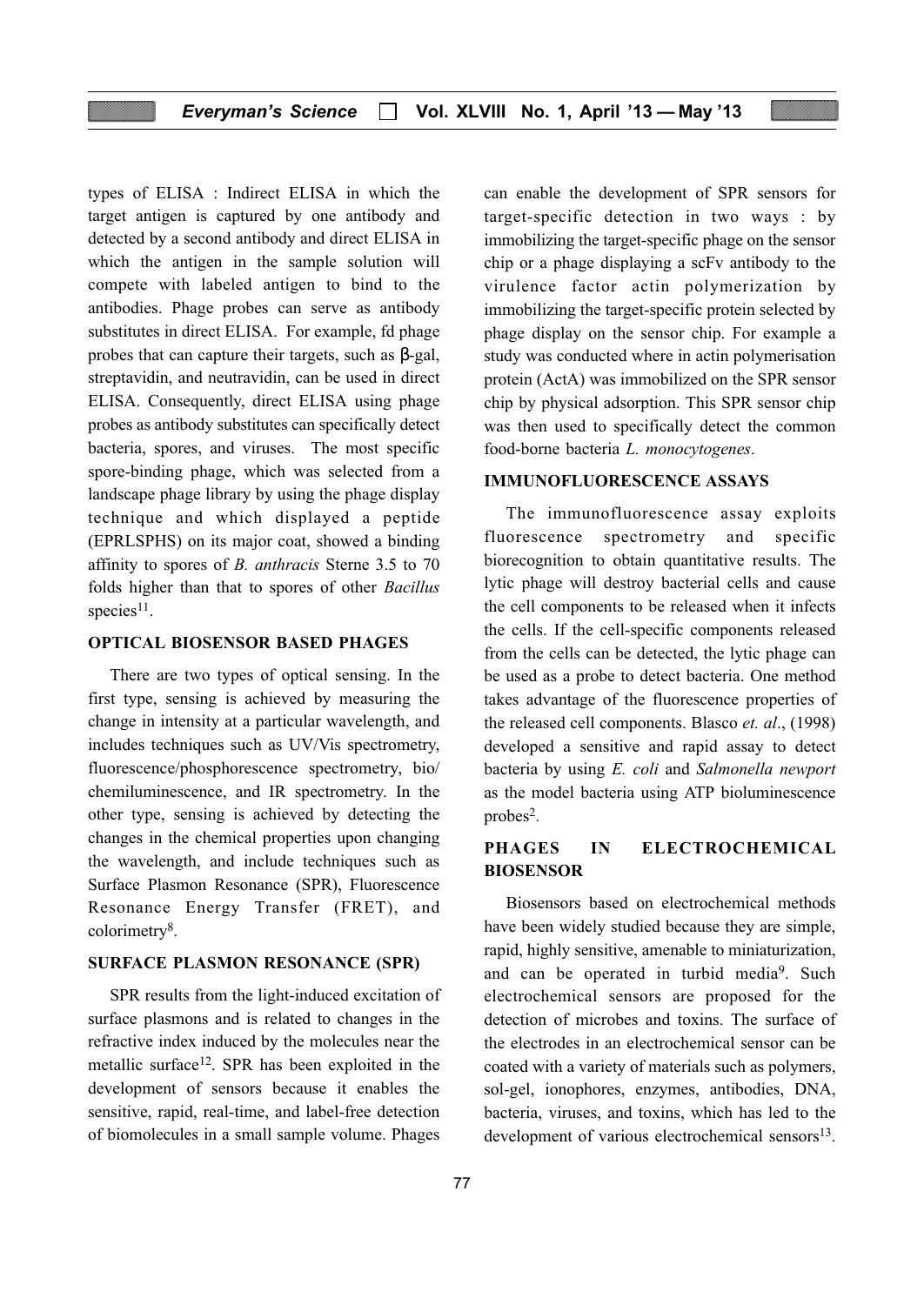The immobilization of a target-specific phage probe onto the surface of the working electrodes of electrochemical sensors can enable the targetspecific detection of target analytes.

## OTHER VIRAL AGENTS AS BIOSENSOR

Similar to phages, other viruses, including the tobacco mosaic virus $14$ , cowpea chlorotic mottle virus15 etc. have been used for templating the synthesis of nanomaterials. Inorganic materials can be formed either outside the coat or inside the core of rod like viruses such as TMV. For example, copper nanowires were prepared by electronless deposition within the central channel of TMV particles. Nanomaterials can be synthesized either outside the coat or inside the core of icosohedral viruses such as CCMV6.

# VIRUS LIKE NANO MATERIALS (VLNS) AS BIOSENSOR

Viruses such as M13 or T7 phage can be viewed simply as a protein coat assembled around a nucleic acid (DNA or RNA). There is electrostatic interaction between the nucleic acid inside the virus and the protein coat, which is made of many copies of protein subunits. Thus, the formation of such a virus particle can be simplified as the assembly of protein subunits around a nuclei acid template driven by the electrostatic interaction. Therefore, if the nucleic acid in the virus is replaced by an inorganic nanomaterial and the inorganic nanomaterial surface is functionalized to mimic the electrostatic behavior of the nucleic acid, a Virus Like Nanomaterial (VLN) will result from the electrostatic self-assembly of proteins around the nanomaterial. Viral protein purified from the virus particle is needed to form such a VLN. The selfassembly of viral protein around nanoparticle templates to form virus like particles (VLPs) has been successfully demonstrated. For example, the coat protein from a Brome Mosaic Virus (BMV) can self-assemble around a functionalized AuNP core to form a  $VLP^{16}$ . The assembly of virus

proteins around nanomaterials will allow the resultant VLNs to bear target-specific peptides or proteins on the surface.

#### **CONCLUSION**

Virus based sensors have been actively studied and have become increasingly attractive as an area of nanotechnology. Phage-based sensors are still the most popular in this field because selectivity is a very important property of a chemical and biological sensor, and phage can be engineered to bear a target-specific motif by using the wellestablished phage-display technique. For the development of advanced chemical and biological sensors with improved sensitivity and specificity, viruses need to be combined with new analytical methods and the fabrication of micro and nano functional devices by applying virus-like nanomaterials and exploiting supramolecular materials self-assembled from viruses and nanomaterials.

#### **REFERENCES**

- 1. D. Atias, L. Lobel, M. Virta, R. S. Marks Phage displayed epitopes as bioreceptors for biosensors. Chapter 7. pg. 115-131. Marks, R. S., D. Cullen, C. Lowe, H.H. Weetall and I. Karube (eds). Handbook of Biosensors and Biochips. John Wiley & Sons Ltd Publishers. 2007.
- 2. R. Blasco, M. J. Murphy, M. F. Sanders, D. J. Squirrell, Journal of Applied Microbiology, 84 (4), 661-6, 1998.
- 3. A. D. Griffiths, A. R. Duncan, Current opinion in biotechnology, 9 (1), 102-108, 1998.
- 4. J. R. Brigati , V. A. Petrenko, Analytical and Bioanalytical Chemistry, 382 (6), 1346-50, 2005.
- 5. X. Lu, P. Weiss, T. Block, Journal of Virological Methods, 119, 51–54, 2004.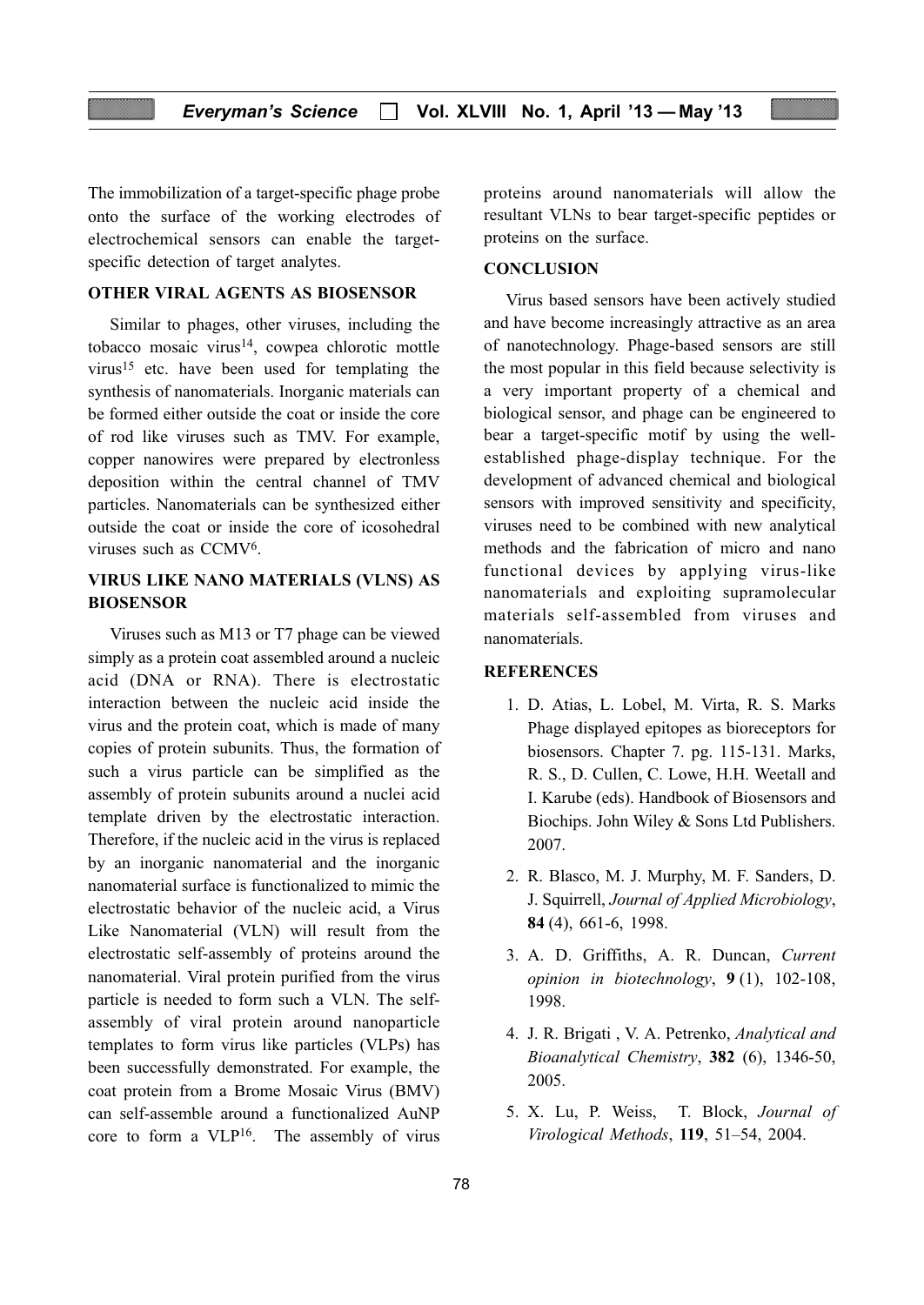## Everyman's Science  $\Box$  Vol. XLVIII No. 1, April '13 - May '13

- 6. E. Donath, Nature Nanotechnology, 4, 215- 216, 2009.
- 7. L. Loo, R. H. Guenther, S. A. Lommel, S. Franzen, Journal of the American Chemical Society, **129**, 11111-11117, 2007.
- 8. J. R. Sambles, G. W. Bradbery, Y. Fuzi, An introduction Contemporary Physics, 32 (3), 173-183, 1991.
- 9. J. Shah, E. Wilkins, Electroanalysis, 15 : 157-167, 2003.
- 10. T. G. M. Schalkhammer, Biosensors, Chapter 5, In TGM Schalkhammer (Ed.), MTBM Volume on Analytical Biotechnology, 167- 219. Basel, Switzerland: Birkhäuser Verlag. 2002.
- 11. J. W. Yu H, Raymonda, T.M. McMahon, A.A. Campagnari, Biosensors & Bioelectronics, 14 : 829-840, 2000.
- 12. A. J. Haes, D.A. Stuart, R. P. Van Duyne, Nanoscale Optical Sensors based on Surface Plasmon Resonance (SPR), in Nanotechnology in Biology and Medicine, Vo-Dinh, T., Ed. : CRC Press LLC : Boca Raton, FL, 2007.
- 13. G. A. Weiss, R. M. Penner, Analytical Chemistry, 80, 3082, 2008.
- 14. H. Ben-Yoav, A. D. Brown, E. Pomerantseva, L. K. Deanna, N C. James, Reza Ghodssi, Tobacco mosaic virus biotemplated electrochemical biosensor 06/2012; In proceeding of: Hilton Head Solid-state Sensors, Actuators and Microsystems Workshop, At Hilton Head, South Carolina, United States. 2012.
- 15. F. Nicole Steinmetz, J. Evans David, Organic & Biomolecular Chemistry. 5, 2891–2902 2891. 2007.
- 16. G. Decher, Science, 277, 1232-1237, 1997.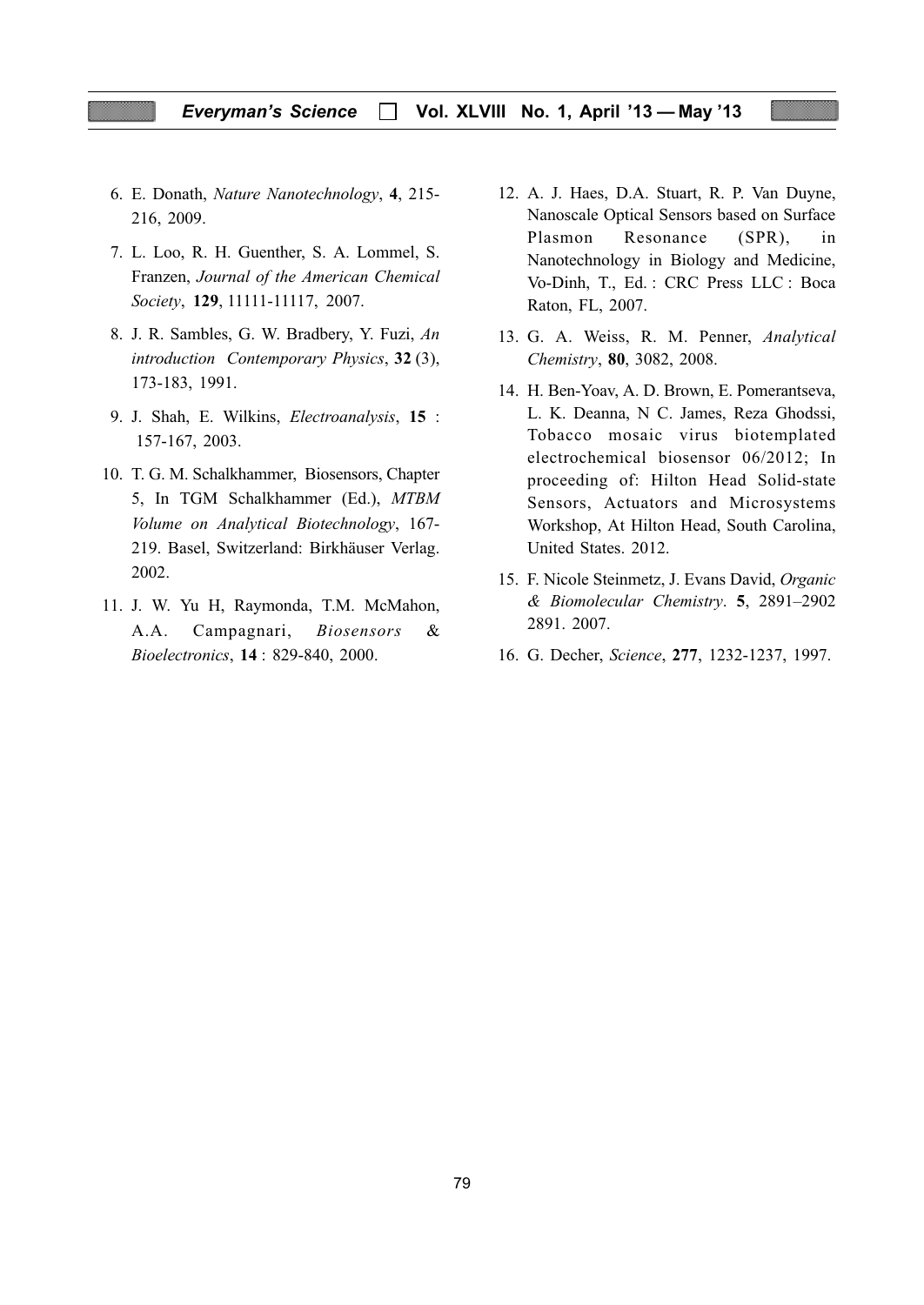# KNOW THY INSTITUTIONS



CSIR-NATIONAL AEROSPACE LABORATORIES, BANGALORE

National Aerospace Laboratories (NAL), a constituent of the Council of Scientific and Industrial Research (CSIR), India is the only civilian aerospace R & D laboratory in the country. Started on June 1, 1959 in Delhi, it moved to Bangalore in 1960 and later on to its own two campuses (Kodihalli and Belur) in Bangalore. CSIR-NAL is a hightechnology oriented institution focusing on advanced disciplines in aerospace and has a mandate to develop aerospace technologies with strong science content, design and build small and medium size civil aircraft and support all national aerospace programmes. It has many advanced test facilities recognized as National Facilities. These are not only best in the country but are also comparable to other similar facilities in the world. NAL's committed efforts over the last five decades have resulted in achieving expertise and core competencies in most of the disciplines of aeronautics. It has always readily accepted challenges and delivered programme-critical products and technologies and has become the preferred destination for almost all the missionmode aerospace programmes in the country. It would not be improper to say that LCA Tejas development would have been difficult without NAL's contributions and that every major aerospace programmes of DRDO and ISRO has some significant contributions from CSIR-NAL.

As is in its mandate, in 1983-84, CSIR-NAL started a project to fabricate an all-composite aircraft using a kit bought from the Rutan Aircraft Company in USA. The project led by the indefatigable Prof R B Damania, gave CSIR-NAL teams very valuable insights into building-airworthy composite structures. The aircraft, called the Light Canard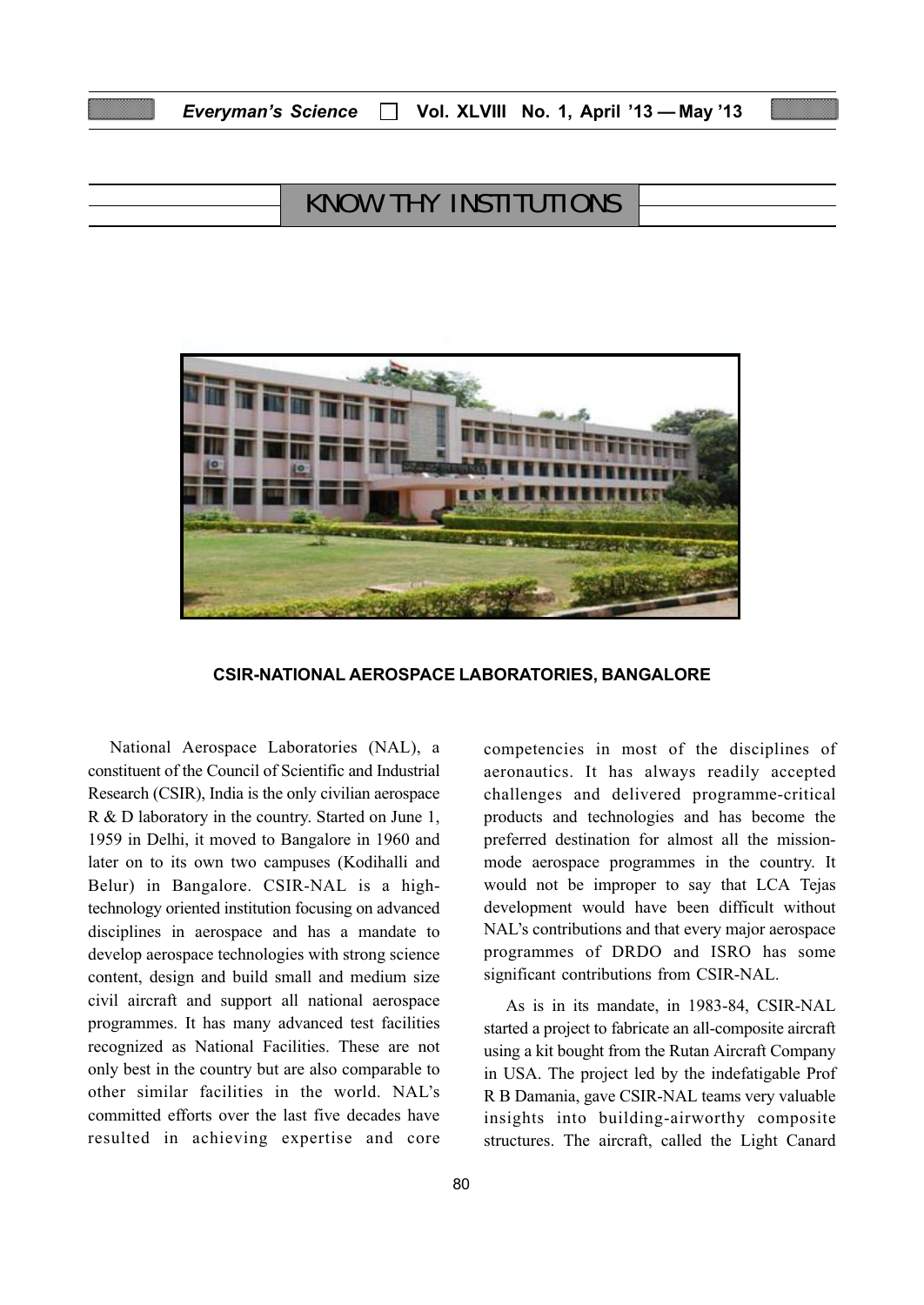Research Aircraft (LCRA), was ready by the end of 1986 made its maiden flight on 26 February 1987. After the LCRA success, CSIR-NAL seriously started the preparatory work to design and build small and medium sized aircraft. Today, NAL's two seat aircraft (15 built so far) named 'HANSA' a pioneering ab-initio all composite design, certified by DGCA in the year 2000 under JAR-VLA certification is catering to the needs of flying clubs in the country. SARAS, the 14 seat (7 ton class) multirole transport aircraft to be certified under FAR 23 category is being designed and built by CSIR-NAL had its maiden flight on May 29, 2004. It has been designed for multiple roles like executive transport, light package carrier, remote sensing, air ambulance etc. Indian Air Force is expected to be the launch customer for SARAS with HAL as the production partner. The five seat General Civil Aviation aircraft named CNM-5 has the distinction of being the country's first public-private partnership (PPP) for development of civil transport aircraft. It is being developed by CSIR-NAL in collaboration with M/s Mahindra Aerospace Pvt. Ltd. (MAPL), Bangalore and had its maiden flight on the  $1<sup>st</sup>$ September 2011 in Australia. It is proposed to be certified first under CASA, the Australian Certification Authority. CNM-5 is an ideal aircraft for air taxi, air ambulance, training, tourism and cargo applications.

NAL's contributions to major national programmes have carved niche for itself. Key technology successes of NAL include; carbon fibre airframe components using innovative and costeffective fabrication technologies and Fly-by-wire Flight Control Laws design for the Tejas programme. An achievement with far reaching implications is the development of aerospace grade carbon fibres, a technology which is high on the list of sanctions. CSIR-NAL is playing a lead role jointly with many academic institutions in the National Programme on Micro Air Vehicles (NP-MICAV) of DRDO/ DST. MAVs of Black Kite, Golden Hawk and Pushpak with a 300mm span, 300 gms weight and endurance of 30 minutes have been developed. These MAVs are currently undergoing user trials. The other key technology successes are; nanocoatings, sunshield mirrors for satellites, and design and development of 55HP Wankel engine with VRDE for DRDO-ADE's Nishant UAV. NAL's association with India's space programmes has been very fruitful. NAL has carried out acoustic tests on all of ISRO's launch vehicle stages as well as satellites. It is very proud to say that every Indian aerospace vehicle has graduated out of NAL's 1.2m Trisonic Wind Tunnel which is performing reliably for over 50 years.

NAL has made significant contributions in the area of new technologies and systems. The high speed combustor design and related test facilities has been developed for hypersonic vehicles. Radomes are an area of strength in NAL and its multi disciplinary team has established a niche technology covering mechanical, electromagnetic, aerodynamic and structural design, testing and certification aspects. Radomes have been developed for ground based as well as air borne applications, this include the 12.9 meter dia Doppler Weather Radar Radome for ISRO, and nose radomes for Jaguar and Saras aircrafts. The institution contributed to developing technologies relating to advanced aircraft structures like co-cured co-bonded composite parts, variable resin infusion technology, and indigenous autoclaves for composite airframe manufacture. Active Noise Control (ANC) system for fighter aircraft has been developed and as also a host of surface modification technologies.

Over the years, NAL has successfully addressed the avionics challenge. DRISHTI, an airport runway visibility assessor system developed is a fast and accurate transmissometer. Engine Instruments and Crew Alert System (EICAS) and a 3-axes digital autopilot system developed for Saras aircraft is first of its kind in India and has the potential for use in other aircraft programmes both in India and Abroad.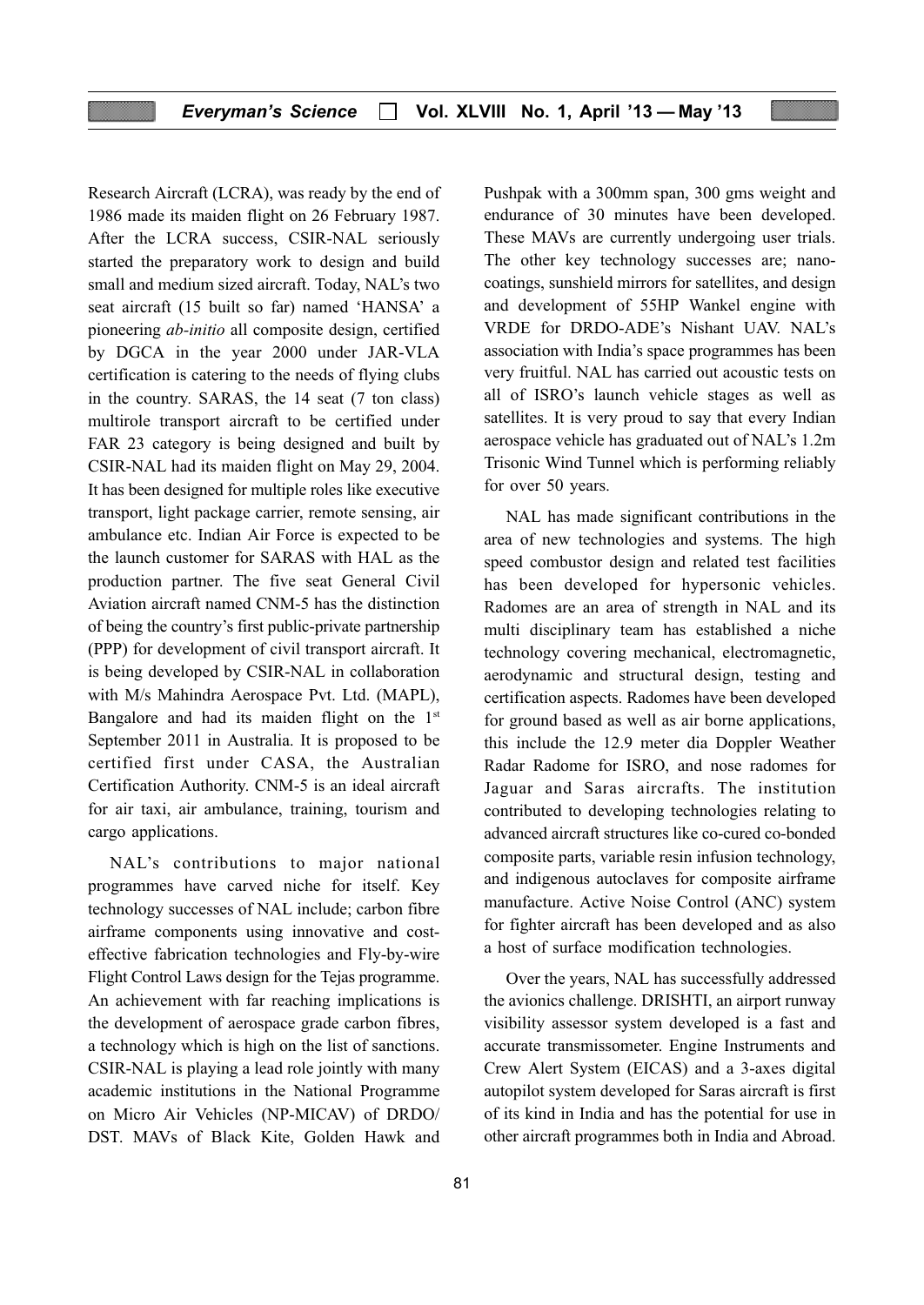# Everyman's Science  $\Box$  Vol. XLVIII No. 1, April '13 - May '13

CSIR-NAL's Flight Operation Quality Assurance (FOQA) software has been the key tool for aviation and is being used by many Indian aircrafts for over a decade.

CSIR-NAL is known for its expertise and capabilities in many disciplines of aeronautics. It has a very strong base in advanced computational and experimental fluid dynamics which has substantially contributed to speeding up the design of complex flight vehicles. Our laboratory is recognized as India's premier organization for carrying out failure analysis and accident investigations of aircrafts. CSIR-NAL's structural technological capabilities cover dynamic analysis of structures including aeroelastic testing and analysis. The full-scale fatigue test facility provides inputs that can lead to a substantial increase in the operational life of airframes. NAL has achieved considerable success in using smart materials for structural health monitoring and also sensors and actuators. It has a proven ability in the area of design, testing and analysis of advanced engine components.

Many technologies have been developed for societal applications. NAL's pioneering efforts in parallel processing hardware and software development have given the country advanced metrological computational capabilities. NALSUN

solar selective coating for industrial and domestic solar water heaters, wind turbines of 300 kW and 500 kW capacity for wind energy harvesting, coatings for cutting tools to enhance wear resistance and improved tool life are some of the significant achievements with societal impact.

CSIR-NAL is continuously striving towards new strategic initiatives to meet the challenges of future. To name a few initiatives in this regard are; a major programme initiative on national civil aircraft development for regional connectivity, and design & development of sub 200 mm class Micro Air Vehicles to meet the needs of strategic and civilian use. Further, NAL is expected to play a significant role in the proposed development of Advanced Medium Combat Aircraft by ADA and the Fifth Generation Fighter Aircraft and Medium Transport Aircraft programmes of HAL. In conclusion it may be well said that CSIR-NAL aims to reach greater achievements in futuristic aerospace technologies and participation in national development efforts.

#### Contact :

Director, National Aerospace Laboratories Post Bag No. 1779 Bangalore-560017, Karnataka Website : www.nal.res.in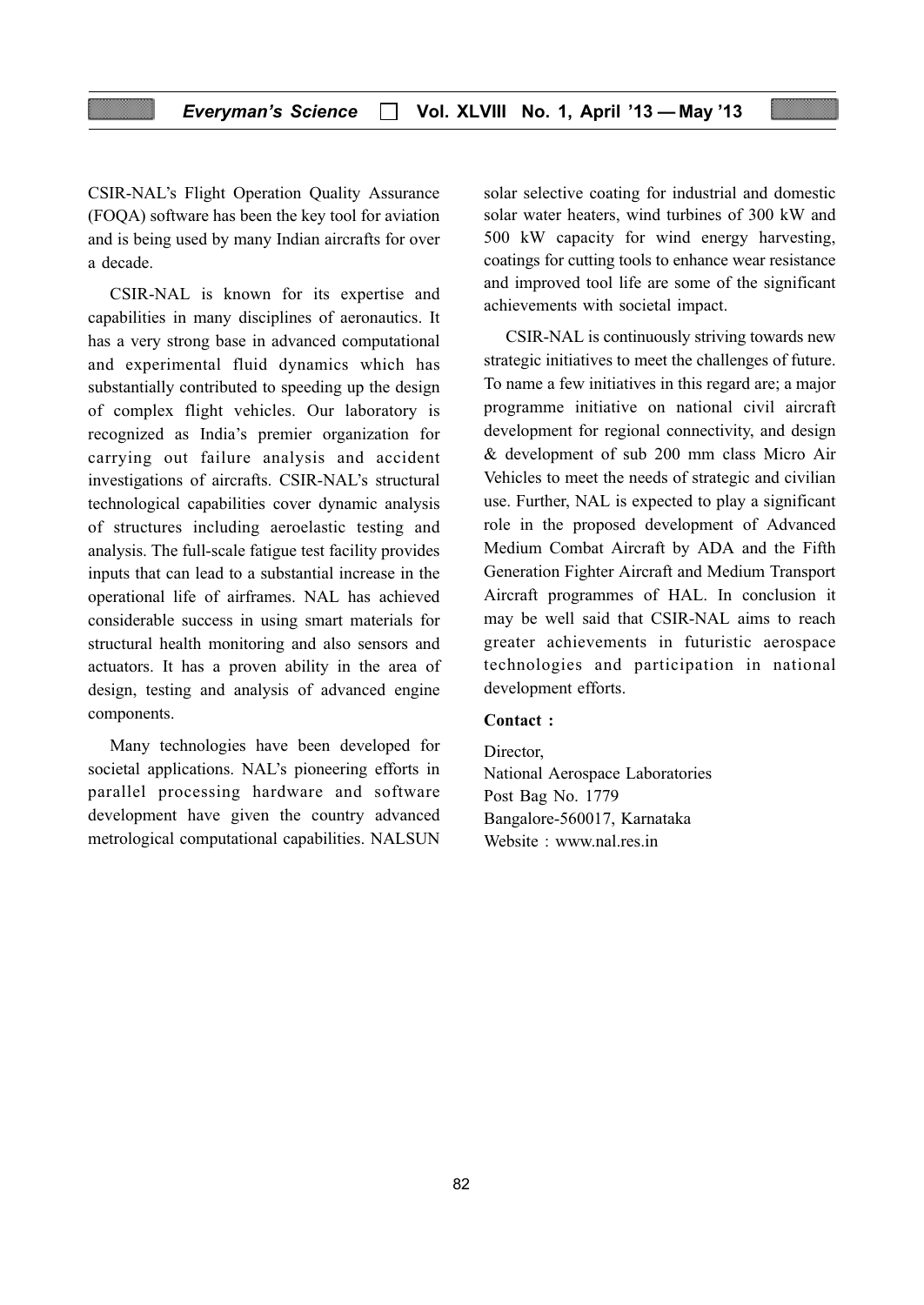# Conferences / Meetings / Symposia / Seminars

# XXXVI All India Conference of The Indian Botanical Society on Plant Wealth and Human Welfare, October 18-20, 2013 Gorakhpur, U.P.

Topics : Bioenergy, Plant Biofunction, Nutraceuticals, Herbal medicine, Forestry and Horticulture IPR issues, Biological Control.

Contact : Prof N. N. Tripathi, Orginizing Secretary, Department of Botany, D.D.U. Gorakhpur University, Gorakhpur (U.P.), Phone : Cell : +91 9450883779, +91 9415083883, +91 9450129022, 9450885374, E-mail : plantibs2013@gmail.com/plantibs2013@yahoo.in.

# National Conference on Emerging Trends in Engineering & Sciences (ETES-2013), 9-10 Nov. 2013, Haridwar, Uttarakhand

#### Themes :

- 
- Computer Science Engineering Physical Sciences
- 
- Pharmaceutical Sciences
- Electrical Engineering Electronics & Communication Engineering
	-
- Chemical Sciences Mathematical Sciences

Contact : Professor R. D. Kaushik Chairman, ETES-2013, Professor & Head, Department of Chemistry, Dean Faculty of Engineering & Technology, Dean, Faculty of Science, Gurukul Kangri University, Haridwar-249404 (Uttarakhand), India. E-mail : fet.etes2013@gmail.com or sanjeev.lambha@gmail.com website : www.gkv.ac.in

# Internatinal Conference on Challenges : Chemistry and Biology of Carbohydrates (Carbo-XXVIII) January 20-22, 2014 Dehra Dun

## Themes :

● Fundamental aspects of carbohydrates in chemistry, biology and chemical biology, and technologies/processes related to chemistry, biotechnology, and industrial applications.

Contact : Dr. Vineet Kumar, Scientist-F, Chemistry Division FRI, Dehra Dun-248006, Uttarakhand, India Tel : [O] +91-135-2224210, Mobile : +91 9410555335 E-mail : drvineet@gmail.com/carboxxviii@gamil.com. Web : http/www.accti.in